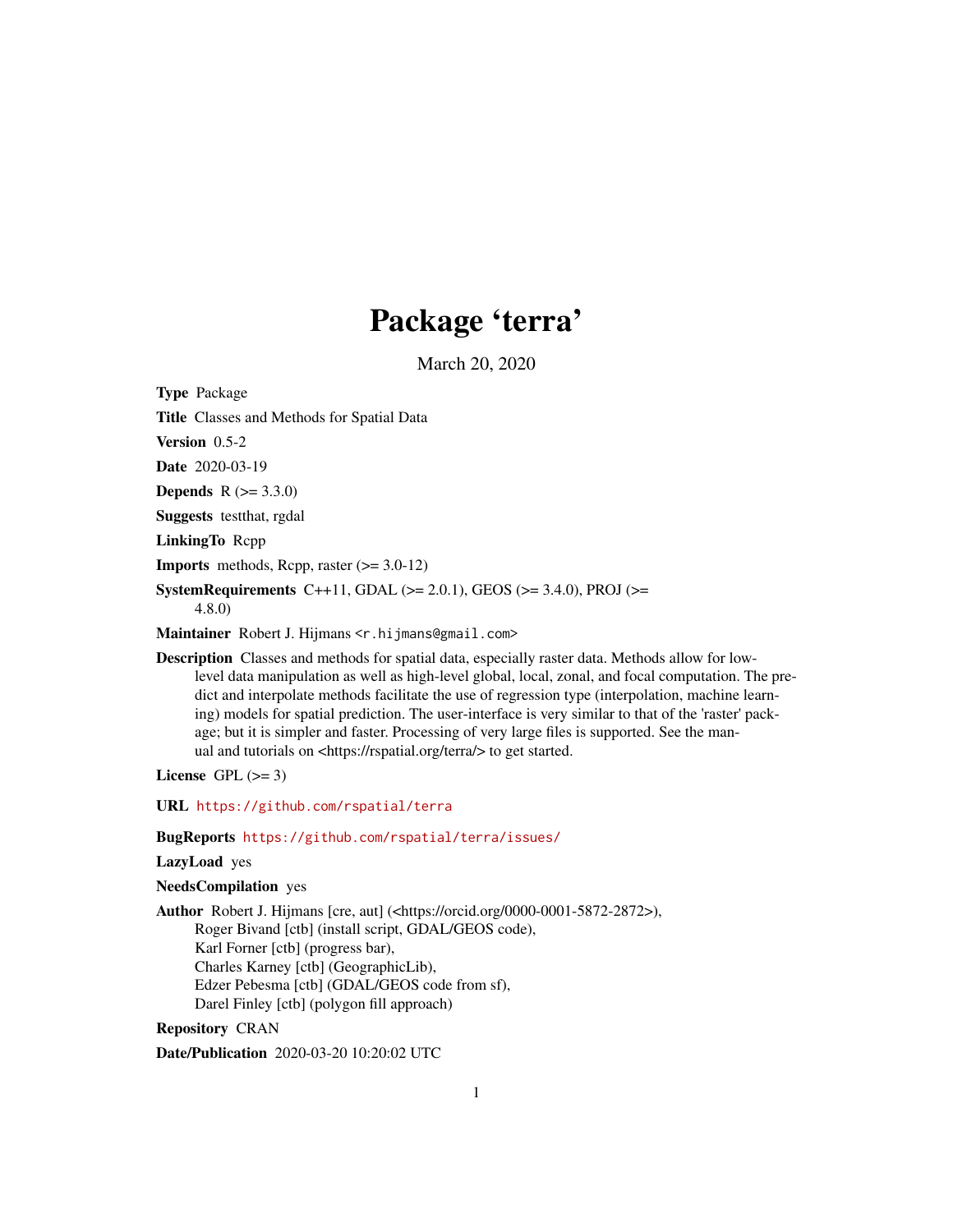# R topics documented:

|      | $\overline{4}$ |
|------|----------------|
|      | 10             |
|      | 11             |
|      | 13             |
|      | 14             |
| area | 15             |
|      | 16             |
|      | 16             |
|      | 17             |
|      | 18             |
|      | 19             |
|      | 20             |
|      | 21             |
|      | 22             |
|      | 23             |
|      | 24             |
|      | 25             |
|      | 26             |
|      | 27             |
|      | 28             |
|      | 29             |
|      | 30             |
|      | 31             |
|      | 31             |
|      | 33             |
|      | 34             |
|      | 36             |
|      | 37             |
|      | 38             |
|      | 39             |
|      | 40             |
|      | 41             |
|      | 42             |
|      | 43             |
| geom | 44             |
|      | 45             |
|      | 46             |
|      | 47             |
|      | 47             |
|      | 48             |
|      | 49             |
|      |                |
|      | 50             |
|      | 52             |
|      | 53             |
|      | 54             |
|      | 55             |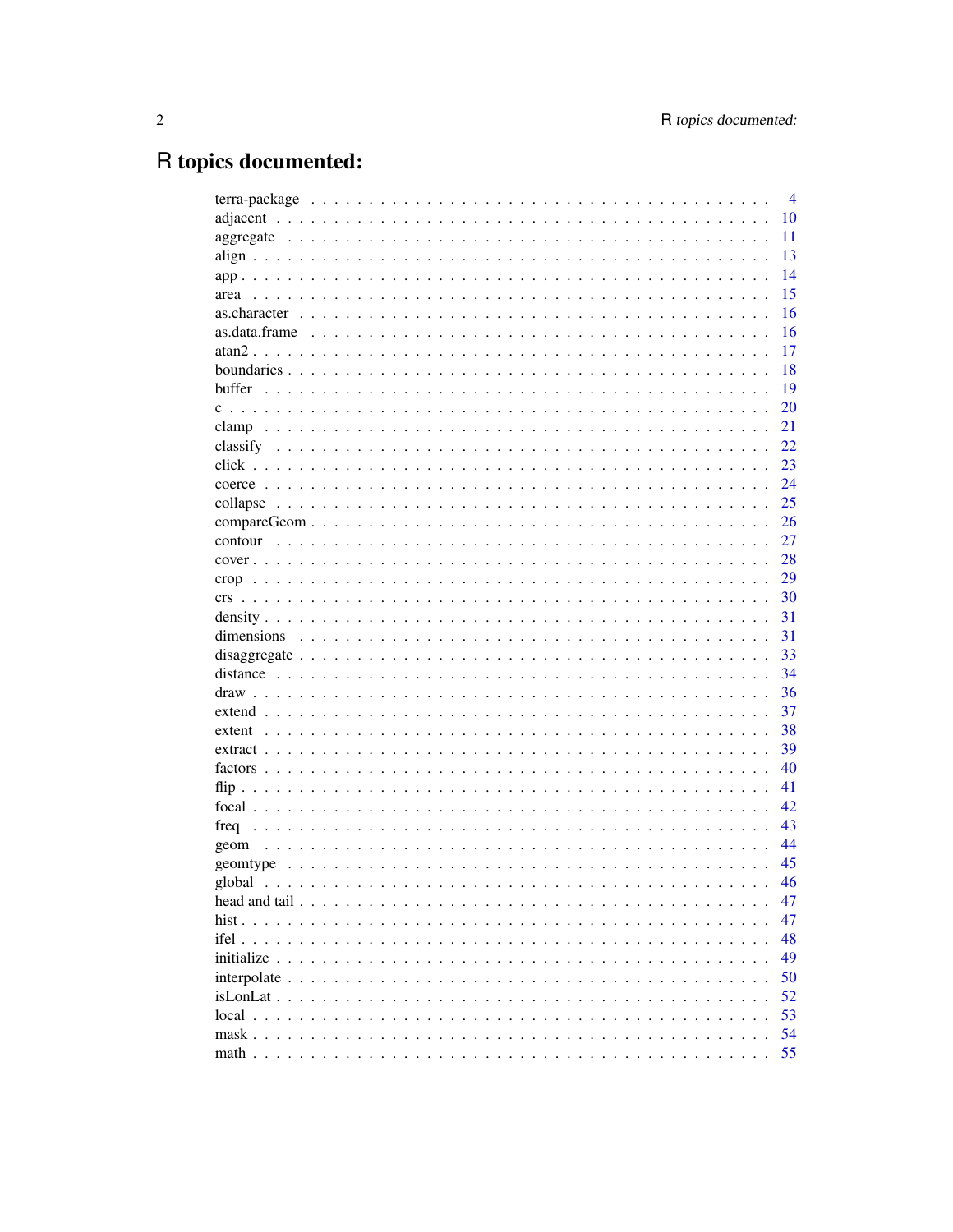| merge                | 56 |
|----------------------|----|
| modal                | 57 |
|                      | 58 |
| overlay              | 59 |
|                      | 60 |
|                      | 61 |
|                      | 62 |
| plot                 | 62 |
|                      | 65 |
|                      | 66 |
|                      | 68 |
|                      | 69 |
| range                | 70 |
|                      | 71 |
|                      | 73 |
|                      | 74 |
| rotate               | 75 |
| select               | 76 |
| shift                | 77 |
|                      | 78 |
| sources              | 79 |
|                      | 80 |
|                      | 80 |
|                      | 81 |
|                      | 81 |
| spatSample           | 82 |
|                      | 83 |
|                      | 83 |
|                      | 84 |
| tapp                 | 85 |
| text                 | 86 |
|                      | 87 |
|                      | 88 |
|                      | 89 |
|                      | 89 |
|                      | 90 |
|                      | 91 |
|                      | 92 |
|                      | 93 |
|                      | 94 |
|                      | 95 |
|                      | 96 |
|                      | 97 |
|                      | 99 |
|                      |    |
| $\ldots$ 100<br>zoom |    |

**Index**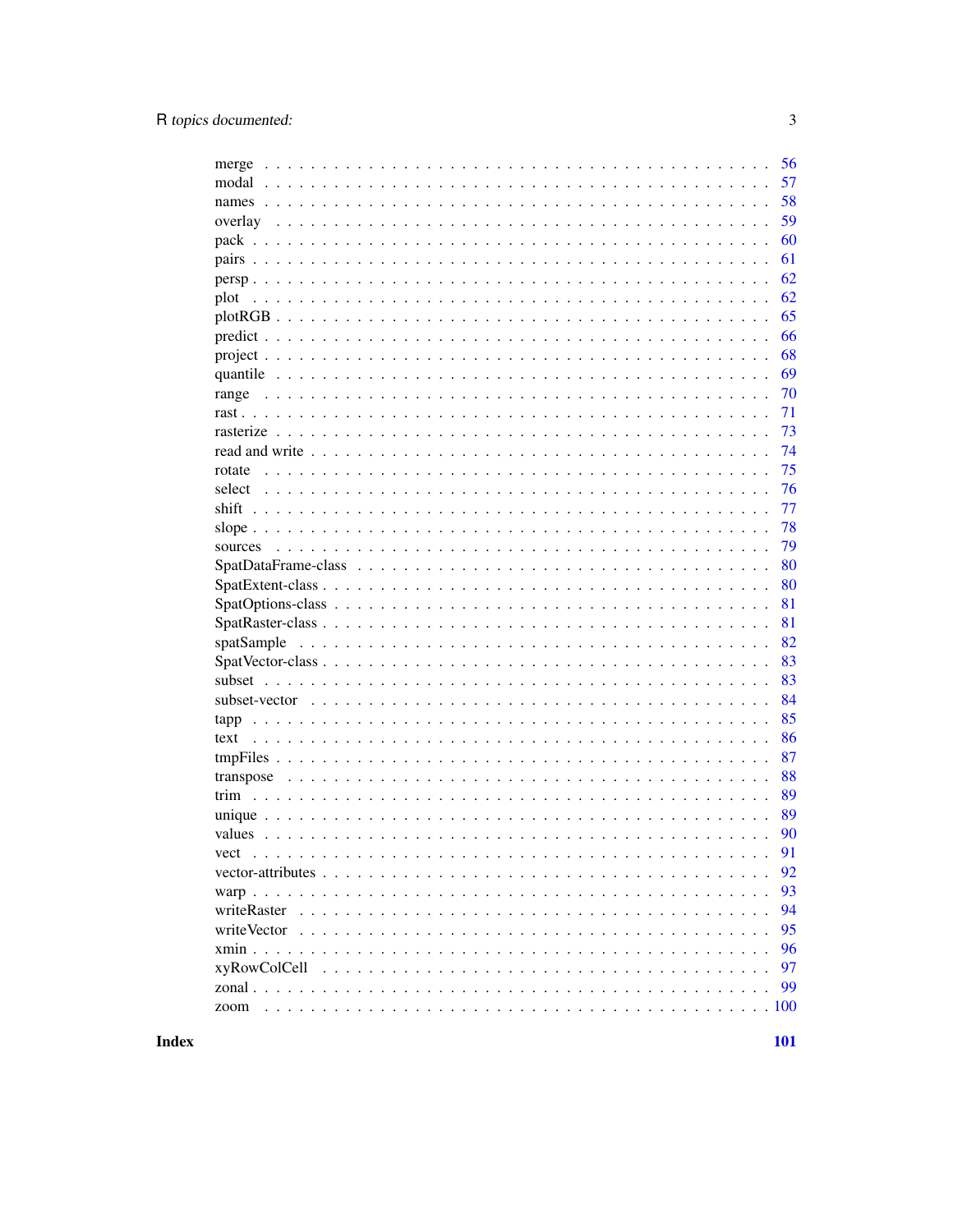<span id="page-3-0"></span>

The "terra" package implements classes for spatial data (see [SpatRaster-class\)](#page-80-1) and supports handling large raster files that cannot be loaded into memory; local, focal, zonal, and global raster operations; polylygon, line and point to raster conversion; integration with modeling methods to make spatial predictions; and more.

The package is conceived as a replacement of the "raster" package. It has a very similar, but simpler, interface, and it is faster. Like the "raster" package, "terra" provides classes and functions to manipulate geographic (spatial) data in "raster" and "vector". Raster data divides space into cells (rectangles; pixels) of equal size (in units of the coordinate reference system). Such continuous spatial data are also referred to as "grid" data, and be contrasted with discrete "vector" spatial data such as points, lines, polygons. An important difference is that "terra" has a single main class for raster data, "SpatRaster", as opposed to the three classes in the "raster" package (RasterLayer, RasterStack, RasterBrick).

Note the following important differences in function names with the raster package

| terra package      |
|--------------------|
| rast               |
| rast               |
| Ċ                  |
| rast(, type="xyz") |
| ext                |
| app                |
| tapp               |
| classify           |
| global             |
| warp, project      |
| vect               |
| distance           |
| draw               |
| nlyr               |
| collapse           |
| compareGeom        |
| spatSample         |
|                    |

The package should be particularly useful when using very large datasets that can not be loaded into the computer's memory. Functions will work correctly, because they they process large files in chunks, i.e., they read, compute, and write blocks of data, without loading all values into memory at once.

Below is a list of some of the most important methods grouped by theme. Some of these may not have been implemented yet.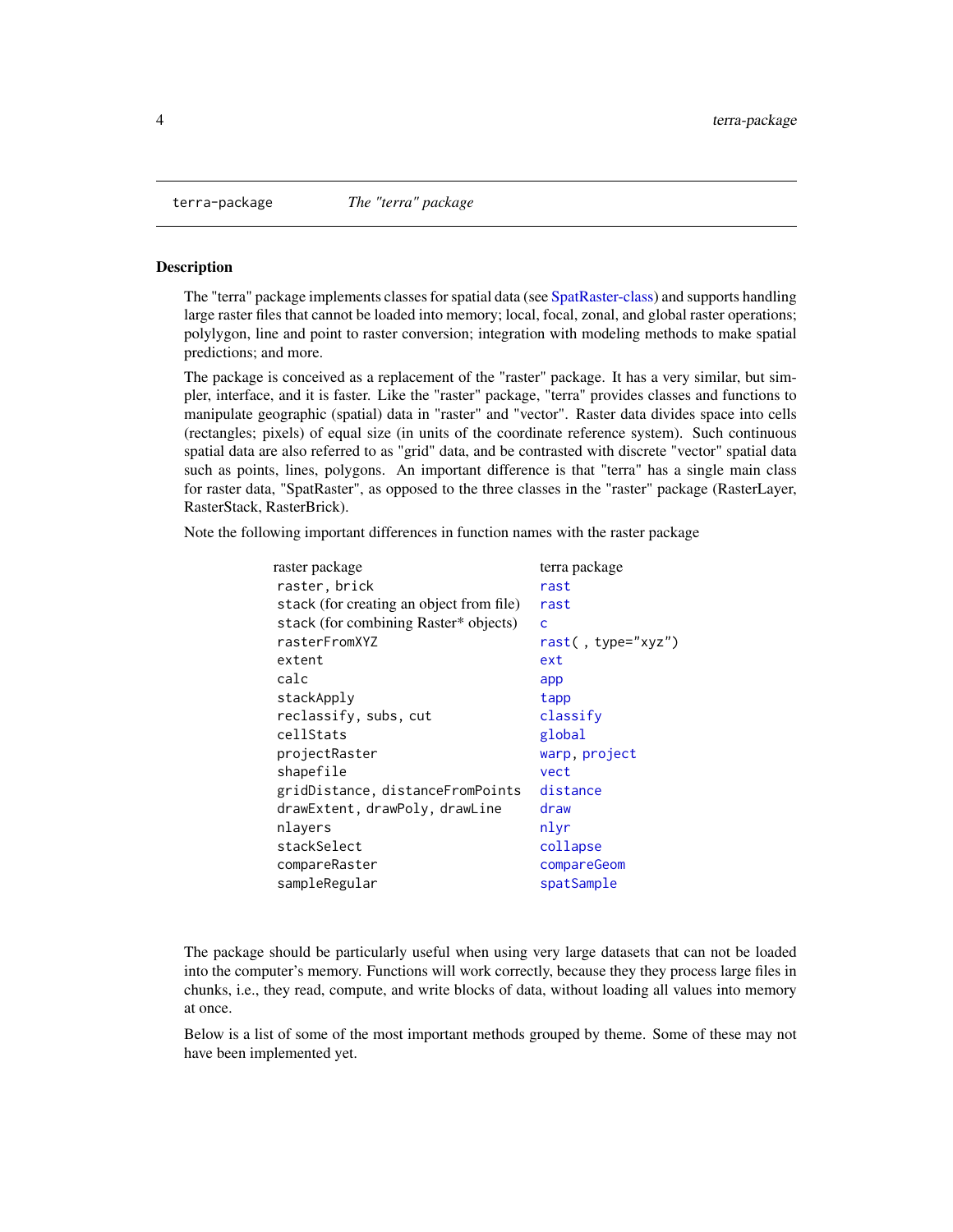# terra-package 5

# I. Creating SpatRaster objects

SpatRaster objects can be created, from scratch, files, or from objects of other classes, with the following functions:

| rast   | Create a SpatRaster from scratch, file, or another object  |
|--------|------------------------------------------------------------|
| - C    | Combine SpatRasters (multiple layers) (like raster::stack) |
| subset | Select layers of a SpatRaster                              |
|        |                                                            |

# II. Changing the spatial extent and/or resolution of a SpatRaster

| Combine SpatRasters with different extents (but same origin and resolution)                            |
|--------------------------------------------------------------------------------------------------------|
| Combine SpatRasters with different extents and a function for the values in overlapping areas          |
| Select a geographic subset of a SpatRaster                                                             |
| Enlarge a SpatRaster                                                                                   |
| Trim a SpatRaster by removing exterior rows and/or columns that only have NAs                          |
| Combine cells of a SpatRaster to create larger cells                                                   |
| Subdivide cells                                                                                        |
| Warp values to a SpatRaster with a different origin and/or resolution and/or coordinate reference syst |
| Adjust the location of SpatRaster                                                                      |
| Flip values horizontally or vertically                                                                 |
| Rotate values around the date-line (for lon/lat data)                                                  |
| Transpose a SpatRaster                                                                                 |
|                                                                                                        |

# III. Local (cell based) computation

| Arith-methods   | Arith functions $(+, -, *, ', ', \%)$ , $\frac{1}{2}$                                                  |
|-----------------|--------------------------------------------------------------------------------------------------------|
| Math-methods    | Math functions like abs, sqrt, trunc, log, log10, exp, sin, round                                      |
| Logic-methods   | Logic functions $(!, \, \&, \,  )$                                                                     |
| Summary-methods | Summary functions (mean, max, min, range, prod, sum, any, all)                                         |
| Compare-methods | Compare functions $(==, !=, >, <, <=, >=)$                                                             |
| app             | Apply a function to cells of a SpatRaster (as in base::apply)                                          |
| tapp            | Apply a function to cells of a SpatRaster by groups of layers (as in base: $:\text{tapply}$ )          |
| overlay         | Computations on multiple SpatRaster objects                                                            |
| cover           | First layer covers second layer except where the first layer is NA                                     |
| mask            | Use values from first SpatRaster except where cells of the mask SpatRaster are NA (or another value of |
| classify        | (Re-)classify values                                                                                   |
| init            | Initialize cells with new values                                                                       |
| area            | Compute area of cells (for longitude/latitude data)                                                    |
| collapse        | Select cell values from different layers using an index layer                                          |
|                 |                                                                                                        |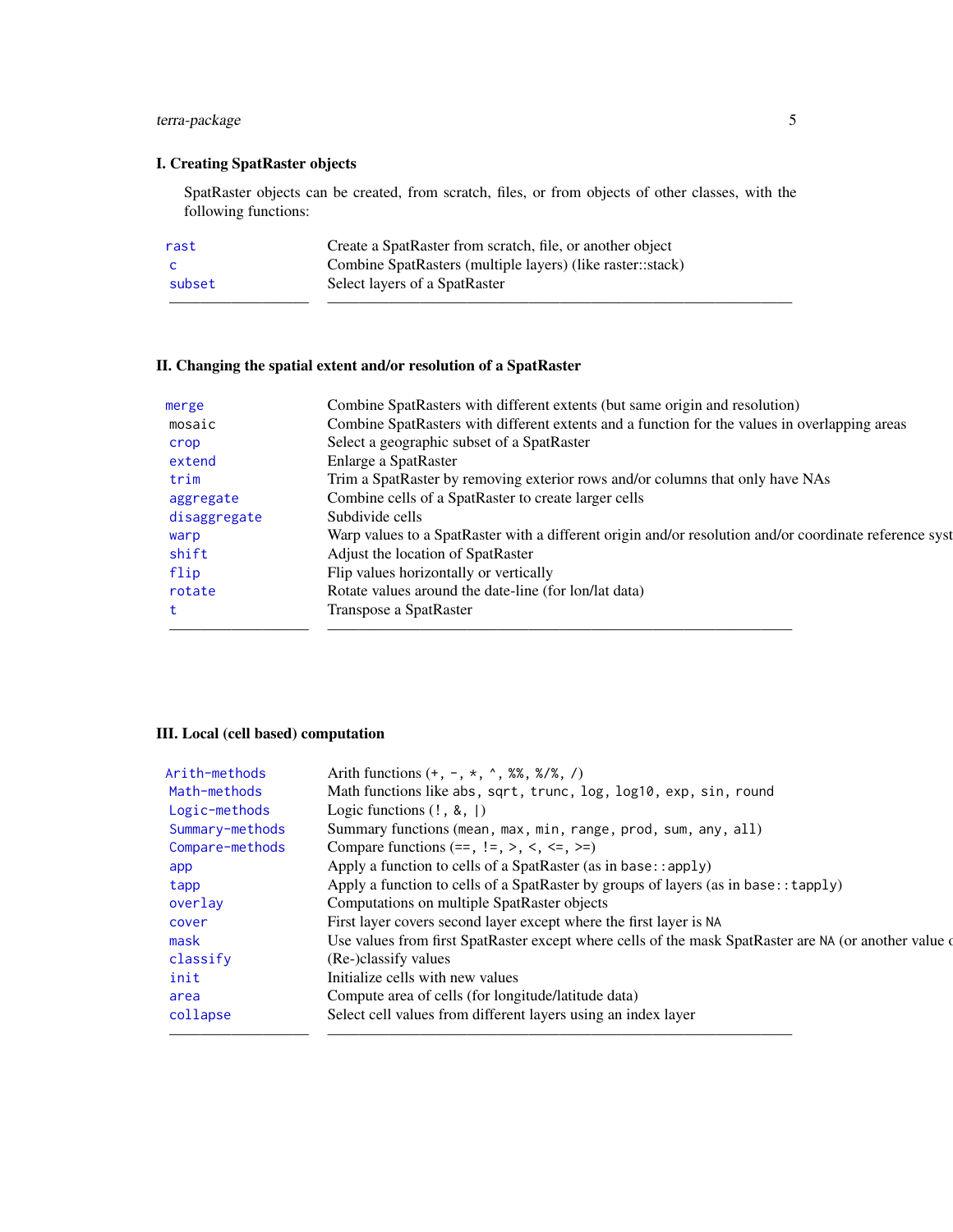# IV. Zonal and global computation

| zonal    | Summarize a SpatRaster by zones in another SpatRaster      |
|----------|------------------------------------------------------------|
| global   | Summarize SpatRaster cell values with a function           |
| unique   | Get the unique values in a SpatRaster                      |
| freg     | Frequency table of SpatRaster cell values                  |
| crosstab | Cross-tabulate two SpatRasters                             |
| quantile | <b>Ouantiles</b>                                           |
| summary  | Summary of the values of a SpatRaster (quartiles and mean) |
|          |                                                            |

# V. Focal and other spatial contextual computation

| focal      | Focal (neighborhood; moving window) functions                               |
|------------|-----------------------------------------------------------------------------|
| adjacent   | Identify cells that are adjacent to a set of cells of a SpatRaster          |
| boundaries | Detection of boundaries (edges)                                             |
| distance   | Shortest distance to a cell that is not NA or to or from a vector object    |
| direction  | Direction (azimuth) to or from cells that are not NA                        |
| localFun   | Local association (using neighborhoods) functions                           |
| clump      | Find clumps (patches)                                                       |
| terrain    | Compute slope, aspect and other terrain characteristics from elevation data |
| autocor    | Compute global or local Moran or Geary indices of spatial autocorrelation   |
|            |                                                                             |

# VI. Model predictions

| predict     | Predict a non-spatial model to a SpatRaster |
|-------------|---------------------------------------------|
| interpolate | Predict a spatial model to a SpatRaster     |
|             |                                             |

# VII. Data type conversion

You can coerce SpatRasters to Raster\* objects after loading the raster package, using as, as in as(object,"RasterBrick"), or raster(object) or brick(object) or stack(object)

[rast](#page-70-1) SpatRaster from matrix and other objects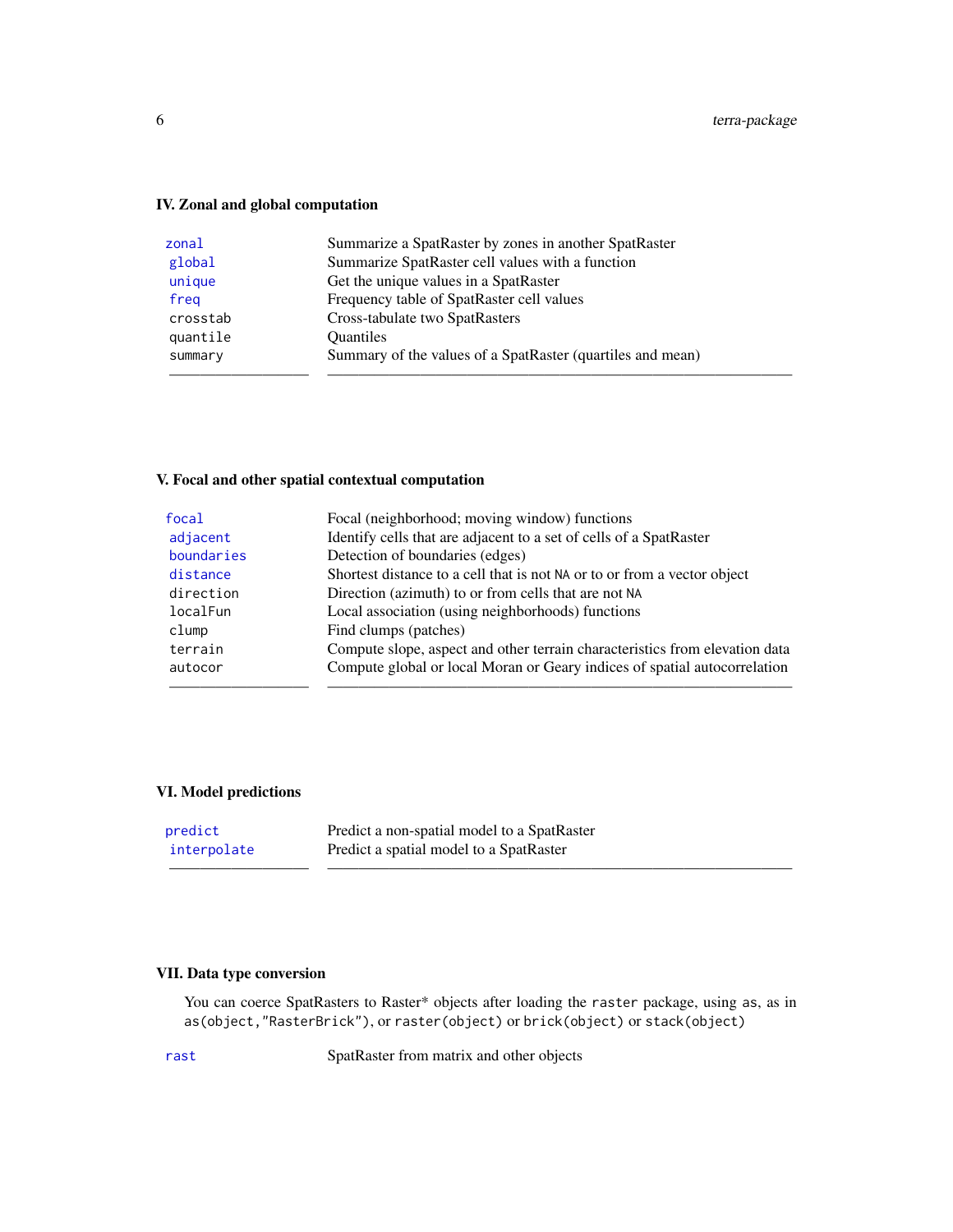# terra-package 7

| rasterize   | Rasterizing points, lines or polygons         |
|-------------|-----------------------------------------------|
| as.points   | Create points from a SpatRaster or SpatVector |
| as.lines    | Create points from a SpatRaster or SpatVector |
| as.polygons | Create polygons from a SpatRaster             |
| as.contour  | Contour lines from a SpatRaster               |
|             |                                               |

# VIII. Accessing values of SpatRaster cells

Apart from the function listed below, you can also use indexing with [ for cell numbers, and [[ for row / column number combinations

| Get all cell values (fails with very large rasters), or a row of values (safer) |
|---------------------------------------------------------------------------------|
| Get cell values as a matrix                                                     |
| Get cell values as an array                                                     |
| Extract cell values from a SpatRaster (e.g., by cell, coordinates, polygon)     |
| Random sample                                                                   |
| Regular sample                                                                  |
| Get the minimum and maximum value of the cells of a SpatRaster (if known)       |
| Compute the minimum and maximum value of a SpatRaster if these are not known    |
|                                                                                 |
|                                                                                 |

# IX. Plotting

| <b>Maps</b>            |                                                                                   |
|------------------------|-----------------------------------------------------------------------------------|
| plot                   | Plot a SpatRaster. The main method to create a map                                |
| plotRGB                | Combine three layers (red, green, blue channels) into a single "real color" image |
| image                  | Plot a SpatRaster with the image function                                         |
| persp                  | Perspective plot of a SpatRaster                                                  |
| contour                | Contour plot or filled-contour plot of a SpatRaster                               |
| text                   | Plot the values of a SpatRaster or SpatVector on top of a map                     |
|                        |                                                                                   |
| Interacting with a map |                                                                                   |
| zoom                   | Zoom in to a part of a map                                                        |
| click                  | Query values of SpatRaster or SpatVector by clicking on a map                     |
| select                 | Select a spatial subset of a SpatRaster or SpatVector                             |
| draw                   | Create a SpatExtent or SpatVector by drawing on a map                             |
|                        |                                                                                   |
| Other plots            |                                                                                   |
| plot                   | x-y scatter plot of the values of two SpatRaster objects                          |
| hist                   | Histogram of SpatRaster values                                                    |
| barplot                | Barplot of a SpatRaster                                                           |
| density                | Density plot of SpatRaster values                                                 |
| pairs                  | Pairs plot for layers in a SpatRaster                                             |
| boxplot                | Box plot of the values of a SpatRaster                                            |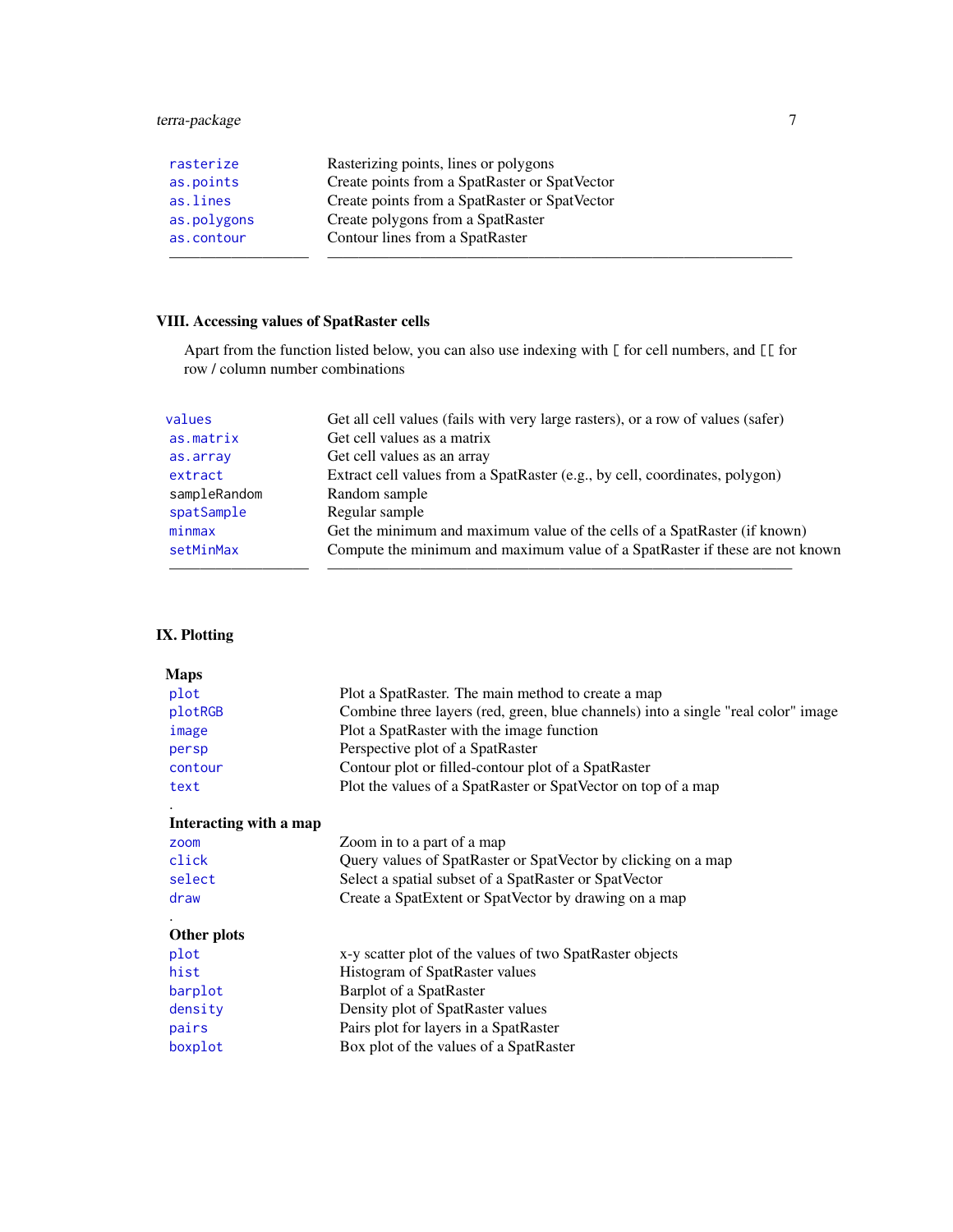#### X. Getting and setting SpatRaster dimensions

Basic parameters of existing SpatRasters can be obtained, and in most cases changed. If there are values associated with a SpatRaster object (either in memory or via a link to a file) these are lost when you change the number of columns or rows or the resolution. This is not the case when the extent is changed (as the number of columns and rows will not be affected). Similarly, with projection you can set the projection, but this does not transform the data (see [warp](#page-92-1) for that).

————————— ——————————————————————————————

| ncol        | The number of columns                                                                  |
|-------------|----------------------------------------------------------------------------------------|
| nrow        | The number of rows                                                                     |
| ncell       | The number of cells (can not be set directly, only via nool or nrow)                   |
| res         | The resolution $(x \text{ and } y)$                                                    |
| nlyr        | Get or set the number of layers                                                        |
| names       | Get or set the layer names                                                             |
| xres        | The x resolution (can be set with res)                                                 |
| yres        | The y resolution (can be set with res)                                                 |
| xmin        | The minimum x coordinate (or longitude)                                                |
| $x$ max     | The maximum x coordinate (or longitude)                                                |
| ymin        | The minimum y coordinate (or latitude)                                                 |
| ymax        | The maximum y coordinate (or latitude)                                                 |
| ext         | Get or set the extent (minimum and maximum x and y coordinates (a.k.a. "bounding box") |
| origin      | The origin of a SpatRaster                                                             |
| crs         | The coordinate reference system (map projection)                                       |
| isLonLat    | Test if an object has a longitude/latitude coordinate reference system                 |
| filename    | Filename(s) to which a SpatRaster is linked                                            |
| compareGeom | Compare the geometry of SpatRasters                                                    |
| NAvalue     | Get or set the NA value (for reading from a file)                                      |
|             |                                                                                        |

#### XI. Computing row, column, cell numbers and coordinates

Cell numbers start at 1 in the upper-left corner. They increase within rows, from left to right, and then row by row from top to bottom. Likewise, row numbers start at 1 at the top of the raster, and column numbers start at 1 at the left side of the raster.

| xFromCol       | x-coordinates from column numbers                |
|----------------|--------------------------------------------------|
| yFromRow       | y-coordinates from row numbers                   |
| xFromCell      | x-coordinates from row numbers                   |
| yFromCell      | y-coordinates from cell numbers                  |
| xyFromCell     | x and y coordinates from cell numbers            |
| colFromX       | Column numbers from x-coordinates (or longitude) |
| rowFromY       | Row numbers from y-coordinates (or latitude)     |
| rowColFromCell | Row and column numbers from cell numbers         |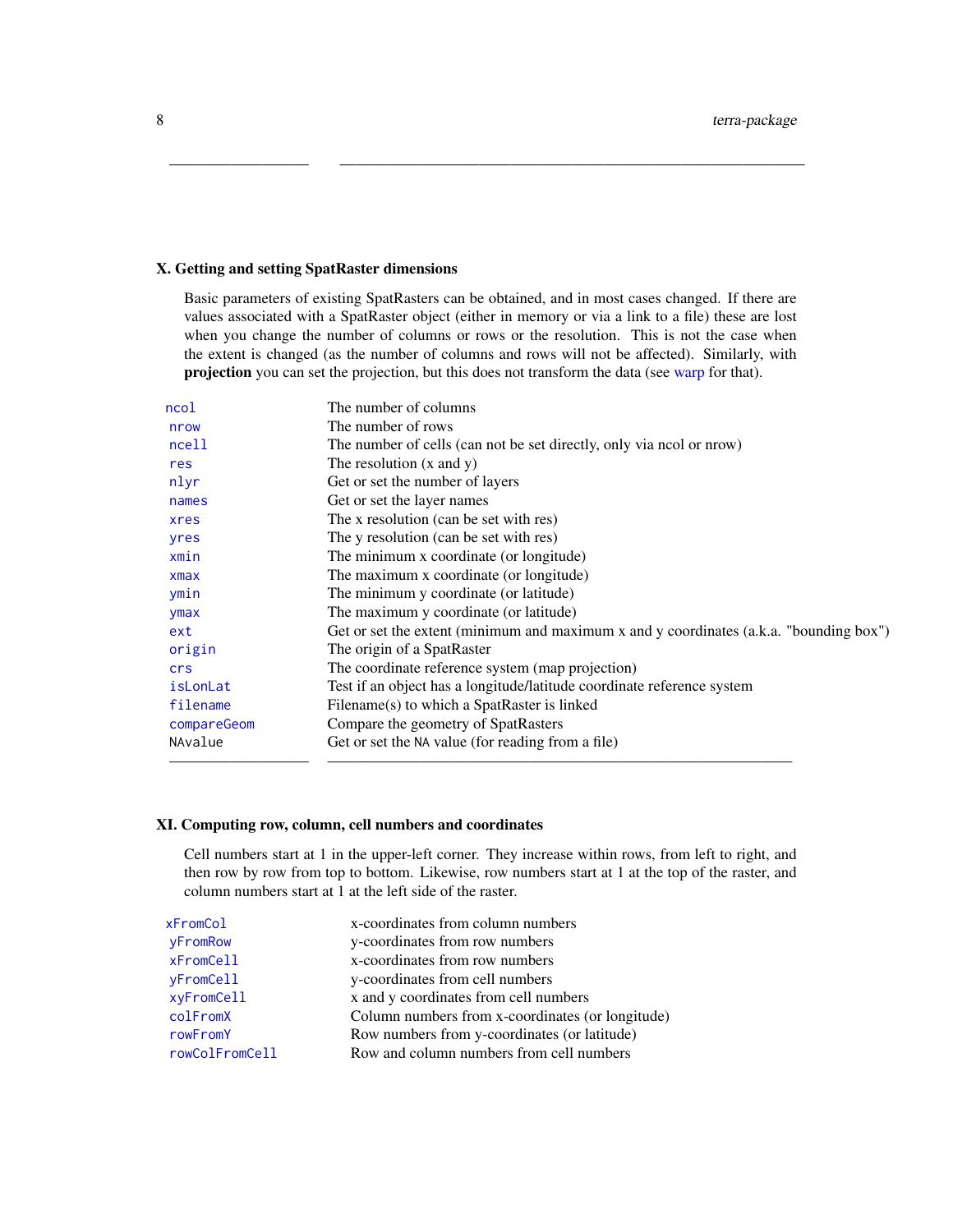# terra-package 9

| cellFromXY            | Cell numbers from x and y coordinates                        |
|-----------------------|--------------------------------------------------------------|
| cellFromRowCol        | Cell numbers from row and column numbers                     |
| cellFromRowColCombine | Cell numbers from all combinations of row and column numbers |
| cellsFromExtent       | Cell numbers from extent object                              |
|                       |                                                              |

# XII. Writing files

| <b>Basic</b> |                                                  |
|--------------|--------------------------------------------------|
| values       | Assign new values to the cells of a SpatRaster   |
| writeRaster  | Write all values of SpatRaster to disk           |
|              |                                                  |
| Advanced     |                                                  |
| blockSize    | Get suggested block size for reading and writing |
| writeStart   | Open a file for writing                          |
| writeValues  | Write some values                                |
| writeStop    | Close the file after writing                     |
|              |                                                  |

# XIII. Manipulation of SpatVector objects

The name in bold is the equivalent command in ArcGIS.

| C                | <b>append</b> combine "rbind" vector data of the same (vector) type |
|------------------|---------------------------------------------------------------------|
| erase or "-"     | erase parts of a polygons                                           |
| intersect or "*" | intersect polygons                                                  |
| union or $"$ +"  | union polygons                                                      |
| cover            | update and identity a polygons                                      |
| symdif           | symmetrical difference of two polygons                              |
| aggregate        | <b>dissolve</b> smaller polygons into larger ones                   |
| disaggregate     | explode: turn polygon parts into separate polygons                  |
| crop             | <b>clip</b> vector data using a rectangle (SpatExtent)              |
| select           | select - interactively select spatial features                      |
| click            | <b>identify</b> attributes by clicking on a map                     |
| merge            | Join table                                                          |
| extract          | spatial queries between SpatVector and SpatRaster objects           |
| as.data.frame    | coerce coordinates into a data frame                                |
|                  |                                                                     |

# XIV. SpatExtent objects

[extent](#page-37-2) Create a SpatExtent object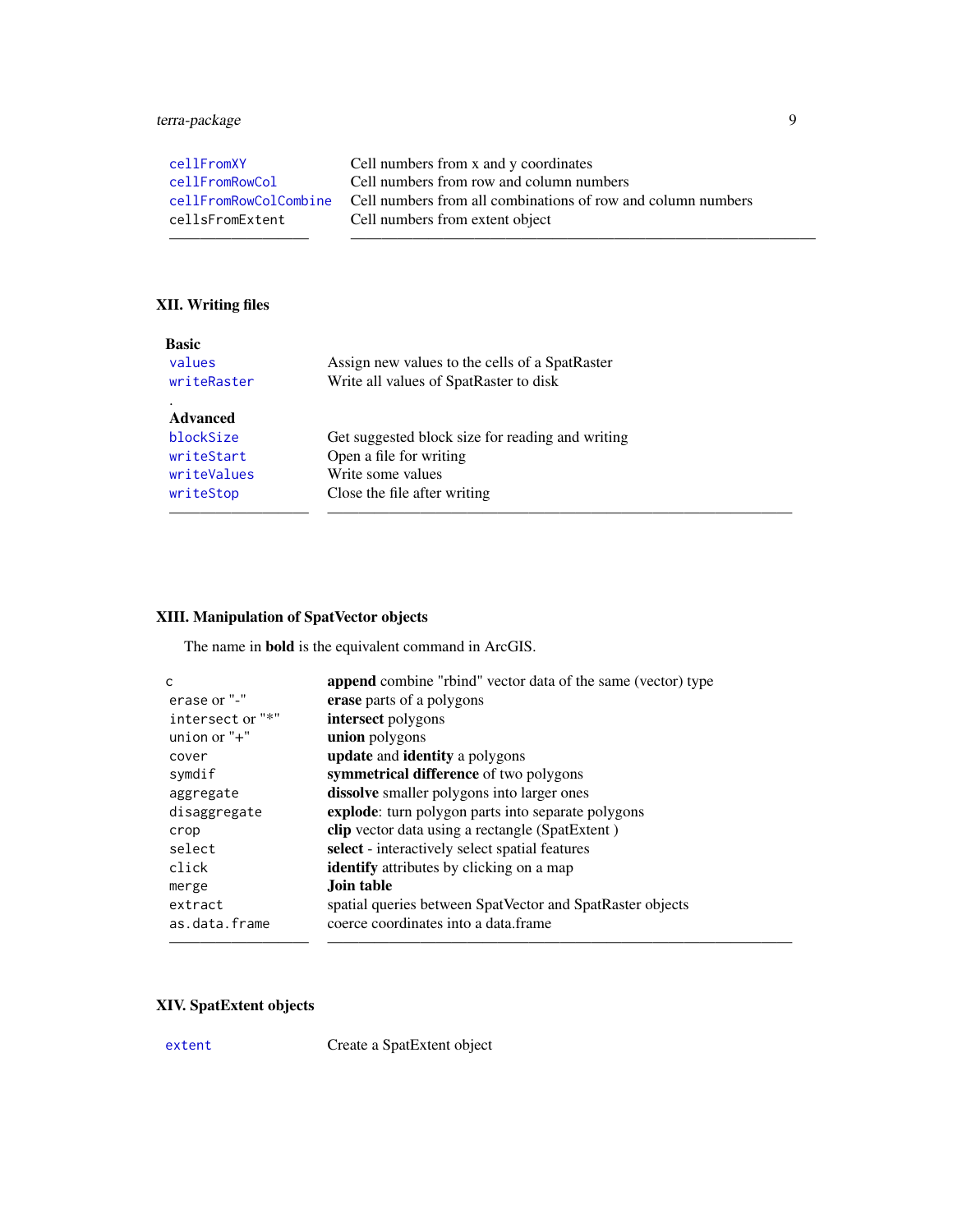<span id="page-9-0"></span>10 adjacent and the state of the state of the state of the state of the state of the state of the state of the state of the state of the state of the state of the state of the state of the state of the state of the state o

| intersect    | Intersect two SpatExtent objects                                |
|--------------|-----------------------------------------------------------------|
| union        | Combine two SpatExtent objects                                  |
| Math-methods | round/floor/ceiling of the coordinates of a SpatExtent          |
| align        | Align a SpatExtent with a SpatRaster                            |
| draw         | Create a SpatExtent object by drawing it on top of a map (plot) |
|              |                                                                 |

#### XV. Miscellaneous

| terraOptions       | Show, set, save or get session options                   |
|--------------------|----------------------------------------------------------|
| tmpFiles           | Show or remove temporary files                           |
| canProcessInMemory | Test whether a file can be created in memory             |
| readStart          | Open file connections for efficient multi-chunck reading |
| readStop           | Close file connections                                   |
| inMemory           | Are the cell values in memory?                           |
| fromDisk           | Are the cell values read from a file?                    |
|                    |                                                          |

# Acknowledgments

This package stands on the shoulders of giants (notably for GDAL, GEOS, GeographicLib)

#### Author(s)

Except where indicated otherwise, the methods and functions in this package were written by Robert J. Hijmans.

<span id="page-9-1"></span>adjacent *Adjacent cells*

# Description

Identify cells that are adjacent to a set of cells on a raster.

#### Usage

```
## S4 method for signature 'SpatRaster'
adjacent(x, cells, directions, include, ...)
```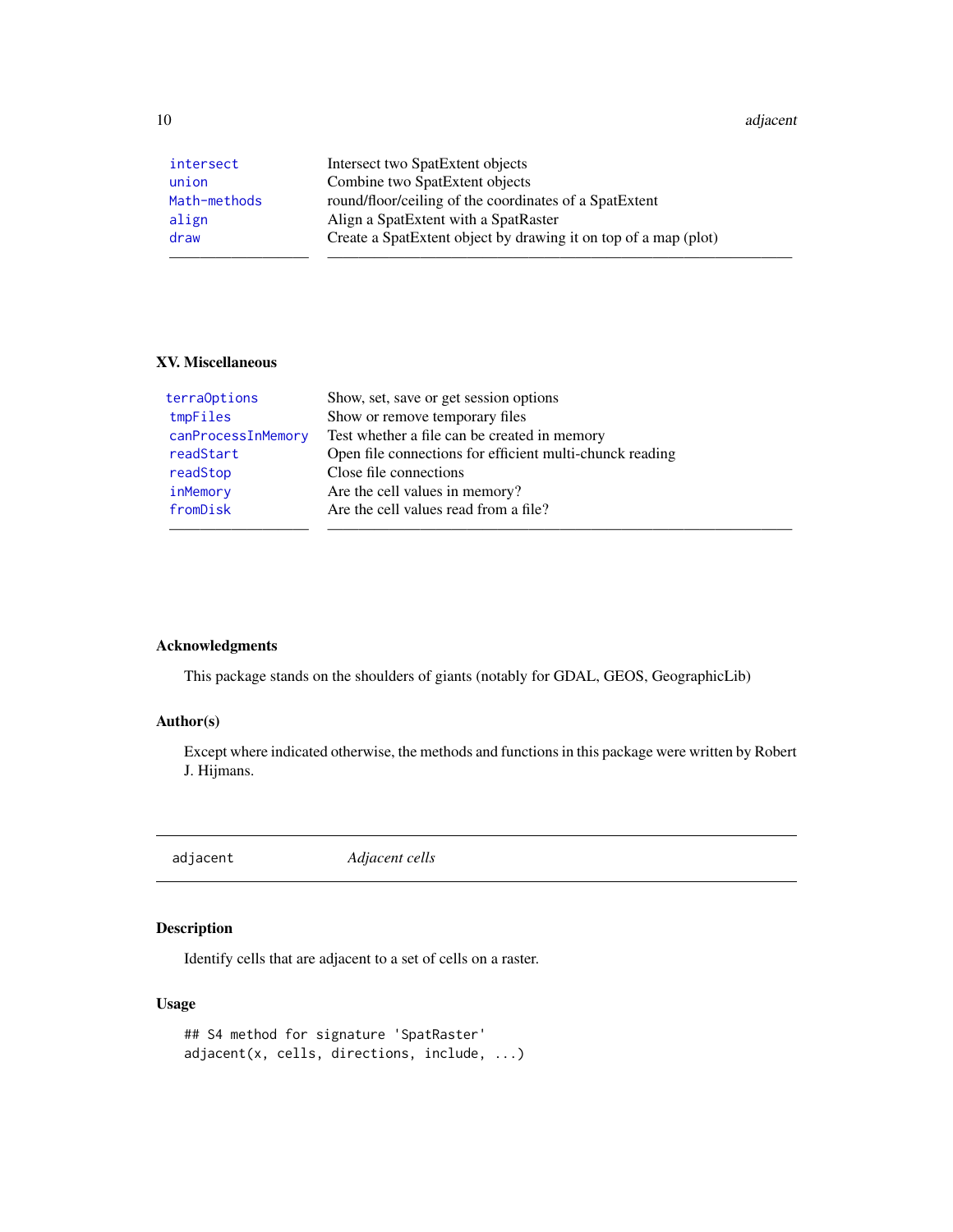#### <span id="page-10-0"></span>aggregate the contract of the contract of the contract of the contract of the contract of the contract of the contract of the contract of the contract of the contract of the contract of the contract of the contract of the

#### Arguments

| X          | <b>SpatRaster</b>                                                                                                                                                                                          |
|------------|------------------------------------------------------------------------------------------------------------------------------------------------------------------------------------------------------------|
| cells      | vector of cell numbers for which adjacent cells should be found. Cell numbers<br>start with 1 in the upper-left corner and increase from left to right and from top<br>to bottom                           |
| directions | the directions in which cells should be connected: "rook" (4 directions), "queen"<br>(8 directions), "16" (knight and one-cell queen moves), or "bishop" to connect<br>cells with one-cell diagonal moves. |
| include    | logical. Should the focal cells be included in the result?                                                                                                                                                 |
| .          | additional arguments. None implemented                                                                                                                                                                     |

#### Value

vector with adjacent cells.

#### Examples

```
r <- rast(nrows=10, ncols=10)
adjacent(r, cells=c(1, 5, 55), directions="queen")
r <- rast(nrows=10, ncols=10, crs="+proj=utm +zone=1 +datum=WGS84")
adjacent(r, cells=11, directions="rook")
# global lat/lon wraps around
r <- rast(nrows=10, ncols=10, crs="+proj=longlat +datum=WGS84")
adjacent(r, cells=11, directions="rook")
```
<span id="page-10-1"></span>aggregate *Aggregate raster cells*

# Description

Aggregate a SpatRaster to create a new SpatRaster with a lower resolution (larger cells). Aggregation groups rectangular areas to create larger cells. The value for the resulting cells is computed with a user-specified function.

Or aggregate ("dissolve") a SpatVector.

#### Usage

```
## S4 method for signature 'SpatRaster'
aggregate(x, fact=2, fun="mean", ..., filename="", overwrite=FALSE, wopt=list())
## S4 method for signature 'SpatVector'
aggregate(x, by=NULL, sums=NULL, dissolve=TRUE, vars=NULL, ...)
```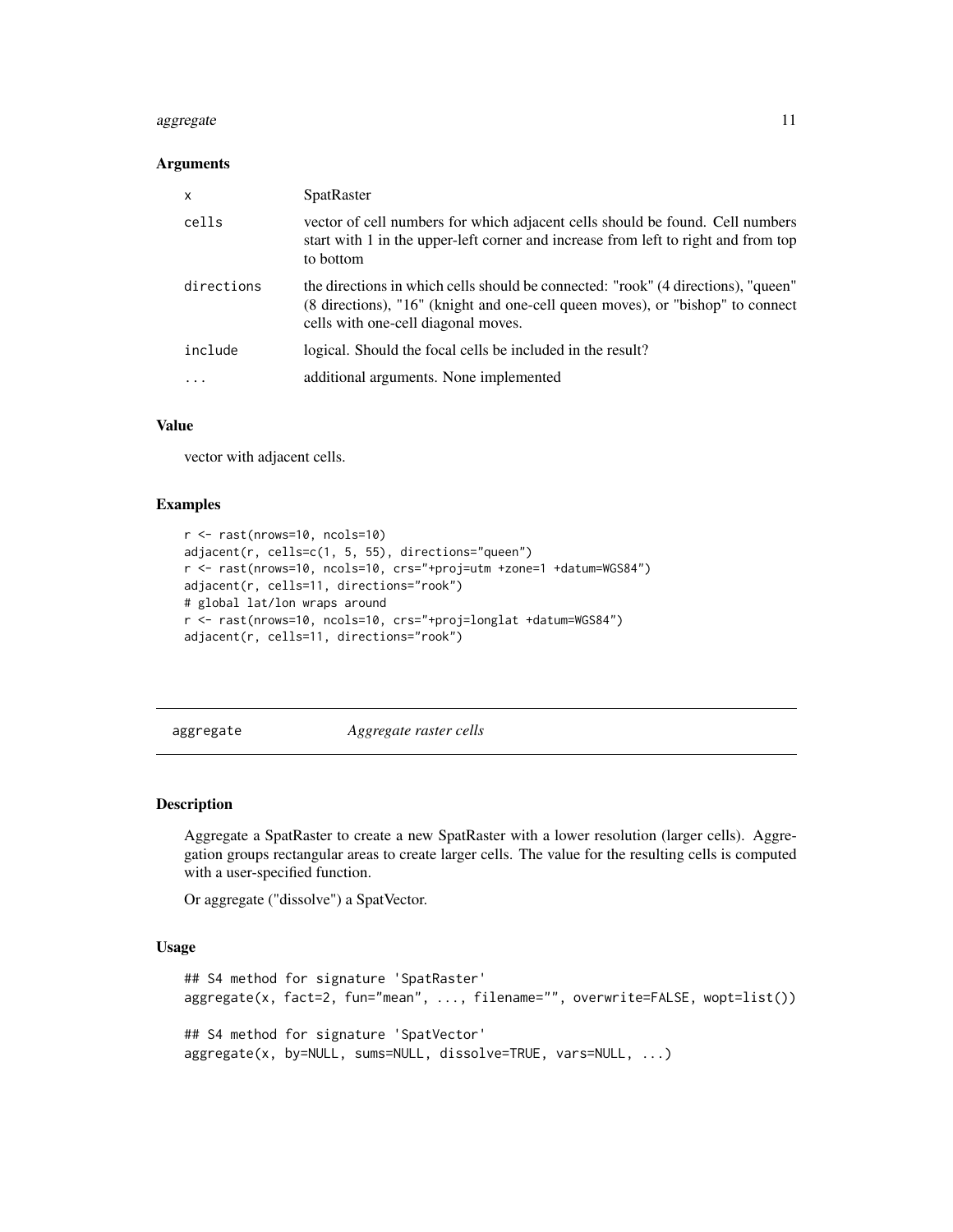#### Arguments

| x         | SpatRaster                                                                                                                                                                                                                                    |  |
|-----------|-----------------------------------------------------------------------------------------------------------------------------------------------------------------------------------------------------------------------------------------------|--|
| fact      | positive integer. Aggregation factor expressed as number of cells in each di-<br>rection (horizontally and vertically). Or two integers (horizontal and vertical<br>aggregation factor) or three integers (when also aggregating over layers) |  |
| fun       | function used to aggregate values                                                                                                                                                                                                             |  |
| $\ddots$  | additional arguments passed to fun, such as na. rm=TRUE                                                                                                                                                                                       |  |
| filename  | character. Output filename. Optional                                                                                                                                                                                                          |  |
| overwrite | logical. If TRUE, filename is overwritten                                                                                                                                                                                                     |  |
| wopt      | list. Options for writing files as in writeRaster                                                                                                                                                                                             |  |
| by        | character                                                                                                                                                                                                                                     |  |
| sums      | list                                                                                                                                                                                                                                          |  |
| dissolve  | logical                                                                                                                                                                                                                                       |  |
| vars      | character                                                                                                                                                                                                                                     |  |

#### Details

Aggregation starts at the upper-left end of a raster. If a division of the number of columns or rows with factor does not return an integer, the extent of the resulting SpatRaster will be somewhat larger then that of the original SpatRaster. For example, if an input SpatRaster has 100 columns, and fact=12, the output SpatRaster will have 9 columns and the maximum x coordinate of the output SpatRaster is also adjusted.

The function fun should take multiple numbers, and return a single number. For example mean, modal, min or max.

It should also accept a na.rm argument (or ignore it as one of the 'dots' arguments).

#### Value

SpatRaster

#### See Also

[disaggregate](#page-32-1)

```
r < -\text{rast}()# aggregated raster, no values
ra <- aggregate(r, fact=10)
values(r) <- runif(ncell(r))
# aggregated raster, max of the values
ra <- aggregate(r, fact=10, fun=max)
# multiple layers
s < -c(r, r*2)
```

```
x <- aggregate(s, 2)
```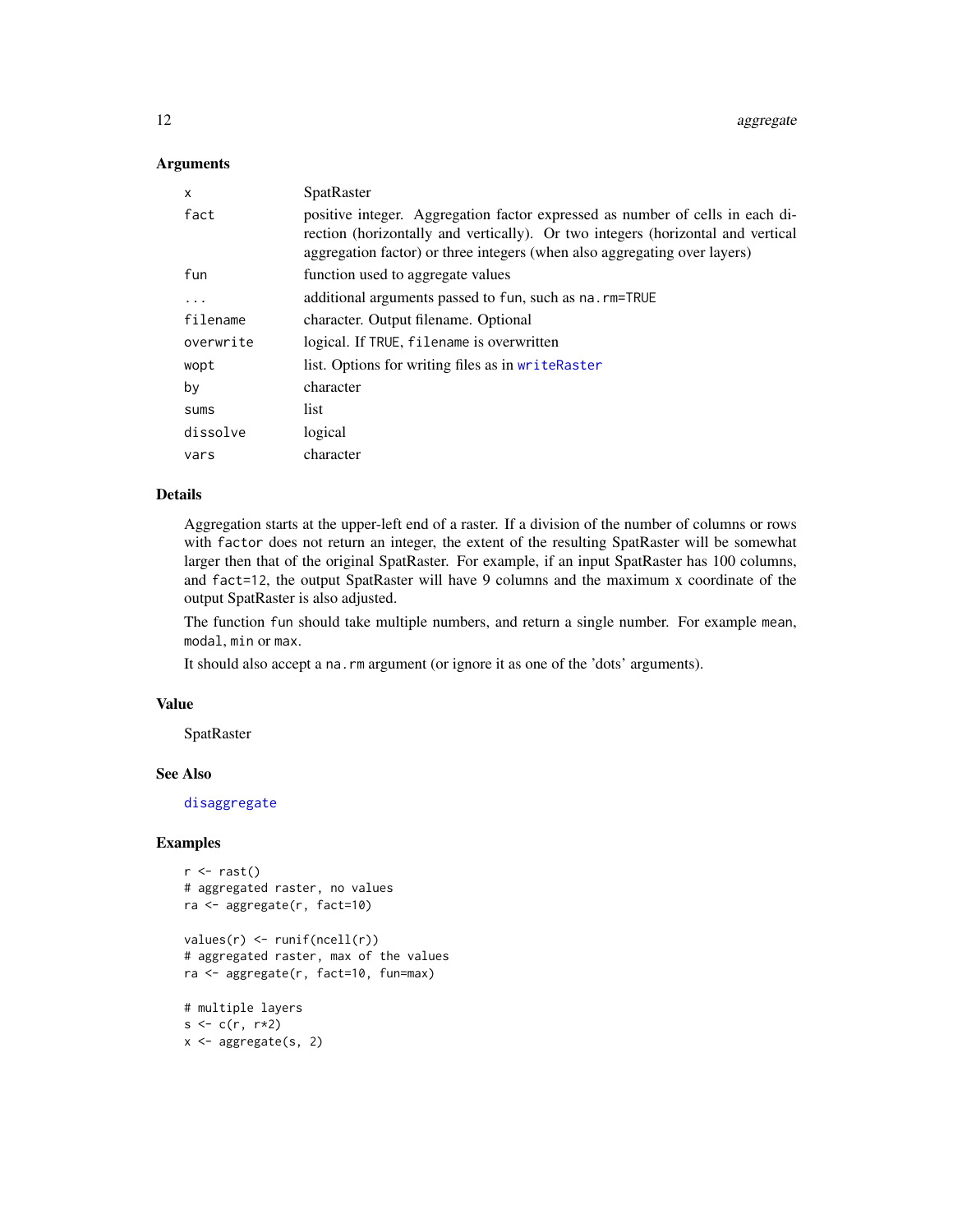<span id="page-12-1"></span><span id="page-12-0"></span>

Align an SpatExtent object with a SpatRaster. This can be useful to create a new SpatRaster with the same origin and resolution as an existing SpatRaster. Do not use this to force data to match that really does not match (use e.g. [resample](#page-0-0) or (dis)aggregate for this).

# Usage

```
## S4 method for signature 'SpatExtent,SpatRaster'
align(x, y, snap="near", ...)
```
# Arguments

| $\mathsf{x}$            | SpatExtent                                                                                                                                            |
|-------------------------|-------------------------------------------------------------------------------------------------------------------------------------------------------|
| <b>V</b>                | SpatRaster                                                                                                                                            |
| snap                    | Character. One of "near", "in", or "out", to determine in which direction the<br>extent should be aligned. To the nearest border, inwards or outwards |
| $\cdot$ $\cdot$ $\cdot$ | additional arguments. None implemented                                                                                                                |

#### Value

SpatExtent

# See Also

[ext](#page-37-1), [draw](#page-35-1)

```
r \leftarrow \text{rast}()e <- ext(-10.1, 9.9, -20.1, 19.9)
ea <- align(e, r)
e
ext(r)
ea
```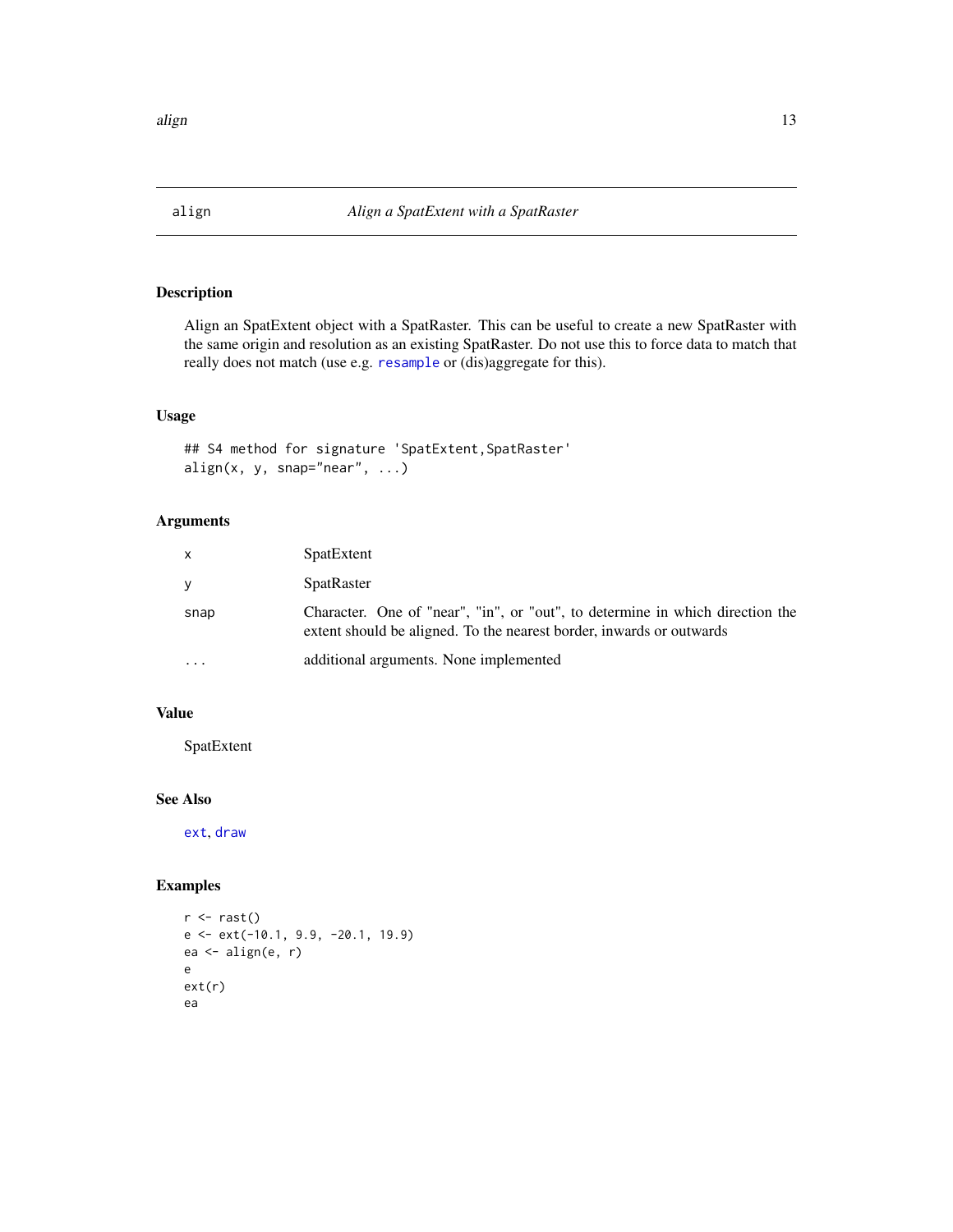Apply a function to values of a SpatRaster. Similar to [apply](#page-0-0)

#### Usage

```
## S4 method for signature 'SpatRaster'
app(x, fun, ..., filename="", overwrite=FALSE, wopt=list())
```
# Arguments

| x         | SpatRaster object                                 |
|-----------|---------------------------------------------------|
| fun       | function                                          |
|           | additional arguments for fun                      |
| filename  | character. Output filename. Optional              |
| overwrite | logical. If TRUE, filename is overwritten         |
| wopt      | list. Options for writing files as in writeRaster |

# Value

SpatRaster

#### See Also

[overlay](#page-58-1), [math](#page-54-2)

```
r <- rast(ncols=10, nrows=10)
values(r) \leftarrow 1:ncell(r)x \leftarrow c(r, r, r)s \leftarrow app(x, fun-sum)
```
<span id="page-13-1"></span><span id="page-13-0"></span>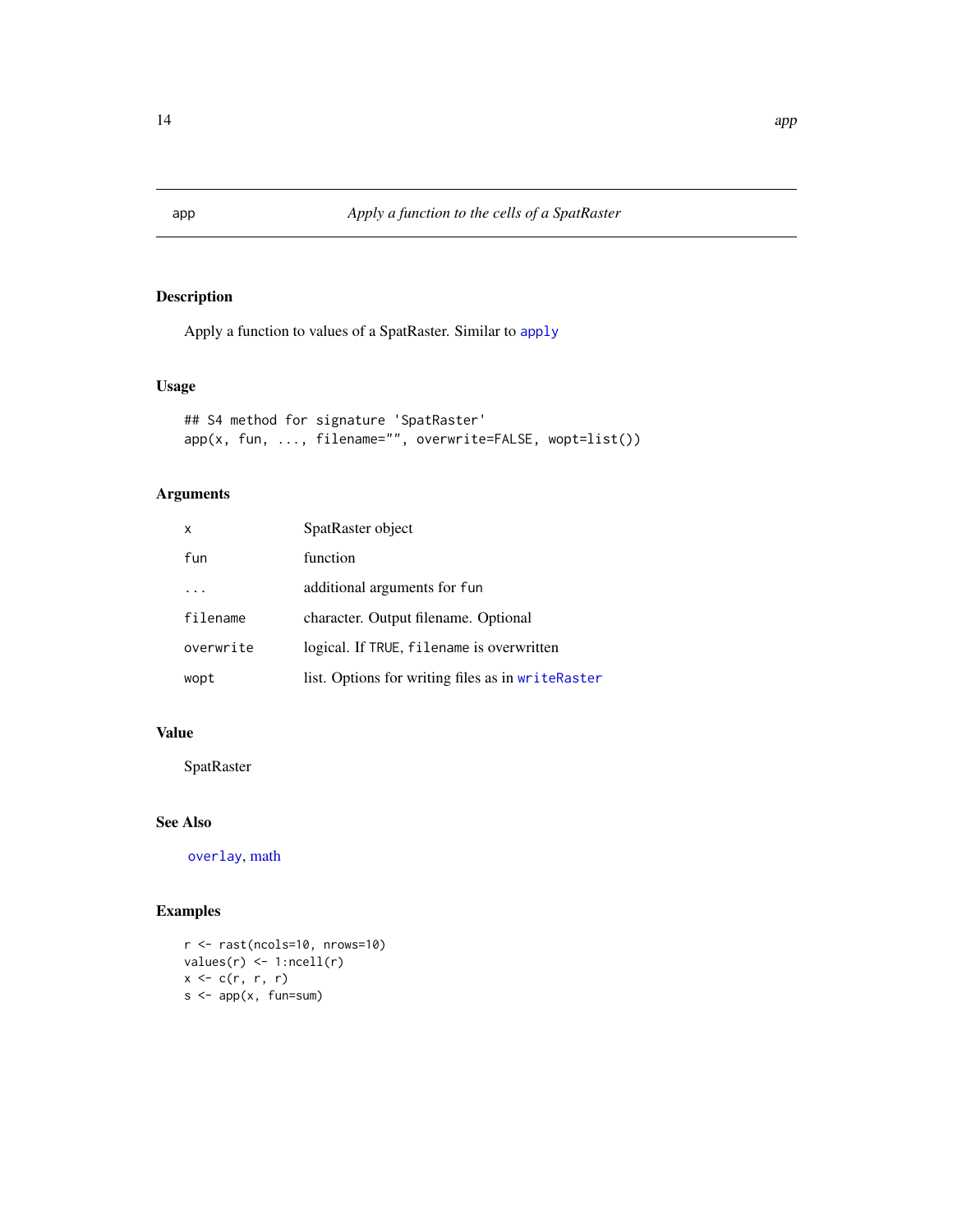<span id="page-14-1"></span><span id="page-14-0"></span>Compute area of polygons or and the surfacer area or raster cells. Computing the surface area of raster cells is only relevant for longitude/latitude rasters. For planar data, the cell area is constant, can be computed with  $prod(res(x))$ . For polygons, the area of each geometry is returned.

The perimeter method works only on SpatVector objects, and computes the length of lines or the perimeter of polygons.

#### Usage

```
## S4 method for signature 'SpatRaster'
area(x, filename="", overwrite=FALSE, wopt=list(), ...)
## S4 method for signature 'SpatVector'
area(x, \ldots)## S4 method for signature 'SpatVector'
perimeter(x)
```
#### **Arguments**

| $\mathsf{x}$ | SpatRaster or SpatVector                          |
|--------------|---------------------------------------------------|
| filename     | character. Output filename. Optional              |
| overwrite    | logical. If TRUE, filename is overwritten         |
| wopt         | list. Options for writing files as in writeRaster |
|              | additional arguments. None implemented            |

#### Value

If the coordinate reference system is longitude/latitude the values returned are in square meter for area and meter for perimeter.

In other cases, the unit is set by coordinate references system. In most cases it is meter too.

```
f <- system.file("exdata/lux.shp", package="terra")
v \leftarrow \text{vect}(f)a \leftarrow \text{area}(v)a
sum(a)
perimeter(v)
```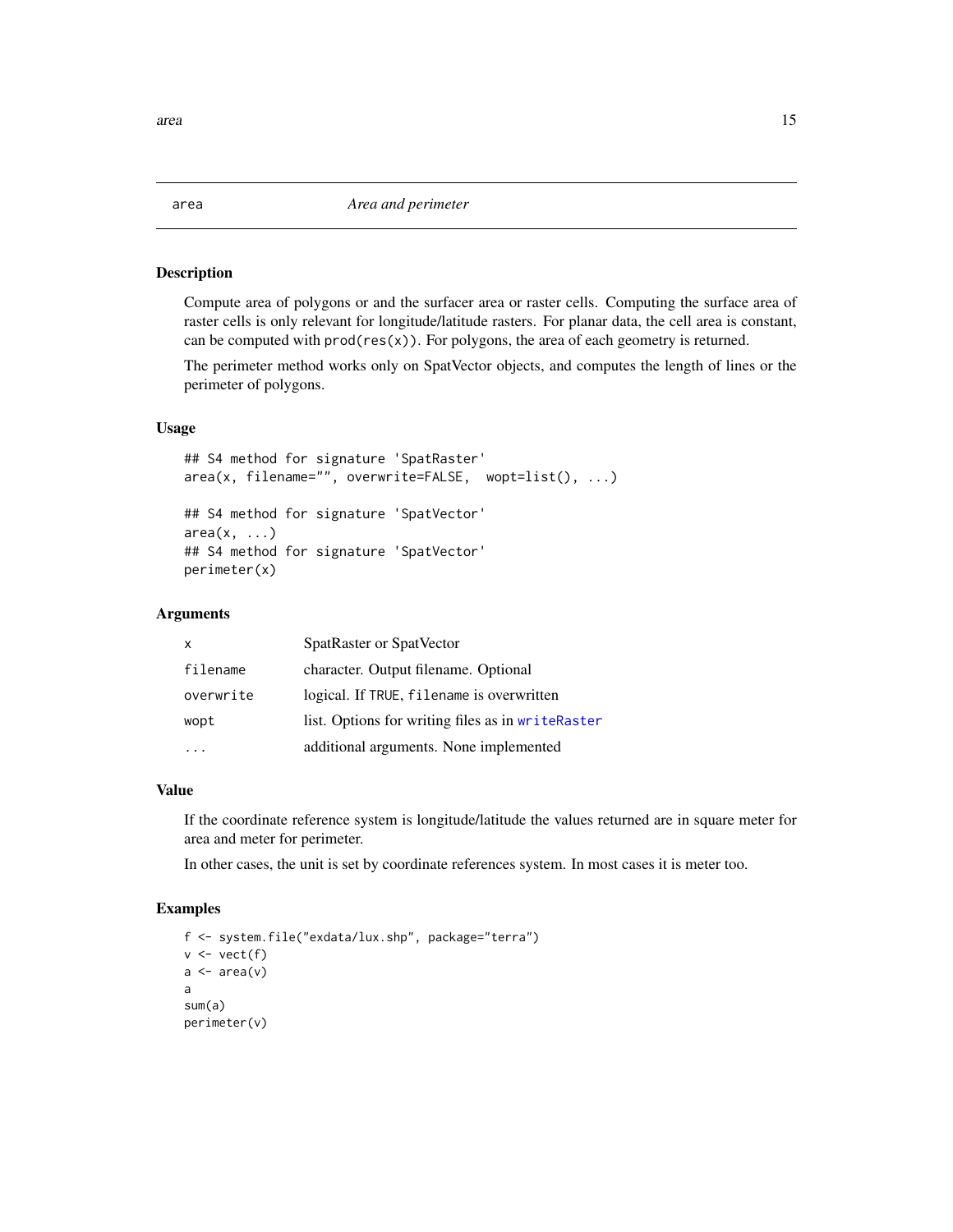<span id="page-15-0"></span>

Create a text representation of (the skeleton of) an object

# Usage

```
## S4 method for signature 'SpatExtent'
as.character(x, ...)
## S4 method for signature 'SpatRaster'
as.character(x, ...)
```
# Arguments

|          | <b>SpatRaster</b>                      |
|----------|----------------------------------------|
| $\cdots$ | additional arguments. None implemented |

# Value

character

#### Examples

```
r <- rast()
ext(r)
ext(c(0, 20, 0, 20))
```
#### Description

Get a data.frame with the attribute values of a SpatVector

#### Usage

```
## S4 method for signature 'SpatVector'
as.data.frame(x, row.names=NULL, optional=FALSE, ...)
```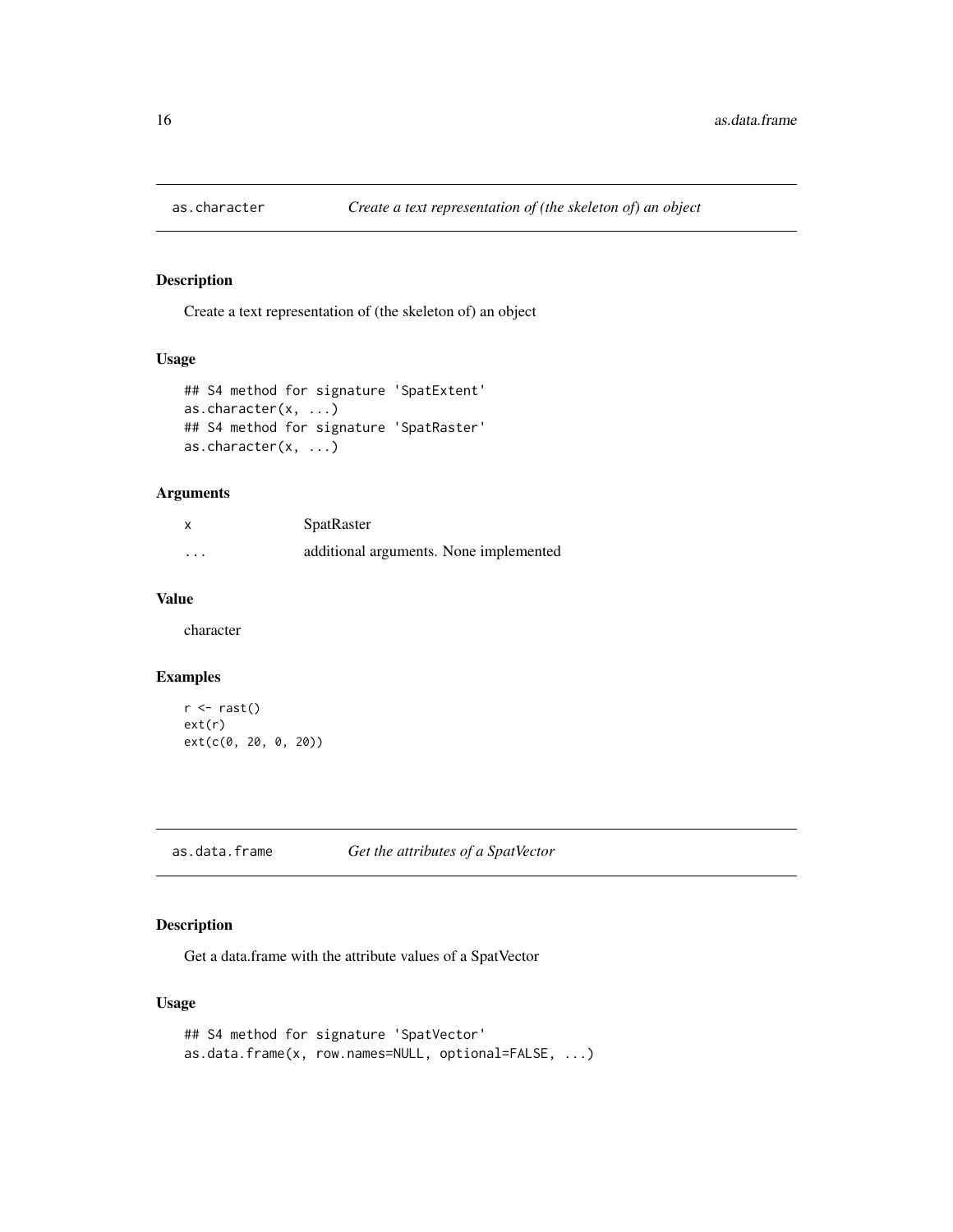#### <span id="page-16-0"></span>atan2  $17$

# Arguments

| х         | <b>SpatVector</b>           |
|-----------|-----------------------------|
| row.names | ignored                     |
| optional  | ignored                     |
| $\cdots$  | additional arguments (none) |

#### Value

data.frame

# Examples

```
f <- system.file("exdata/lux.shp", package="terra")
v \leftarrow \text{vect}(f)as.data.frame(v)
```
atan2 *Two argument arc-tangent*

# Description

For SpatRasters x and y, atan2(y, x) returns the angle in radians for the tangent y/x, handling the case when x is zero. See [Trig](#page-0-0)

See [Math-methods](#page-54-1) for other trigonometric and mathematical functions that can be used with SpatRasters.

#### Usage

## S4 method for signature 'SpatRaster, SpatRaster' atan2(y, x)

# Arguments

| - V | <b>SpatRaster</b> |
|-----|-------------------|
| x   | <b>SpatRaster</b> |

# See Also

[Math-methods](#page-54-1)

```
r1 <- rast(nrow=10, ncol=10)
r2 <- rast(nrow=10, ncol=10)
values(r1) <- (runif(ncell(r1))-0.5) * 10
values(r2) <- (runif(ncell(r1))-0.5) * 10
atan2(r1, r2)
```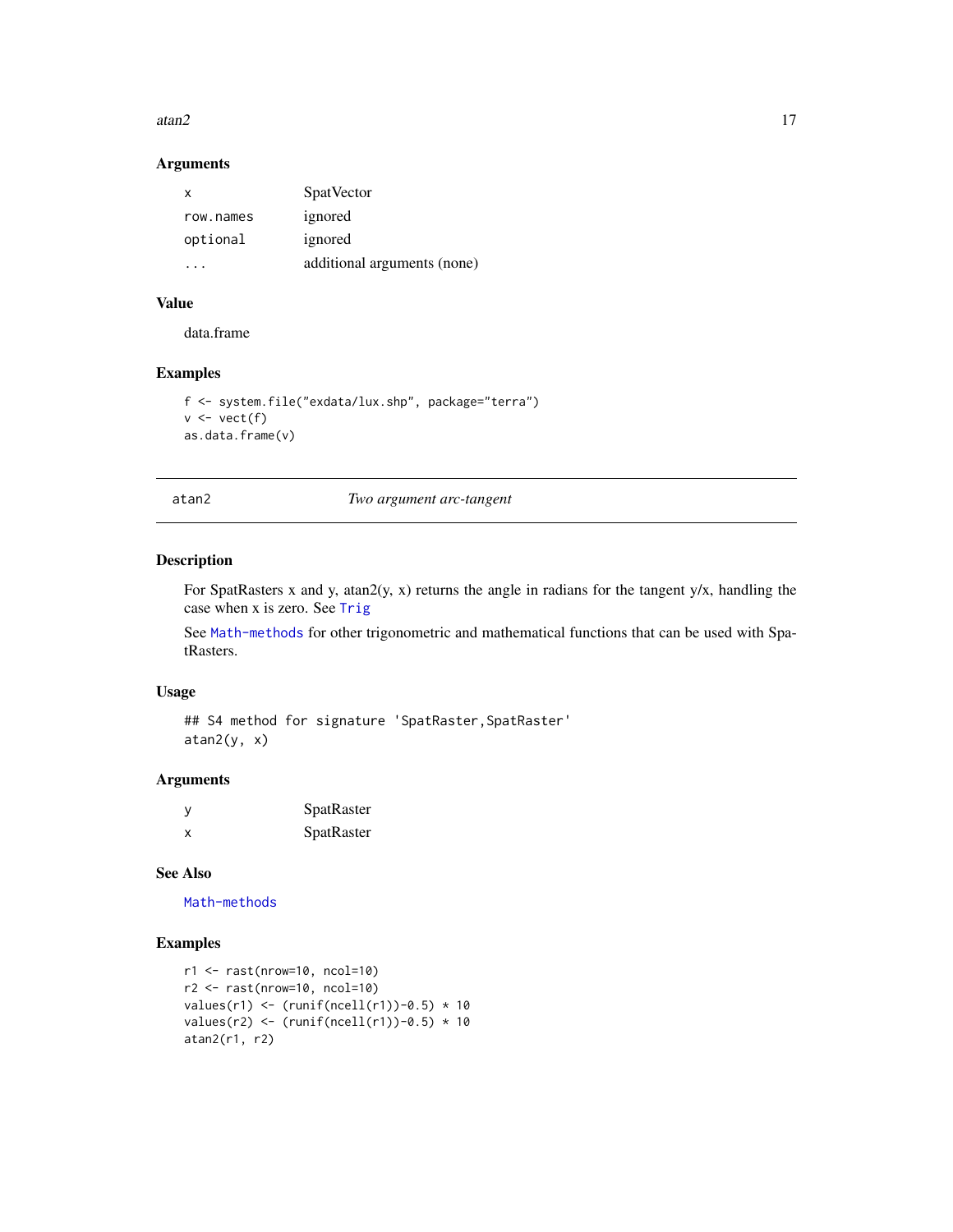<span id="page-17-1"></span><span id="page-17-0"></span>

Detect boundaries (edges). boundaries are cells that have more than one class in the 4 or 8 cells surrounding it, or, if classes=FALSE, cells with values and cells with NA.

#### Usage

```
## S4 method for signature 'SpatRaster'
boundaries(x, classes=FALSE, type="inner",
        directions=8, filename="", overwrite=FALSE, wopt=list(), ...)
```
# Arguments

| X          | SpatRaster                                                                                                                                                                             |
|------------|----------------------------------------------------------------------------------------------------------------------------------------------------------------------------------------|
| type       | character. "inner" or "outer"                                                                                                                                                          |
| classes    | character. Logical. If TRUE all different values are (after rounding) distinguished,<br>as well as NA. If FALSE (the default) only edges between NA and non-NA cells are<br>considered |
| directions | integer. Which cells are considered adjacent? Should be 8 (Queen's case) or 4<br>(Rook's case)                                                                                         |
| filename   | character. Output filename. Optional                                                                                                                                                   |
| overwrite  | logical. If TRUE, filename is overwritten                                                                                                                                              |
| wopt       | list. Options for writing files as in writeRaster                                                                                                                                      |
| $\cdots$   | additional arguments. None implemented                                                                                                                                                 |

#### Value

SpatRaster. Cell values are either 1 (a border) or 0 (not a border), or NA

#### See Also

[focal](#page-41-1), [clump](#page-0-0)

```
r <- rast(nrow=18, ncol=36, xmn=0)
v <- rep(NA, ncell(r))
v[150:250] <- 1
v[251:450] <- 2
values(r) <- v
bi <- boundaries(r, type="inner")
bo <- boundaries(r, type="outer")
bc <- boundaries(r, classes=TRUE)
plot(bc)
```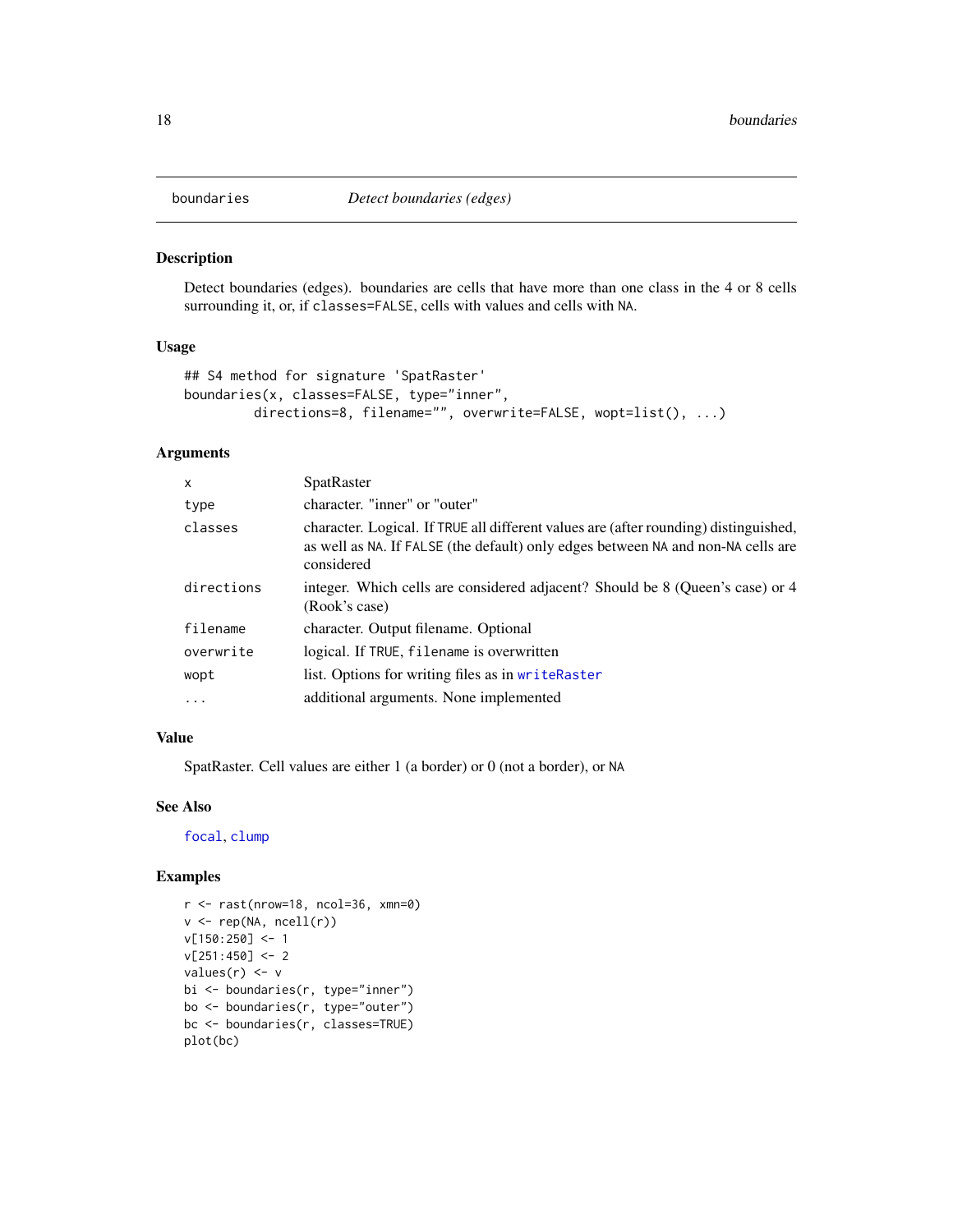<span id="page-18-0"></span>

Calculate a buffer around all cells that are not NA in a SpatRaster, or around the objcts in a SpatVector (currently only implemented for points)

Note that the distance unit of the buffer width parameter is meters if the CRS is (+proj=longlat), and in map units (typically also meters) if not.

#### Usage

```
## S4 method for signature 'SpatRaster'
buffer(x, width, filename="", overwrite=FALSE, wopt=list(), ...)
## S4 method for signature 'SpatVector'
buffer(x, width, quadsegs=10, capstyle="round", ...)
```
#### Arguments

| $\mathsf{x}$ | <b>SpatRaster</b>                                                                                                          |
|--------------|----------------------------------------------------------------------------------------------------------------------------|
| width        | numeric. Unit is meter if x has a longitude/latitude CRS, or mapunits in other<br>cases. Should be $> 0$ for SpatRaster    |
| filename     | character. Output filename. Optional                                                                                       |
| overwrite    | logical. If TRUE, filename is overwritten                                                                                  |
| wopt         | list. Options for writing files as in writeRaster                                                                          |
| $\cdots$     | additional arguments. None implemented                                                                                     |
| quadsegs     | postive integer. Number of line segments to use to draw a quart circle                                                     |
| capstyle     | character. Style of cap to use at the ends of the geometry. Allowed values:<br>"round", "flat", "square" (ignored for now) |

# Value

**SpatRaster** 

#### See Also

[distance](#page-33-1)

```
r <- rast(ncol=36,nrow=18)
v <- rep(NA, ncell(r))
v[500] <- 1
values(r) <- v
b <- buffer(r, width=5000000)
plot(b)
```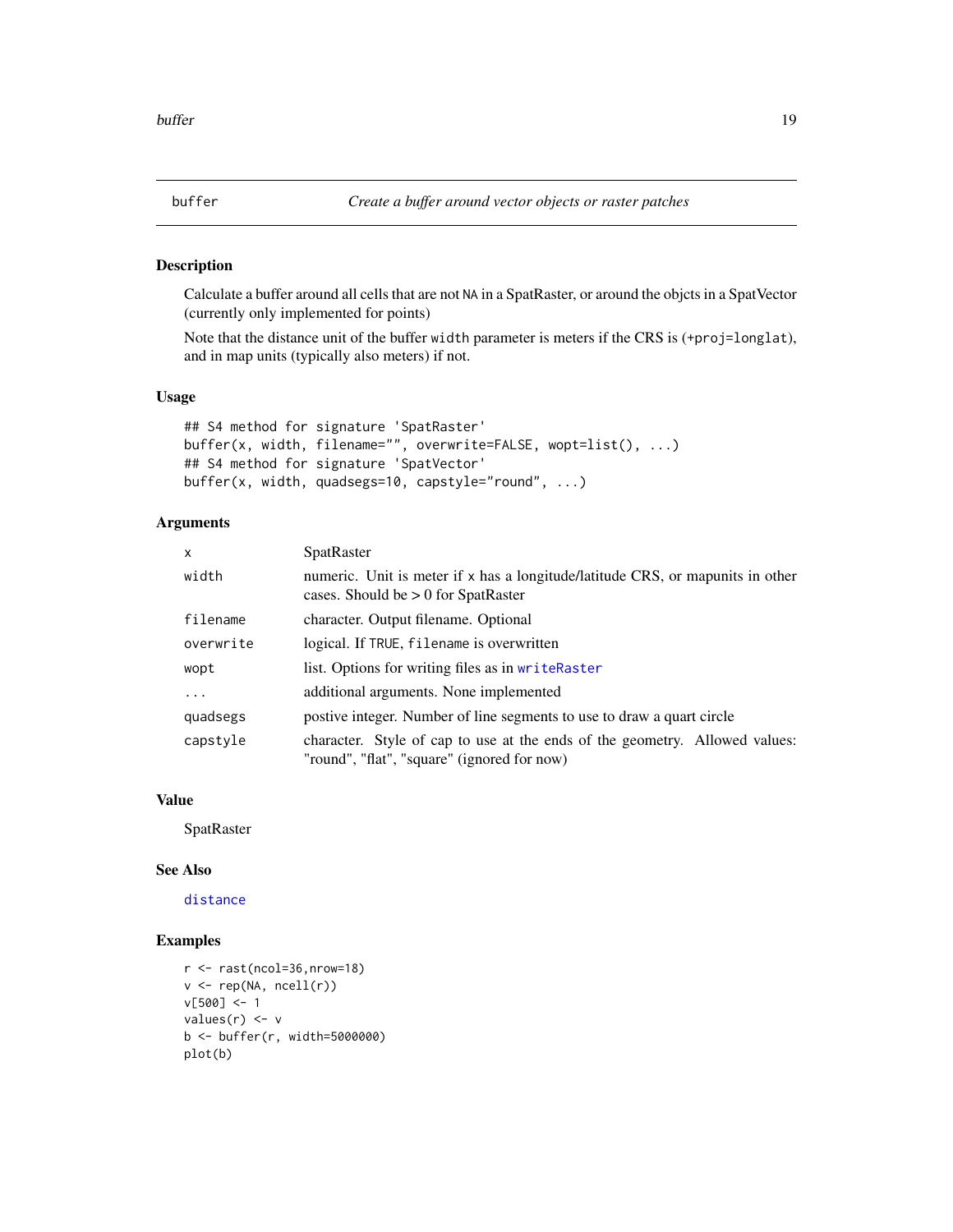```
20 \sim
```

```
v <- vect(rbind(c(10,10), c(0,60)))
b <- buffer(v, 20)
plot(b)
points(v)
crs(v) <- "+proj=longlat +datum=WGS84"
b <- buffer(v, 1500000)
plot(b)
points(v)
```
<span id="page-19-1"></span>

| с | Combine |
|---|---------|
|   |         |

Combine SpatRaster objects (similar to raster:: [stack](#page-0-0))

# Usage

```
## S4 method for signature 'SpatRaster'
c(x, \ldots)
```
# Arguments

| x                       | SpatRaster                               |
|-------------------------|------------------------------------------|
| $\cdot$ $\cdot$ $\cdot$ | SpatRaster objects to be combined with x |

# Value

SpatRaster

```
r <- rast(nrow=5, ncol=9)
values(r) \leftarrow 1:ncell(r)x <- c(r, r*2, r*3)
```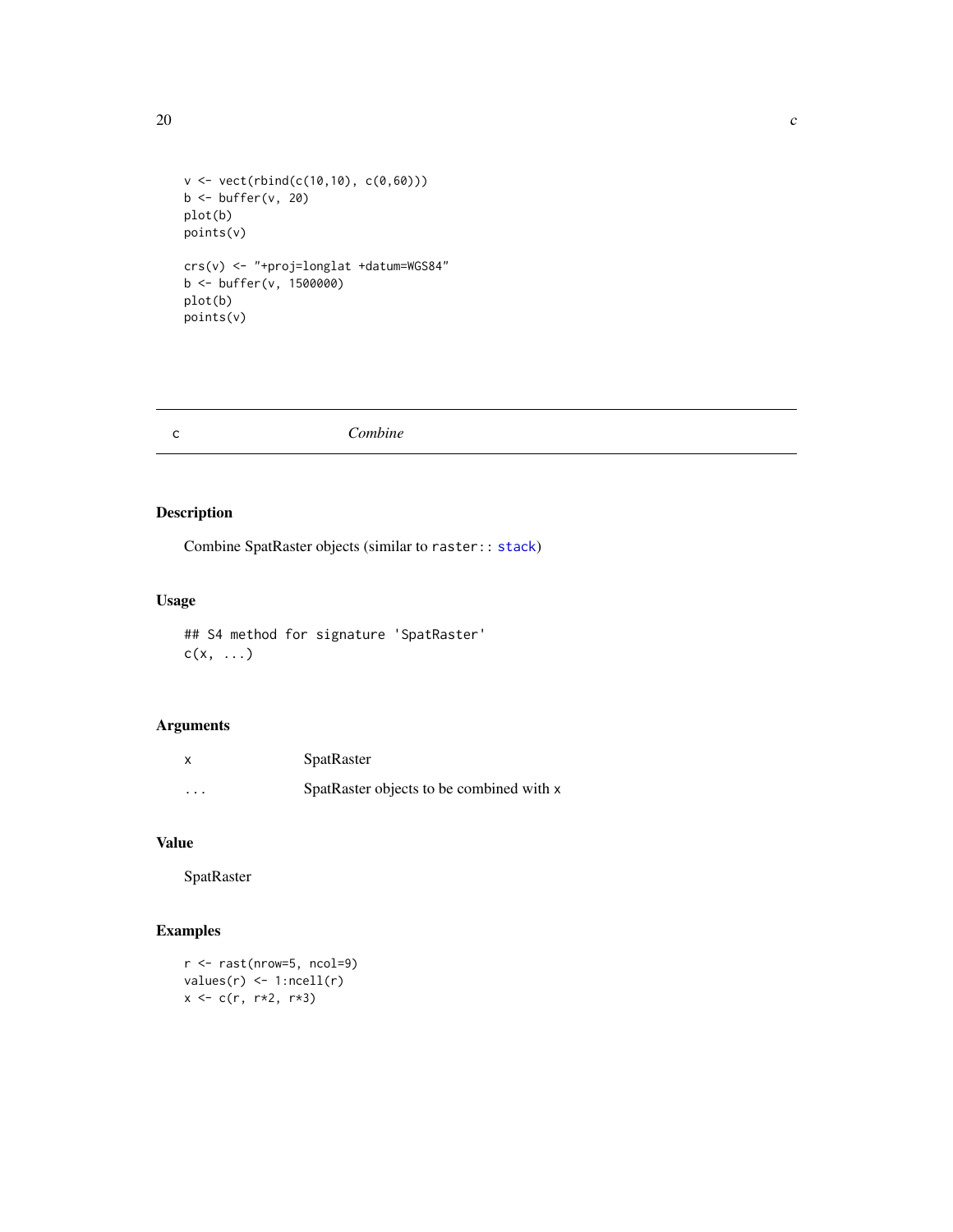<span id="page-20-0"></span>

Clamp values to a minimum and maximum value. That is, all values below a lower threshold value and above the upper threshold value become either NA, or, if values=TRUE, become the threshold value

# Usage

```
## S4 method for signature 'SpatRaster'
clamp(x, lower=-Inf, upper=Inf, values=TRUE,
            filename="", overwrite=FALSE, wopt=list(), ...)
```
# Arguments

| $\mathsf{x}$ | SpatRaster                                                                                             |
|--------------|--------------------------------------------------------------------------------------------------------|
| lower        | numeric. lowest value                                                                                  |
| upper        | numeric. highest value                                                                                 |
| values       | logical. If FALSE values outside the clamping range become NA, if TRUE, they get<br>the extreme values |
| filename     | character. Output filename. Optional                                                                   |
| overwrite    | logical. If TRUE, filename is overwritten                                                              |
| wopt         | list. Options for writing files as in writeRaster                                                      |
| $\cdots$     | additional arguments. None implemented                                                                 |

#### Value

**SpatRaster** 

# See Also

[classify](#page-21-1)

```
r <- rast(ncols=10, nrows=10)
values(r) <- 1:ncell(r)
rc <- clamp(r, 25, 75)
rc
```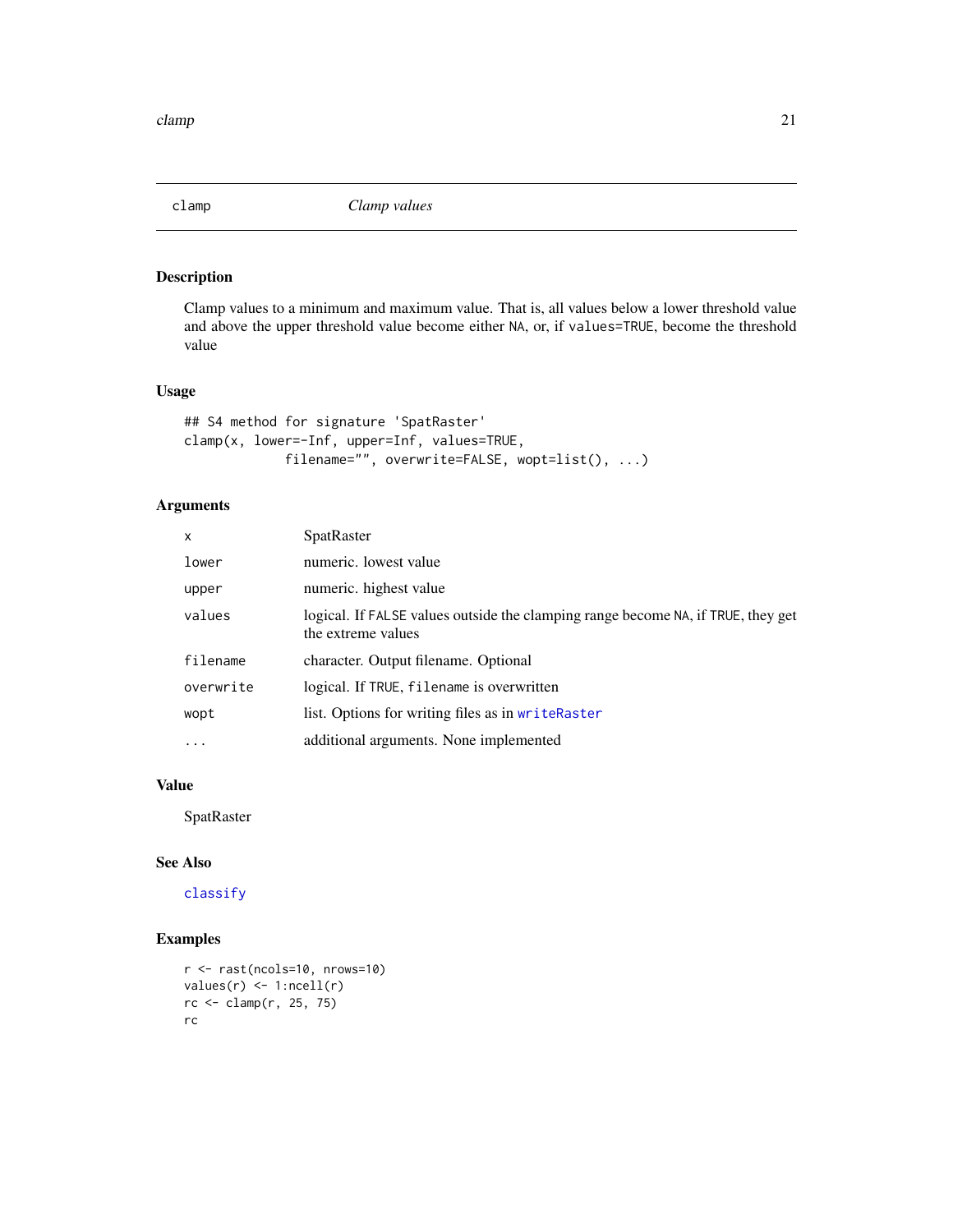<span id="page-21-1"></span><span id="page-21-0"></span>

Classify values of a SpatRaster. The function (re-)classifies groups of values to other values.

Classification can be based on ranges "from-to-becomes" or on specific values "is-becomes", or on "cuts".

With "from-to-becomes" or "is-becomes", classification is done with matrix rcl, in the row order of the matrix. Thus, if there are overlapping ranges or values, the first time a number is within a range determines the reclassification value.

With "cuts" the values are sorted, so that the order in which they are provided does not matter.

#### Usage

```
## S4 method for signature 'SpatRaster'
classify(x, rcl, include.lowest=FALSE, right=TRUE,
     othersNA=FALSE, filename="", overwrite=FALSE, wopt=list(), ...)
```
# Arguments

| X         | SpatRaster                                                                                                                                                                                                                                                                                                                                                                                                                                                                                                                                                      |
|-----------|-----------------------------------------------------------------------------------------------------------------------------------------------------------------------------------------------------------------------------------------------------------------------------------------------------------------------------------------------------------------------------------------------------------------------------------------------------------------------------------------------------------------------------------------------------------------|
| rcl       | matrix for classification. This matrix must have 1, 2 or 3 columns. If there are<br>three columns, the first two columns are "from" "to" of the input values, and<br>the third column "becomes" has the new value for that range. The two column<br>matrix ("is", "becomes") can be useful for re-classifying integer values. In that<br>case, the right argument is automatically set to NA. A single column matrix or<br>a vector is interpreted as a set of cuts. In that case the values are classified based<br>on their location inbetween the cut-values |
|           | include. lowest logical, indicating if a value equal to the lowest value in rcl (or highest value in<br>the second column, for right=FALSE) should be included.                                                                                                                                                                                                                                                                                                                                                                                                 |
| right     | logical, indicating if the intervals should be closed on the right (and open on the<br>left) or vice versa. The default is TRUE. A special case is to use right=NA. In this<br>case both the left and right intervals are open                                                                                                                                                                                                                                                                                                                                  |
| othersNA  | logical. If TRUE, values that are not matched become NA. If FALSE, they retain<br>their original value.                                                                                                                                                                                                                                                                                                                                                                                                                                                         |
| filename  | character. Output filename. Optional                                                                                                                                                                                                                                                                                                                                                                                                                                                                                                                            |
| overwrite | logical. If TRUE, filename is overwritten                                                                                                                                                                                                                                                                                                                                                                                                                                                                                                                       |
| wopt      | list. Options for writing files as in writeRaster                                                                                                                                                                                                                                                                                                                                                                                                                                                                                                               |
| $\ddots$  | additional arguments. None implemented                                                                                                                                                                                                                                                                                                                                                                                                                                                                                                                          |

#### Value

**SpatRaster**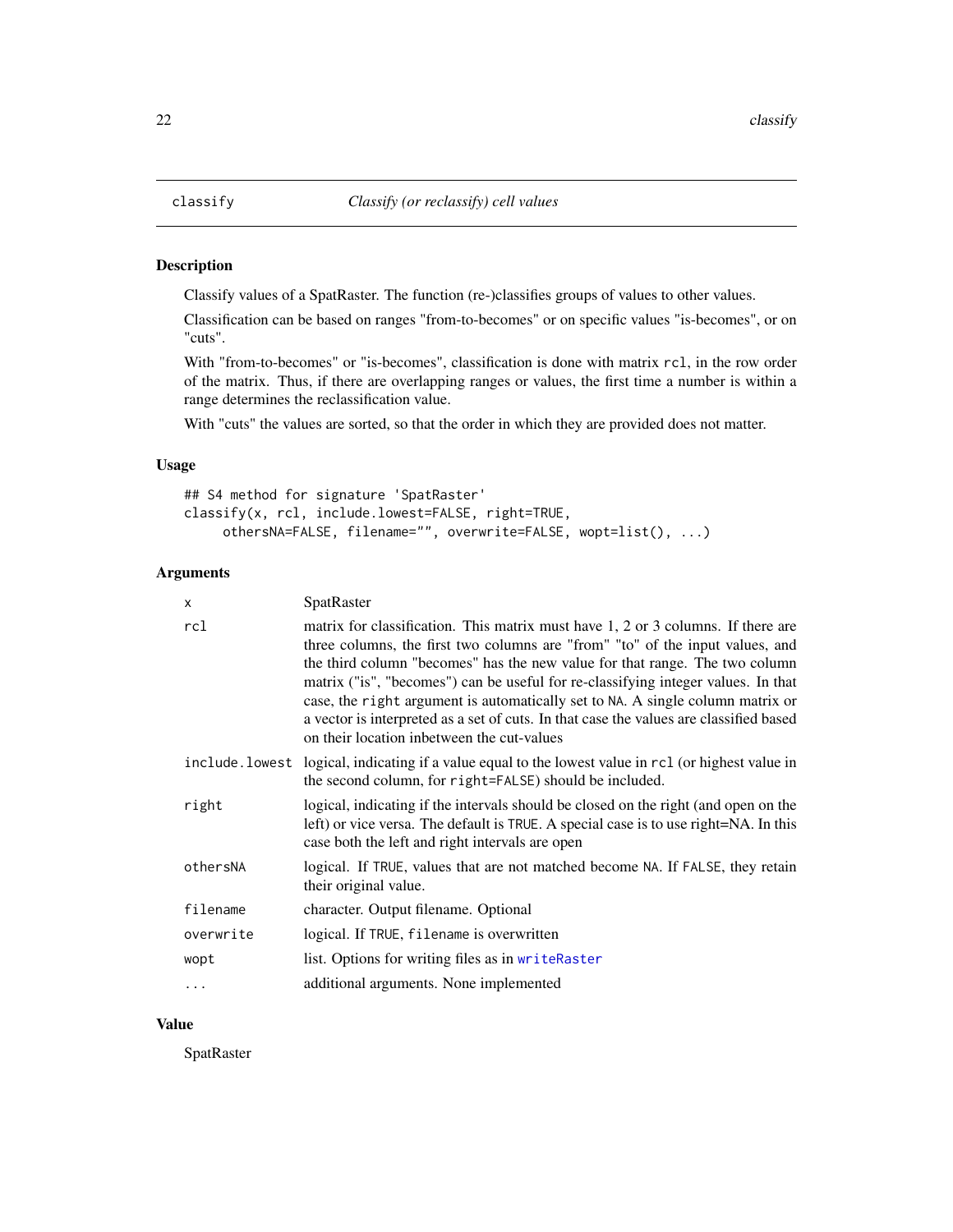<span id="page-22-0"></span>click 23

# Note

For model-based classification see [predict](#page-65-1)

#### Examples

```
r <- rast(ncols=10, nrows=10)
values(r) <- (0:99)/99
# classify the values into three groups
# all values >= 0 and <= 0.25 become 1, etc.
m <- c(0, 0.25, 1,
       0.25, 0.5, 2,
   0.5, 1, 3)
rclmat <- matrix(m, ncol=3, byrow=TRUE)
rc1 <- classify(r, rclmat, include.lowest=TRUE)
# equivalent to
rc2 \leq classify(r, c(0, 0.25, 0.5, 1), include. lowest=True)# is becomes
x \leftarrow \text{round}(r \ast 5)unique(x)m <- rbind(c(1,100), c(2,200))
m
rcx1 \leftarrow classify(x, m)unique(rcx1)
rcx2 <- classify(x, m, othersNA=TRUE)
unique(rcx2)
```
<span id="page-22-1"></span>

click *Query by clicking on a map*

#### Description

Click on a map (plot) to get values of a SpatRaster at that location; and optionally the coordinates and cell number of the location. For SpatVectors you need to click twice (draw a box).

#### Usage

```
## S4 method for signature 'SpatRaster'
click(x, n=Inf, id=FALSE, xy=FALSE, cell=FALSE, type="n", show=TRUE, ...)
```
#### Arguments

| $\mathsf{X}$ | SpatRaster or SpatVector, or missing                                                                   |
|--------------|--------------------------------------------------------------------------------------------------------|
| n.           | number of clicks on the plot (map)                                                                     |
| id           | Logical. If TRUE, a numeric ID is shown on the map that corresponds to the row<br>number of the output |
| xy           | Logical. If TRUE, xy coordinates are included in the output                                            |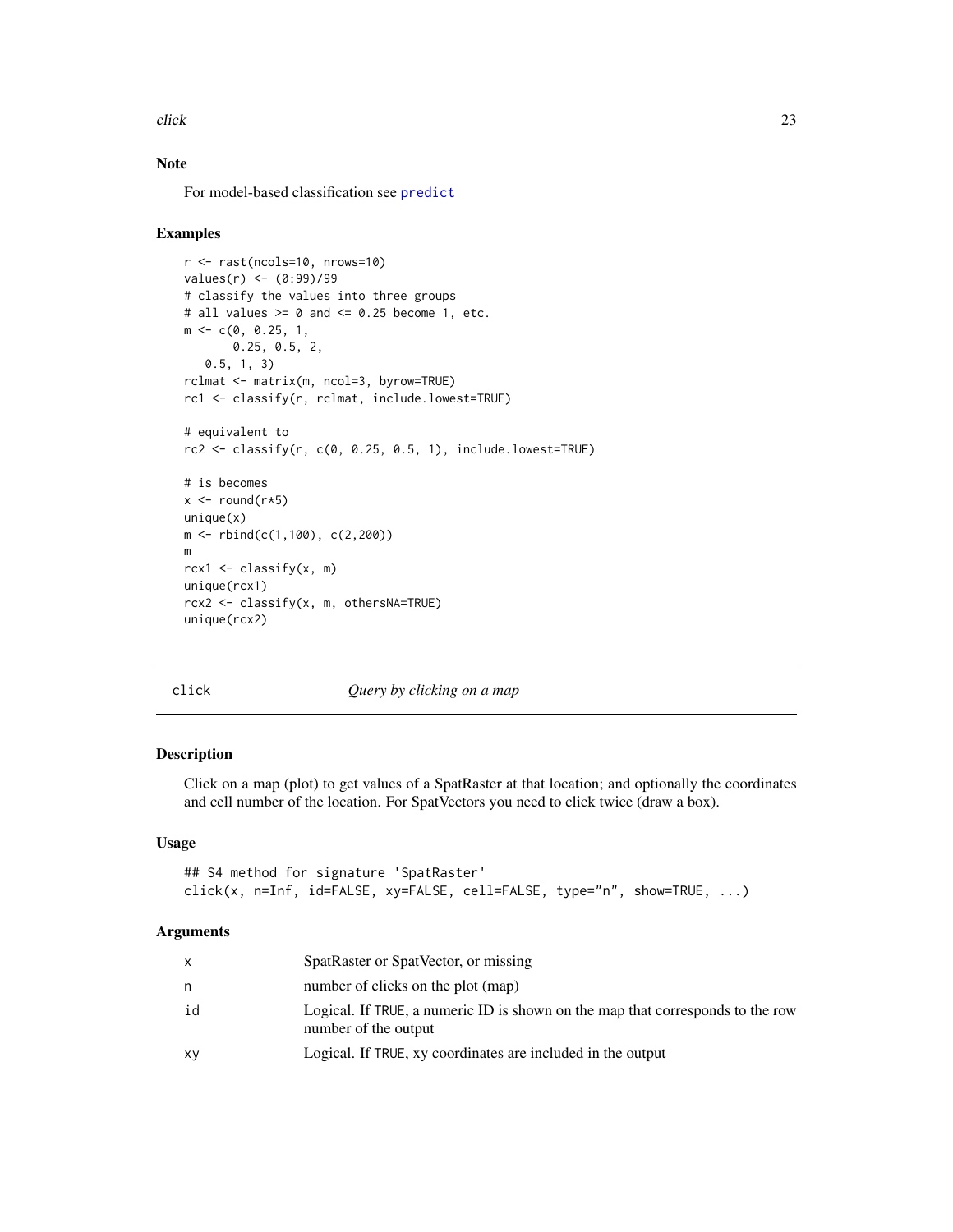<span id="page-23-0"></span>24 coerce community and the control of the coerce coerce control of the coerce coerce coerce coerce coerce coerce coerce coerce coerce coerce coerce coerce coerce coerce coerce coerce coerce coerce coerce coerce coerce coe

| cell | Logical. If TRUE, cell numbers are included in the output                                                                  |
|------|----------------------------------------------------------------------------------------------------------------------------|
| type | One of "n", "p", "l" or "o". If "p" or "o" the points are plotted; if "l" or "o" they<br>are joined by lines. See ?locator |
| show | logical. Print the values after each click?                                                                                |
| .    | additional graphics parameters used if type != "n" for plotting the locations. See<br>?locator                             |

# Value

The value(s) of x at the point(s) clicked on (or touched by the box drawn).

#### Note

The plot only provides the coordinates for a spatial query, the values are read from the SpatRaster that is passed as an argument. Thus you can extract values from an object that has not been plotted, as long as it spatialy overlaps with with the extent of the plot.

Unless the process is terminated prematurely values at at most n positions are determined. The identification process can be terminated by clicking the second mouse button and selecting 'Stop' from the menu, or from the 'Stop' menu on the graphics window.

#### See Also

[draw](#page-35-1)

#### Examples

```
r <-rast(system.file("exdata/test.tif", package="terra"))
plot(r)
click(r)
 # now click on the plot (map)
```
coerce *Coercion to other object types*

#### <span id="page-23-1"></span>Description

Coercion to other object types

#### Usage

```
## S4 method for signature 'SpatRaster'
as.vector(x, mode='any')
## S4 method for signature 'SpatRaster'
as.matrix(x, wide=FALSE, ...)
## S4 method for signature 'SpatRaster'
as.data.frame(x, xy=FALSE, cells=FALSE, ...)
```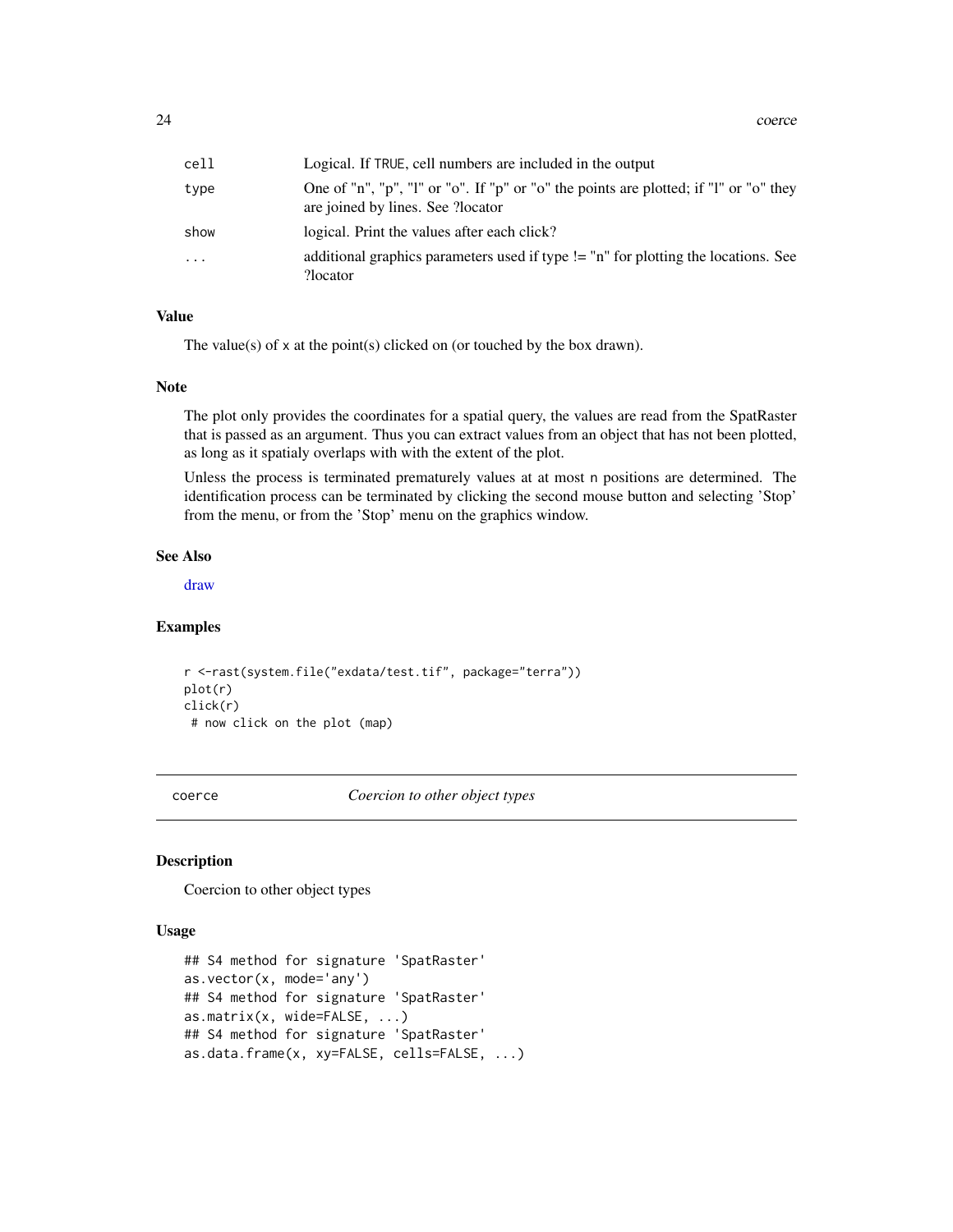#### <span id="page-24-0"></span>collapse 25

```
## S4 method for signature 'SpatRaster'
as.array(x, \ldots)## S4 method for signature 'SpatRaster'
as.polygons(x, values=FALSE, na.rm=FALSE, ...)
## S4 method for signature 'SpatRaster'
as.points(x, values=FALSE, na.rm=FALSE, ...)
## S4 method for signature 'SpatVector'
as.lines(x, \ldots)
```
# Arguments

| x      | SpatRaster                                  |
|--------|---------------------------------------------|
| wide   | logical                                     |
| xy     | logical                                     |
| cells  | logical                                     |
| mode   | this argument is ignored                    |
| values | logical; include cell values as attributes? |
| na.rm  | logical; exclude cells with NAs?            |
|        | additional arguments. None implemented      |

# Value

vector, matrix, array, data.frame or SpatVector

#### Examples

```
r <- rast(ncol=2, nrow=2)
values(r) <- 1:ncell(r)
as.vector(r)
as.matrix(r)
as.matrix(r, wide=TRUE)
as.data.frame(r, xy=TRUE)
as.array(r)
as.polygons(r)
as.points(r)
```
<span id="page-24-1"></span>collapse *Collapse cell values from a multi-layer SpatRaster*

#### Description

Use a single layer SpatRaster object to select cell values from different layers in a multi-layer SpatRaster and "collapse" it into a single layer. The values of the SpatRaster to select layers (y) should be between 1 and  $nlyr(x)$  (values outside this range are ignored); they are also truncated to integers.

See [extract](#page-38-1) for extraction of values by cell, point, or otherwise.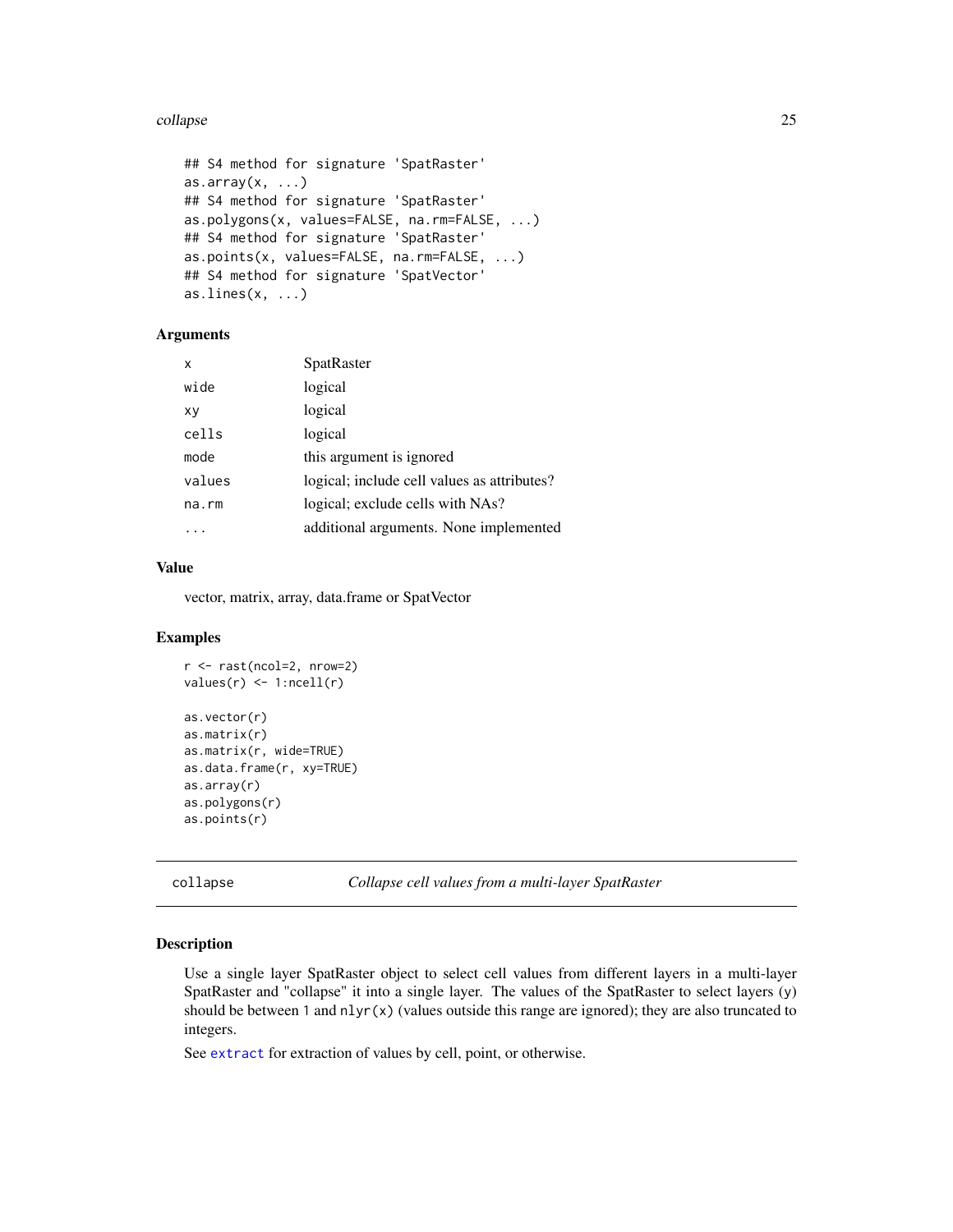#### Usage

```
## S4 method for signature 'SpatRaster'
collapse(x, y, filename="", overwrite=FALSE, wopt=list(), ...)
```
# Arguments

| $\mathsf{x}$ | SpatRaster                                        |
|--------------|---------------------------------------------------|
|              | <b>SpatRaster</b>                                 |
| filename     | character. Output filename. Optional              |
| overwrite    | logical. If TRUE, filename is overwritten         |
| wopt         | list. Options for writing files as in writeRaster |
|              | additional arguments. None implemented            |

#### Value

**SpatRaster** 

#### See Also

[tapp](#page-84-1), [extract](#page-38-1)

#### Examples

```
r \leftarrow \text{rast}(\text{ncol}=10, \text{ nrow}=10)values(r) <- 1
s < -c(r, r+2, r+5)set.seed(1)
values(r) <- round((runif(ncell(r)))*3)
x <- collapse(s, r)
```
<span id="page-25-1"></span>compareGeom *Compare geometries of SpatRaster objects*

# Description

Evaluate whether two SpatRaster objects have the same extent, number of rows and columns, projection, resolution, and origin (or a subset of these comparisons).

#### Usage

```
## S4 method for signature 'SpatRaster, SpatRaster'
compareGeom(x, y, ..., lyrs=TRUE,
         crs=TRUE, warncrs=FALSE, ext=TRUE, rowcol=TRUE, res=FALSE)
```
<span id="page-25-0"></span>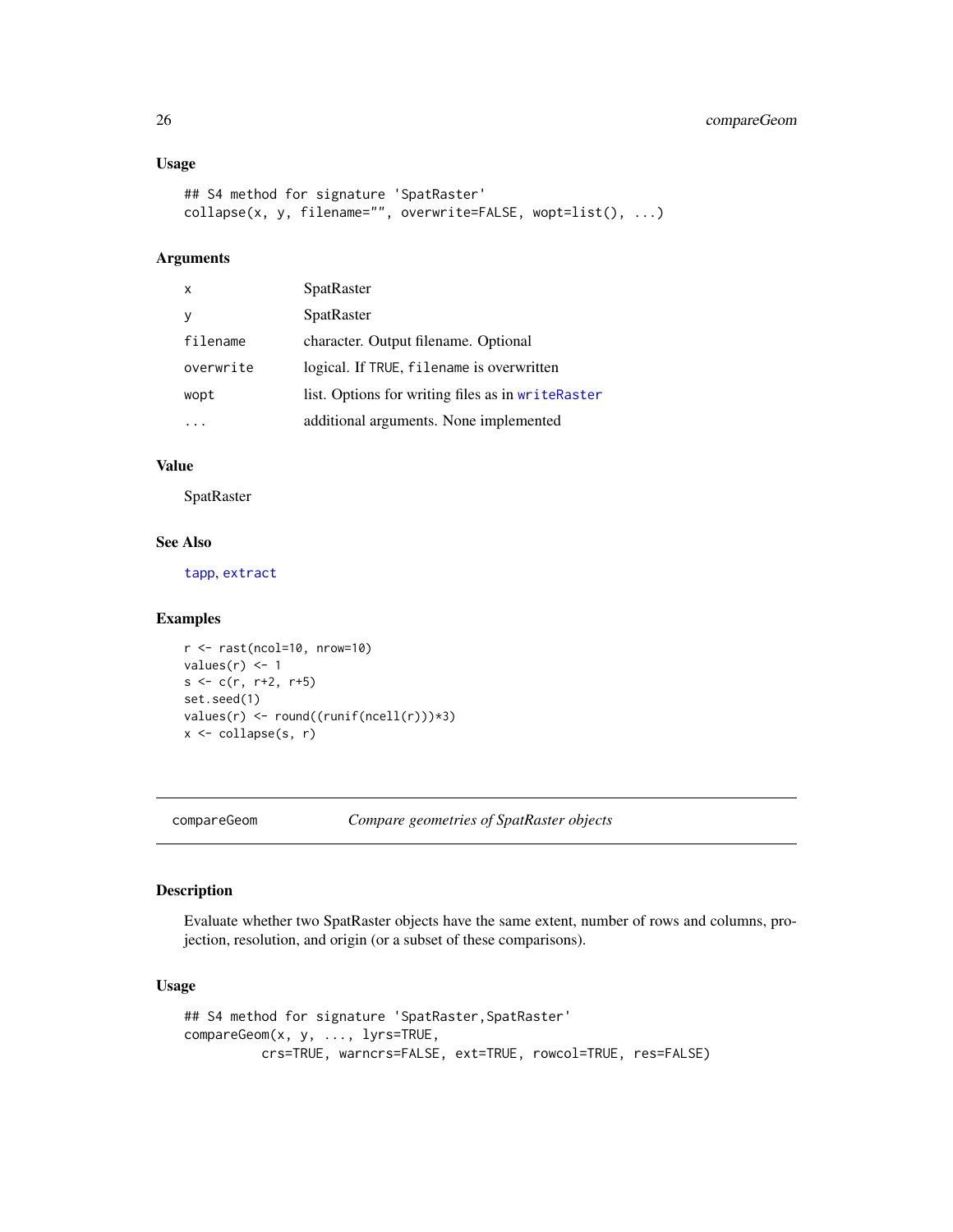#### <span id="page-26-0"></span>contour 27

#### Arguments

| X         | <b>SpatRaster</b>                                                                         |
|-----------|-------------------------------------------------------------------------------------------|
| у         | <b>SpatRaster</b>                                                                         |
| $\ddotsc$ | <b>Additional SpatRaster objects</b>                                                      |
| lyrs      | logical. If TRUE, the number of layers is compared                                        |
| crs       | logical. If TRUE, coordinate reference systems are compared.                              |
| warncrs   | logical. If TRUE, a warning is given if the crs is different (instead of an error)        |
| ext       | logical. If TRUE, bounding boxes are compared                                             |
| rowcol    | logical. If TRUE, number of rows and columns of the objects are compared                  |
| res       | logical. If TRUE, resolutions are compared (redundant when checking extent and<br>rowcol) |

#### Examples

```
r1 \leftarrow rast()r2 \leftarrow \text{rast}()r3 \leftarrow \text{rast}()compareGeom(r1, r2, r3)
nrow(r3) < -10
```
compareGeom(r1, r3)

<span id="page-26-2"></span>contour *Contour plot*

# <span id="page-26-1"></span>Description

Contour lines of a SpatRaster. Use add=TRUE to add the lines to the current plot. See [contour](#page-26-2) for details.

if filled=TRUE, a new filled contour plot is made. See [filled.contour](#page-0-0) for details.

as.contour returns the contour lines as a SpatVector.

# Usage

```
## S4 method for signature 'SpatRaster'
contour(x, maxcells=100000, filled=FALSE, ...)
## S4 method for signature 'SpatRaster'
as.contour(x, maxcells=100000, ...)
```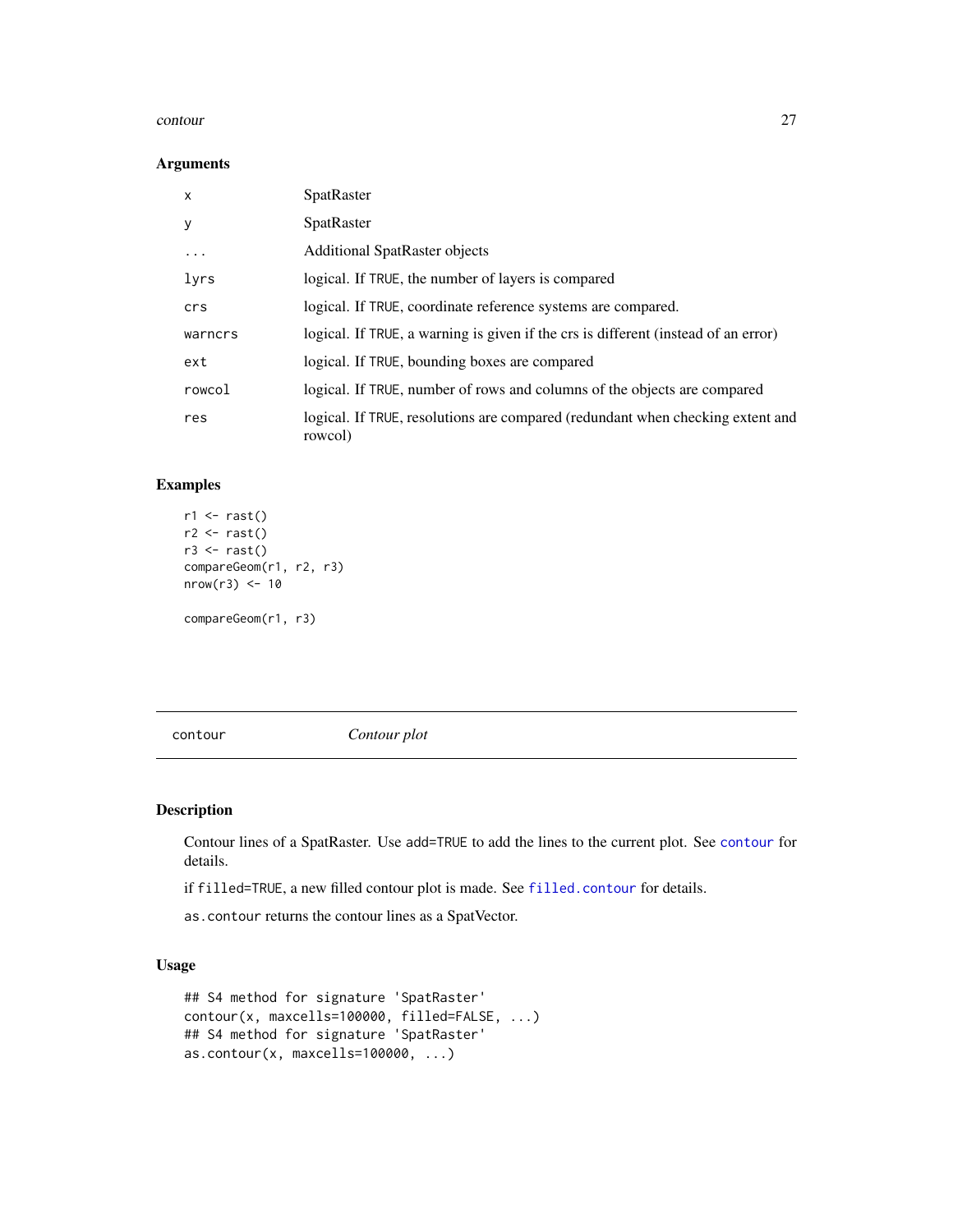#### <span id="page-27-0"></span>Arguments

| x        | SpatRaster. Only the first layer is used                                           |
|----------|------------------------------------------------------------------------------------|
| maxcells | maximum number of pixels used to create the contours                               |
| filled   | logical. If TRUE, a filled, contour plot is made                                   |
| .        | any argument that can be passed to contour or filled contour (graphics<br>package) |

#### See Also

[plot](#page-61-1)

# Examples

```
r <- rast(system.file("exdata/test.tif", package="terra"))
plot(r)
contour(r, add=TRUE)
v <- as.contour(r)
plot(r)
lines(v)
contour(r, filled=TRUE, nlevels=5)
```
<span id="page-27-1"></span>cover *Cover (replace)* NA *values with values of another raster*

# Description

Replace NA values (or another value) in SpatRaster (x) with the values of SpatRaster (y)

#### Usage

```
## S4 method for signature 'SpatRaster, SpatRaster'
cover(x, y, value=NA, filename="", overwrite=FALSE, wopt=list(), ...)
```
# Arguments

| $\mathsf{x}$ | <b>SpatRaster</b>                                               |
|--------------|-----------------------------------------------------------------|
| y            | SpatRaster                                                      |
| value        | numeric. The cell values in x to be replaced by the values in y |
| filename     | character. Output filename. Optional                            |
| overwrite    | logical. If TRUE, filename is overwritten                       |
| wopt         | list. Options for writing files as in writeRaster               |
|              | additional arguments. None implemented                          |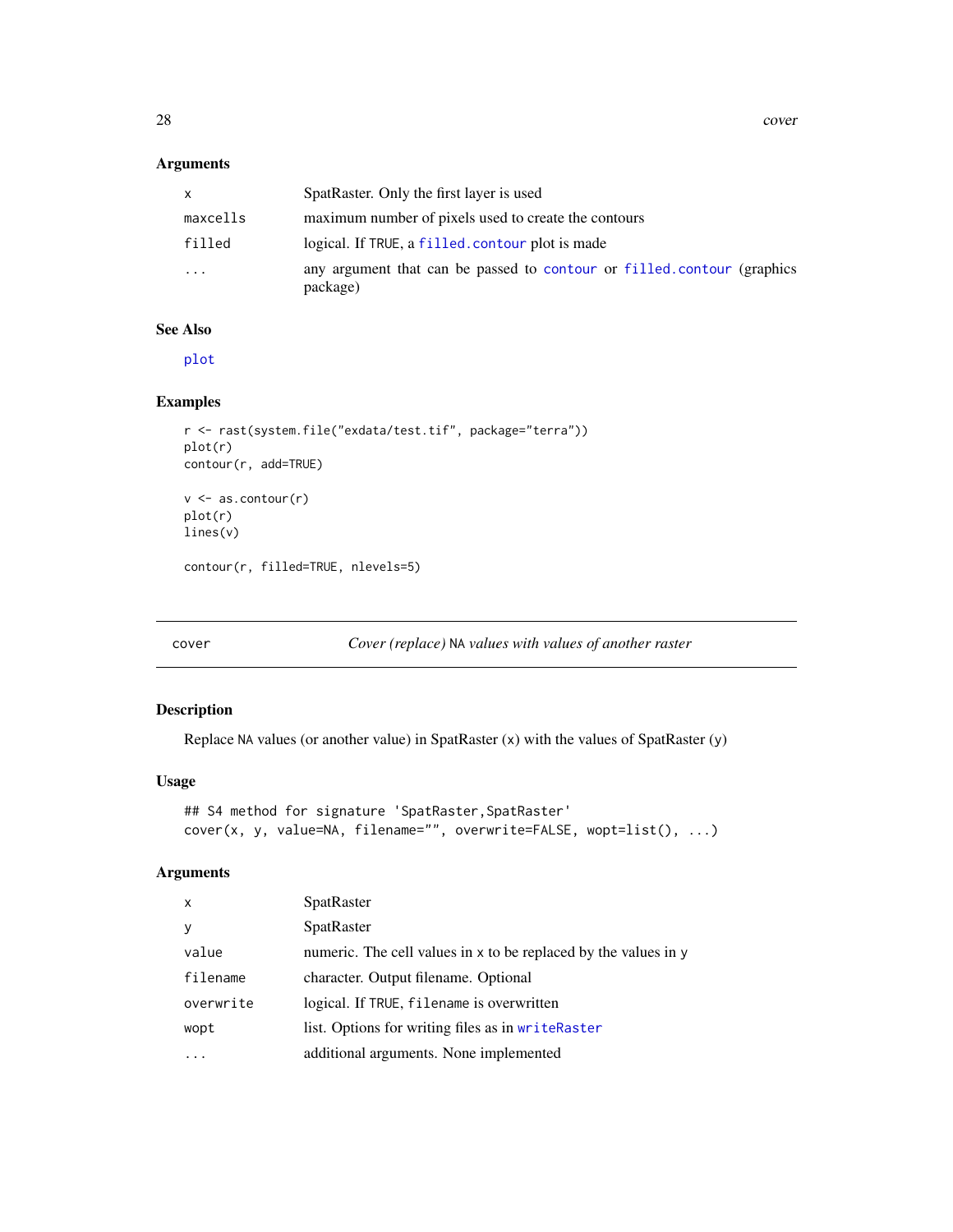#### <span id="page-28-0"></span>crop 29

#### Value

SpatRaster

# Examples

```
r1 <- r2 <- rast(ncols=36, nrows=18)
values(r1) <- 1:ncell(r1)
values(r2) <- runif(ncell(r2))
r2 <- classify(r2, cbind(-Inf, 0.5, NA))
r3 <- cover(r2, r1)
```
# <span id="page-28-1"></span>crop *Cut out a geographic subset*

# Description

Cut out a part of a SpatRaster with a SpatExtent, or another object from which an extent can be obtained. You can only extract rectangular areas, but see [mask](#page-53-1) for setting cell values within SpatRaster to NA.

#### Usage

```
## S4 method for signature 'SpatRaster,ANY'
crop(x, y, snap="near", filename="", overwrite=FALSE, wopt=list(), ...)
## S4 method for signature 'SpatVector,SpatVector'
\text{crop}(x, y, \ldots)
```
#### Arguments

| $\mathsf{x}$ | SpatRaster or SpatVector                                                                  |
|--------------|-------------------------------------------------------------------------------------------|
| y            | SpatExtent or other object that has a SpatExtent; or SpatVector if x is a SpatVec-<br>tor |
| snap         | character. One of "near", "in", or "out"                                                  |
| filename     | character. Output filename. Optional                                                      |
| overwrite    | logical. If TRUE, filename is overwritten                                                 |
| wopt         | list. Options for writing files as in writeRaster                                         |
| $\cdots$     | additional arguments. None implemented                                                    |

#### Value

**SpatRaster**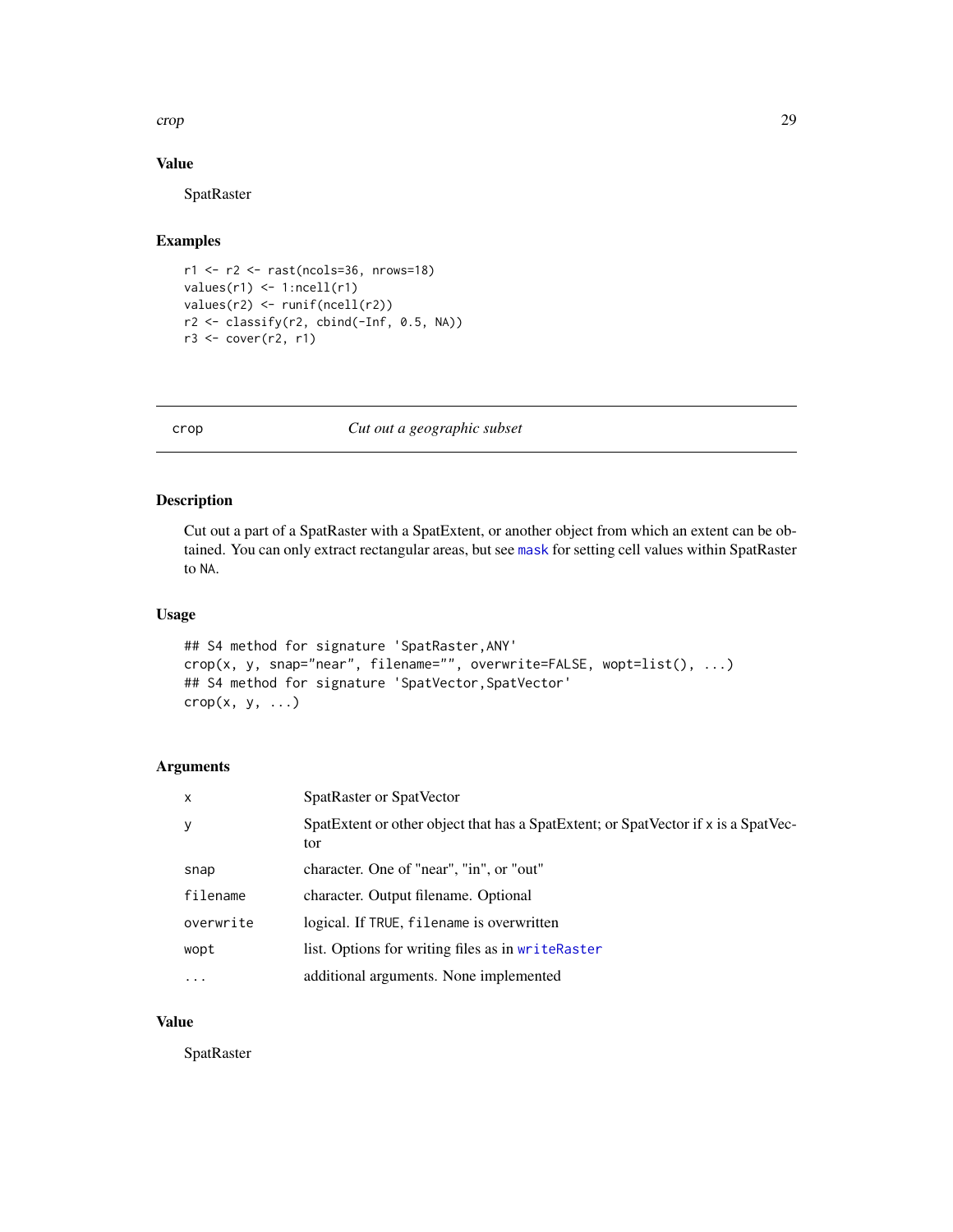# <span id="page-29-0"></span>Examples

```
r <- rast(xmin=0, xmax=10, ymin=0, ymax=10, nrows=25, ncols=25)
values(r) \leftarrow 1:ncell(r)e <- ext(-5, 5, -5, 5)
rc \leftarrow crop(r, e)
```
<span id="page-29-1"></span>crs *Get or set a coordinate reference system (projection)*

#### Description

Get or set the coordinate reference system (CRS) of a SpatRaster object.

#### Usage

```
## S4 method for signature 'SpatRaster'
crs(x)## S4 method for signature 'SpatVector'
crs(x)## S4 replacement method for signature 'SpatRaster'
crs(x, ...)<-value
## S4 replacement method for signature 'SpatVector'
crs(x, ...)<-value
```
# Arguments

|                         | <b>SpatRaster</b>                                                                       |
|-------------------------|-----------------------------------------------------------------------------------------|
| value                   | character string describing a coordinate reference system in the PROJ.4 "+" for-<br>mat |
| $\cdot$ $\cdot$ $\cdot$ | additional arguments (none implemented)                                                 |

# Value

character or modified SpatRaster

```
r \leftarrow \text{rast}()crs(r)
crs(r) <- "+proj=lcc +lat_1=48 +lat_2=33 +lon_0=-100 +ellps=WGS84"
crs(r)
```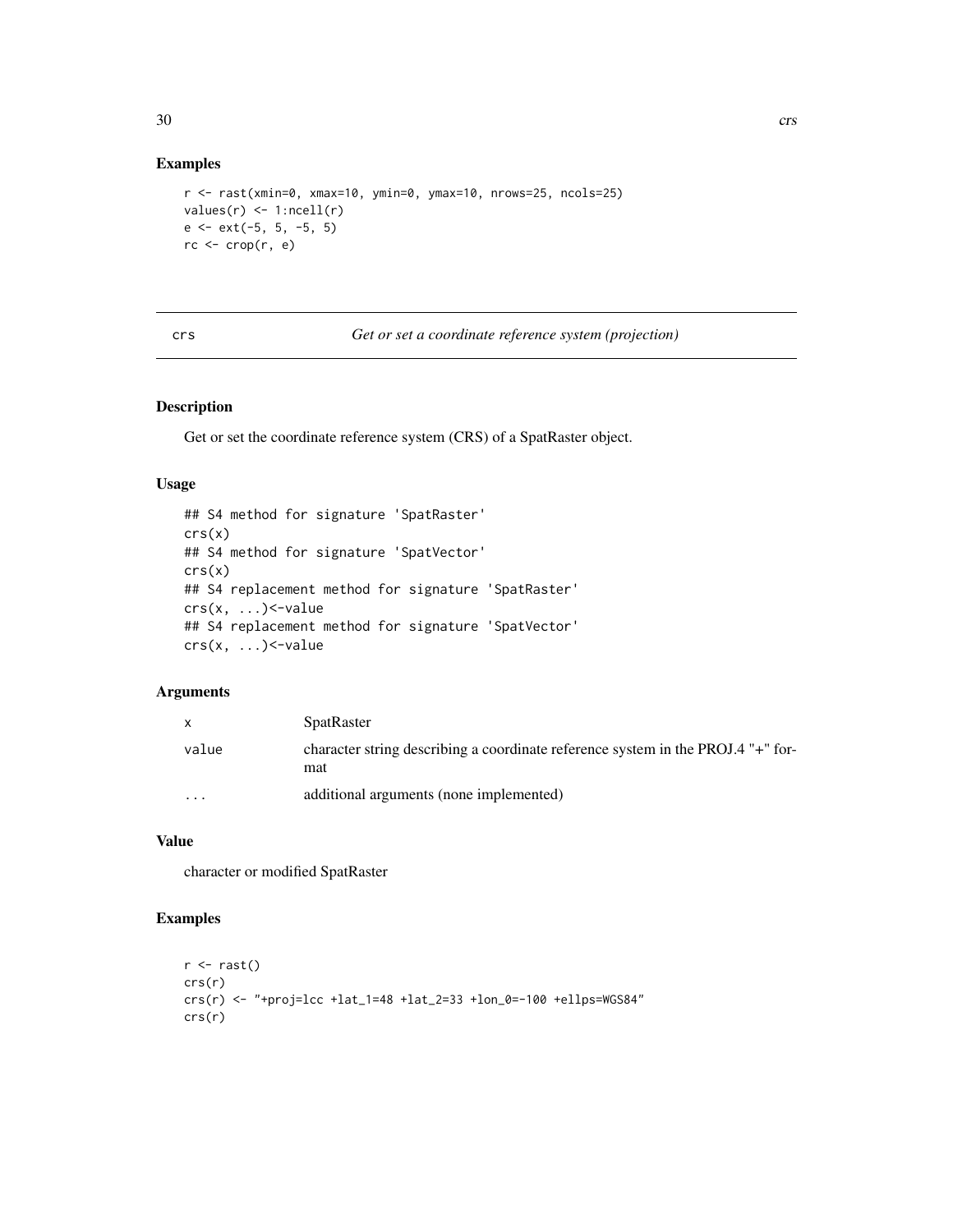<span id="page-30-2"></span><span id="page-30-0"></span>density *Density plot*

# Description

Create density plots of the cell values of a SpatRaster

# Usage

```
## S4 method for signature 'SpatRaster'
density(x, maxcells=100000, plot=TRUE, main, ...)
```
#### Arguments

| x        | <b>SpatRaster</b>                                                                  |
|----------|------------------------------------------------------------------------------------|
| maxcells | the maximum number of (randomly sampled) cells to be used for creating the<br>plot |
| plot     | if TRUE produce a plot, else return a density object                               |
| main     | character. Caption of $plot(s)$                                                    |
| $\cdots$ | additional arguments passed to plot                                                |

#### Value

density plot (and a density object, returned invisibly if plot=TRUE)

# Examples

```
logo <- rast(system.file("exdata/logo.tif", package="terra"))
density(logo)
```

| dimensions |  |
|------------|--|
|            |  |

dimensions *Dimensions of a SpatRaster or SpatVector*

# <span id="page-30-1"></span>Description

Get the number of rows (nrow), columns (ncol), cells (ncell), layers (nlyr), sources (nsrc) or the spatial resolution of a SpatRaster. Set the number of rows or columns or layers. When setting dimensions, all sources and values are dropped.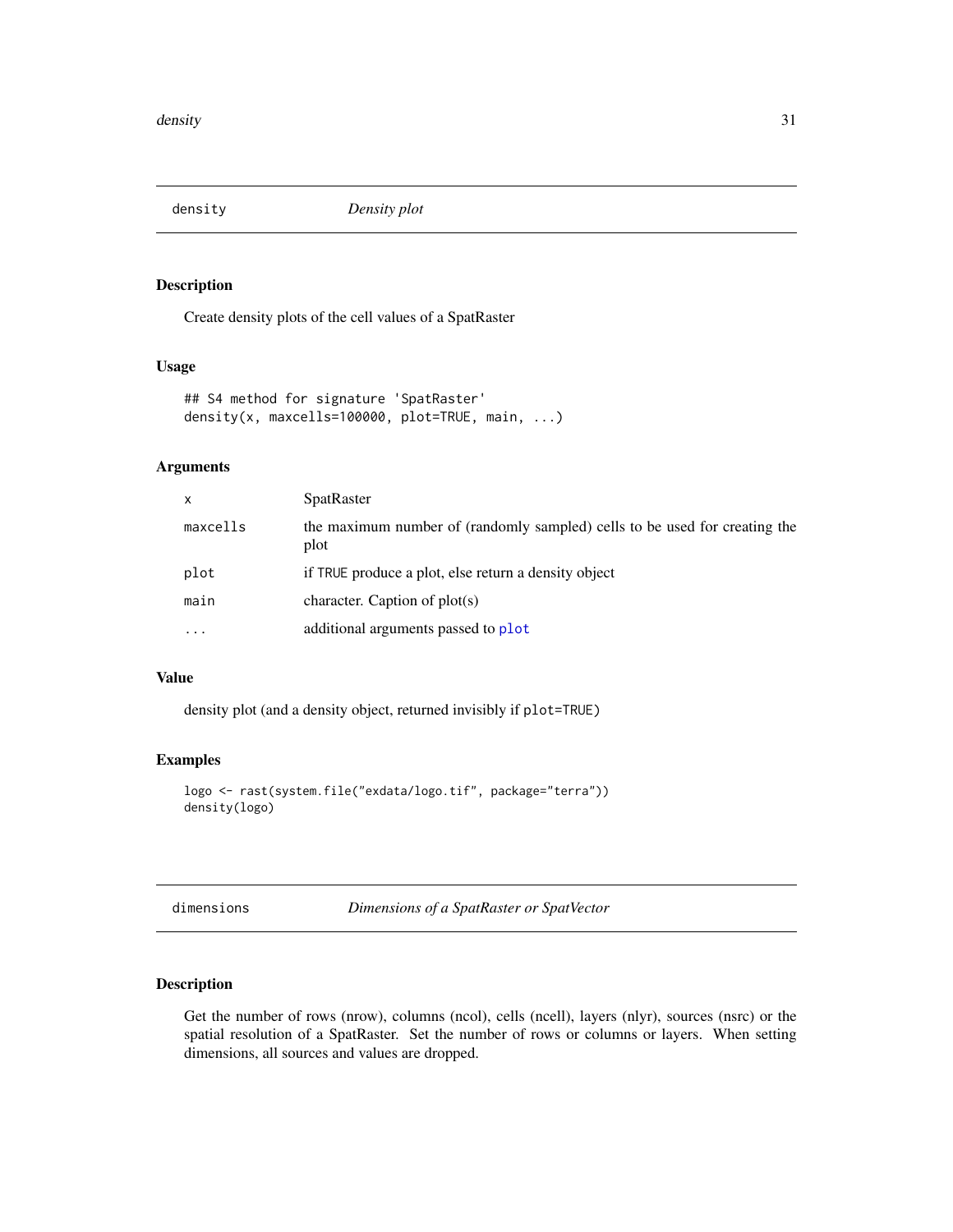# Usage

```
## S4 method for signature 'SpatRaster'
ncol(x)
## S4 method for signature 'SpatRaster'
nrow(x)
## S4 method for signature 'SpatRaster'
nlyr(x)
## S4 method for signature 'SpatRaster'
ncell(x)
## S4 method for signature 'SpatRaster'
size(x)
## S4 method for signature 'SpatRaster'
nsrc(x)
## S4 method for signature 'SpatRaster'
res(x)
ncol(x, \ldots) \leq valuenrow(x, ...) \leftarrow valuenlyr(x, \ldots) \leq value
res(x) < - value
## S4 method for signature 'SpatRaster'
xres(x)
## S4 method for signature 'SpatRaster'
yres(x)
## S4 method for signature 'SpatVector'
ncol(x)
## S4 method for signature 'SpatVector'
nrow(x)
## S4 method for signature 'SpatVector'
size(x, ...)## S4 method for signature 'SpatVector'
length(x)
```
#### Arguments

|          | SpatRaster or SpatVector                                                  |
|----------|---------------------------------------------------------------------------|
| value    | For nool and nrow: positive integer. For res: one or two positive numbers |
| $\cdots$ | additional arguments. None implemented                                    |

# Value

integer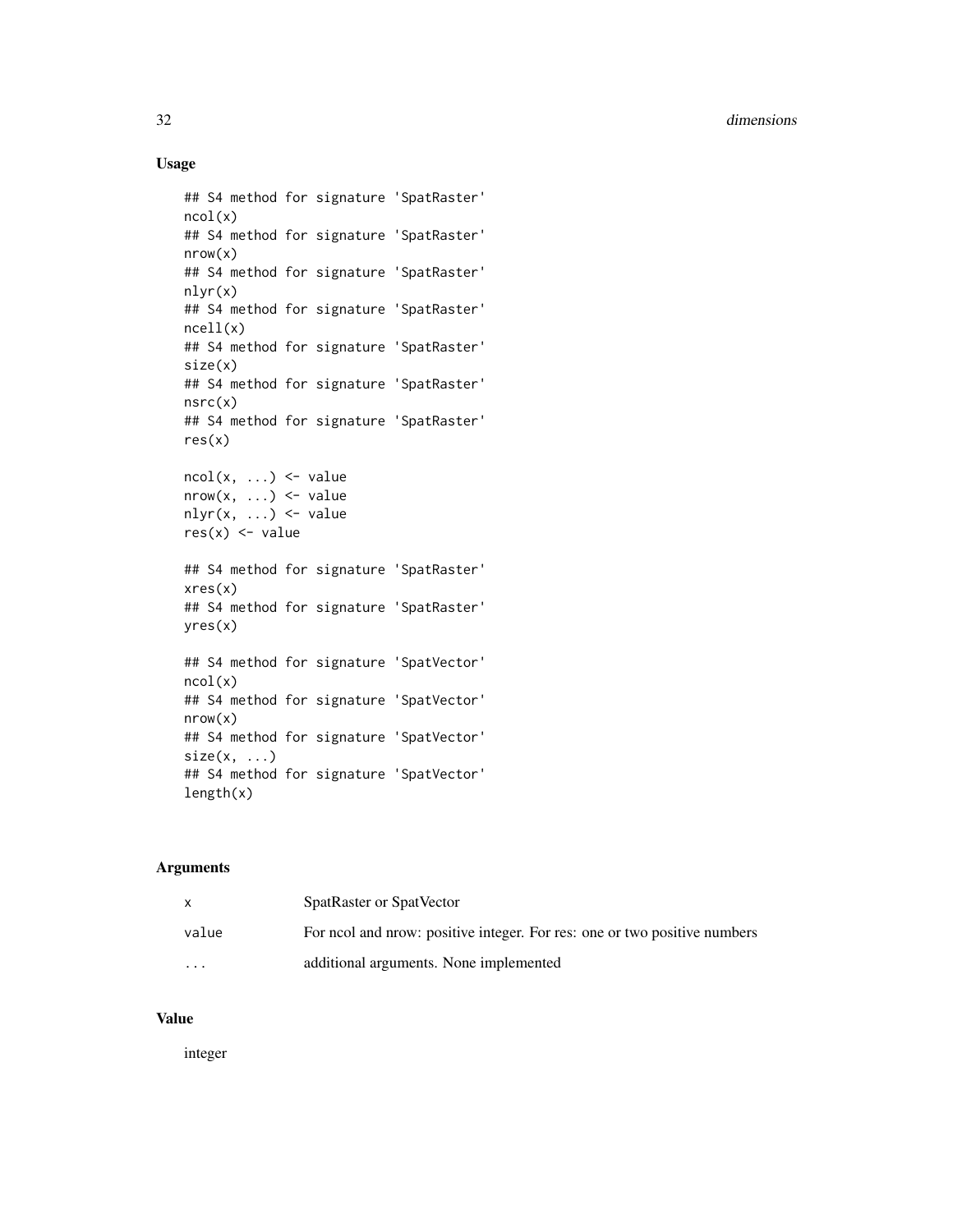<span id="page-32-0"></span>disaggregate 33

#### See Also

[ext](#page-37-1)

# Examples

```
r <- rast()ncell(r)
ncol(r)
nrow(r)
dim(r)
nsrc(r)
nrow(r) < -18ncol(r) < -36# equivalent to
dim(r) <- c(18, 36)
dim(r)
dim(r) <- c(10, 10, 5)dim(r)
xres(r)
yres(r)
res(r)
res(r) <- 1/120
# different xres and yres
res(r) <- c(1/120, 1/60)
```
<span id="page-32-1"></span>disaggregate *Disaggregate raster cells*

# Description

Disaggregate a SpatRaster to create a new SpatRaster with a higher resolution (smaller cells). The values in the new SpatRaster are the same as in the larger original cells.

#### Usage

```
## S4 method for signature 'SpatRaster'
disaggregate(x, fact, filename="", overwrite=FALSE, wopt=list(), ...)
```
# Arguments

| X    | <b>SpatRaster</b>                                                                                                                                                |
|------|------------------------------------------------------------------------------------------------------------------------------------------------------------------|
| fact | positive integer. Aggregation factor expressed as number of cells in each di-<br>rection (horizontally and vertically). Or two integers (horizontal and vertical |
|      | aggregation factor) or three integers (when also aggregating over layers)                                                                                        |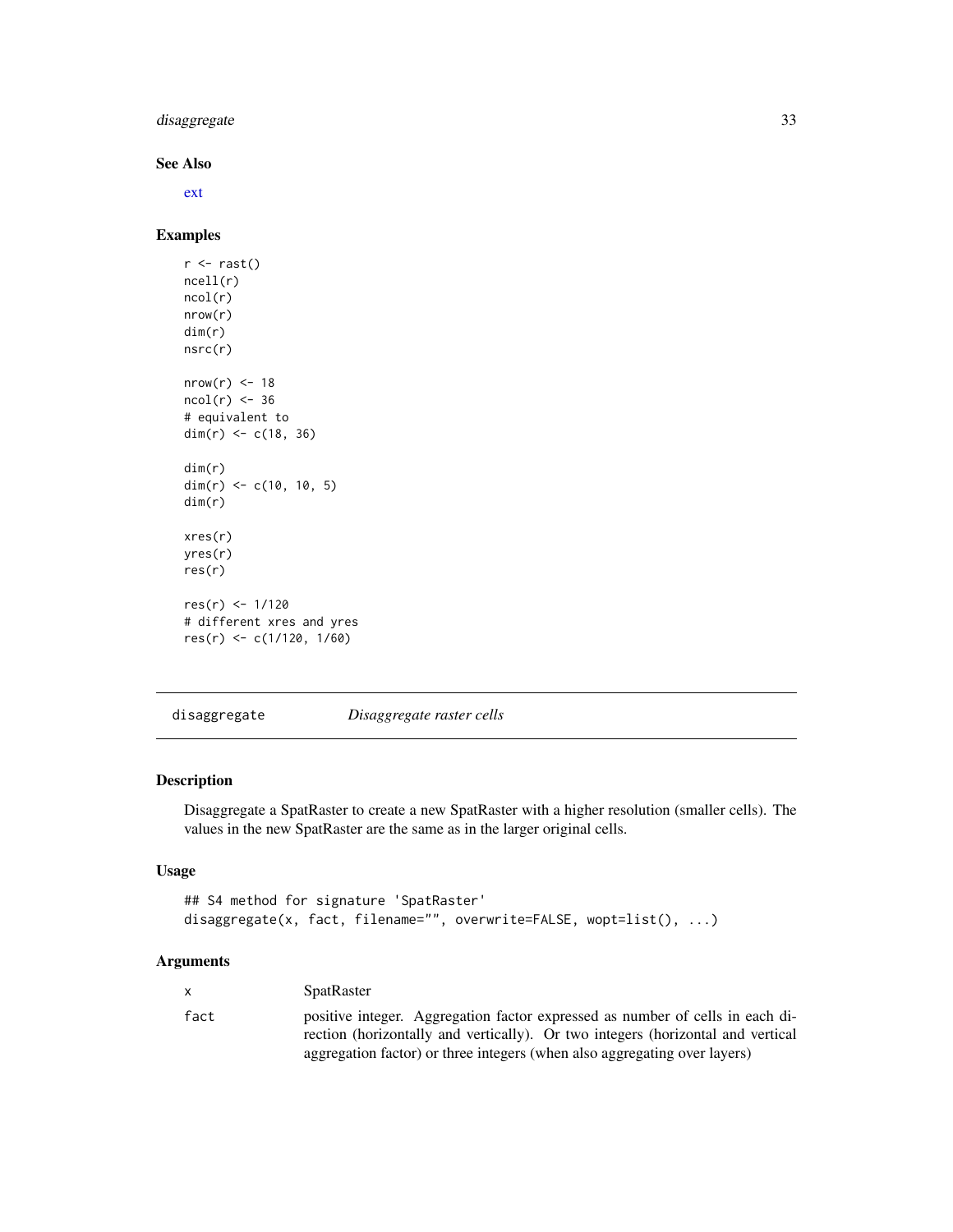<span id="page-33-0"></span>

| filename  | character. Output filename. Optional              |
|-----------|---------------------------------------------------|
| overwrite | logical. If TRUE, filename is overwritten         |
| wopt      | list. Options for writing files as in writeRaster |
|           | additional arguments. None implemented            |

#### Value

SpatRaster

#### See Also

[aggregate](#page-10-1)

#### Examples

```
r <- rast(ncols=10, nrows=10)
rd <- disaggregate(r, fact=c(10, 2))
ncol(rd)
nrow(rd)
values(r) \leq 1:ncell(r)rd <- disaggregate(r, fact=c(4, 2))
```
<span id="page-33-1"></span>distance *Geographic distance*

#### Description

#### If x is a SpatRaster:

If y is missing this method computes the distance, for all cells that are NA in SpatRaster x to the nearest cell that is not NA. If argument grid=TRUE, the distance is computed using a path that goes through the centers of the 8 neighboring cells.

If y is a SpatVector, the distance to that SpatVector is computed for all cells. For lines and polygons this is done after rasterization (for now).

#### If x is a SpatVector:

If y is missing, a distance matrix between all object in x is computed. An distance matrix object of class "dist" is returned.

If y is a SpatVector the geographic distance between all objects is computed (and a matrix is returned). If both sets have the same number of points, and pairwise=TRUE, the distance between each pair of objects is computed, and a vector is returned.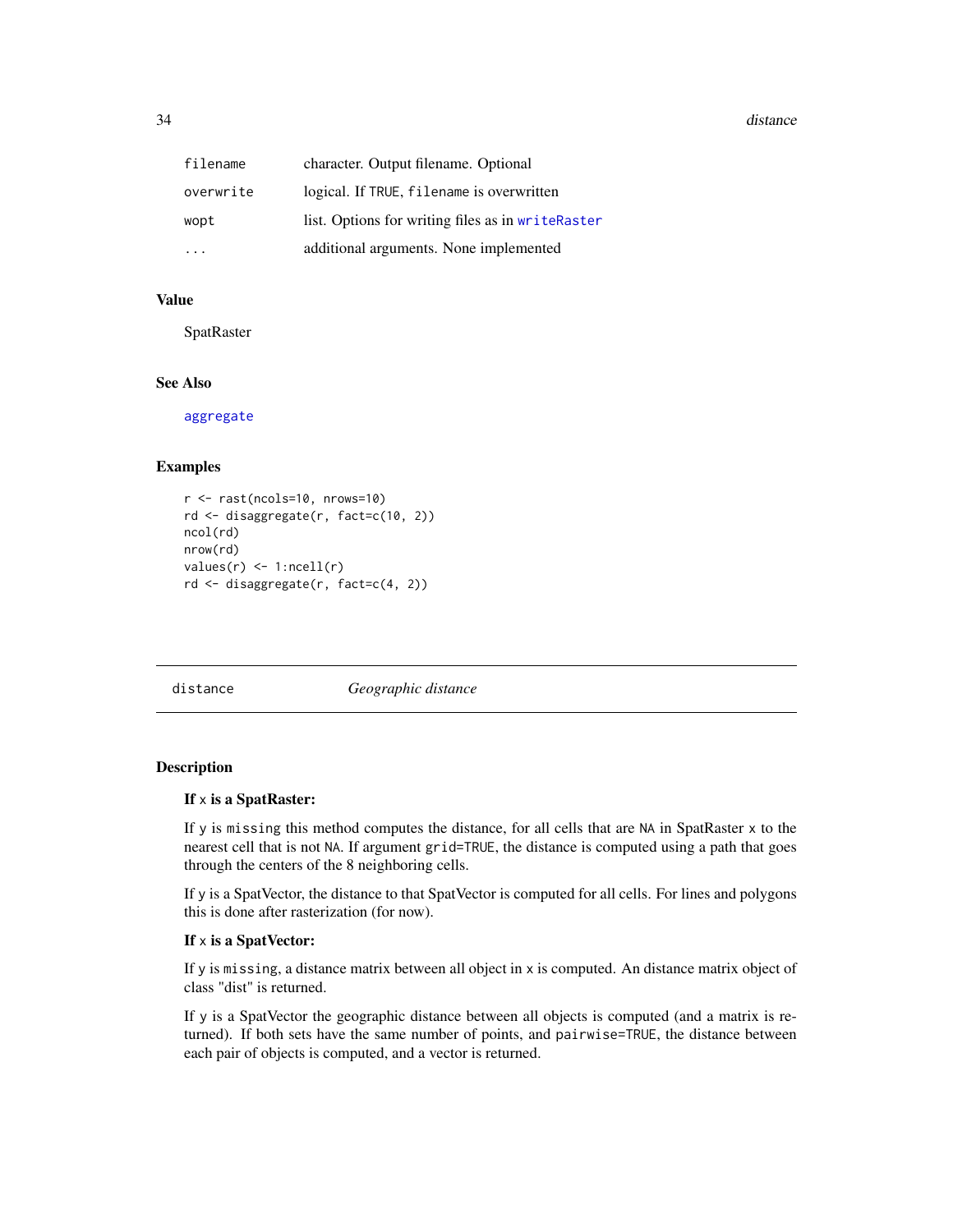#### distance 35

#### Usage

```
## S4 method for signature 'SpatRaster,missing'
distance(x, y, grid=FALSE, filename="", overwrite=FALSE, wopt=list(), ...)
## S4 method for signature 'SpatRaster,SpatVector'
distance(x, y, filename="", overwrite=FALSE, wopt=list(), ...)
## S4 method for signature 'SpatVector,missing'
distance(x, y, \ldots)## S4 method for signature 'SpatVector, SpatVector'
distance(x, y, pairwise=FALSE, ...)
```
#### Arguments

| $\mathsf{x}$ | SpatRaster or SpatVector                                                                                                                                  |
|--------------|-----------------------------------------------------------------------------------------------------------------------------------------------------------|
| y            | missing or SpatVector                                                                                                                                     |
| grid         | logical. If TRUE, distance is computed using a path that goes through the centers<br>of the 8 neighboring cells                                           |
| filename     | character. Output filename. Optional                                                                                                                      |
| overwrite    | logical. If TRUE, filename is overwritten                                                                                                                 |
| wopt         | list. Options for writing files as in writeRaster                                                                                                         |
| $\cdots$     | additional arguments. None implemented                                                                                                                    |
| pairwise     | logical. If TRUE and if x and y have the same size (number of rows), the pairwise<br>distances are returned instead of the distances between all elements |

#### Value

SpatRaster or numeric or matrix or distance matrix (object of class "dist")

The unit is in meters if the CRS is longlat and in map units (typically also meters) when it is not.

```
r <- rast(ncol=36,nrow=18)
v \leftarrow \text{rep}(NA, \text{ncell}(r))v[500] <- 1
values(r) <- v
d <- distance(r)
plot(d / 100000)
p1 \le -\text{vect}(\text{rbind}(c(0,0), c(90,30), c(-90,-30)), \text{crs}^{-\mu}+\text{proj-longlat +datum=WGS84''})dp <- distance(r, p1)
d <- distance(p1)
d
```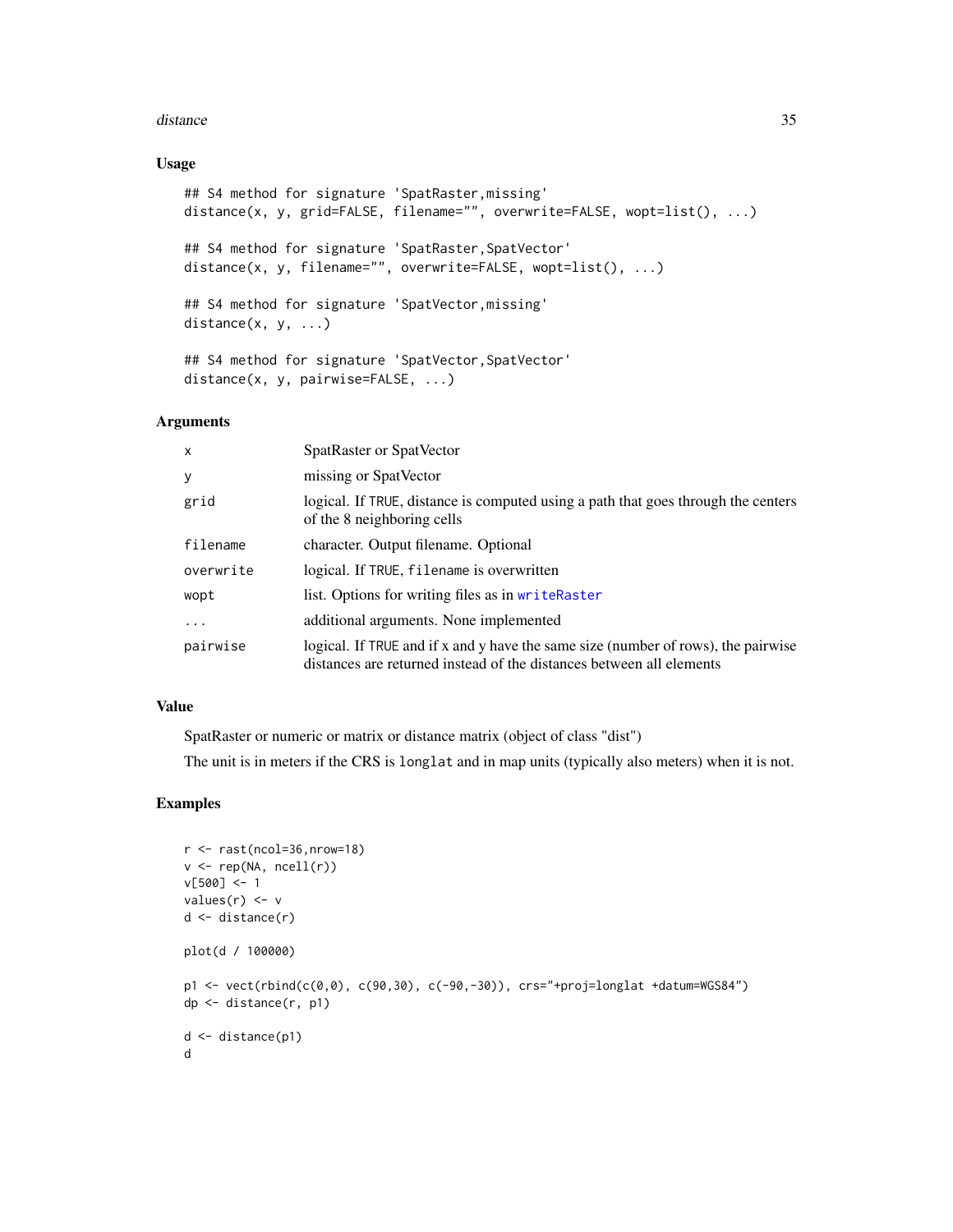```
as.matrix(d)
p2 <- vect(rbind(c(30,-30), c(25,40), c(-9,-3)), crs="+proj=longlat +datum=WGS84")
dd <- distance(p1, p2)
dd
pd <- distance(p1, p2, pairwise=TRUE)
pd
pd == diag(dd)
```
<span id="page-35-1"></span>

#### draw *Draw a polygon, line, extent, or points*

# Description

Draw on a plot (map) to get a SpatVector or SpatExtent object for later use. After calling the function, start clicking on the map. To finish, right-click and select "stop".

#### Usage

```
## S4 method for signature 'character'
draw(x="extent", col="red", lwd=2, ...)
```
#### Arguments

| $\mathsf{x}$ | character. The type of object to draw. One of "extent", "polygon", "line", or<br>"points" |
|--------------|-------------------------------------------------------------------------------------------|
| col          | the color to be used                                                                      |
| lwd          | the width of the lines to be drawn                                                        |
| $\cdots$     | additional arguments passed to <b>locator</b>                                             |

# Value

SpatVector or SpatExtent

# See Also

[locator](#page-0-0)

<span id="page-35-0"></span>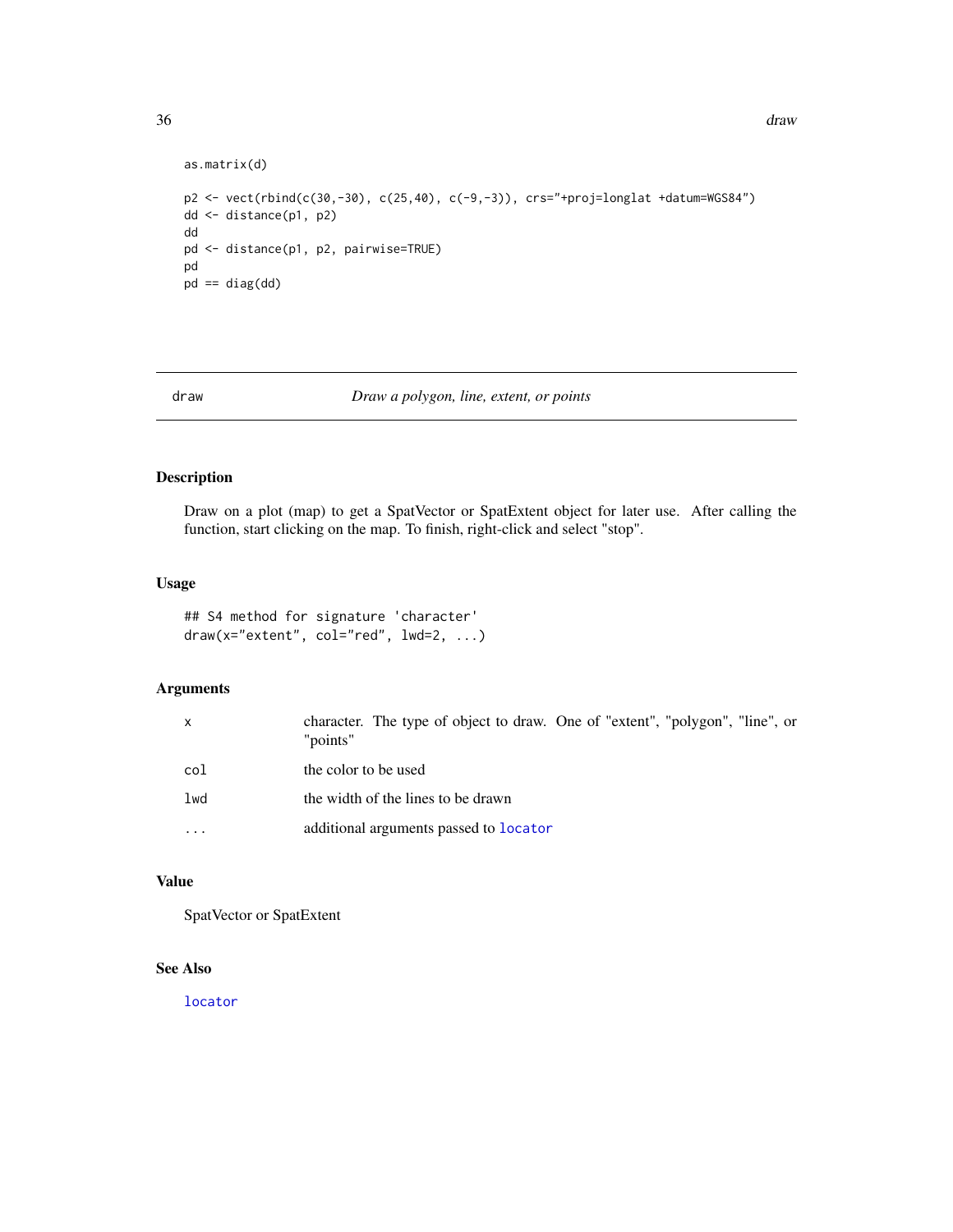extend *Extend*

# Description

Extend returns an SpatRaster object with a larger spatial extent. See [crop](#page-28-0) if you (also) want to remove rows or columns.

There is also an extend method for Extent objects to enlarge (or app) an Extent. You can also use algebraic notation to do that (see examples)

# Usage

```
## S4 method for signature 'SpatRaster'
extend(x, y, filename="", overwrite=FALSE, wopt=list(), ...)
## S4 method for signature 'SpatExtent'
extend(x, y, ...)
```
# Arguments

| $\mathsf{x}$ | SpatRaster or SpatExtent                                                                                                                                                                                                                                                                                                                           |
|--------------|----------------------------------------------------------------------------------------------------------------------------------------------------------------------------------------------------------------------------------------------------------------------------------------------------------------------------------------------------|
| У            | If x is a SpatRaster, y should be a SpatExtent, or an object from which it can<br>be extracted (such as SpatRaster and Spatvector objects). Alternatively, you can<br>provide a numeric vector of length 2 indicating the number of rows and columns<br>that need to be added (or a single number when the number of rows and columns<br>is equal) |
|              | If x is an Extent object, y should be a numeric vector of 1, 2, or 4 elements                                                                                                                                                                                                                                                                      |
| filename     | character. Output filename. Optional                                                                                                                                                                                                                                                                                                               |
| overwrite    | logical. If TRUE, filename is overwritten                                                                                                                                                                                                                                                                                                          |
| wopt         | list. Options for writing files as in writeRaster                                                                                                                                                                                                                                                                                                  |
|              | additional arguments. None implemented                                                                                                                                                                                                                                                                                                             |
|              |                                                                                                                                                                                                                                                                                                                                                    |

# Value

SpatRaster or SpatExtent

# See Also

[crop](#page-28-0), [merge](#page-55-0)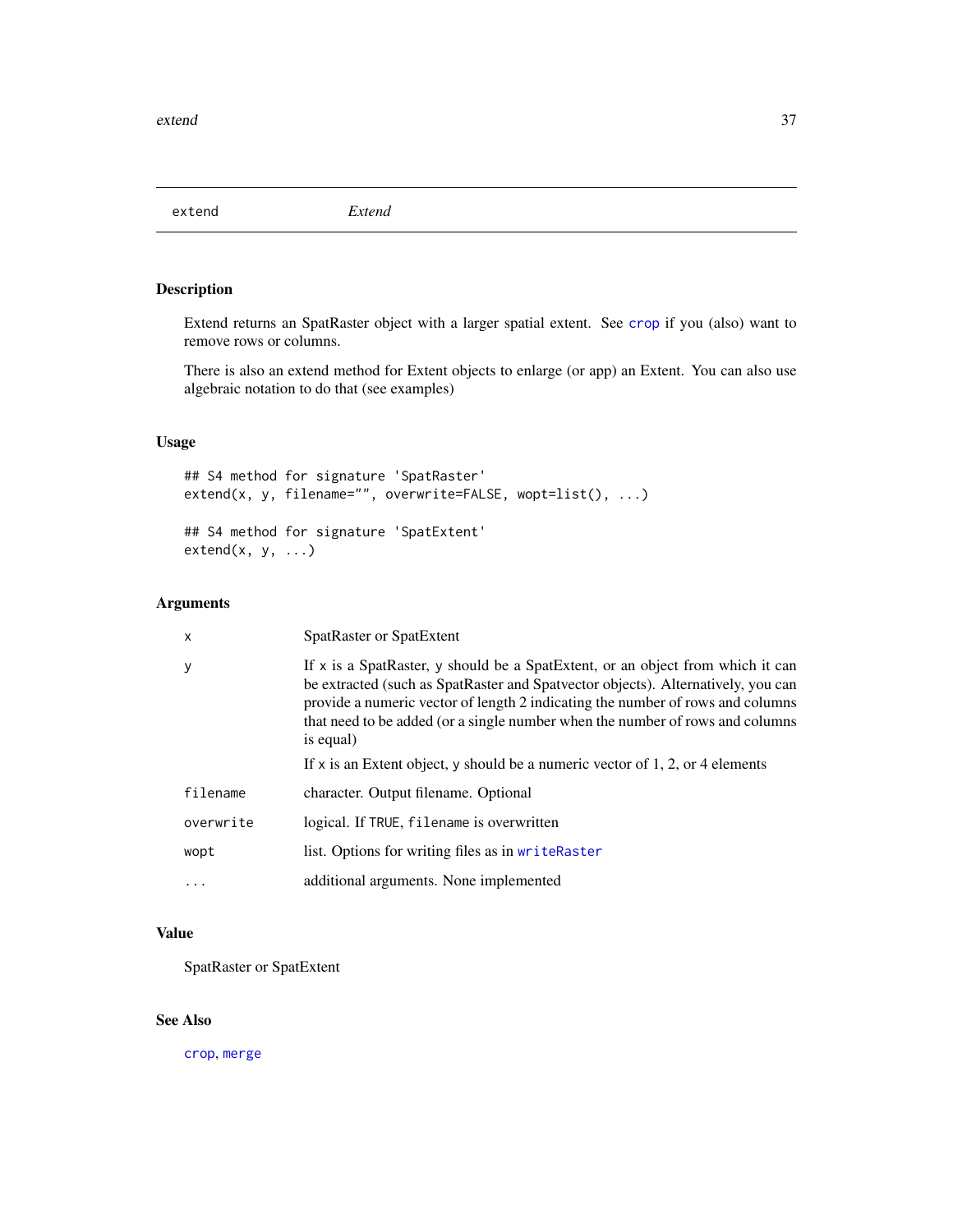### Examples

```
r <- rast(xmin=-150, xmax=-120, ymin=30, ymax=60, ncol=36, nrow=18)
values(r) \leq 1:ncell(r)e <- ext(-180, -100, 40, 70)
re <- extend(r, e)
# extend with a number of rows and columns (at each side)
re2 < - extend(r, c(2,10))
# Extent object
e \leftarrow ext(r)e
extend(e, 10)
extend(e, 10, -10, 0, 20)
```
#### extent *Create, get or set a SpatExtent*

### Description

Get a SpatExtent of a SpatRaster, or coordinates from such an object. Or create a SpatExtent from a vector (length=4; order= xmin, xmax, ymin, ymax)

## Usage

```
## S4 method for signature 'SpatRaster'
ext(x, \ldots)## S4 replacement method for signature 'SpatRaster, SpatExtent'
ext(x)<-value
```
#### Arguments

| X     | <b>SpatRaster</b>                      |
|-------|----------------------------------------|
| value | SpatExtent                             |
| .     | additional arguments. None implemented |

### Value

SpatExtent or numeric coordinate

### Examples

```
r \leftarrow \text{rast}()as.character(r)
as.character(ext(r))
```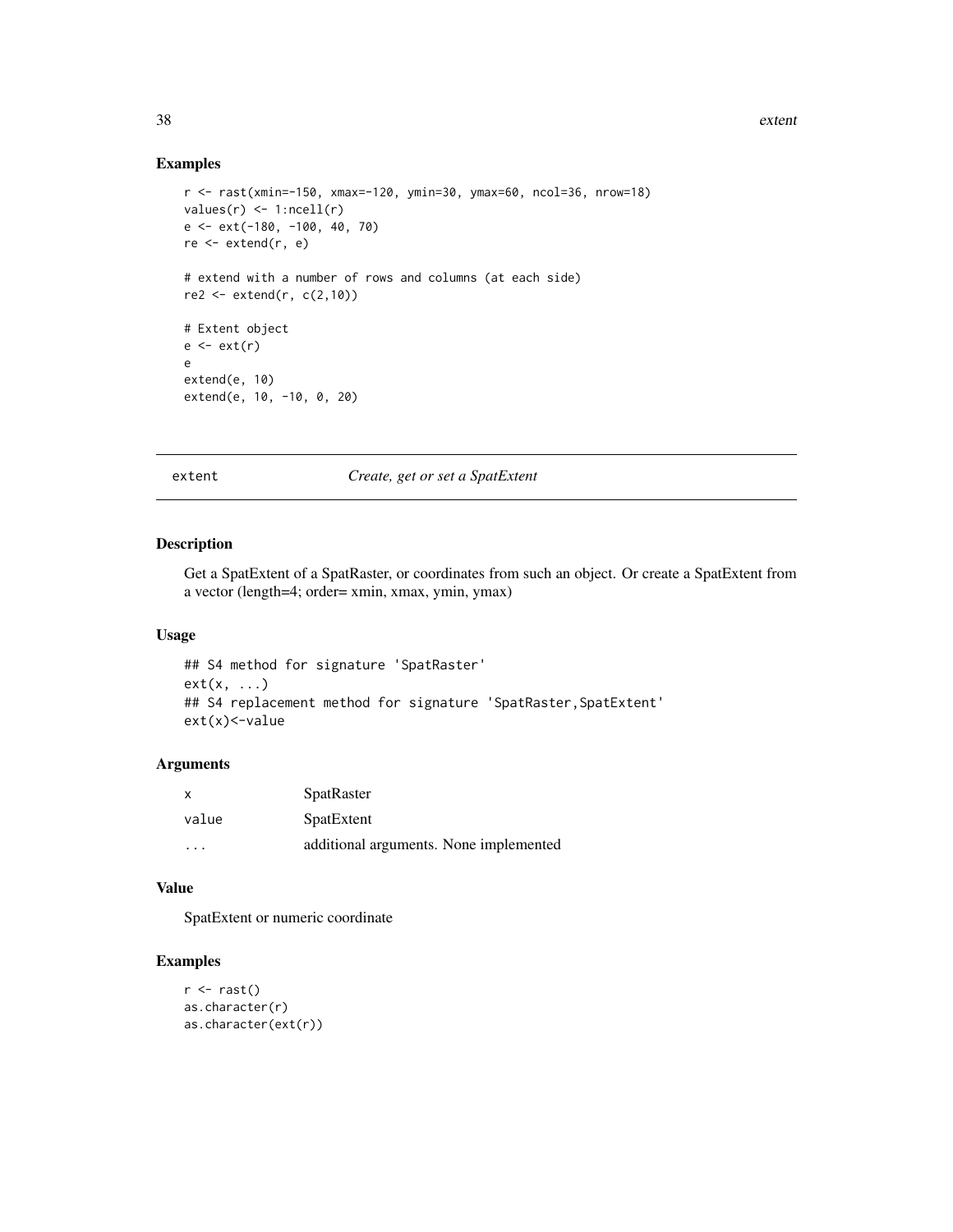<span id="page-38-0"></span>

# Description

Extract values from a SpatRaster for the locations of a SpatVector

# Usage

```
## S4 method for signature 'SpatRaster, SpatVector'
extract(x, y, fun=NULL, ..., method="simple", drop=FALSE)
## S4 method for signature 'SpatRaster,matrix'
extract(x, y, ...)
```
# Arguments

| $\mathsf{x}$ | <b>SpatRaster</b>                                                                                              |
|--------------|----------------------------------------------------------------------------------------------------------------|
| y            | SpatVector (for points, lines, polygons), or 2-column matrix $(x, y)$ ; for points)                            |
| fun          | character, function to summarize the data. Currently ignored                                                   |
| $\ddotsc$    | additional arguments. None implemented                                                                         |
| method       | character, method for extracting values with points. The default is "simple", the<br>alternative is "bilinear" |
| drop         | boolean. If TRUE, the output is simplified                                                                     |

### Value

data.frame

# See Also

[values](#page-89-0)

# Examples

```
r <- rast(ncol=5, nrow=5, xmin=0, xmax=5, ymin=0, ymax=5)
values(r) <- 1:25
xy <- rbind(c(0.5,0.5), c(2.5,2.5))
p <- vect(xy)
extract(r, xy)
extract(r, p)
r[1,]
r[5]
r[,5]
r[c(0:2, 99:101)]
```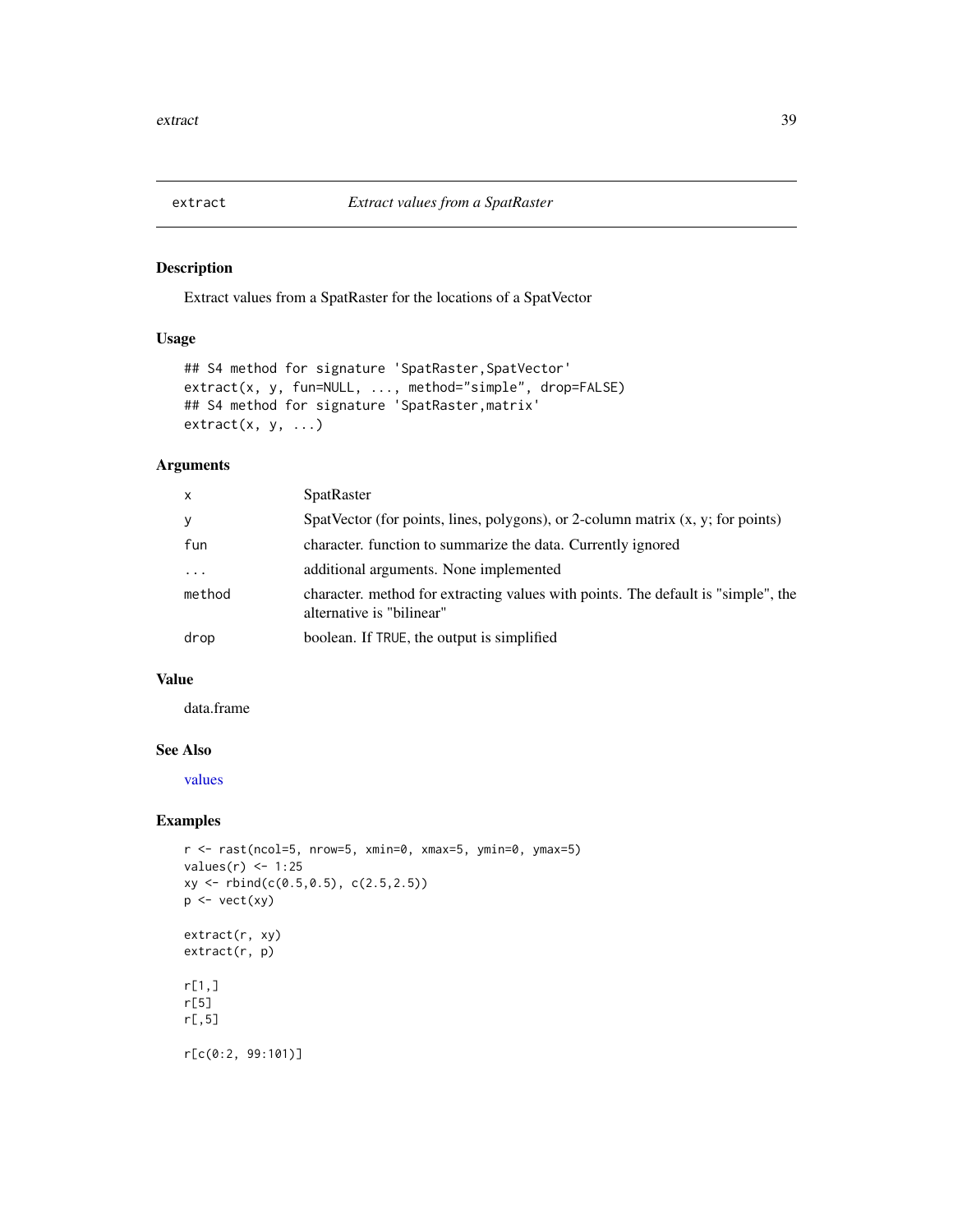40 factors

```
f <- system.file("exdata/test.tif", package="terra")
r \leftarrow \text{rast}(f)xy <- cbind(179000, 330000)
xy <- rbind(xy-100, xy, xy+1000)
extract(r, xy)
p \leftarrow \text{vect}(xy)g \leftarrow \text{geom}(p)g
extract(r, p)
x < -r + 10extract(x, p)
i <- cellFromXY(r, xy)
x[i]
r[i]
y \leftarrow c(x, x*2, x*3)y[i]
# extract with a polygon
f <- system.file("exdata/lux.shp", package="terra")
v \leftarrow \text{vect}(f)z \leftarrow \text{rast}(v)values(z) <- 1:100
e <- extract(z, v)
e[1:2]
rapply(e, mean)
x \leq -c(z, z*2, z/3)e \leftarrow extract(x, v)matrix(rapply(e, mean), ncol=nlyr(x), byrow=TRUE)
```

```
factors Factors
```
### Description

These functions allow for defining a SpatRaster layer as a categorical variable. The cell values are an index (id), whereas the actual values are stored seperately, in a table (sometimes called "Raster Attribute Table"). This table is a data.frame. The first column in the RAT ("ID") has the unique cell values of the layer; this column should normally not be changed. The other columns can be of any basic type (factor, character, integer, numeric or logical).

Function 'levels' returns the RAT for inspection. It can be modified and set using levels <-value.

as.factor and ratify create a layer with a RAT table. deratify creates a single layer for a (or each) variable in the RAT table.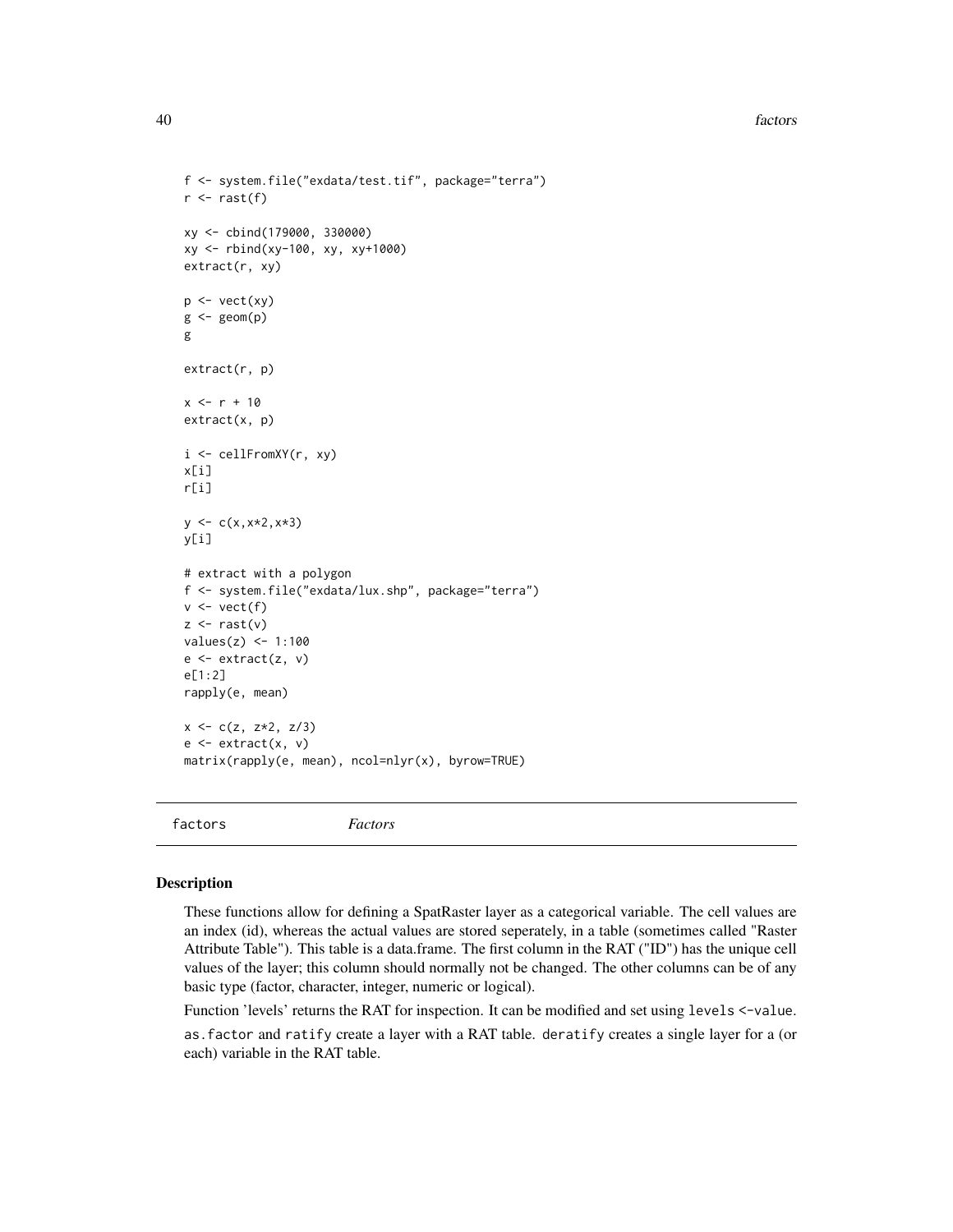$f$ lip  $\frac{41}{2}$ 

# Usage

```
is.factor(x)
as.factor(x)
levels(x)
## S4 method for signature 'SpatRaster'
rats(x)
setRat(x, rat)
```
# Arguments

| x   | SpatRaster |  |
|-----|------------|--|
| rat | list       |  |

# Value

SpatRaster; list (levels); boolean (is.factor)

# Examples

```
set.seed(0)
r <- rast(nrow=10, ncol=10)
values(r) <- runif(ncell(r)) * 10
is.factor(r)
r <- round(r)f \leftarrow as.factor(r)is.factor(f)
```
flip *Flip a raster*

# Description

Flip the values of a SpatRaster by inverting the order of the rows (vertical=TRUE) or the columns (vertical=FALSE).

## Usage

```
## S4 method for signature 'SpatRaster'
flip(x, vertical=TRUE, filename="", overwrite=FALSE, wopt=list(), ...)
```

| X.       | <b>SpatRaster</b>                                                                        |
|----------|------------------------------------------------------------------------------------------|
| vertical | logical. If TRUE, values are flipped by rows, if FALSE, values are flipped by<br>columns |
| filename | character. Output filename. Optional                                                     |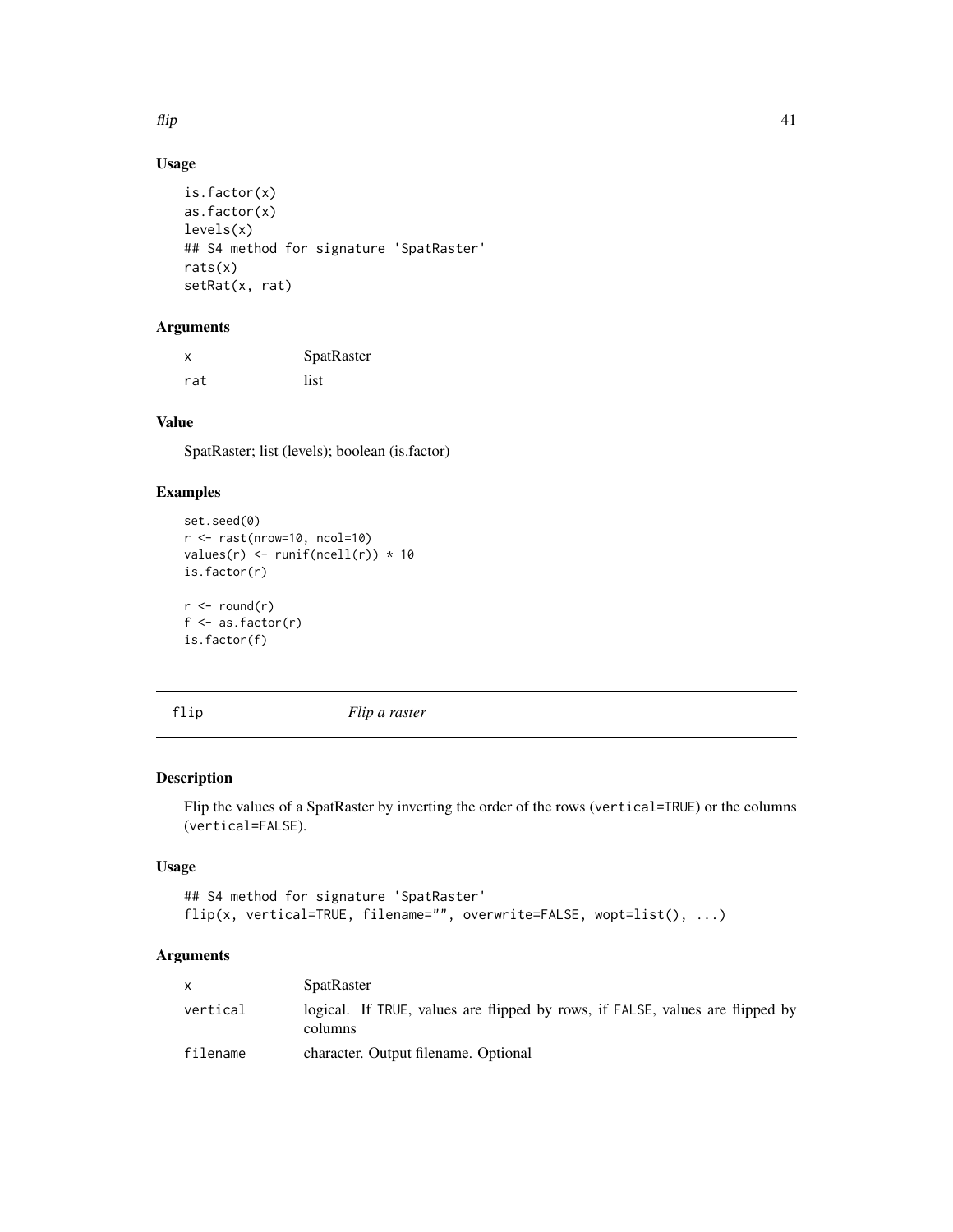| overwrite               | logical. If TRUE, filename is overwritten         |
|-------------------------|---------------------------------------------------|
| wopt                    | list. Options for writing files as in writeRaster |
| $\cdot$ $\cdot$ $\cdot$ | additional arguments. None implemented            |

### Value

**SpatRaster** 

# See Also

[transpose](#page-87-0), [rotate](#page-74-0)

# Examples

```
r \leq -\text{rast(nrow=18, ncol=36)}m <- matrix(1:ncell(r), nrow=18)
values(r) \leftarrow as.vector(t(m))rx <- flip(r, vertical=FALSE)
values(r) <- as.vector(m)
ry <- flip(r, vertical=TRUE)
```
<span id="page-41-0"></span>

focal *Focal values*

# Description

Calculate focal ("moving window") values for the neighborhood of focal cells using a matrix of weights, perhaps in combination with a function.

### Usage

```
## S4 method for signature 'SpatRaster'
focal(x, w=3, na.rm=TRUE, fillvalue=NA, fun="sum",
            filename="", overwrite=FALSE, wopt=list(), ...)
```

| $\mathsf{x}$ | SpatRaster                                                                                                                                                                                                                                                                                                                    |
|--------------|-------------------------------------------------------------------------------------------------------------------------------------------------------------------------------------------------------------------------------------------------------------------------------------------------------------------------------|
| W            | matrix of weights (the moving window), e.g. a 3 by 3 matrix with values 1;<br>see Details. The matrix does not need to be square, but the sides must be odd<br>numbers. If you need even sides, you can add a column or row with weights of<br>zero                                                                           |
| $na$ . $rm$  | logical. If TRUE, NA will be removed from focal computations. The result will<br>only be NA if all focal cells are NA. Except for some special cases (weights of 1,<br>functions like min, max, mean), using na. rm=TRUE is generally not a good idea<br>in this function because it will unbalance the effect of the weights |
| fillvalue    | numeric. The value of the cells of the padded rows and columns                                                                                                                                                                                                                                                                |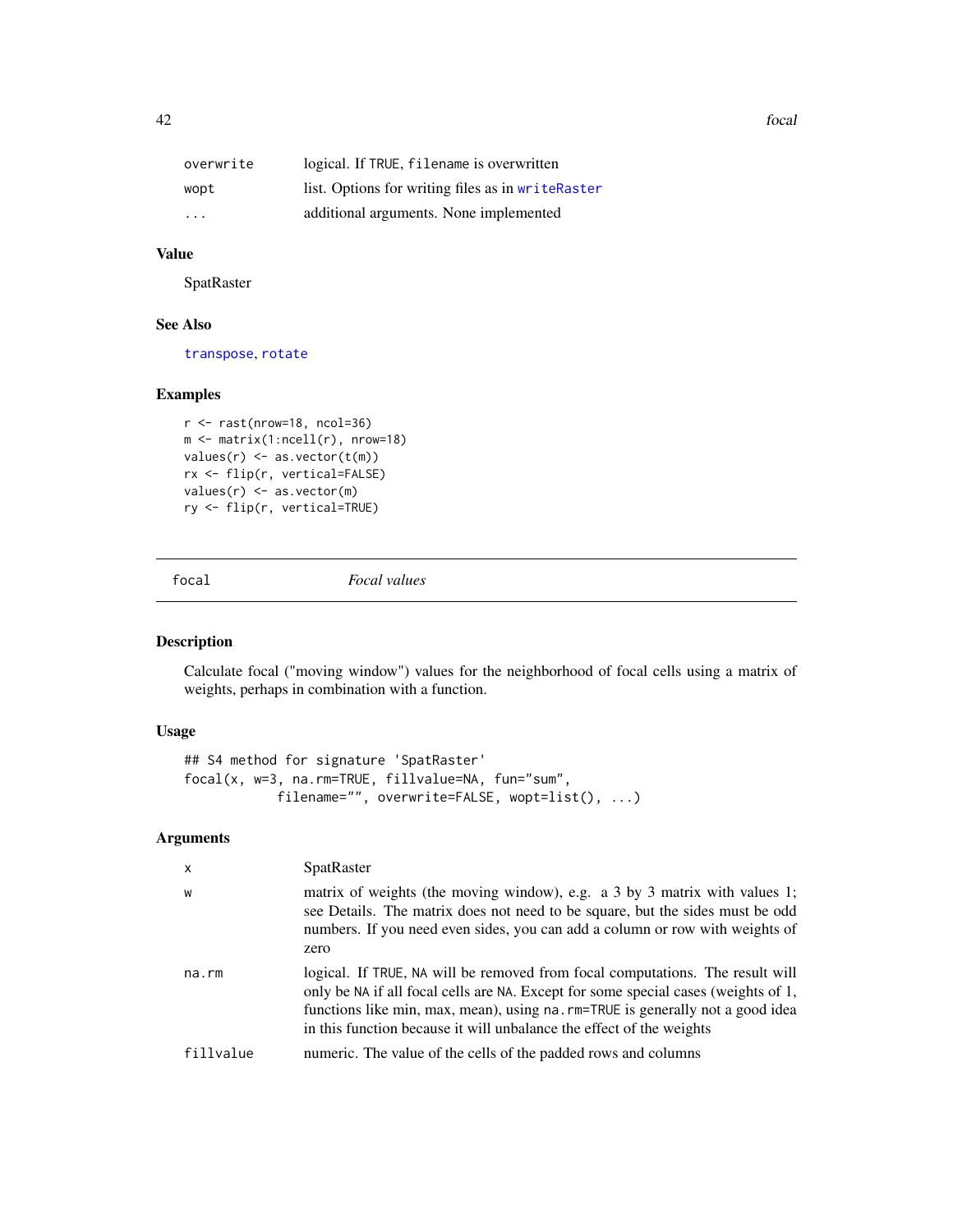| fun       | function (optional). The function fun should take multiple numbers, and return   |
|-----------|----------------------------------------------------------------------------------|
|           | a single number. For example mean, modal, min or max. It should also accept a    |
|           | na. rm argument (or ignore it, e.g. as one of the 'dots' arguments. For example, |
|           | length will fail, but function( $x, \ldots$ ) {na.omit(length( $x$ ))} works.    |
| filename  | character. Output filename. Optional                                             |
| overwrite | logical. If TRUE, filename is overwritten                                        |
| wopt      | list. Options for writing files as in writeRaster                                |
| $\ddotsc$ | additional arguments. None implemented                                           |

# Details

focal uses a matrix of weights for the neighborhood of the focal cells. The default function is sum. It is computationally much more efficient to adjust the weights-matrix than to use another function through the fun argument. Thus while the following two statements are equivalent (if there are no NA values), the first one is faster than the second one:

 $a < -focal(x, w=matrix(1/9, nc=3, nr=3))$ 

 $b < -focal(x, w=matrix(1, 3, 3), func=mean)$ 

There is, however, a difference if NA values are considered. One can use the na.rm=TRUE option which may make sense when using a function like mean. However, the results would be wrong when using a weights matrix.

Laplacian filter: filter=matrix( $c(0,1,0,1,-4,1,0,1,0)$ , nrow=3)

Sobel filter: filter=matrix(c(1,2,1,0,0,0,-1,-2,-1) / 4,nrow=3)

### Value

SpatRaster

# Examples

```
r <- rast(ncols=36, nrows=18, xmn=0)
values(r) \leq 1:ncell(r)
```
 $x \leftarrow$  focal(r, w=3, fun=mean)

<span id="page-42-0"></span>freq *Frequency table*

### **Description**

Frequency table of the values of a SpatRaster. NAs are not counted.

#### Usage

```
## S4 method for signature 'SpatRaster'
freq(x, bylayer=TRUE, ...)
```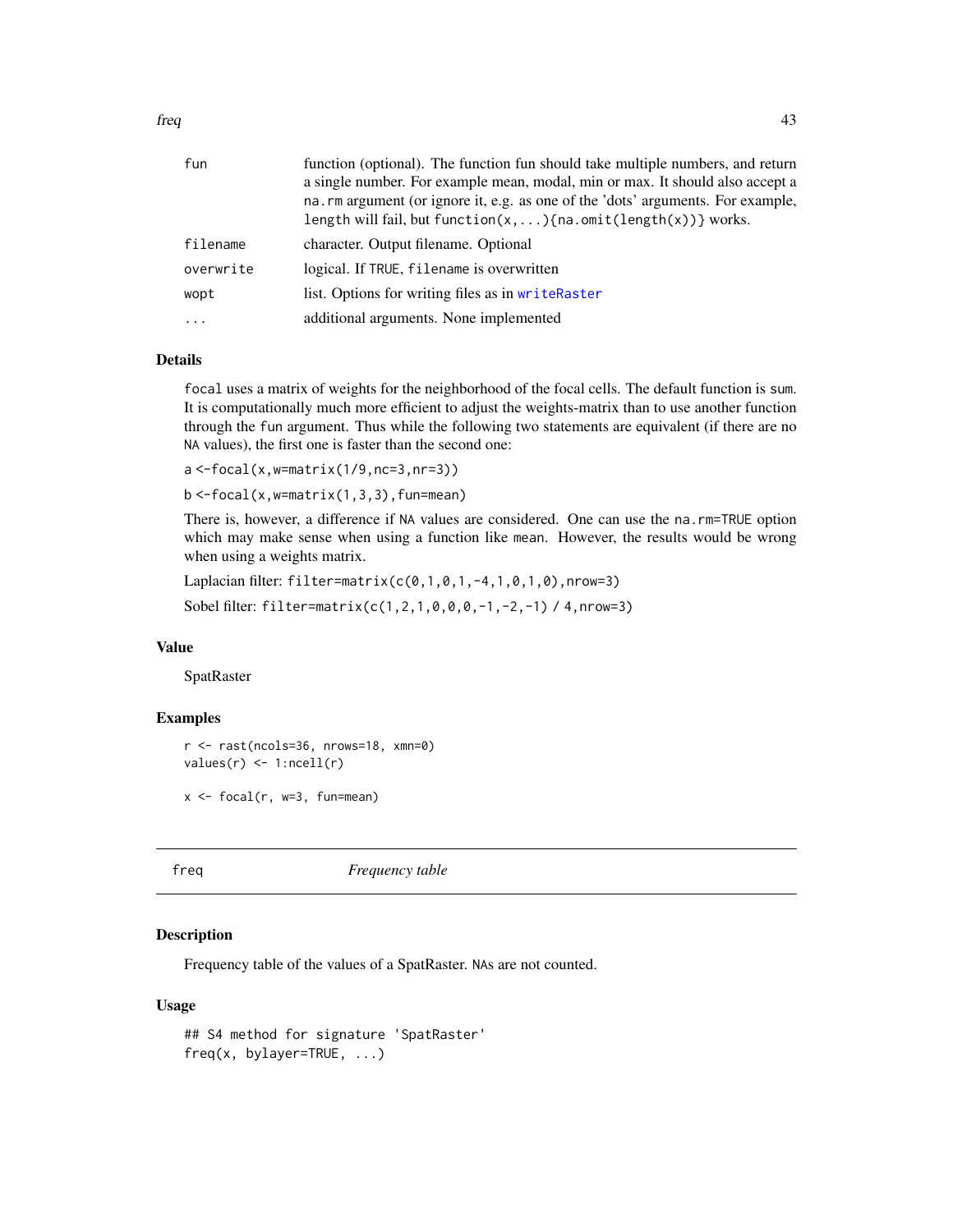44 geom

#### Arguments

| $\mathsf{X}$            | <b>SpatRaster</b>                            |
|-------------------------|----------------------------------------------|
| bylaver                 | logical. If TRUE tabulation is done by layer |
| $\cdot$ $\cdot$ $\cdot$ | additional arguments (none implemented)      |

# Value

matrix with 2 columns (value, count) or, if bylayer=TRUE three layers (layer, value, count).

### See Also

[freq](#page-42-0)

# Examples

```
r <- rast(nrow=10, ncol=10)
set.seed(2)
values(r) <- sample(5, ncell(r), replace=TRUE)
freq(r, FALSE)
freq(r)
x < -c(r, r/2)freq(x, FALSE)
freq(x)
freq(round(x))
```
<span id="page-43-0"></span>geom *Get the geometry (coordinates) of a SpatVector*

# Description

Get the geometry of a SpatVector. This is a five-column matrix: the vector object ID, the IDs for the parts of each object (e.g. five polygons that together are one spatial object), the x (longitude) and y (latitude) coordinates, and a flag indicating whether the part is a "hole" (only relevant for polygons).

### Usage

## S4 method for signature 'SpatVector'  $geom(x, \ldots)$ 

| X        | <b>SpatVector</b>                      |
|----------|----------------------------------------|
| $\cdots$ | additional arguments. None implemented |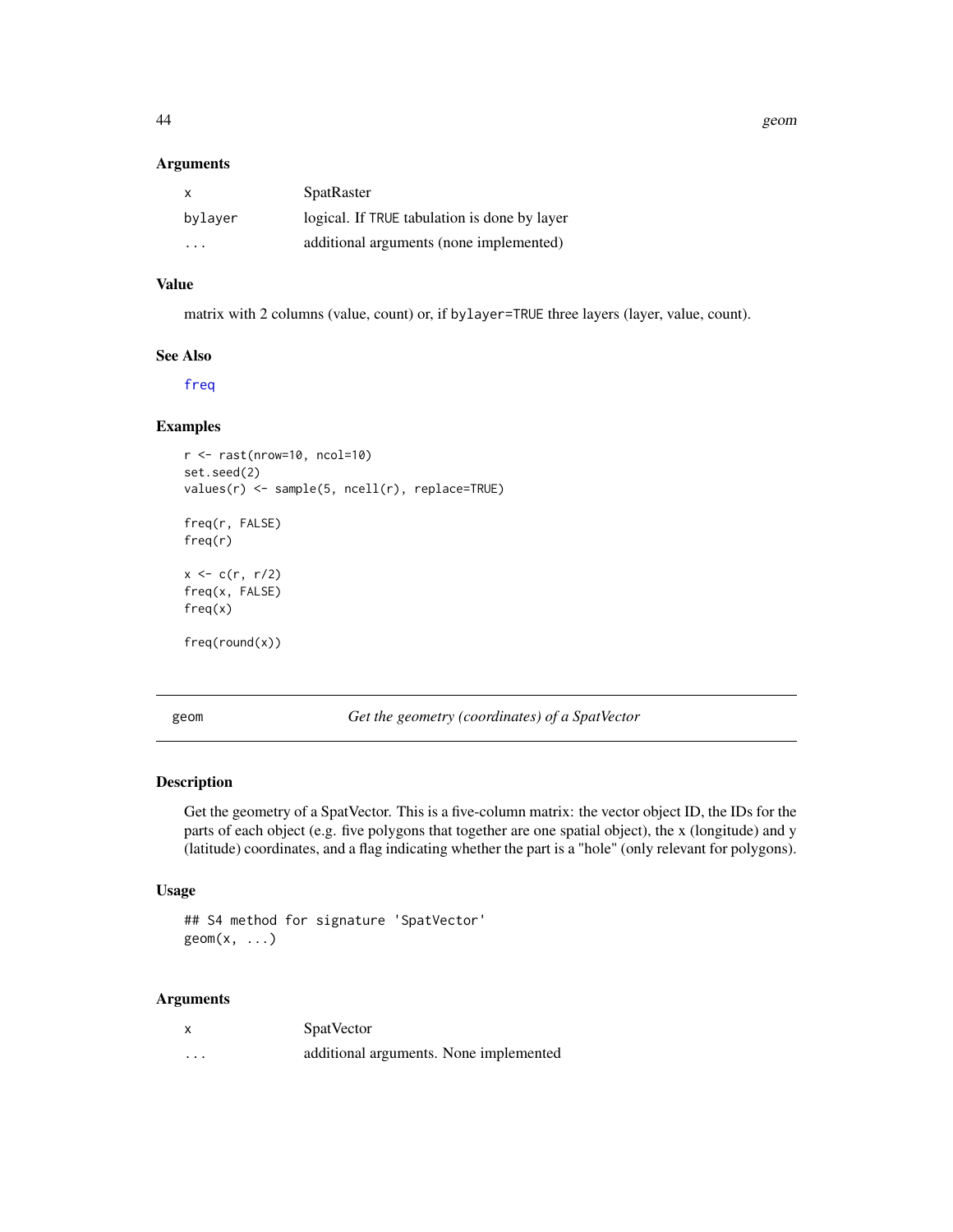#### geomtype and the set of the set of the set of the set of the set of the set of the set of the set of the set of the set of the set of the set of the set of the set of the set of the set of the set of the set of the set of

### Value

matrix

### See Also

See [xyFromCell](#page-96-0) to get the coordinates of the cells of a SpatRaster

### Examples

```
x1 \leftarrow \text{rbind}(c(-175, -20), c(-140, 55), c(10, 0), c(-140, -60))x2 \le rbind(c(-10,0), c(140,60), c(160,0), c(140,-55))
x3 \le rbind(c(-125,0), c(0,60), c(40,5), c(15,-45))
x4 <- rbind(c(80,0), c(105,13), c(120,2), c(105,-13))
z <- rbind(cbind(object=0, part=0, x1), cbind(object=1, part=0, x2),
            cbind(object=2, part=0, x3), cbind(object=2, part=1, x4))
\text{columns}(z)[3:4] \leftarrow c('x', 'y')z <- data.frame(z)
z$hole <- 0
z$hole[z$object==2 & z$part==1] <- 1
p \leftarrow \text{vect}(z)geom(p)
f <- system.file("exdata/lux.shp", package="terra")
v \leftarrow \text{vect}(f)g \leftarrow \text{geom}(v)head(g)
```
geomtype *Geometry type of a SpatVector*

#### Description

Get the geometry type (points, lines, or polygons) of a SpatVector

#### Usage

```
## S4 method for signature 'SpatVector'
geomtype(x, ...)
```
### Arguments

|         | <b>SpatVector</b>                      |  |
|---------|----------------------------------------|--|
| $\cdot$ | additional arguments. None implemented |  |

# Value

character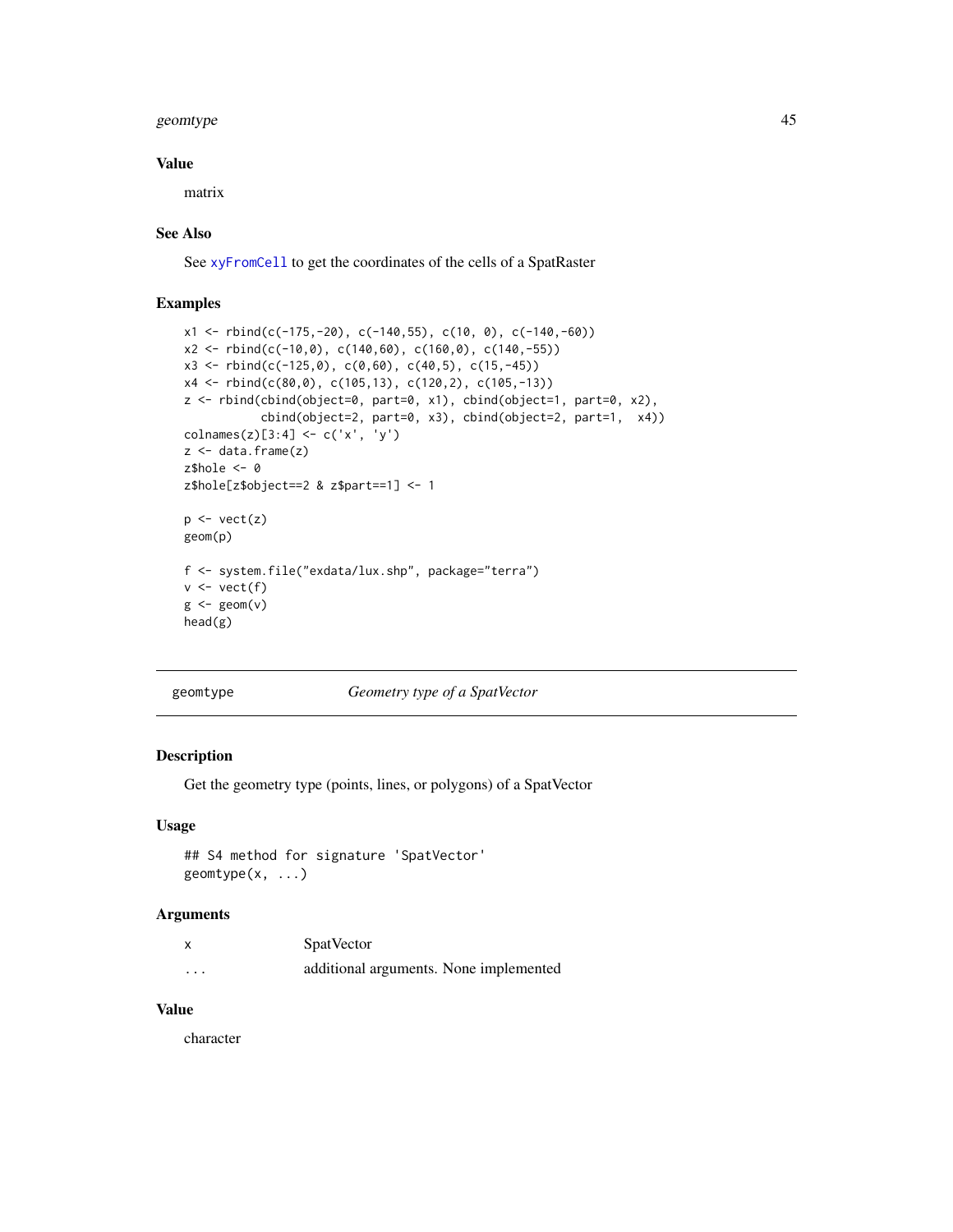# Description

Compute global statistics, that is summarized values of an entire SpatRaster.

If x is very large global will fail, except when fun is one of "mean", "min", "max", or "sum".

### Usage

```
## S4 method for signature 'SpatRaster'
global(x, fun="mean", ...)
```
### Arguments

| $\mathsf{X}$ | <b>SpatRaster</b>                                                                                                                                                        |
|--------------|--------------------------------------------------------------------------------------------------------------------------------------------------------------------------|
| fun          | function to be applied to summarize the values by zone. Either as charac-<br>ter:"mean", "min", "max", "sum"; or, for relatively small SpatRasters, a proper<br>function |
| $\ddotsc$    | additional arguments passed on to fun                                                                                                                                    |

### Value

A data.frame with a row for each layer

### See Also

[zonal](#page-98-0) for "zonal" statistics, and [app](#page-13-0) or [Summary-methods](#page-52-0) for "local" statistics, and [extract](#page-38-0) for summarizing values for polygons. Also see [focal](#page-41-0) for "focal" or "moving window" operations.

# Examples

```
r <- rast(ncols=10, nrows=10)
values(r) \leq 1:ncell(r)global(r, "sum")
global(r, "mean", na.rm=TRUE)
```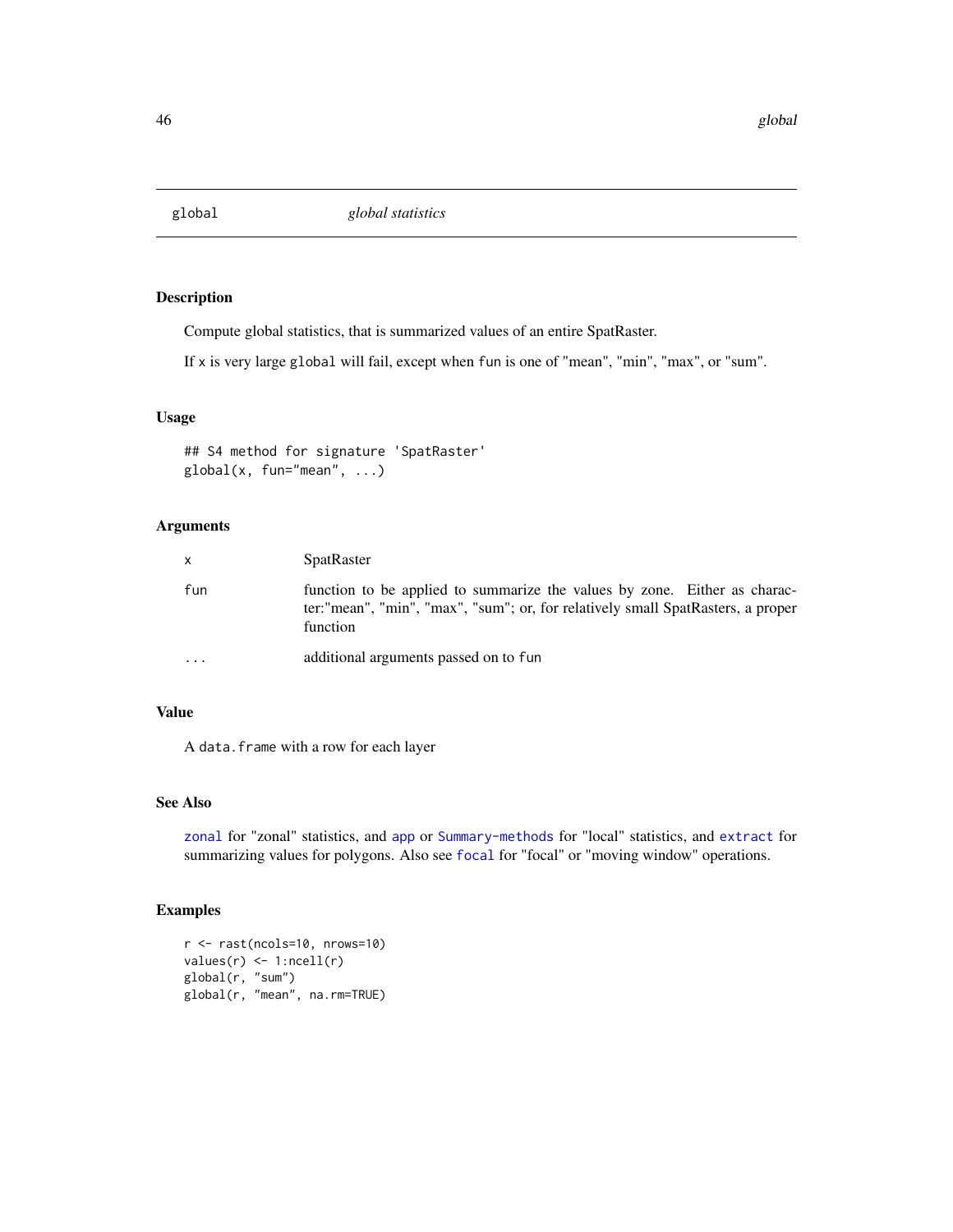## Description

Show the head (first values) or tail (last values) of a SpatRaster or of the attributes of a SpatVector.

# Usage

```
head(x, \ldots)tail(x, \ldots)
```
# Arguments

| X        | SpatRaster or SpatVector                        |
|----------|-------------------------------------------------|
| $\cdots$ | additional arguments passed on to other methods |

# Value

matrix (SpatRaster) or data.frame (SpatVector)

### See Also

[show](#page-0-0), [geom](#page-43-0)

## Examples

```
r <- rast(nrow=25, ncol=25)
values(r) \leftarrow 1:neell(r)head(r)
tail(r)
```
<span id="page-46-0"></span>hist *Histogram*

# Description

Create a histogram of the values of a SpatRaster. For large datasets a sample of maxcell is used.

## Usage

```
## S4 method for signature 'SpatRaster'
hist(x, layer, maxcell=1000000, plot=TRUE, main, ...)
```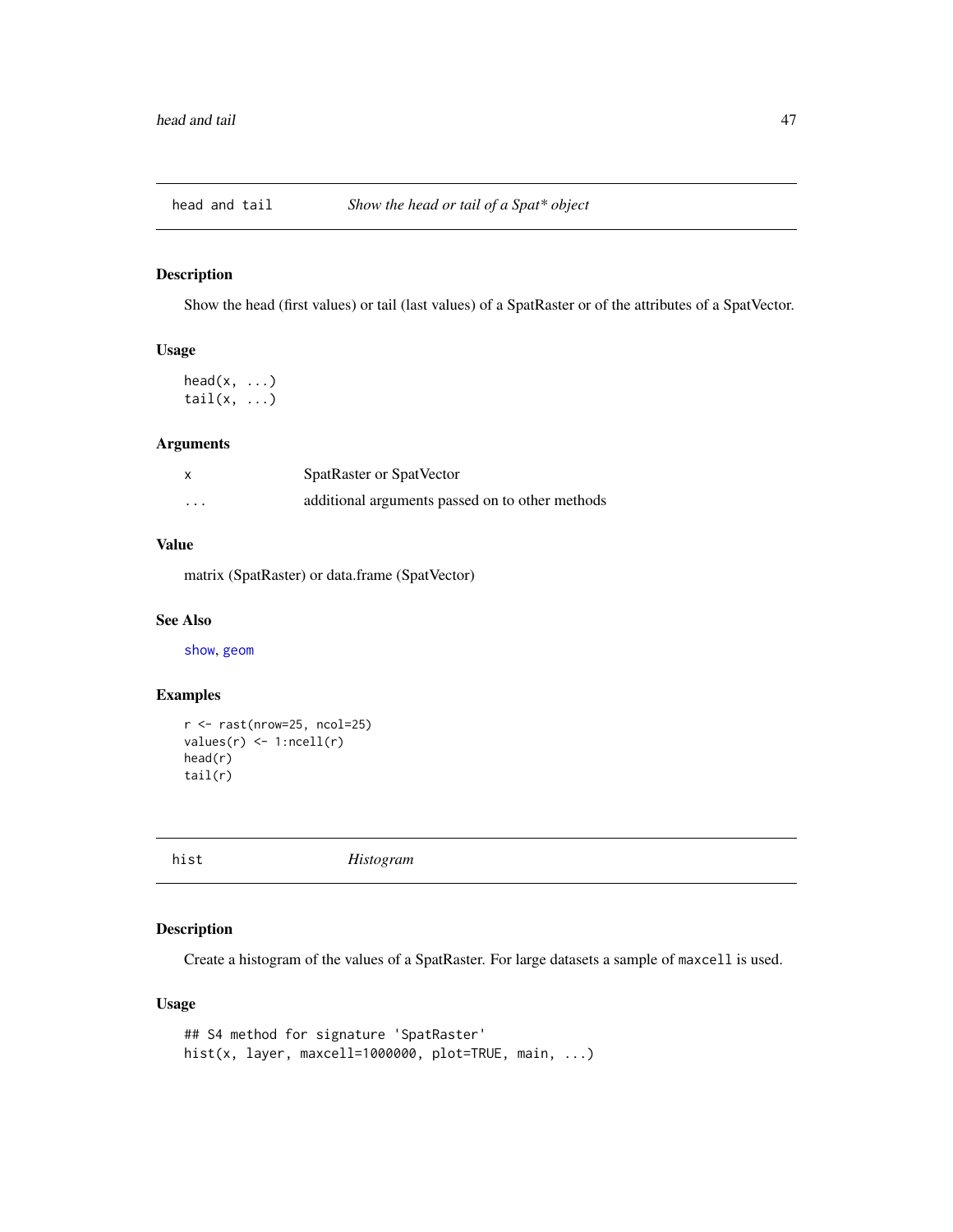#### Arguments

| $\mathsf{x}$ | <b>SpatRaster</b>                                                                                                                 |
|--------------|-----------------------------------------------------------------------------------------------------------------------------------|
| layer        | integer (or character) to indicate layer number (or name). Can be used to subset<br>the layers to plot in a multilayer SpatRaster |
| maxcell      | integer. To regularly sample very large objects                                                                                   |
| plot         | logical. Plot the histogram or only return the histogram values                                                                   |
| main         | character. Main title(s) for the plot. Default is the value of names                                                              |
| $\cdots$     | additional arguments. See hist                                                                                                    |

# Value

This function is principally used for plotting a histogram, but it also returns an object of class "histogram" (invisibly if plot=TRUE).

# See Also

[pairs](#page-60-0)[,boxplot](#page-0-0)

# Examples

```
r1 <- r2 <- rast(nrows=50, ncols=50)
values(r1) <- runif(ncell(r1))
values(r2) <- runif(ncell(r1))
rs <- r1 + r2
rp <- r1 * r2
opar <- par(no.readonly =TRUE)
par(mfrow=c(2,2))
plot(rs, main='sum')
plot(rp, main='product')
hist(rs)
a \leftarrow \text{hist}(rp)a
x <- c(rs, rp, sqrt(rs))
hist(x)
par(opar)
```
ifel *ifelse for SpatRaster objects*

### Description

This functions like [ifelse](#page-0-0) but this one works for SpatRaster objects. This is "syntactic sugar", that is, it can be easier to express what is desired; but there is no real need for it, as you can achieve the same things with combinations of [app](#page-13-0), [reclassify](#page-0-0), [mask](#page-53-0), and [cover](#page-27-0).

ifel is R equivalent to the Con method in ArcGIS (arcpy).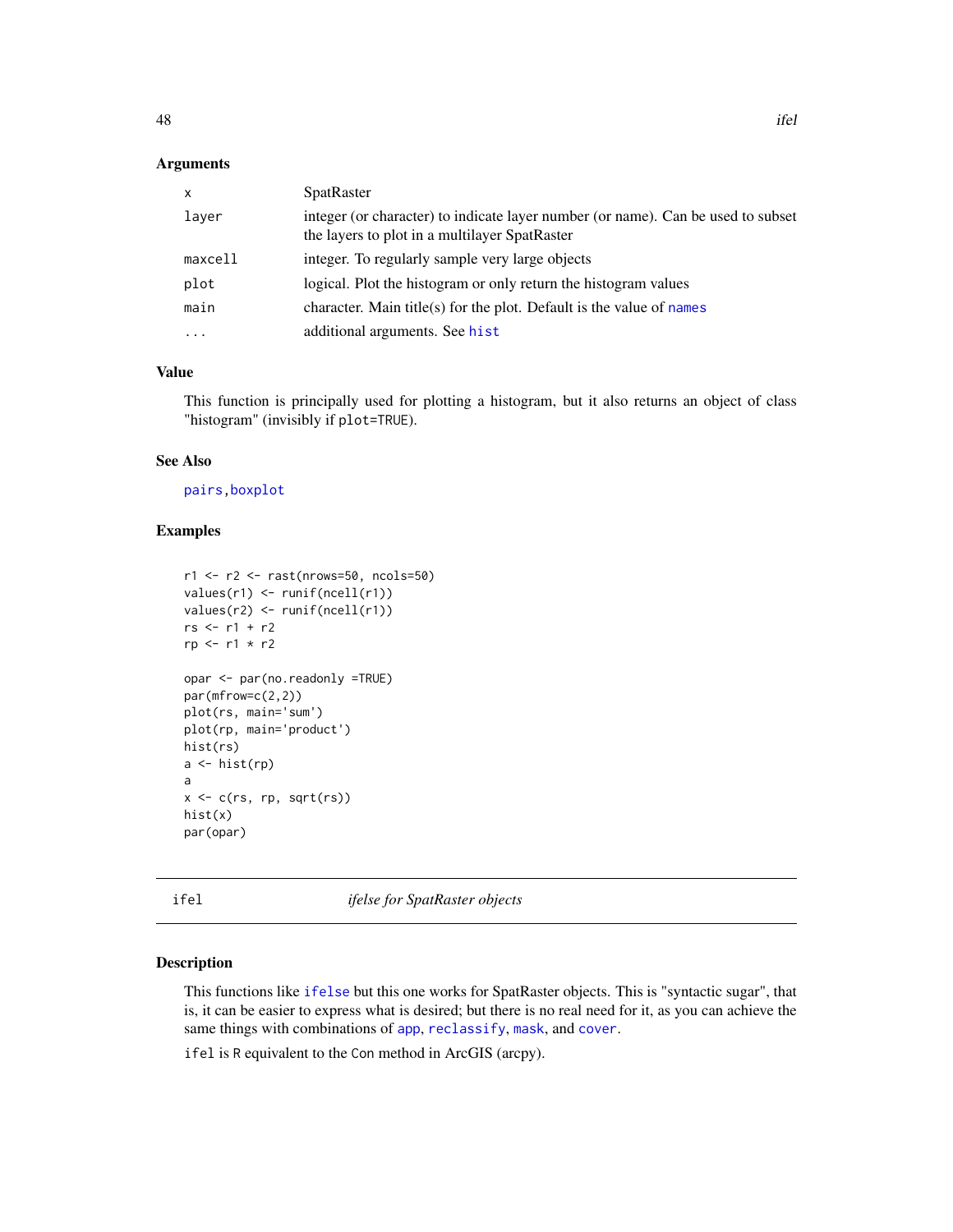#### initialize the contract of the contract of the contract of the contract of the contract of the contract of the contract of the contract of the contract of the contract of the contract of the contract of the contract of the

### Usage

```
## S4 method for signature 'SpatRaster'
ifel(test, yes, no, filename="", overwrite=FALSE, wopt=list(), ...)
```
## Arguments

| test      | SpatRaster                                        |  |
|-----------|---------------------------------------------------|--|
| yes       | SpatRaster or numeric                             |  |
| no        | SpatRaster or numeric                             |  |
| filename  | character. Output filename. Optional              |  |
| overwrite | logical. If TRUE, filename is overwritten         |  |
| wopt      | list. Options for writing files as in writeRaster |  |
|           | additional arguments. None implemented            |  |

### Value

**SpatRaster** 

#### Examples

```
r <- rast(nrows=5, ncols=5)
values(r) <- -10:14
x \leftarrow ifel(r > 1, 1, r)
# same as
a <- classify(r, cbind(1, Inf, 1))
b \leftarrow app(r, fun-function(i) \{i[i > 1] \leftarrow 1; i\})d \leq clamp(r, -Inf, 1)y \leftarrow ifel(r > 1, 1, ifel(r < -1, -1, r))z \le ifel(r > -2 & r < 2, 100, 0)
k \le - \text{ifel}(r > 0, r+10, \text{ifel}(r < 0, r-10, 3))
```
initialize *Initialize a SpatRaster with values*

# Description

Create a SpatRaster with values reflecting a cell property: 'x', 'y', 'col', 'row', 'cell' or 'chess'. Alternatively, a function can be used. In that case, cell values are initialized without reference to pre-existing values. E.g., initialize with a random number (fun[=runif](#page-0-0)). While there are more direct ways of achieving this for small objects (see examples) for which a vector with all values can be created in memory, the init function will also work for Raster\* objects with many cells.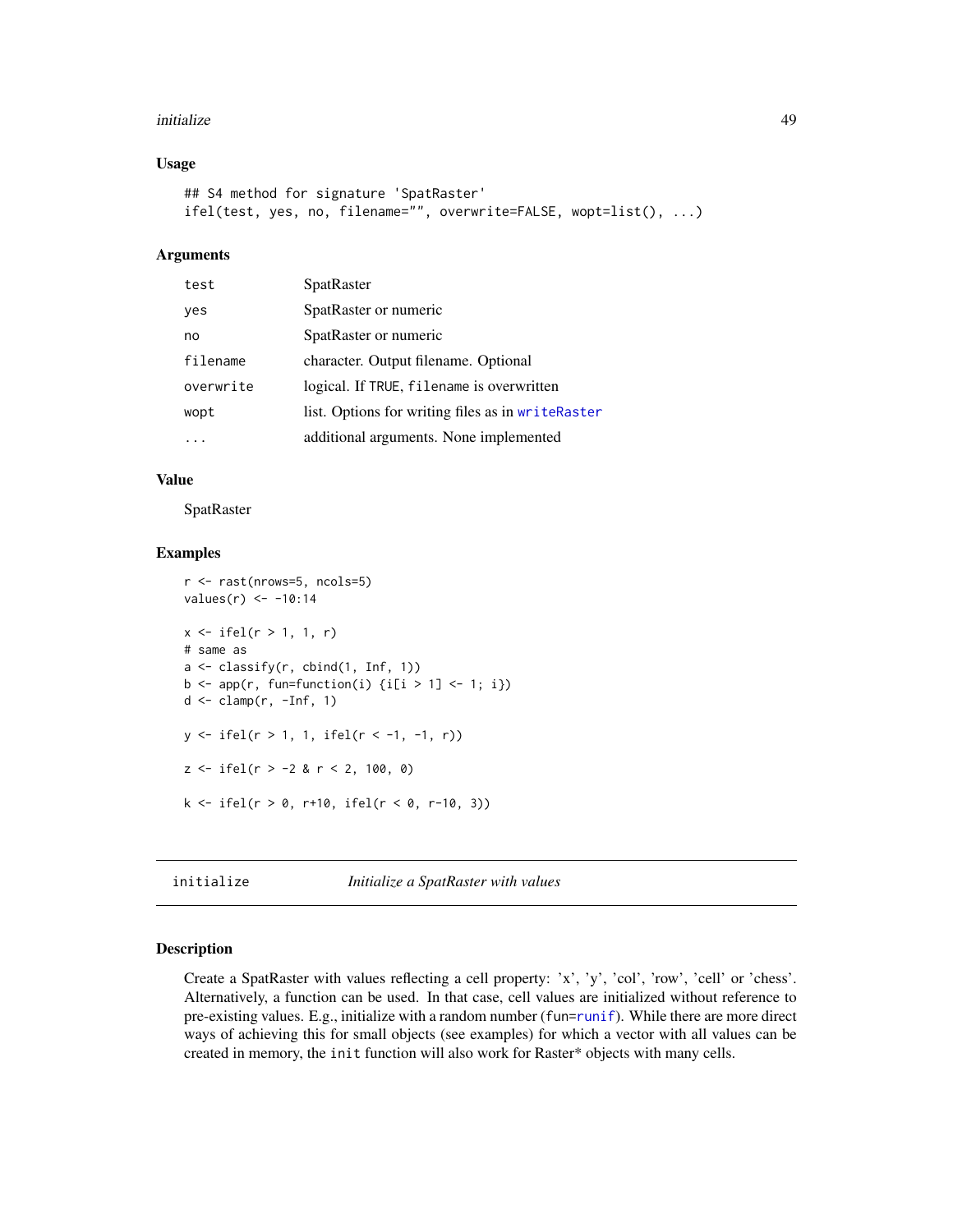#### Usage

```
## S4 method for signature 'SpatRaster'
init(x, fun, filename="", overwrite=FALSE, wopt=list(), ...)
```
### Arguments

| x         | <b>SpatRaster</b>                                                                                                                                                                                                                                                                                                                                                                                                                                                            |
|-----------|------------------------------------------------------------------------------------------------------------------------------------------------------------------------------------------------------------------------------------------------------------------------------------------------------------------------------------------------------------------------------------------------------------------------------------------------------------------------------|
| fun       | function to be applied. This must be a either a single number, a function, or one<br>of a set of character values. A function must take the number of cells as a single<br>argument to return a vector of values with a length equal to the number of cells,<br>such as fun=runif. Allowed character values are 'x', 'y', 'row', 'col', 'cell',<br>and 'chess' to get the x or y coordinate, row, col or cell number or a chessboard<br>pattern (alternating 0 and 1 values) |
| filename  | character. Output filename. Optional                                                                                                                                                                                                                                                                                                                                                                                                                                         |
| overwrite | logical. If TRUE, filename is overwritten                                                                                                                                                                                                                                                                                                                                                                                                                                    |
| wopt      | list. Options for writing files as in writeRaster                                                                                                                                                                                                                                                                                                                                                                                                                            |
| $\cdot$   | additional arguments. None implemented                                                                                                                                                                                                                                                                                                                                                                                                                                       |
|           |                                                                                                                                                                                                                                                                                                                                                                                                                                                                              |

### Value

SpatRaster

#### Examples

```
r <- rast(ncol=10, nrow=5, xmn=0, xmx=10, ymn=0, ymx=5)
x <- init(r, fun="cell")
y <- init(r, fun=runif)
# initialize with a single value
z \leftarrow init(r, fun=8)
```
interpolate *Interpolate*

#### Description

Make a RasterLayer with interpolated values using a fitted model object of classes such as "gstat" (gstat package) or "Krige" (fields package). That is, these are models that have location ("x" and "y", or "longitude" and "latitude") as independent variables. If x and y are the only independent variables provide an empty (no associated data in memory or on file) SpatRaster for which you want predictions. If there are more spatial predictor variables provide these as a Raster\* object in the first argument of the function. If you do not have x and y locations as implicit predictors in your model you should use [predict](#page-65-0) instead.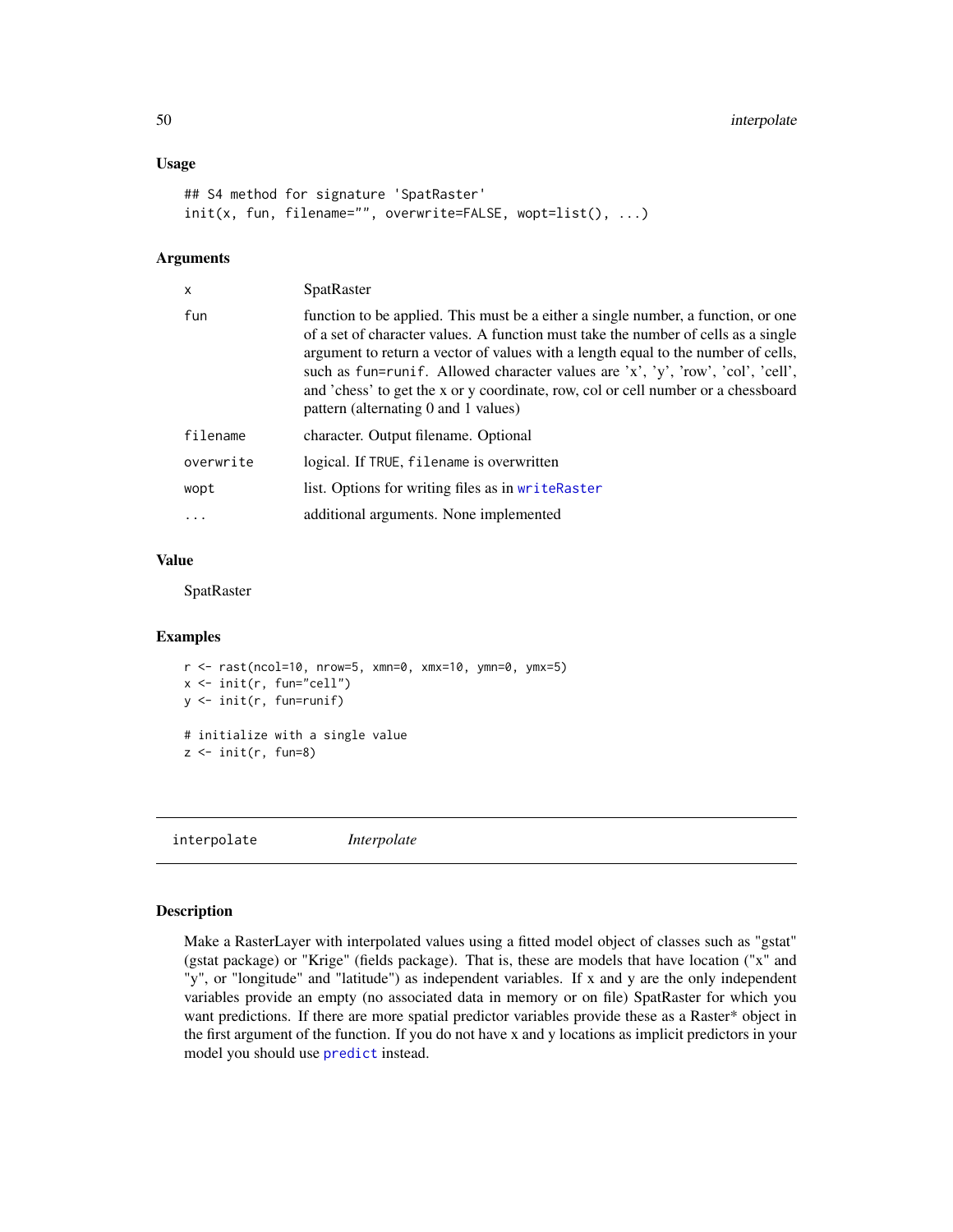# interpolate 51

# Usage

```
## S4 method for signature 'SpatRaster'
interpolate(object, model, fun=predict, ...,
       xyNames=c("x", "y"), factors=NULL, const=NULL, index = NULL,
  na.rm=FALSE, filename="", overwrite=FALSE, wopt=list())
```
# Arguments

| object    | SpatRaster                                                                                                                                                                                                                                                                                                                                           |
|-----------|------------------------------------------------------------------------------------------------------------------------------------------------------------------------------------------------------------------------------------------------------------------------------------------------------------------------------------------------------|
| model     | model object                                                                                                                                                                                                                                                                                                                                         |
| fun       | function. Default value is "predict", but can be replaced with e.g. "predict.se"<br>(depending on the class of the model object)                                                                                                                                                                                                                     |
| $\cdots$  | additional arguments passed to fun                                                                                                                                                                                                                                                                                                                   |
| xyNames   | character. variable names that the model uses for the spatial coordinates. E.g.,<br>c("longitude","latitude")                                                                                                                                                                                                                                        |
| factors   | list with levels for factor variables. The list elements should be named with<br>names that correspond to names in object such that they can be matched. This<br>argument may be omitted for many models as the predict function will extract<br>the levels from the model object                                                                    |
| const     | data.frame. Can be used to add a constant for which there is no Raster object for<br>model predictions. This is particularly useful if the constant is a character-like<br>factor value                                                                                                                                                              |
| index     | positive integer or NULL. Allows for selecting of the variable returned if the<br>model returns multiple variables                                                                                                                                                                                                                                   |
| na.rm     | logical. If TRUE, cells with NA values in the predictors are removed from the<br>computation. This option prevents errors with models that cannot handle NA<br>values. In most other cases this will not affect the output. An exception is<br>when predicting with a model that returns predicted values even if some (or all!)<br>variables are NA |
| filename  | character. Output filename. Optional                                                                                                                                                                                                                                                                                                                 |
| overwrite | logical. If TRUE, filename is overwritten                                                                                                                                                                                                                                                                                                            |
| wopt      | list. Options for writing files as in writeRaster                                                                                                                                                                                                                                                                                                    |
|           |                                                                                                                                                                                                                                                                                                                                                      |

# Value

SpatRaster

# See Also

[predict](#page-65-0)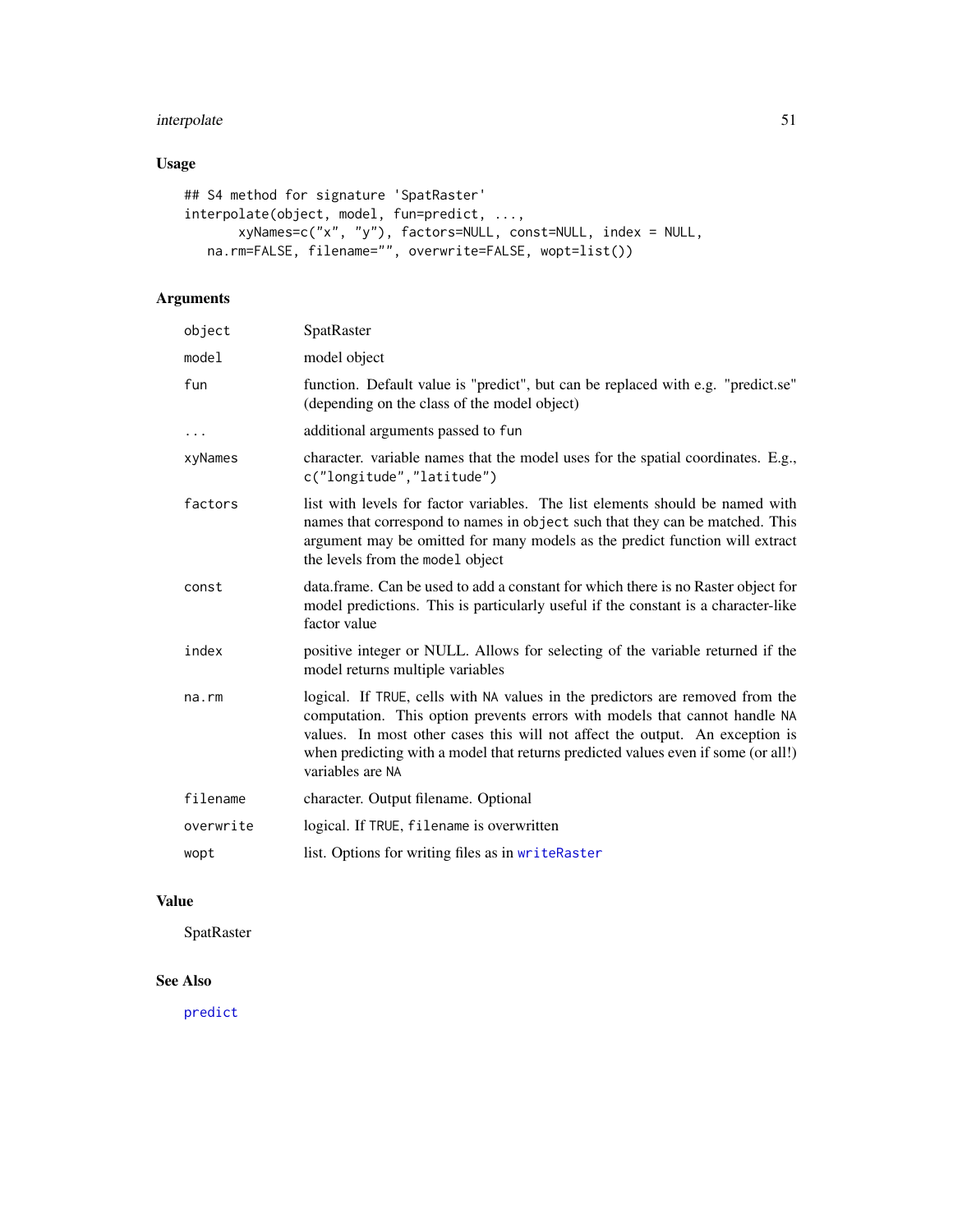### Description

Test whether a SpatRaster or SpatVector has a longitude/latitude coordinate reference system (CRS). couldBeLonLat returns TRUE if the CRS is unknown ("") but the x coordinates are within -181 and 181 and the y coordinates are within -90.1 and 90.1.

### Usage

```
## S4 method for signature 'SpatRaster'
isLonLat(x, ...)
## S4 method for signature 'SpatVector'
isLonLat(x, \ldots)## S4 method for signature 'SpatRaster'
isGlobalLonLat(x, ...)
## S4 method for signature 'SpatRaster'
couldBeLonLat(x, warn=TRUE, ...)
## S4 method for signature 'SpatVector'
couldBeLonLat(x, warn=TRUE, ...)
```
### Arguments

| X        | SpatRaster or SpatVector object                                                                                                           |
|----------|-------------------------------------------------------------------------------------------------------------------------------------------|
| warn     | logical. If TRUE, a warning is given if the CRS is unknown or when the CRS is<br>longitude/latitude but the coordinates do not match that |
| $\cdots$ | additional arguments. None implemented                                                                                                    |

# Value

Logical

# Examples

```
r \leftarrow \text{rast}()isLonLat(r)
crs(r) <- "+proj=lcc +lat_1=48 +lat_2=33 +lon_0=-100 +ellps=WGS84"
isLonLat(r)
```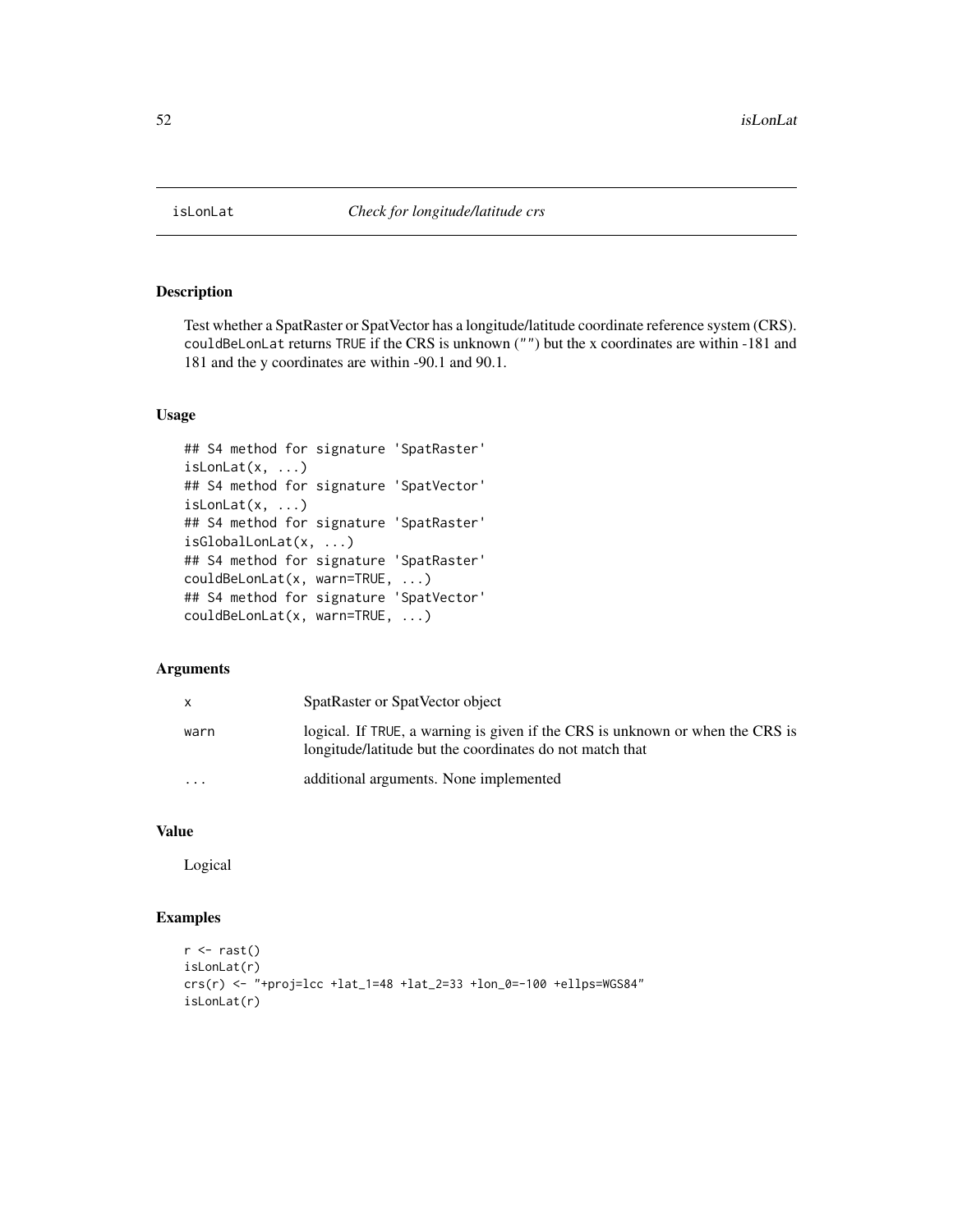<span id="page-52-1"></span>

### <span id="page-52-0"></span>Description

Compute cell (pixel) level "local" statistics across layers, and most return a single layer (the exception is range).

The following summary methods are available for SpatRaster: any, all, max, min, mean, prod, range, stdev, sum

See app to compute statistics that are not included here (e.g. median) or any other custom functions.

See [modal](#page-56-0) to compute the mode.

Because generic functions are used, the method applied is chosen based on the first argument: "x". This means that if r is a SpatRaster, mean( $r$ , 5) will work, but mean( $5, r$ ) will not work.

The mean method has an argument "trim" that is ignored.

The stdev mehtod returns the population standard deviation, computed as such:

 $f \leq-function(x) \sqrt{sqrt(x-mean(x))^2}) / length(x)$ 

This is different than the sample standard deviation retunred by sd (which uses n-1 as denominator). Function f above is equivalent to function g below

```
g \leq-function(x) \text{ sqrt(sum}((x-mean(x))^2) / length(x))
```
#### Usage

```
## S4 method for signature 'SpatRaster'
min(x, ..., na.rm = FALSE)## S4 method for signature 'SpatRaster'
max(x, ..., na.rm = FALSE)## S4 method for signature 'SpatRaster'
range(x, ..., na.rm=FALSE)
## S4 method for signature 'SpatRaster'
mean(x, ..., trim=NA, na.rm=FALSE)
## S4 method for signature 'SpatRaster'
stdev(x, ..., na.rm=FALSE)
```
#### Arguments

| X     | <b>SpatRaster</b>                                                                           |
|-------|---------------------------------------------------------------------------------------------|
| .     | additional argument of the same type as x or numeric                                        |
| trim  | ignored                                                                                     |
| na.rm | logical. If TRUE, NA values are ignored. If FALSE, NA is returned if x has any NA<br>values |

### Value

SpatRaster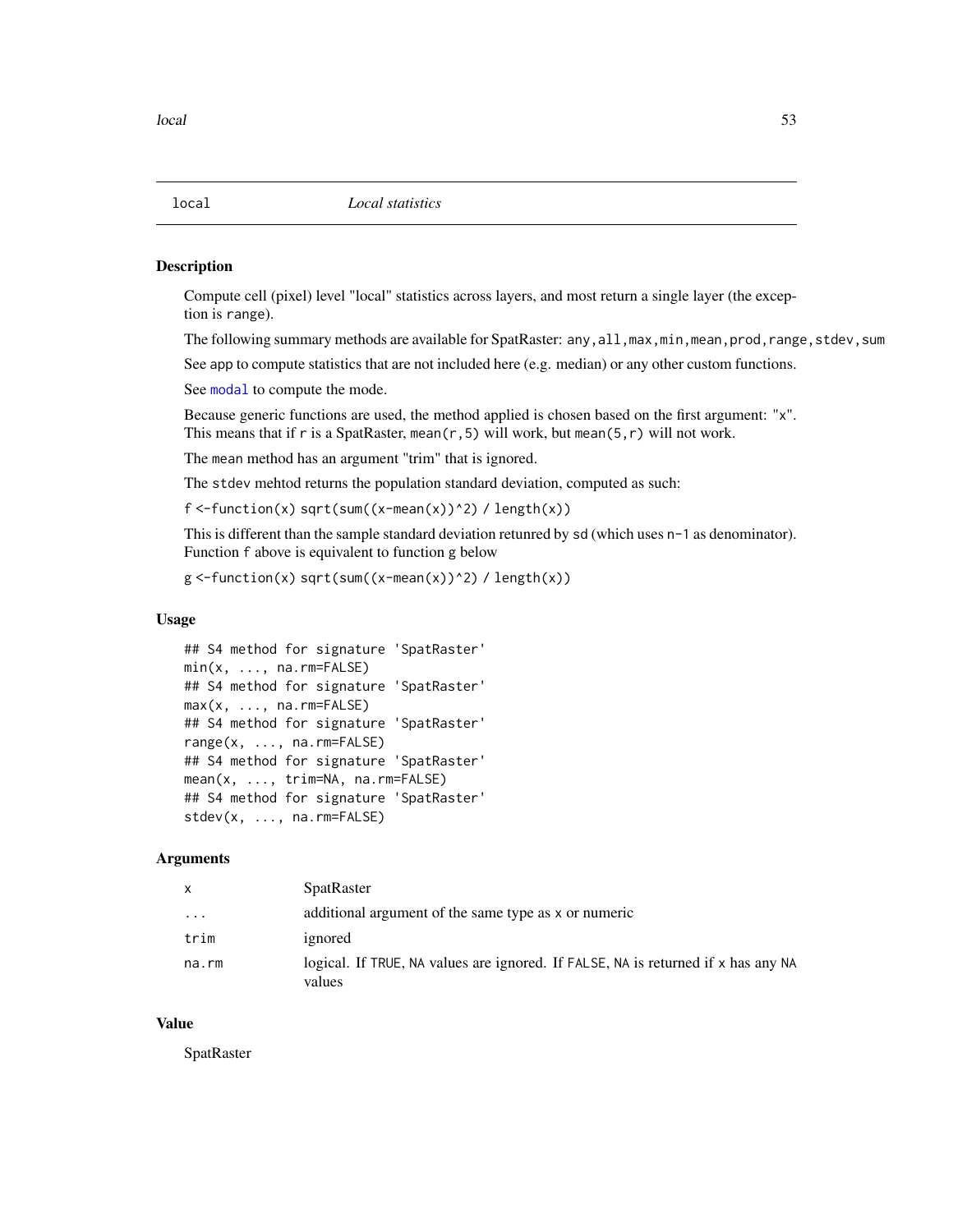54 mask

### See Also

[Math-methods](#page-54-0), modal

### Examples

```
set.seed(0)
r <- rast(nrow=10, ncol=10, nlyr=3)
values(r) \leftarrow runif(size(r))x \leftarrow \text{mean}(r)x \le -\text{sum}(r, r[[2]], 3)max(r)
max(r, 0.5)
y \leftarrow \text{stdev}(r)# not the same as
yy \leq -app(r, sd)z \le stdev(r, r*2)
```
<span id="page-53-0"></span>mask *Mask values in a SpatRaster*

### Description

Create a new SpatRaster that has the same values as SpatRaster x, except for the cells that are NA (or another maskvalue in another SpatRaster (the 'mask') or not covered by the objects of a SpatVector. These cells become NA (or another updatevalue).

### Usage

```
## S4 method for signature 'SpatRaster, SpatRaster'
mask(x, mask, inverse=FALSE, maskvalue=NA,
   updatevalue=NA, filename="", overwrite=FALSE, wopt=list(), ...)
## S4 method for signature 'SpatRaster, SpatVector'
mask(x, mask, inverse=FALSE, updatevalue=NA,
   filename="", overwrite=FALSE, wopt=list(), ...)
```

| $\mathsf{x}$ | <b>SpatRaster</b>                                                                                           |
|--------------|-------------------------------------------------------------------------------------------------------------|
| mask         | SpatRaster                                                                                                  |
| inverse      | logical. If TRUE, areas on mask that are not the mask value are masked                                      |
| maskvalue    | numeric. The value in mask that indicates the cells of x that should become<br>updatevalue $(detault = NA)$ |
| updatevalue  | numeric. The value that cells of x should become if they are not covered by<br>mask (and not NA)            |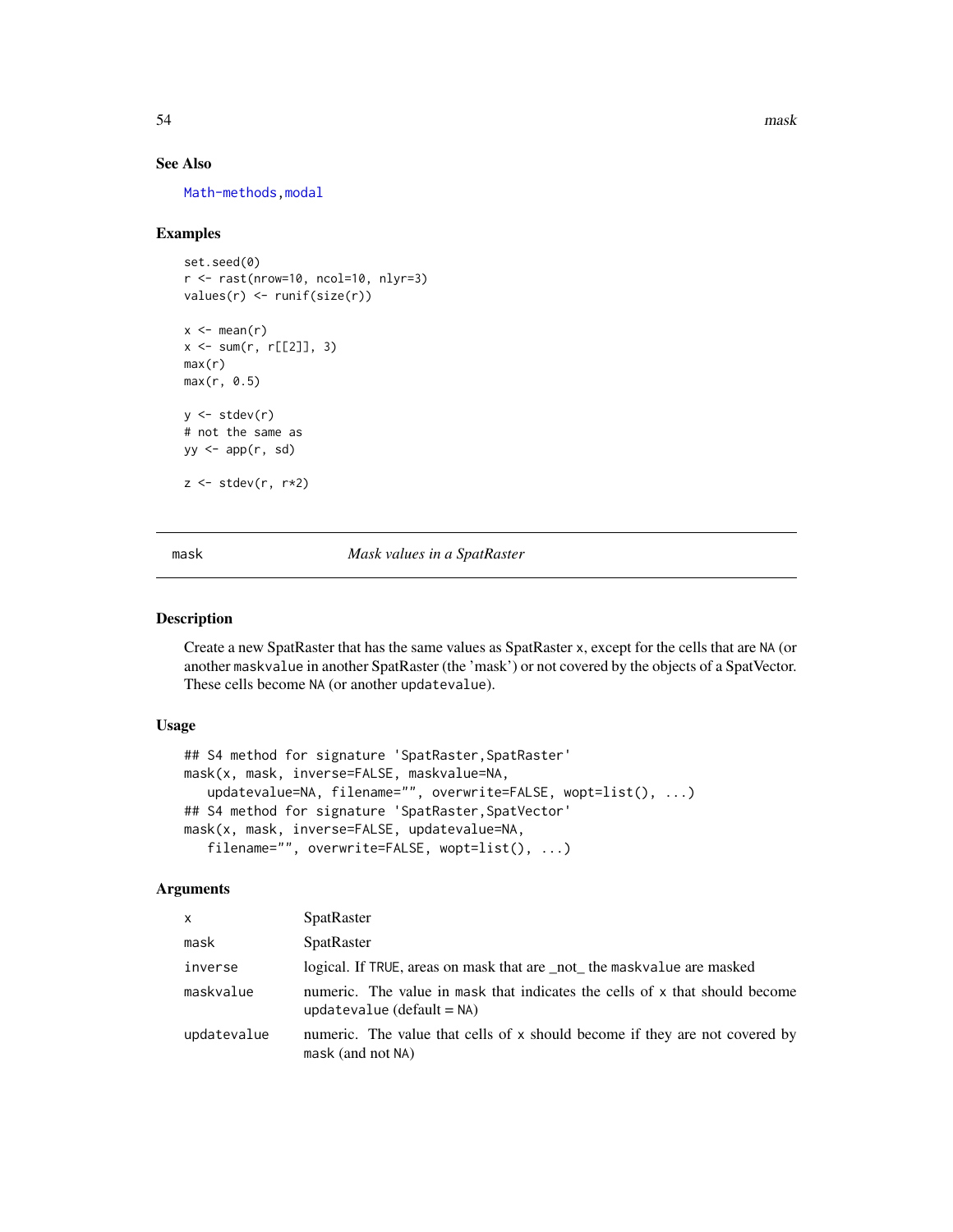#### $math$  math  $55$

| filename  | character. Output filename. Optional              |  |
|-----------|---------------------------------------------------|--|
| overwrite | logical. If TRUE, filename is overwritten         |  |
| wopt      | list. Options for writing files as in writeRaster |  |
| .         | additional arguments. None implemented            |  |

# Value

SpatRaster object

### See Also

[crop](#page-28-0)

### Examples

```
r <- rast(ncol=10, nrow=10)
m <- rast(ncol=10, nrow=10)
values(r) <- 1:100
x <- runif(ncell(r))
x[x < 0.5] <- NA
values(m) <- x
mr \leftarrow mask(r, m)
```
<span id="page-54-1"></span>

math *Mathematical operations with SpatRaster objects*

### <span id="page-54-0"></span>Description

Standard arithmetic operators for computations with SpatRaster objects and numeric values. The following operators and methods are available for SpatRaster:

Arith: +,-,\*,/,^,%%,%/%

Compare: ==, ! =, >, <, <=, >=

[Summary](#page-0-0): "max","min","range","prod","sum","any","all"

Math: "abs","sign","sqrt","ceiling","floor","trunc","cummax","cummin","cumprod","cumsum","log","log Math2: "round","signif"

If multiple SpatRaster objects are used, these must have the same extent and resolution. Operators are applied on a cell by cell basis.

For SpatExtent the following methods have been implemented: "round","floor","ceil","=="

# Value

**SpatRaster** 

#### Note

You can use the somewhat more flexible [app](#page-13-0) method instead of the Math-methods.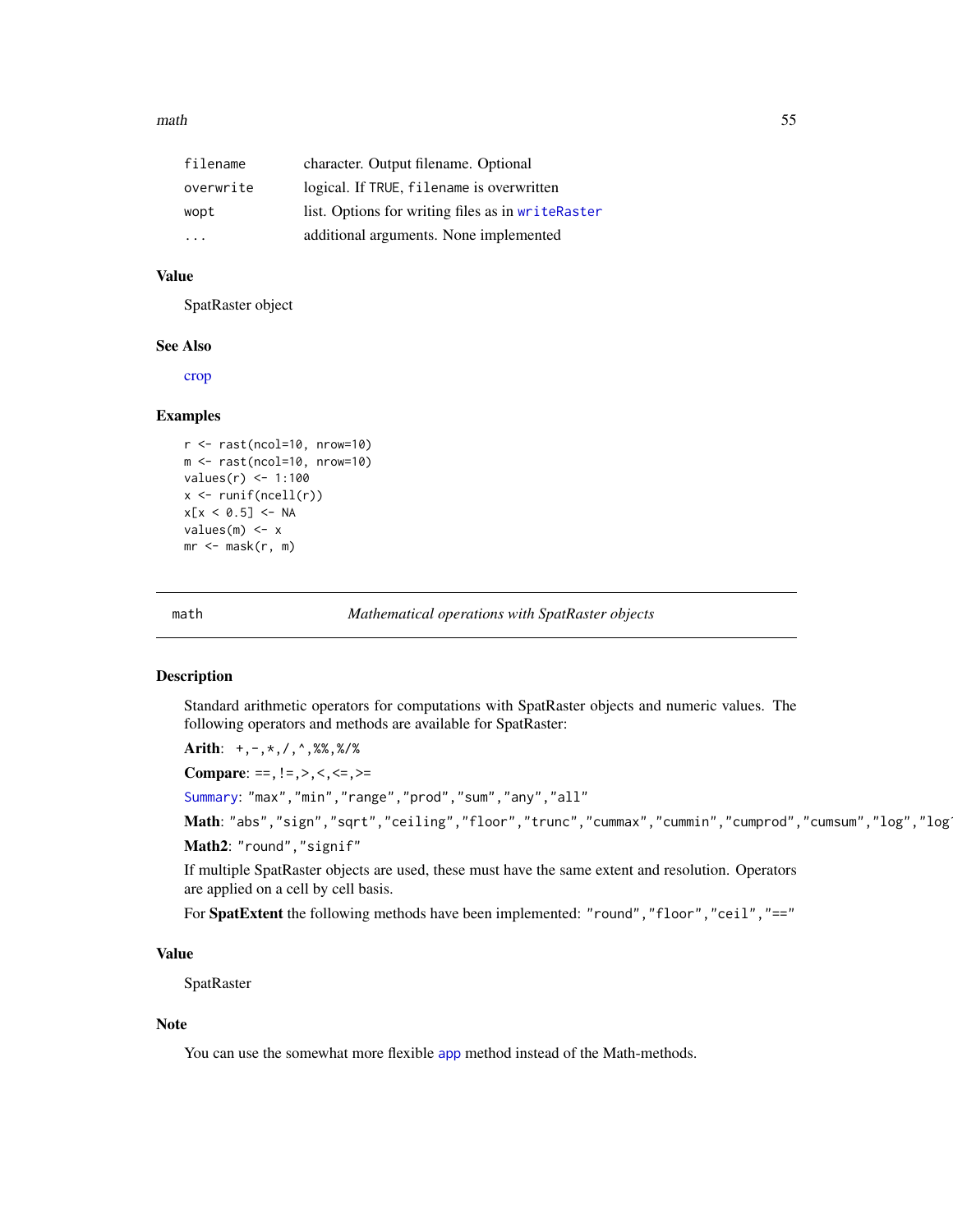### Examples

```
r1 <- rast(ncols=10, nrows=10)
values(r1) <- runif(ncell(r1))
r2 \leftarrow \text{rast}(r1)values(r2) \leftarrow 1:ncell(r2) / ncell(r2)r3 <- r1 + r2
r2 <- r1 / 10
r3 \le r1 \times (r2 - 1 / r2)b \leq c(r1, r2, r3)b2 < - b * 10s \leftarrow sqrt(b2)round(s, 1)
```
<span id="page-55-0"></span>merge *Merge SpatRaster or SpatExtent objects, or a SpatVector with a data.frame*

### Description

Merge SpatRasters to form a new SpatRaster object with a larger spatial extent. If objects overlap, the values get priority in the same order as the arguments. See [classify](#page-21-0) to merge a SpatRaster and a data.frame. You can also merge SpatExtent objects.

There is a also a method for merging SpatVector with a data.frame.

## Usage

```
## S4 method for signature 'SpatRaster, SpatRaster'
merge(x, y, ..., filename="", overwrite=FALSE, wopt=list())
## S4 method for signature 'SpatExtent, SpatExtent'
merge(x, y, ...)## S4 method for signature 'SpatVector,data.frame'
merge(x, y, \ldots)
```

| x         | SpatRaster or SpatExtent object                                                                                                        |
|-----------|----------------------------------------------------------------------------------------------------------------------------------------|
| y         | object of same class as x                                                                                                              |
| $\cdot$   | if x is a SpatRaster or SpatVector: additional objects of the same class as x. If x<br>is a SpatVector, the same arguments as in merge |
| filename  | character. Output filename. Optional                                                                                                   |
| overwrite | logical. If TRUE, filename is overwritten                                                                                              |
| wopt      | list. Options for writing files as in writeRaster                                                                                      |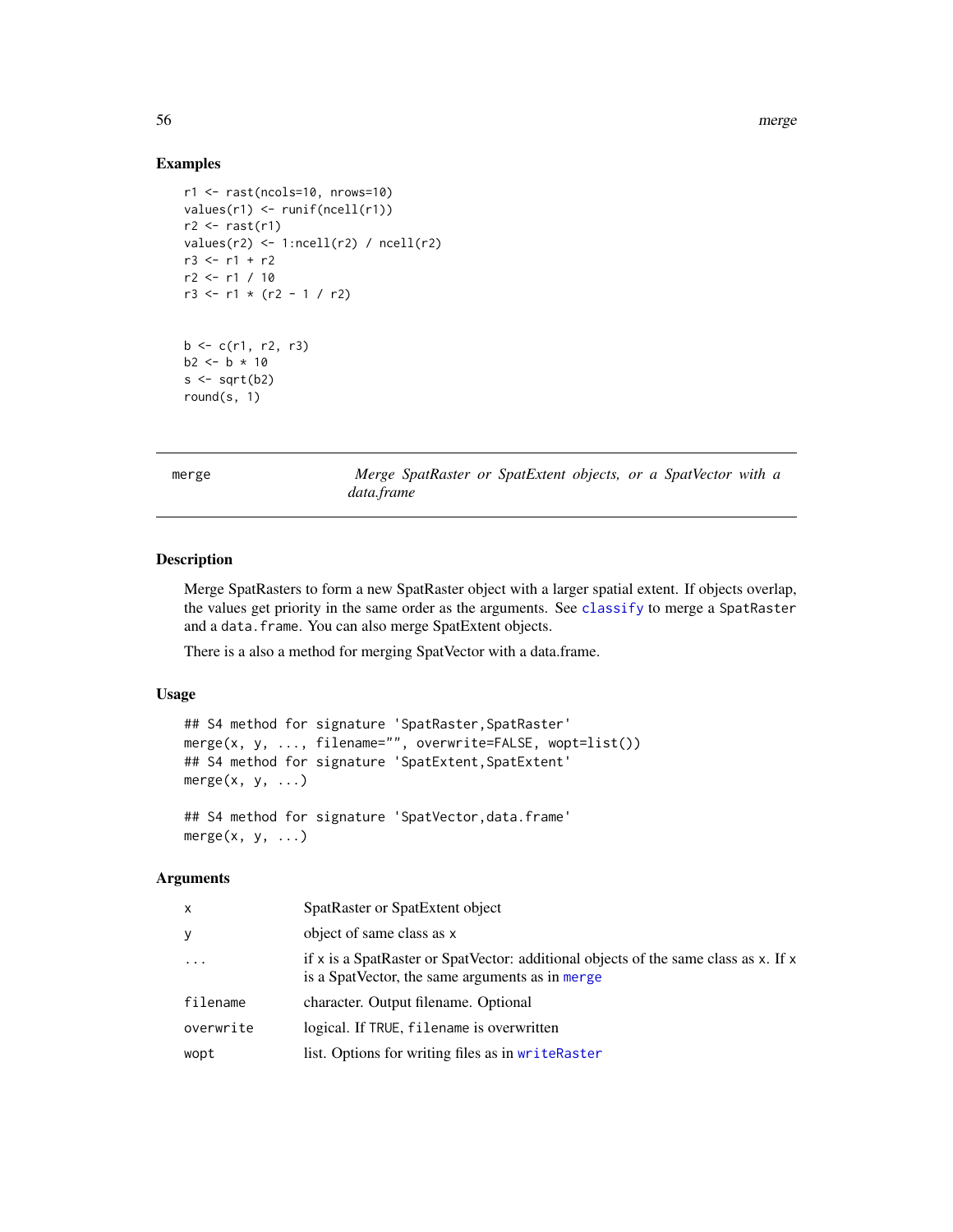#### modal 57

## Details

The SpatRaster objects must have the same origin and spatial resolution. In areas where the SpatRaster objects overlap, the values of the SpatRaster that is last in the sequence of arguments will be retained.

### Value

SpatRaster or SpatExtent

# Examples

```
x <- rast(xmin=-110, xmax=-50, ymin=40, ymax=70, ncols=60, nrows=30)
y <- rast(xmin=-80, xmax=-20, ymax=60, ymin=30)
res(y) <- res(x)values(x) \leftarrow 1:ncell(x)values(y) \leftarrow 1:neell(y)mr \leftarrow merge(x, y)plot(mr)
mr < - merge(y, x)
# if you have many SpatRaster objects in a list
# you can use do.call:
s \leftarrow list(x, y)# add arguments such as filename
s$filename <- ""
m <- do.call(merge, s)
##
# SpatVector with data.frame
f <- system.file("exdata/lux.shp", package="terra")
p \leftarrow \text{vect}(f)dfr <- data.frame(District=p$NAME_1, Canton=p$NAME_2, Value=round(runif(length(p), 100, 1000)))
dfr <- dfr[1:5, ]
pm <- merge(p, dfr, all.x=TRUE, by.x=c('NAME_1', 'NAME_2'), by.y=c('District', 'Canton'))
pm
values(pm)
```
<span id="page-56-0"></span>

modal *modal value*

### Description

Compute the mode for each cell across the layers of a SpatRaster. The mode, or modal value, is the most frequent value in a set of values.

#### Usage

```
## S4 method for signature 'SpatRaster'
modal(x, ..., ties="first", na.rm=FALSE, filename="", overwrite=FALSE, wopt=list())
```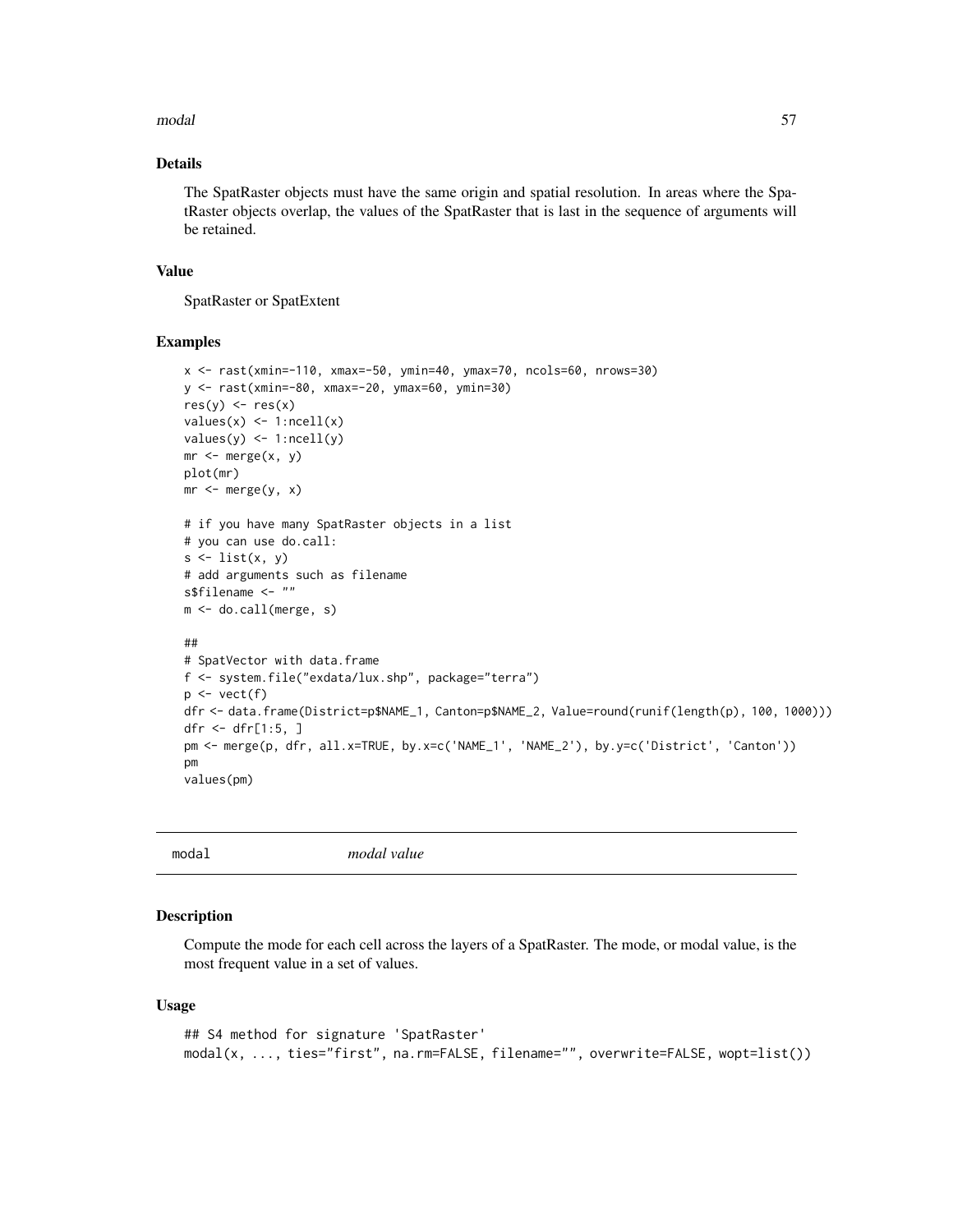### Arguments

| $\mathsf{x}$ | <b>SpatRaster</b>                                                                                 |
|--------------|---------------------------------------------------------------------------------------------------|
| $\cdots$     | additional argument of the same type as x or numeric                                              |
| ties         | character. Indicates how to treat ties. Either "random", "lowest", "highest",<br>"first", or "NA" |
| na.rm        | logical. If TRUE, NA values are ignored. If FALSE, NA is returned if x has any NA<br>values       |
| filename     | character. Output filename. Optional                                                              |
| overwrite    | logical. If TRUE, filename is overwritten                                                         |
| wopt         | list. Options for writing files as in writeRaster                                                 |

# Value

SpatRaster

# Examples

```
r <- rast(system.file("exdata/logo.tif", package="terra"))
r <- c(r/2, r, r*2)
m \leftarrow \text{modal}(r)
```
<span id="page-57-0"></span>names *Names of Spat objects*

# Description

Get or set the names of the layers of a SpatRaster or the attributes of a SpatVector.

### Usage

```
## S4 method for signature 'SpatRaster'
names(x)
## S4 replacement method for signature 'SpatRaster'
names(x)<-value
## S4 method for signature 'SpatVector'
names(x)
## S4 replacement method for signature 'SpatVector'
names(x)<-value
```

| X     | SpatRaster or SpatVector |
|-------|--------------------------|
| value | character (vector)       |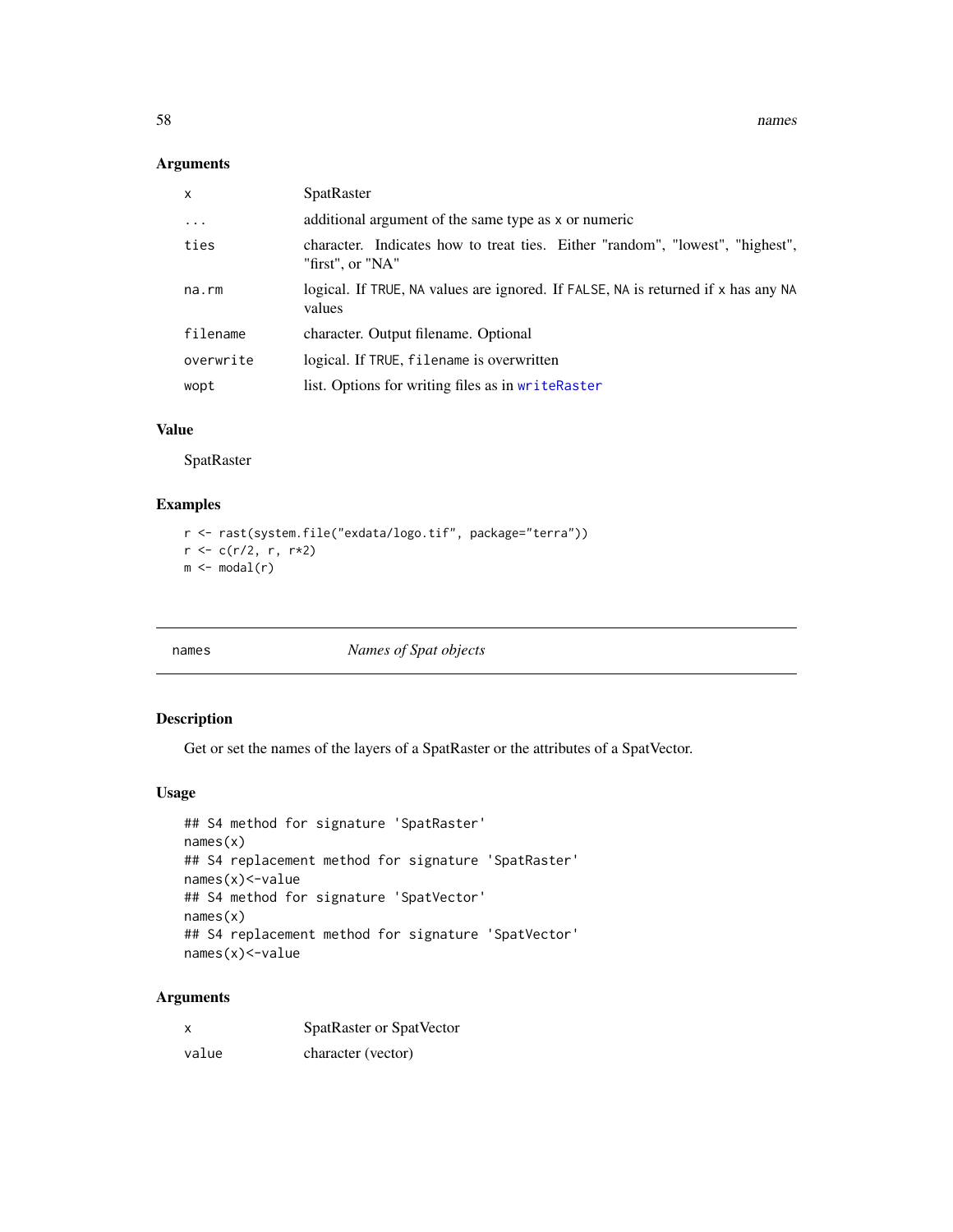#### overlay 59

#### Value

character

#### Examples

```
s <- rast(ncols=5, nrows=5, nlyr=3)
nlyr(s)
names(s)
names(s) <- c("a", "b", "c")
names(s)
# space is not valid
names(s)[2] <- "hello world"
names(s)
# two invalid names
names(s) <- c("a", " a ", "3")
names(s)
# SpatVector names
f <- system.file("exdata/lux.shp", package="terra")
v \leftarrow \text{vect}(f)names(v)
names(v) \leq paste0(substr(names(v), 1, 2), "_", 1:ncol(v))
names(v)
```
overlay *Overlay SpatRaster objects*

# Description

Create a new SpatRaster object, by combining two or more SpatRaster objects.

You should supply a function fun to determine how the SpatRasters are combined. The number of arguments in the function must match the number of SpatRaster objects (or take any number). For example, if you combine two SpatRaster objects you could use multiply: fun=function(x,y){return(x\*y)} percentage: fun=function(x,y){return(100  $\star \times$  /y)}. If you combine three layers you could use fun=function(x,y,z){return( $(x + y) * z$ )}

Note that the function work for vectors (not only for single numbers). That is, it must return the same number of elements as its input vectors.

The function must take each layer as an argument.

Use [app](#page-13-0) for functions such as sum, that take n arguments.

#### Usage

```
## S4 method for signature 'SpatRaster, SpatRaster'
overlay(x, y, fun, ..., filename="", overwrite=FALSE, wopt=list())
```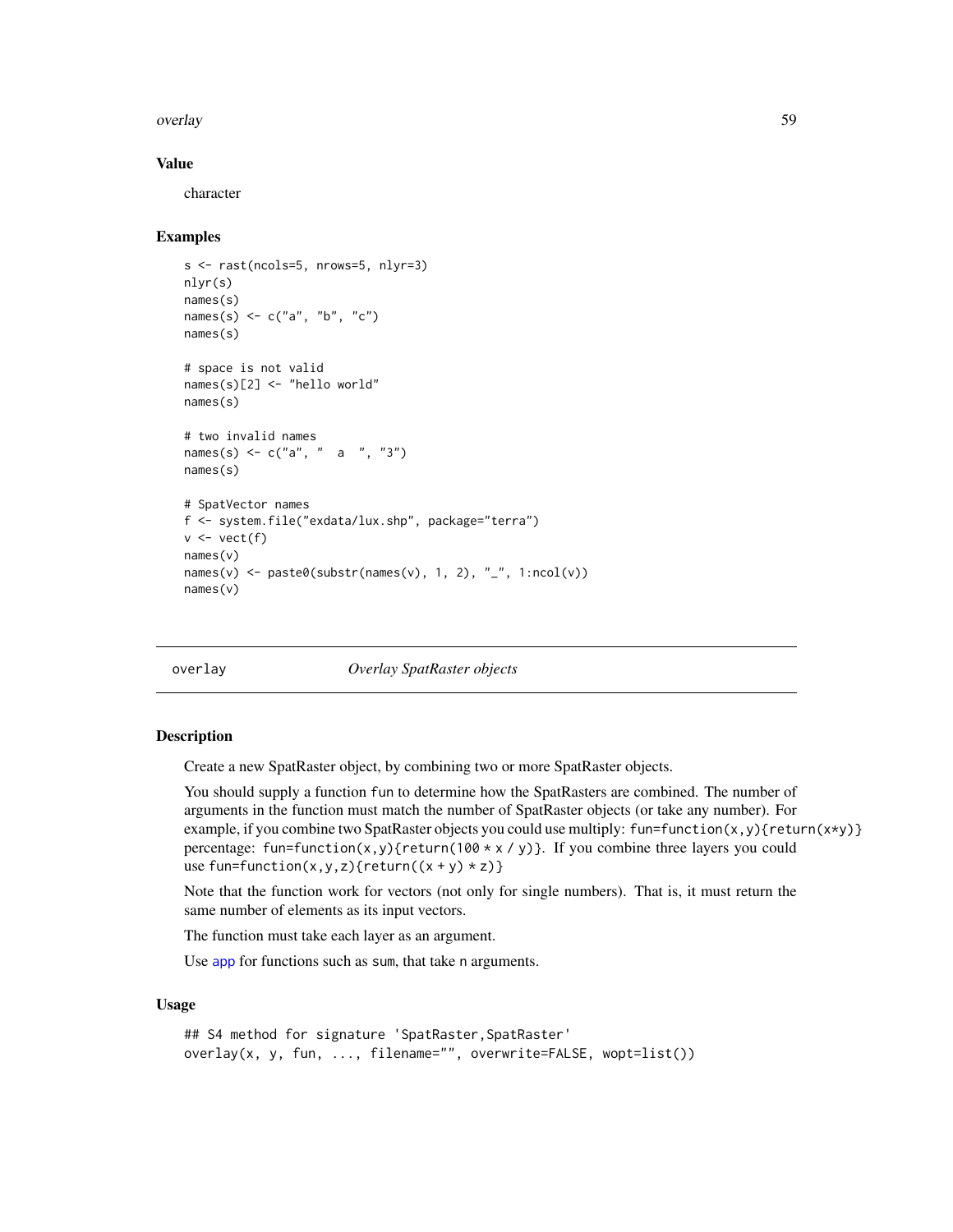### Arguments

| $\mathsf{x}$ | SpatRaster                                                                                              |
|--------------|---------------------------------------------------------------------------------------------------------|
| У            | SpatRaster                                                                                              |
| fun          | function to be applied. The first two arguments the function should expect must<br>be numerical vectors |
| $\cdot$      | additional arguments to be passed to fun                                                                |
| filename     | character. Output filename. Optional                                                                    |
| overwrite    | logical. If TRUE, filename is overwritten                                                               |
| wopt         | list. Options for writing files as in writeRaster                                                       |

### Value

SpatRaster

# See Also

[app,](#page-13-0)[math](#page-54-1)

### Examples

```
r1 <- rast(ncol=10, nrow=10)
r2 <- rast(ncol=10, nrow=10)
values(r1) \leftarrow 1:ncell(r1)values(r2) < -10x <- overlay(r1, r2, fun=function(x,y){return(x/y)})
```
pack *pack a Spat\* object*

# Description

Pack a Spat\* object so that it can be saved as an R object to disk, or passed over a connection that serializes (e.g. using a computer cluster).

# Usage

```
## S4 method for signature 'SpatRaster'
pack(x, ...)
## S4 method for signature 'SpatVector'
pack(x, ...)
```

| X        | SpatVector or SpatRaster               |
|----------|----------------------------------------|
| $\cdots$ | additional arguments. None implemented |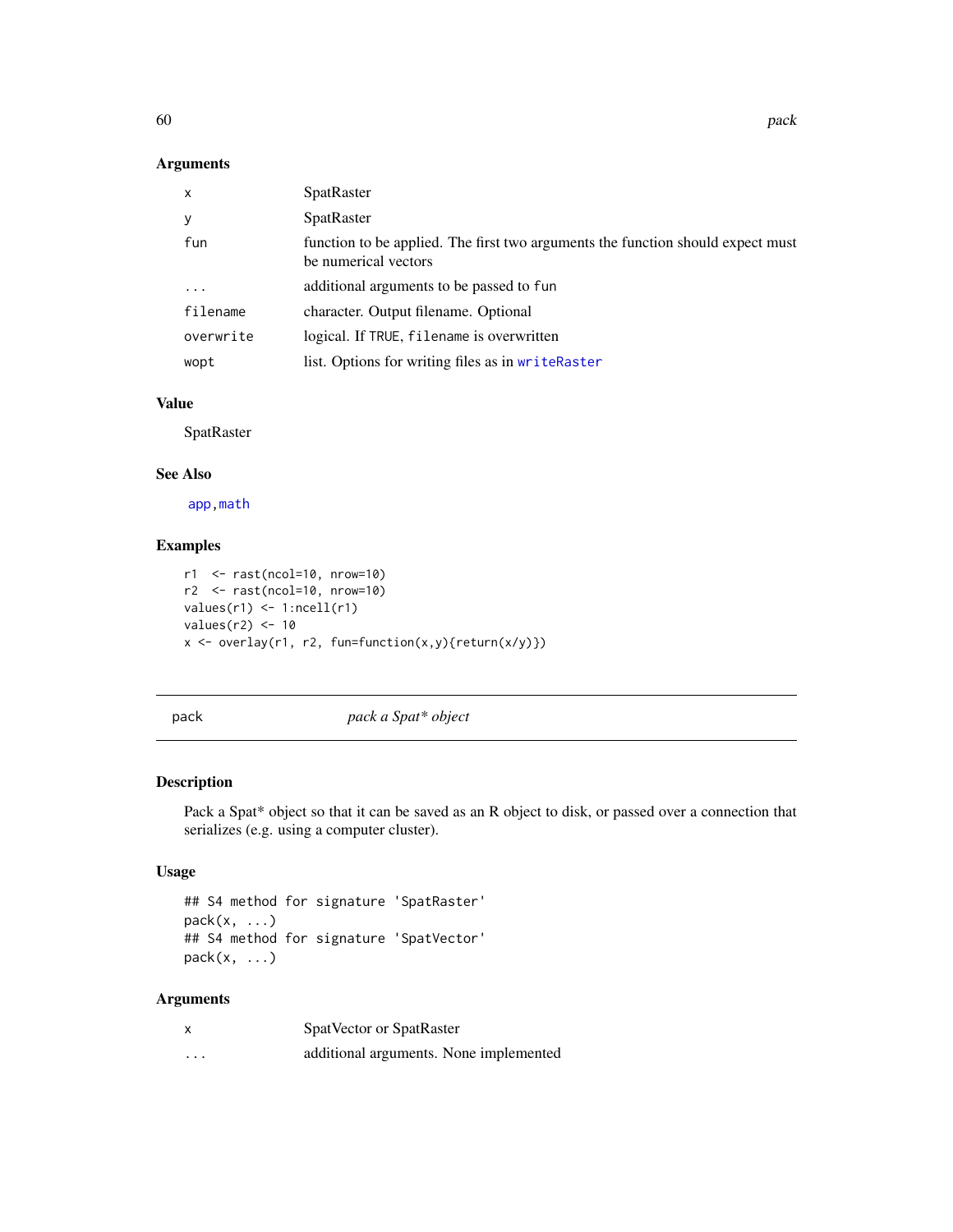#### pairs 61

# Value

Packed\* object

<span id="page-60-0"></span>pairs *Pairs plot (matrix of scatterplots)*

# Description

Pair plots of layers in a SpatRaster. This is a wrapper around graphics function [pairs](#page-60-0).

## Usage

```
## S4 method for signature 'SpatRaster'
pairs(x, hist=TRUE, cor=TRUE, use="pairwise.complete.obs", maxcells=100000, ...)
```
# Arguments

| $\mathsf{x}$ | <b>SpatRaster</b>                                                           |
|--------------|-----------------------------------------------------------------------------|
| hist         | logical. If TRUE a histogram of the values is shown on the diagonal         |
| cor          | logical. If TRUE the correlation coefficient is shown in the upper panels   |
| use          | argument passed to the cor function                                         |
| maxcells     | integer. Number of pixels to sample from each layer of large Raster objects |
| $\cdots$     | additional arguments (graphical parameters)                                 |

#### See Also

[boxplot](#page-0-0)[,hist](#page-46-0)

# Examples

```
r <-rast(system.file("exdata/test.tif", package="terra"))
s \leftarrow c(r * 1, 1/r, sqrt(r))pairs(s)
# to make indvidual histograms:
```
hist(r) # or scatter plots: plot(r, 1/r)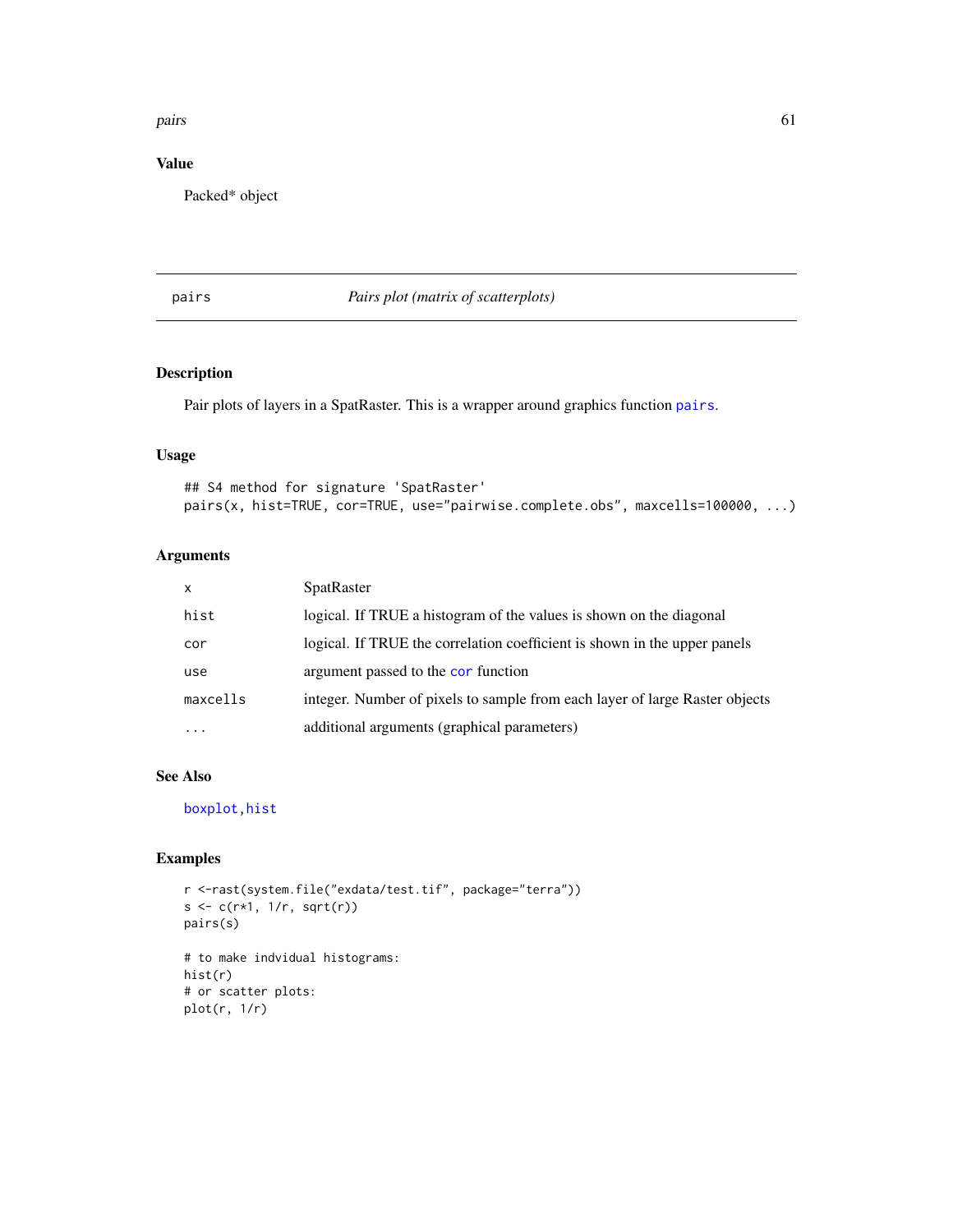<span id="page-61-0"></span>

## Description

Perspective plot of a SpatRaster. This is an implementation of a generic function in the graphics package.

## Usage

```
## S4 method for signature 'SpatRaster'
persp(x, maxcells=100000, ...)
```
### Arguments

| X.       | SpatRaster. Only the first layer is used                                                                                                             |
|----------|------------------------------------------------------------------------------------------------------------------------------------------------------|
| maxcells | integer $> 0$ . Maximum number of cells to use for the plot. If maxpixels $\lt$<br>$ncell(x)$ , spatSample(method="regular") is used before plotting |
| $\cdots$ | Any argument that can be passed to persp (graphics package)                                                                                          |

### See Also

[persp](#page-61-0), contour, plot

### Examples

r <- rast(system.file("exdata/test.tif", package="terra")) persp(r)

<span id="page-61-2"></span>plot *Plot a SpatRaster or SpatVector*

### <span id="page-61-1"></span>Description

Plot (that is, make a map of) the values of a SpatRaster or SpatVector

### Usage

```
## S4 method for signature 'SpatRaster,numeric'
plot(x, y, col, maxcell=100000, leg.mar=NULL,
  leg.levels=5, leg.shrink=c(0,0), leg.main=NULL, leg.main.cex=1, leg.ext=NULL,
   digits, useRaster=TRUE, zlim, xlab="", ylab="", axes=TRUE, add=FALSE, ...)
## S4 method for signature 'SpatRaster,missing'
```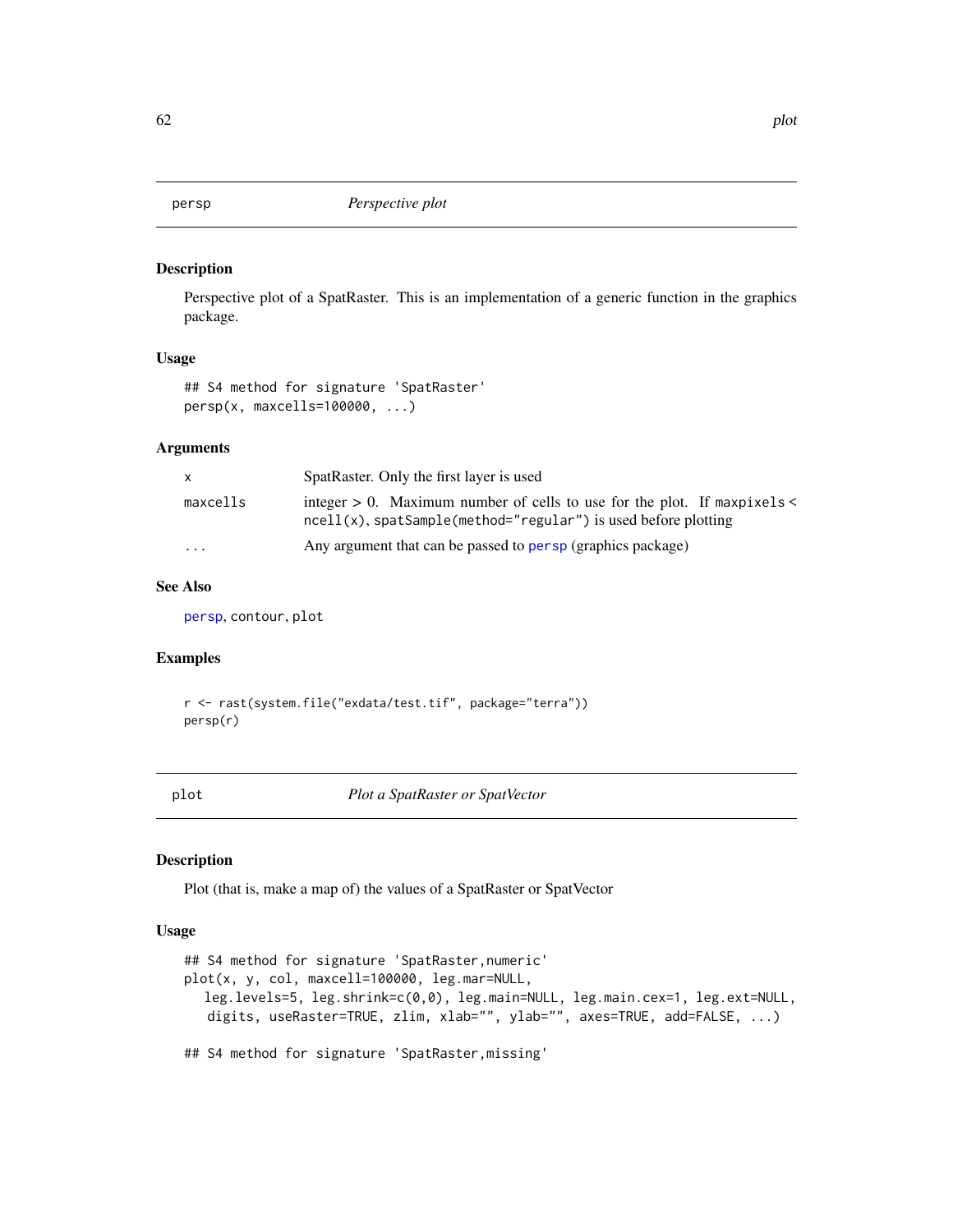```
plot(x, y, maxcell=100000, nc, nr, main,
   maxnl=16, add=FALSE, ...)
## S4 method for signature 'SpatRaster, SpatRaster'
plot(x, y, maxcell=100000, nc, nr,
   maxnl=16, gridded=FALSE, ncol=25, nrow=25, ...)
## S4 method for signature 'SpatVector,missing'
plot(x, y, col=NULL, xlab="", ylab="",
   axes=TRUE, add=FALSE, border="black", ...)
## S4 method for signature 'SpatVector,character'
plot(x, y, col=topo.colors(100), xlab="", ylab="",
  axes=TRUE, add=FALSE, leg.ext=NULL, leg.type=NULL, leg.levels=5, digits, ...)
## S4 method for signature 'SpatExtent,missing'
plot(x, y, col=NULL, xlab="", ylab="", axes=TRUE, ...)
## S4 method for signature 'SpatRaster'
image(x, y, maxcell=100000, xlab="", ylab="", ...)## S4 method for signature 'SpatVector'
points(x, col=NULL, ...)
## S4 method for signature 'SpatVector'
lines(x, col=NULL, ...)
## S4 method for signature 'SpatExtent'
points(x, col=NULL, ...)
## S4 method for signature 'SpatExtent'
lines(x, col=NULL, ...)
```

| $\times$     | SpatRaster or SpatVector                                                                                                                    |
|--------------|---------------------------------------------------------------------------------------------------------------------------------------------|
| У            | missing or positive integer indicating the layer(s) to be plotted, or the name of<br>the layer to be mapped                                 |
| col          | character. Colors                                                                                                                           |
| maxcell      | positive integer. Maximum number of cells to use for the plot                                                                               |
| leg.mar      | positive integer. Size of margin for the legend                                                                                             |
| leg.levels   | positive integer. Number of labels on the legend                                                                                            |
| leg.shrink   | numeric. Relative shrinkage of legend from top and bottom                                                                                   |
| leg.main     | character. Legend title                                                                                                                     |
| leg.main.cex | character. Legend title size                                                                                                                |
| leg.ext      | SpatExtent or numeric vector indicating the area where to plot the legend. The<br>vector should have a lenght of 4 (xmin, xmax, ymin, ymax) |
| leg.type     | character. Legend type                                                                                                                      |
| digits       | integer $\geq 0$                                                                                                                            |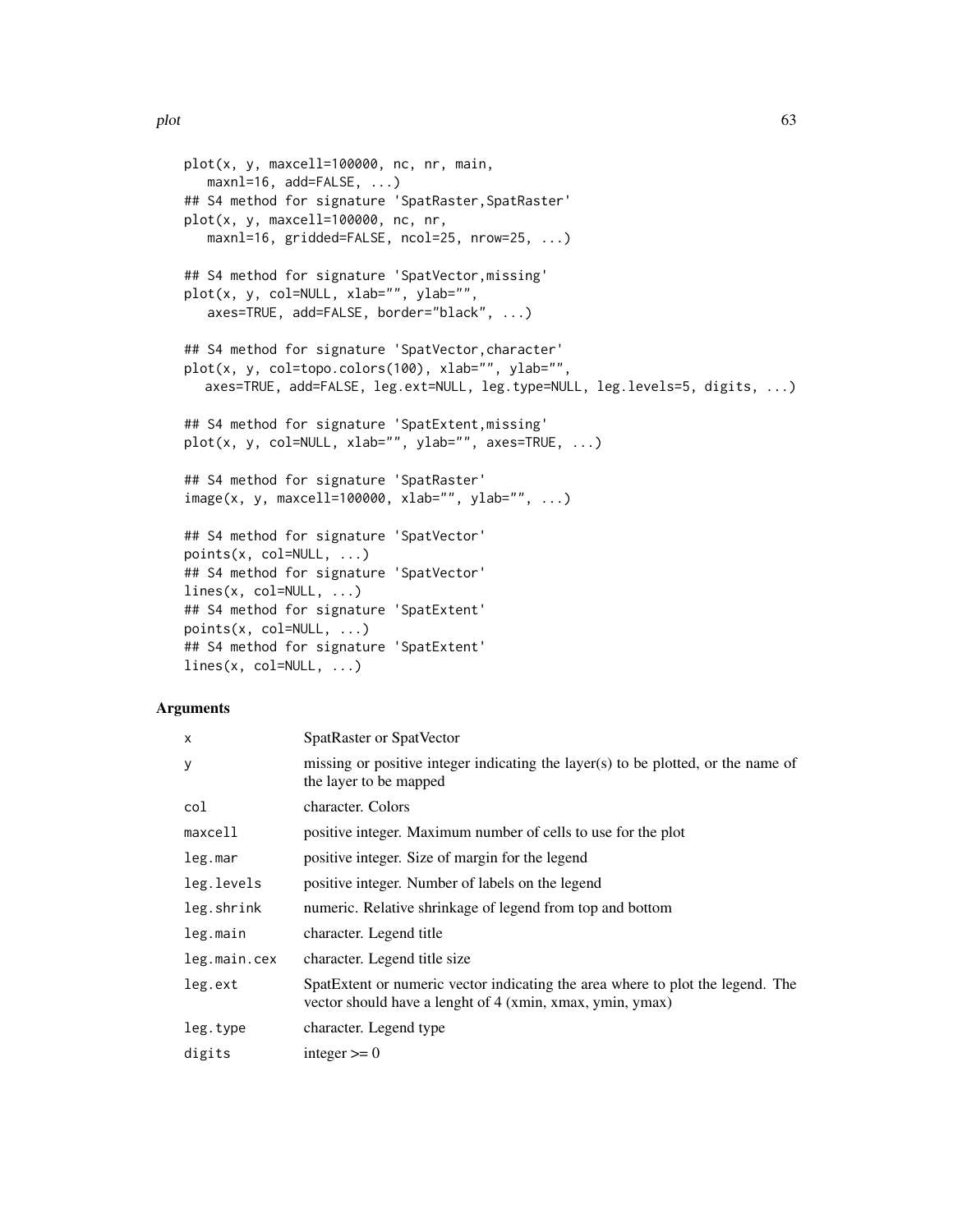| zlim      | range of allowed values                                                                                                                       |
|-----------|-----------------------------------------------------------------------------------------------------------------------------------------------|
| xlab      | character                                                                                                                                     |
| ylab      | character                                                                                                                                     |
| axes      | logical                                                                                                                                       |
| useRaster | logical; If TRUE plotting is faster because a bitmap raster is used to plot the image<br>instead of polygons. See image                       |
| nc        | positive integer. Optional. The number of columns to divide the plotting device<br>in (when plotting multiple layers)                         |
| nr        | positive integer. Optional. The number of rows to divide the plotting device in<br>(when plotting multiple layers)                            |
| maxnl     | postive integer. Maximum number of layers to plot (for a multi-layer object)                                                                  |
| main      | character. Main plot title                                                                                                                    |
| gridded   | logical. If TRUE the scatterplot is gridded (counts by cells)                                                                                 |
| ncol      | positive integer. Number of columns for gridding                                                                                              |
| nrow      | positive integer. Number of rows for gridding                                                                                                 |
| add       | logical. If TRUE add the object to the current plot (for points, lines, and polygons<br>this is an alternative to the lines or points methods |
| border    | character to select the border (polygon outline) color                                                                                        |
| $\cdots$  | additional graphical arguments                                                                                                                |

# Examples

```
f <- system.file("exdata/test.tif", package="terra")
r <- rast(f)
plot(r)
d <- (r > 400) + (r > 600)
plot(d, leg.main="Title")
plot(d, leg.ext=c(178000,178200,332800,333250),
leg.main=c("Title \n\n"))
# character labels
x \leftarrow \text{round}(r/1000)x \leftarrow as.factor(x)levels(x) <- c("earth", "wind", "fire")
plot(x)
f <- system.file("exdata/lux.shp", package="terra")
v \leftarrow \text{vect}(f)r \leftarrow \text{rast}(v)values(r) \leftarrow 1:ncell(r)plot(r)
lines(v)
points(v)
```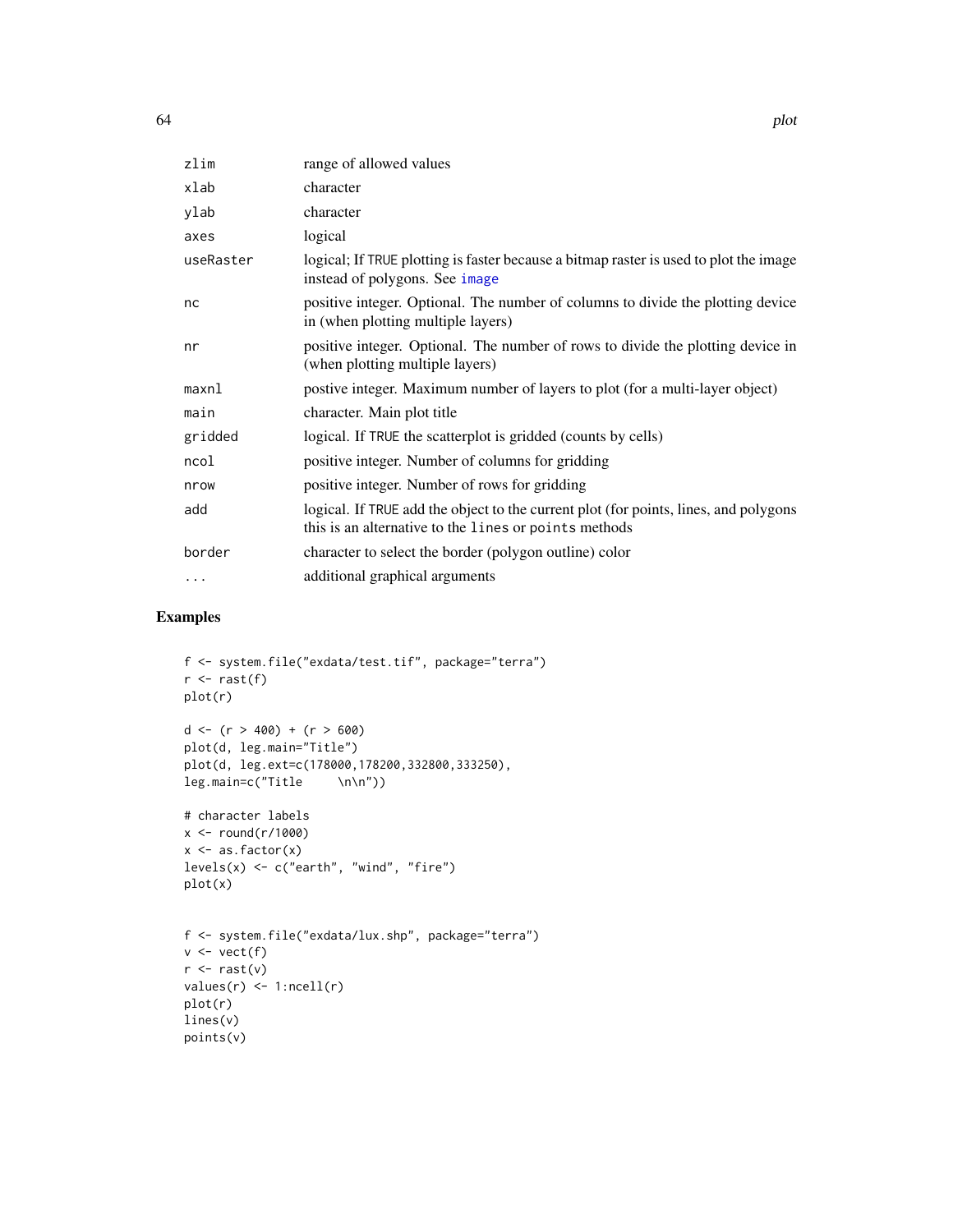### Description

Make a Red-Green-Blue plot based on three layers in a SpatRaster. The layers (sometimes referred to as "bands" because they may represent different bandwidths in the electromagnetic spectrum) are combined such that they represent the red, green and blue channel. This function can be used to make "true" (or "false") color images from Landsat and other multi-spectral satellite images.

# Usage

```
## S4 method for signature 'SpatRaster'
plotRGB(x, r=1, g=2, b=3, scale, maxcell=500000, stretch=NULL,
ext=NULL, interpolate=FALSE, colNA="white", alpha, bgalpha, addfun=NULL, zlim=NULL,
zlimcol=NULL, axes=FALSE, xlab="", ylab="", asp=NULL, add=FALSE, margins=FALSE, ...)
```

| X           | SpatRaster                                                                                                                                                                                              |
|-------------|---------------------------------------------------------------------------------------------------------------------------------------------------------------------------------------------------------|
| r           | integer. Index of the Red channel, between 1 and $nlyr(x)$                                                                                                                                              |
| g           | integer. Index of the Green channel, between 1 and $nlyr(x)$                                                                                                                                            |
| b           | integer. Index of the Blue channel, between 1 and $nlyr(x)$                                                                                                                                             |
| scale       | integer. Maximum (possible) value in the three channels. Defaults to 255 or to<br>the maximum value of x if that is known and larger than 255                                                           |
| maxcell     | integer $> 0$ . Maximum number of pixels to use                                                                                                                                                         |
| stretch     | character. Option to stretch the values to increase the contrast of the image: "lin"<br>or "hist"                                                                                                       |
| ext         | An Extent object to zoom in to a region of interest (see drawExtent)                                                                                                                                    |
| interpolate | logical. If TRUE, interpolate the image when drawing                                                                                                                                                    |
| colNA       | color for the background (NA values)                                                                                                                                                                    |
| alpha       | transparency. Integer between 0 (transparent) and 255 (opaque)                                                                                                                                          |
| bgalpha     | Background transparency. Integer between 0 (transparent) and 255 (opaque)                                                                                                                               |
| addfun      | Function to add additional items such as points or polygons to the plot (map).<br>See plot                                                                                                              |
| zlim        | numeric vector of length 2. Range of values to plot (optional)                                                                                                                                          |
| zlimcol     | If NULL the values outside the range of zlim get the color of the extremes of the<br>range. If zlimcol has any other value, the values outside the zlim range get the<br>color of NA values (see colNA) |
| axes        | logical. If TRUE axes are drawn (and arguments such as main="title" will be<br>honored)                                                                                                                 |
| xlab        | character. Label of x-axis                                                                                                                                                                              |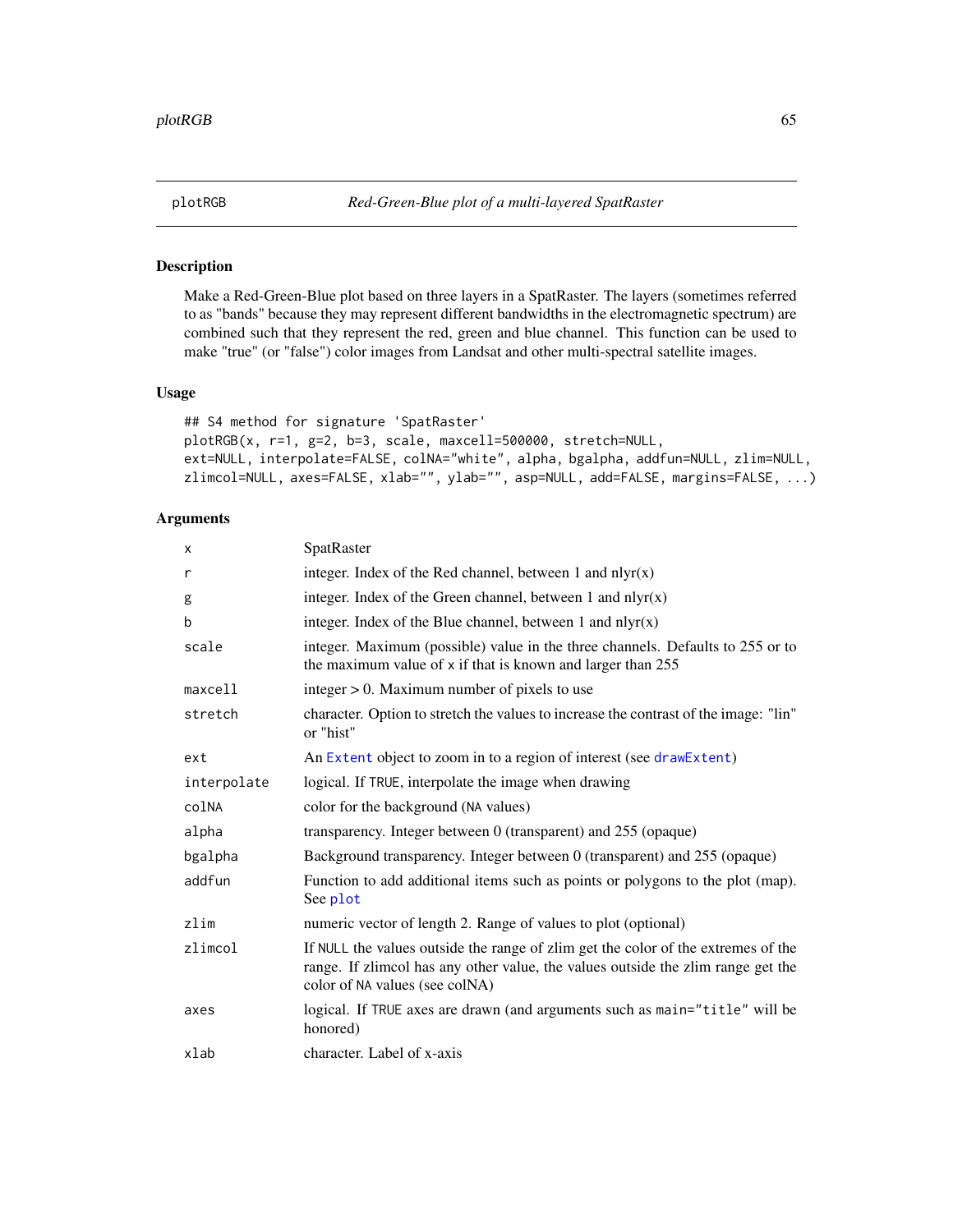| ylab     | character. Label of y-axis                                                                                                                                                                              |
|----------|---------------------------------------------------------------------------------------------------------------------------------------------------------------------------------------------------------|
| asp      | numeric. Aspect (ratio of x and y. If NULL, and appropriate value is computed<br>to match data for the longitude/latitude coordinate reference system, and 1 for<br>planar coordinate reference systems |
| add      | logical. If TRUE add values to current plot                                                                                                                                                             |
| margins  | logical. If TRUE standard whitespace margins are used. If FALSE, graphics::par(plt= $c(0,1,0,1)$ )<br>is used                                                                                           |
| $\cdots$ | graphical parameters as in plot or rasterImage                                                                                                                                                          |

### See Also

[plot](#page-61-2)

### Examples

```
b <- rast(system.file("exdata/logo.tif", package="terra"))
plotRGB(b)
plotRGB(b, 3, 2, 1)
plotRGB(b, 3, 2, 1, stretch='hist')
```
<span id="page-65-0"></span>

predict *Spatial model predictions*

### Description

Make a SpatRaster object with predictions from a fitted model object (for example, obtained with glm or randomForest). The first argument is a SpatRaster object with the predictor variables. The [names](#page-57-0) in the Raster object should exactly match those expected by the model. Any regression like model for which a predict method has been implemented (or can be implemented) can be used.

This approach of using model predictions is commonly used in remote sensing (for the classification of satellite images) and in ecology, for species distribution modeling.

### Usage

```
## S4 method for signature 'SpatRaster'
predict(object, model, fun=predict, ..., factors=NULL,
  const=NULL, na.rm=FALSE, index=NULL, filename="", overwrite=FALSE, wopt=list())
```

| object | <b>SpatRaster</b>                                                                                                                                       |
|--------|---------------------------------------------------------------------------------------------------------------------------------------------------------|
| model  | fitted model of any class that has a "predict" method (or for which you can<br>supply a similar method as fun argument. E.g. glm, gam, or random Forest |
| fun    | function. Default value is predict, but can be replaced with e.g. predict.se<br>(depending on the type of model), or your own custom function           |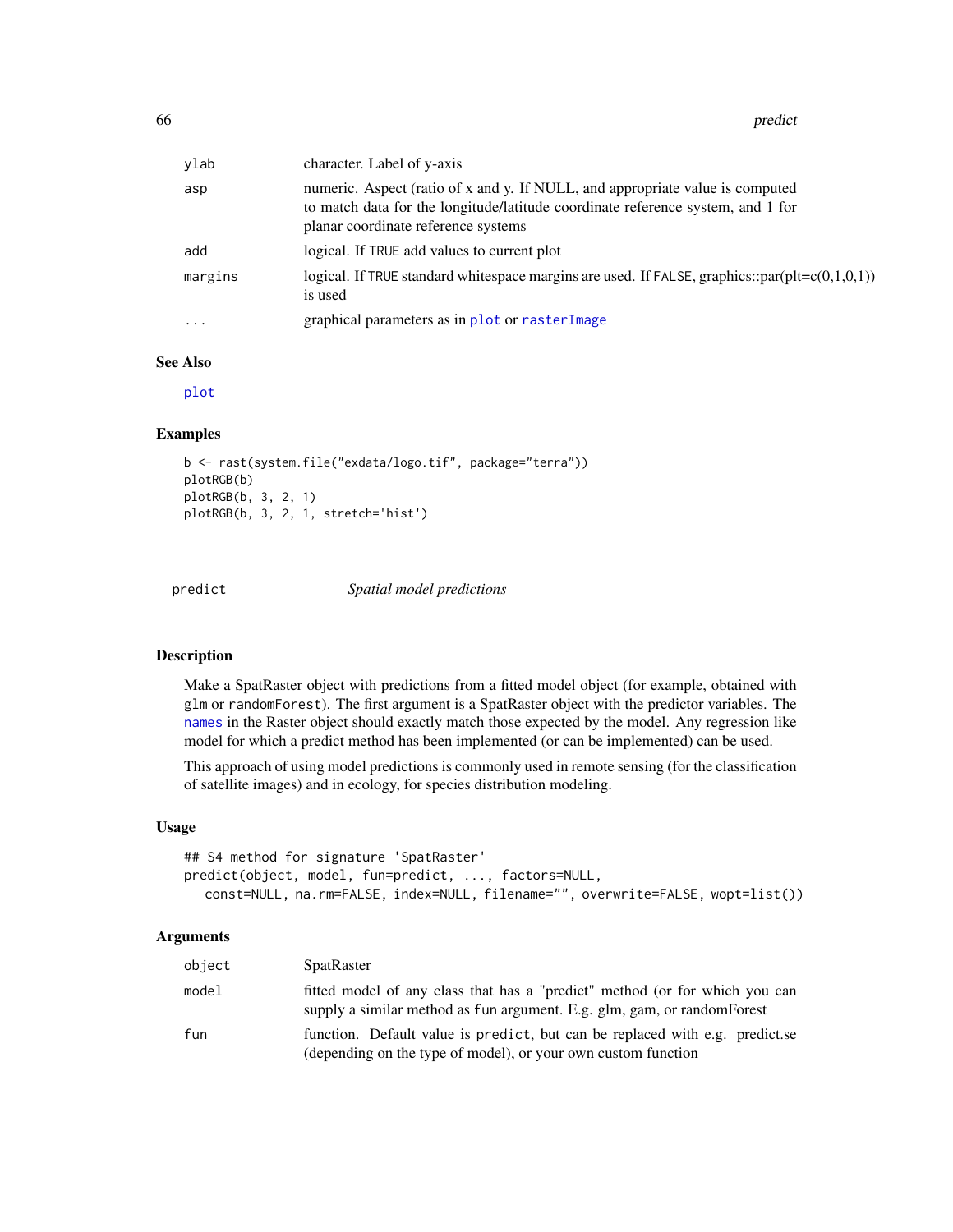#### predict 67

| $\ddots$    | additional arguments for fun                                                                                                                                                                                                                                                                                                                                                                   |
|-------------|------------------------------------------------------------------------------------------------------------------------------------------------------------------------------------------------------------------------------------------------------------------------------------------------------------------------------------------------------------------------------------------------|
| const       | data.frame. Can be used to add a constant value as a predictor variable so that<br>you do not need to make a SpatRaster layer for it                                                                                                                                                                                                                                                           |
| factors     | list with levels for factor variables. The list elements should be named with<br>names that correspond to names in object such that they can be matched. This<br>argument may be omitted for standard models such as "glm" as the predict func-<br>tion will extract the levels from the model object, but it is necessary in some<br>other cases (e.g. cforest models from the party package) |
| $na$ . $rm$ | logical. If TRUE, cells with NA values in the predictors are removed from the<br>computation. This option prevents errors with models that cannot handle NA<br>values. In most other cases this will not affect the output. An exception is<br>when predicting with a model that returns predicted values even if some (or all!)<br>variables are NA                                           |
| index       | integer. To select subset of output variables                                                                                                                                                                                                                                                                                                                                                  |
| filename    | character. Output filename. Optional                                                                                                                                                                                                                                                                                                                                                           |
| overwrite   | logical. If TRUE, filename is overwritten                                                                                                                                                                                                                                                                                                                                                      |
| wopt        | list. Options for writing files as in writeRaster                                                                                                                                                                                                                                                                                                                                              |

# Value

SpatRaster

## Examples

```
logo <- rast(system.file("exdata/logo.tif", package="terra"))
names(logo) <- c("red", "green", "blue")
p <- matrix(c(48, 48, 48, 53, 50, 46, 54, 70, 84, 85, 74, 84, 95, 85,
   66, 42, 26, 4, 19, 17, 7, 14, 26, 29, 39, 45, 51, 56, 46, 38, 31,
   22, 34, 60, 70, 73, 63, 46, 43, 28), ncol=2)
a <- matrix(c(22, 33, 64, 85, 92, 94, 59, 27, 30, 64, 60, 33, 31, 9,
   99, 67, 15, 5, 4, 30, 8, 37, 42, 27, 19, 69, 60, 73, 3, 5, 21,
   37, 52, 70, 74, 9, 13, 4, 17, 47), ncol=2)
xy \leftarrow \text{rbind}(\text{cbind}(1, p), \text{cbind}(0, a))# extract predictor values for points
e <- extract(logo, xy[,2:3])
# combine with response
v <- data.frame(cbind(pa=xy[,1], e))
#build a model, here with glm
model <- glm(formula=pa~., data=v)
#predict to a raster
r1 <- predict(logo, model)
plot(r1)
```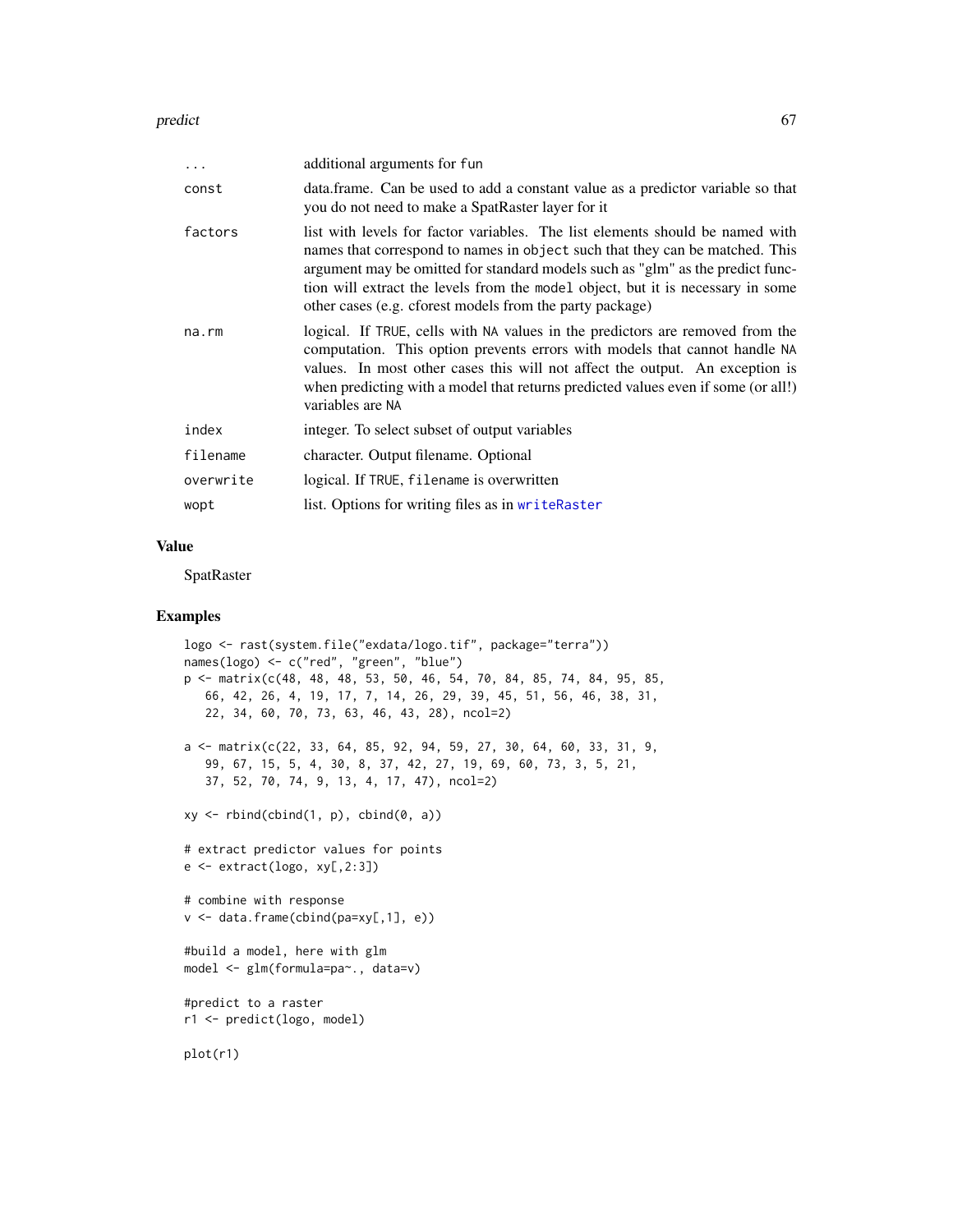```
points(p, bg='blue', pch=21)
points(a, bg='red', pch=21)
# logistic regression
model <- glm(formula=pa~., data=v, family="binomial")
r1log <- predict(logo, model, type="response")
# use a modified function to get the probability and standard error
# from the glm model. The values returned by "predict" are in a list,
# and this list needs to be transformed to a matrix
predfun <- function(model, data) {
  v <- predict(model, data, se.fit=TRUE)
  cbind(p=as.vector(v$fit), se=as.vector(v$se.fit))
}
r2 <- predict(logo, model, fun=predfun)
# principal components of a SpatRaster
# here using sampling to simulate an object too large
# to feed all its values to prcomp
sr <- values(spatSample(logo, 100, as.raster=TRUE))
pca <- prcomp(sr)
x <- predict(logo, pca)
plot(x)
```
#### project *Change the coordinate reference system*

#### Description

Change the coordinate reference system ("project") of a SpatVector or SpatRaster. For a SpatRaster, you have more control with the [warp](#page-92-0) method.

### Usage

```
## S4 method for signature 'SpatVector'
project(x, crs, ...)
## S4 method for signature 'SpatRaster'
project(x, crs, method="bilinear", filename="", overwrite=FALSE, wopt=list(), ...)
```

|     | <b>SpatVector</b>                                                               |
|-----|---------------------------------------------------------------------------------|
| crs | character. Description of output coordinate reference system in PROJ.4 notation |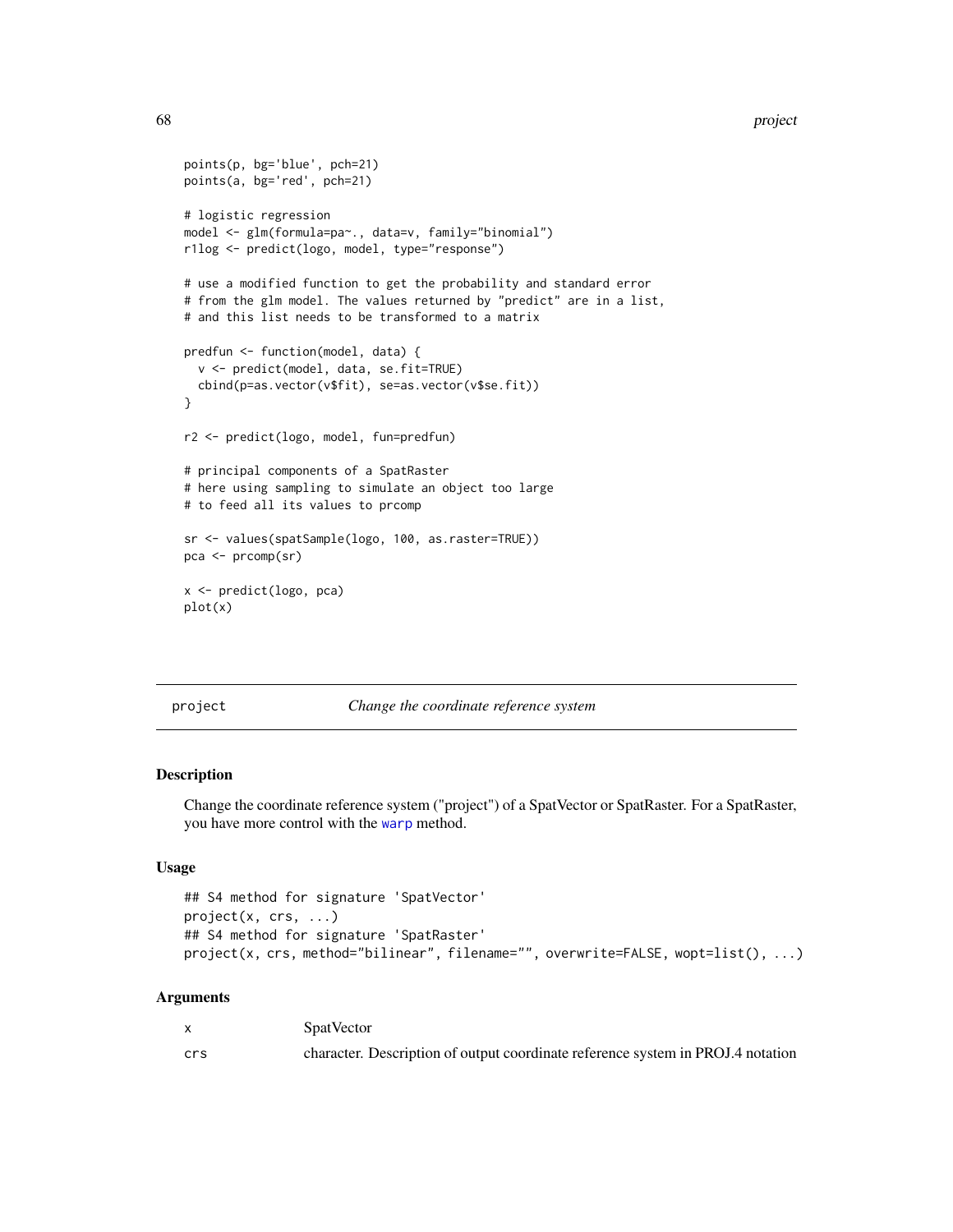#### quantile 69

| method    | character. Method used to compute values. "billinear" for bilinear interpola-<br>tion, or "ngb" for "nearest neighbor" |
|-----------|------------------------------------------------------------------------------------------------------------------------|
| filename  | character. Output filename. Optional                                                                                   |
| overwrite | logical. If TRUE, filename is overwritten                                                                              |
| wopt      | list. Options for writing files as in writeRaster                                                                      |
| $\ddotsc$ | additional arguments. None implemented                                                                                 |

# Value

SpatVector or SpatRaster

### See Also

[warp](#page-92-0)

# Examples

```
f <- system.file("exdata/lux.shp", package="terra")
v \leftarrow \text{vect}(f)crs <- "+proj=moll +lon_0=0 +x_0=0 +y_0=0 +ellps=WGS84 +datum=WGS84"
p <- project(v, crs)
p
a <- rast(ncol=40, nrow=40, xmin=-110, xmax=-90, ymin=40, ymax=60, crs="+proj=longlat +datum=WGS84")
values(a) = 1:ncell(a)crs="+proj=lcc +lat_1=48 +lat_2=33 +lon_0=-100 +datum=WGS84"
b <- project(a, crs)
```
### quantile *SpatRaster local quantiles*

# Description

Compute quantiles for each cell across the layers of a SpatRaster

# Usage

```
## S4 method for signature 'SpatRaster'
quantile(x, probs=seq(0, 1, 0.25), na.rm=FALSE,
   filename="", overwrite=FALSE, wopt=list(), ...)
```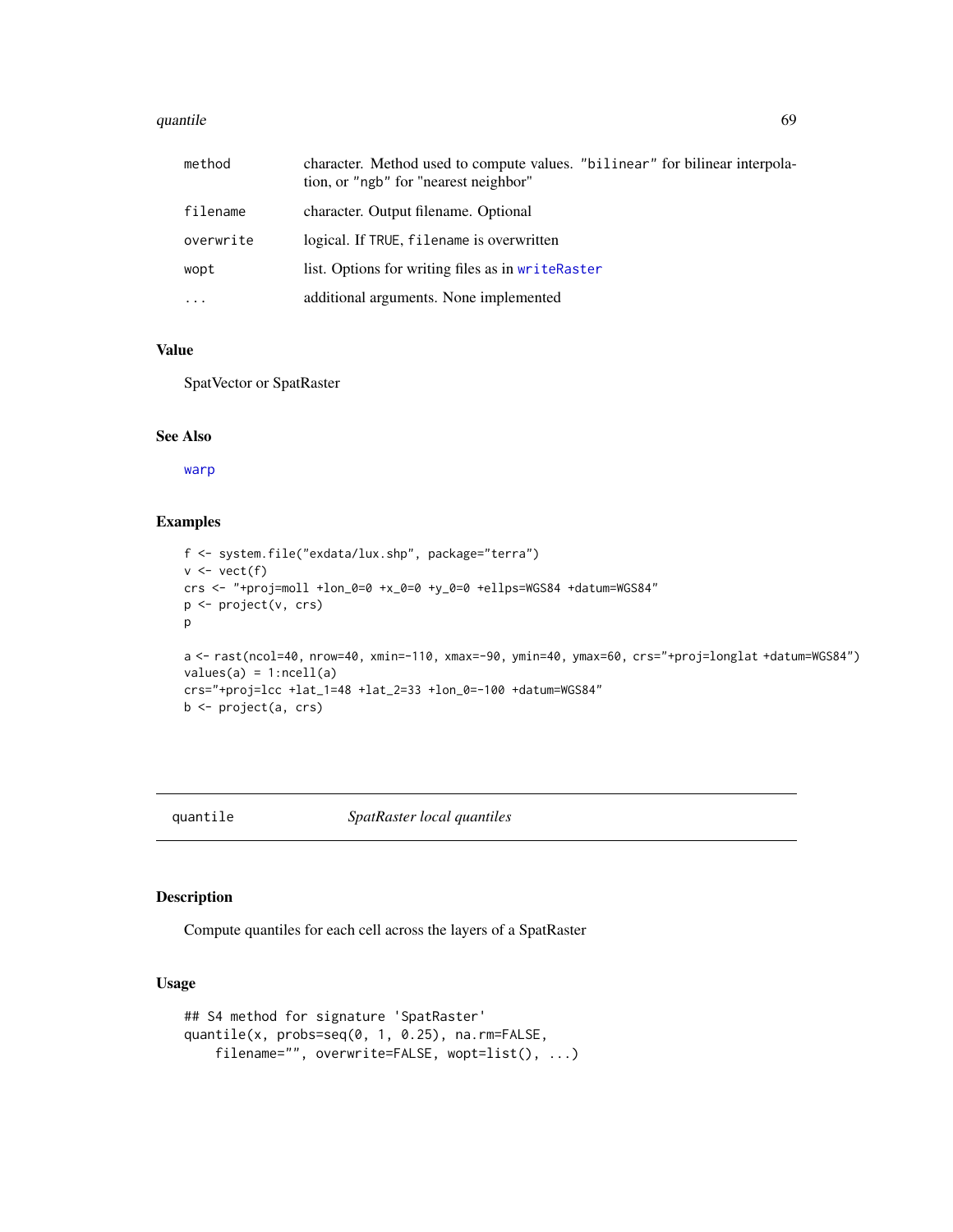### Arguments

| X         | SpatRaster                                                                  |
|-----------|-----------------------------------------------------------------------------|
| probs     | numeric vector of probabilities with values in [0,1]                        |
| na.rm     | logical. If TRUE, NA's are removed from x before the quantiles are computed |
| filename  | character. Output filename. Optional                                        |
| overwrite | logical. If TRUE, filename is overwritten                                   |
| wopt      | list. Options for writing files as in writeRaster                           |
| .         | additional arguments, none implemented                                      |

### Value

A vector of quantiles

#### See Also

[app](#page-13-0), [local](#page-52-1)

## Examples

```
r <- rast(system.file("exdata/logo.tif", package="terra"))
r <- c(r/2, r, r*2)
q \leftarrow quantile(r)
q
# same as (but faster than)
qa <- app(r, quantile)
```
range *Get or compute the minimum and maximum cell values*

### Description

The minimum and maximum value of a SpatRaster are returned or computed (from a file on disk if necessary) and stored in the object.

### Usage

```
## S4 method for signature 'SpatRaster'
minmax(x)
## S4 method for signature 'SpatRaster'
setMinMax(x)
```
### Arguments

x SpatRaster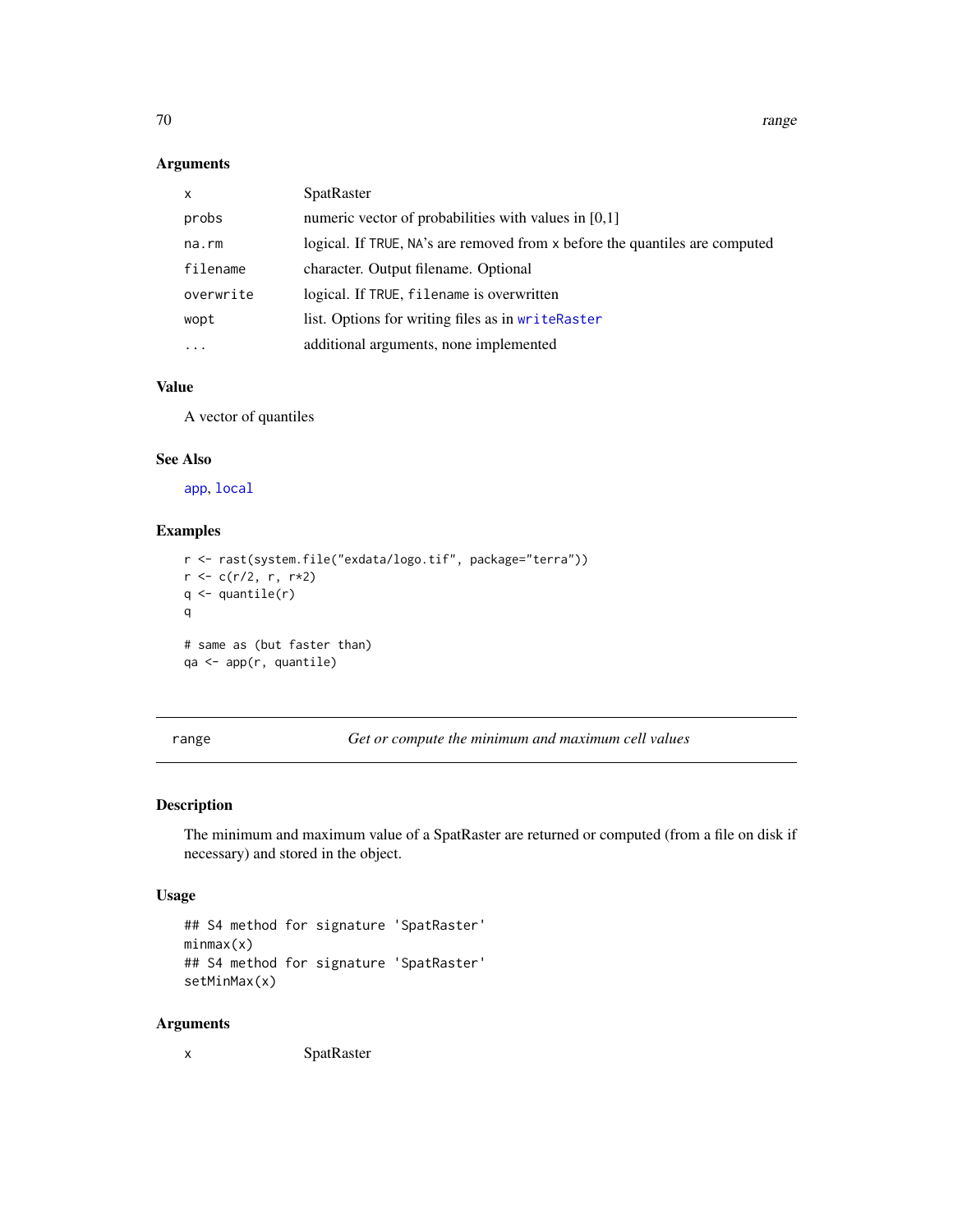rast 71

### Value

setMinMax: nothing. Used for the side-effect of computing the minimum and maximum values of a SpatRaster

minmax: numeric matrix of minimum and maximum cell values by layer

### Examples

```
r <- rast(system.file("exdata/test.tif", package="terra"))
minmax(r)
```
rast *Create a SpatRaster*

### Description

Methods to create a SpatRaster. These objects can be created from scratch or from a file.

A SpatRaster represents a spatially referenced surface divided into three dimensional cells (rows, columns, and layers).

When a SpatRaster is created from a file, it does (initially) not contain any cell (pixel) values in memory (RAM), it only has the parameters that describe the SpatRaster. You can access cell-values with [values](#page-89-0).

### Usage

```
## S4 method for signature 'character'
rast(x, \ldots)## S4 method for signature 'missing'
rast(x, nrows=180, ncols=360, nlyrs=1, xmin=-180, xmax=180,
                                 ymin=-90, ymax=90, crs, extent, resolution, ...)
## S4 method for signature 'SpatRaster'
rast(x, nlyrs=nlyr(x), \dots)
## S4 method for signature 'matrix'
rast(x, crs=NA, type="", ...)
## S4 method for signature 'SpatVector'
rast(x, nrows=10, ncols=10, nlyrs=1, \ldots)
## S4 method for signature 'SpatExtent'
rast(x, nrows=10, ncols=10, nlyrs=1, \text{crs}="", ...)
## S4 method for signature 'Raster'
rast(x, \ldots)
```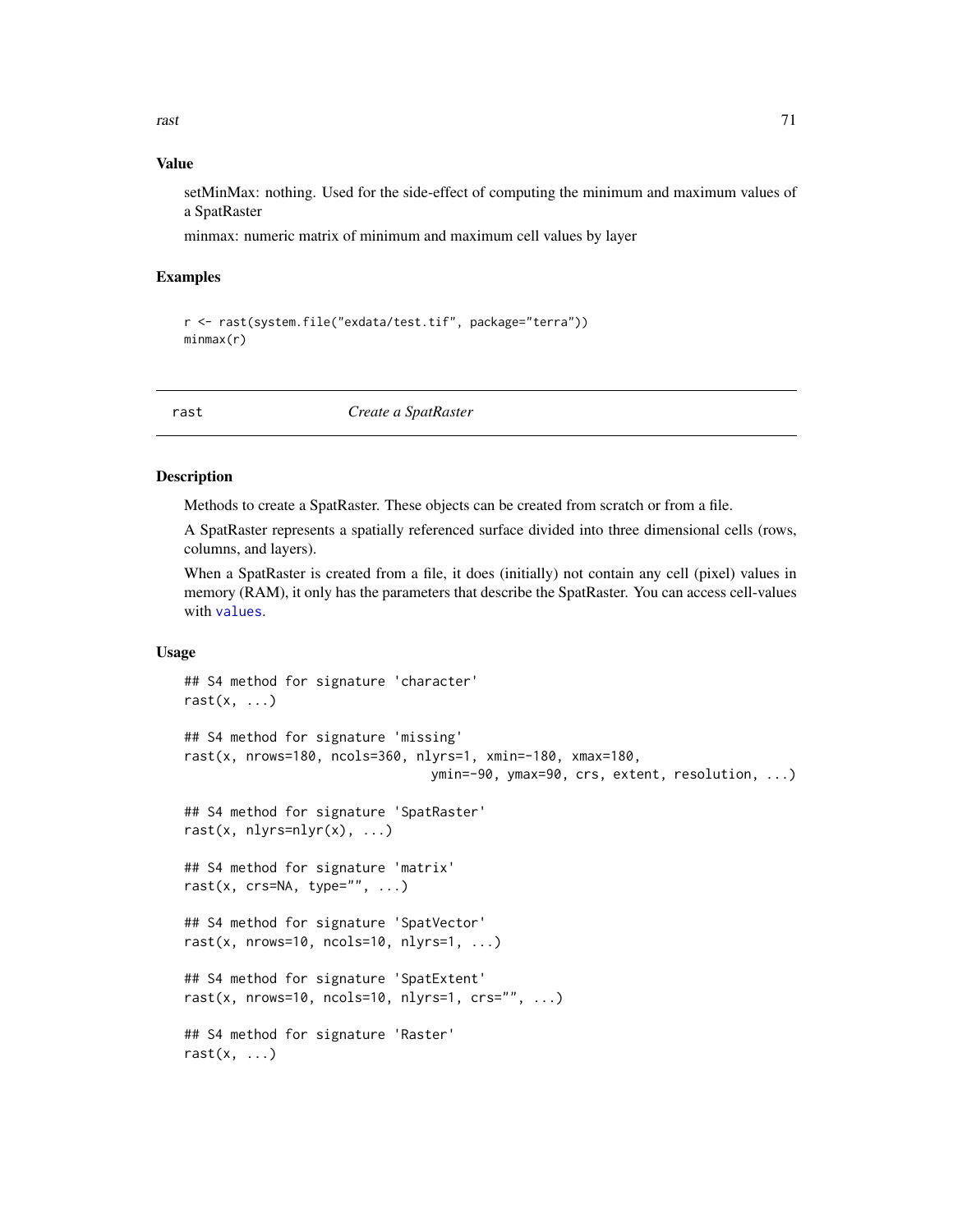# Arguments

| X          | filename (character), Extent, SpatRaster, matrix, array, or Raster* object (from<br>the "raster" package). Can also be missing                                                                                                                                                                                                                                                           |
|------------|------------------------------------------------------------------------------------------------------------------------------------------------------------------------------------------------------------------------------------------------------------------------------------------------------------------------------------------------------------------------------------------|
| nrows      | positive integer. Number of rows                                                                                                                                                                                                                                                                                                                                                         |
| ncols      | positive integer. Number of columns                                                                                                                                                                                                                                                                                                                                                      |
| nlyrs      | positive integer. Number of layers                                                                                                                                                                                                                                                                                                                                                       |
| xmin       | minimum x coordinate (left border)                                                                                                                                                                                                                                                                                                                                                       |
| $x$ ma $x$ | maximum x coordinate (right border)                                                                                                                                                                                                                                                                                                                                                      |
| ymin       | minimum y coordinate (bottom border)                                                                                                                                                                                                                                                                                                                                                     |
| ymax       | maximum y coordinate (top border)                                                                                                                                                                                                                                                                                                                                                        |
| extent     | object of class SpatExtent. If present, the arguments xmin, xmax, ymin and<br>ymax are ignored                                                                                                                                                                                                                                                                                           |
| crs        | character. PROJ.4 type description of a Coordinate Reference System (map<br>projection). If this argument is missing, and the x coordinates are within -360<br>360 and the y coordinates are within -90  90, "+proj=longlat +datum=WGS84"<br>is used                                                                                                                                     |
| resolution | numeric vector of length 1 or 2 to set the resolution (see res). If this argument<br>is used, arguments ncol and nrow are ignored                                                                                                                                                                                                                                                        |
| type       | character. If the value is not "xyz", the raster has the same number of rows<br>and colums as the matrix. If the value is "xyz", the matrix must have at least<br>two columns, the first with x (or longitude) and the second with y (or latitude)<br>coordinates that represent the centers of raster cells. The additional columns are<br>the values associated with the raster cells. |
| .          | additional arguments. None implemented                                                                                                                                                                                                                                                                                                                                                   |

### Value

SpatRaster

# Examples

```
# Create a SpatRaster from scratch
x \le - rast(nrow=108, ncol=21, xmin=0, xmax=10)
# Create a SpatRaster from a file
f <- system.file("exdata/test.tif", package="terra")
r \leftarrow \text{rast}(f)s <- rast(system.file("exdata/logo.tif", package="terra"))
# Create a skeleton with no associated cell values
rast(s)
```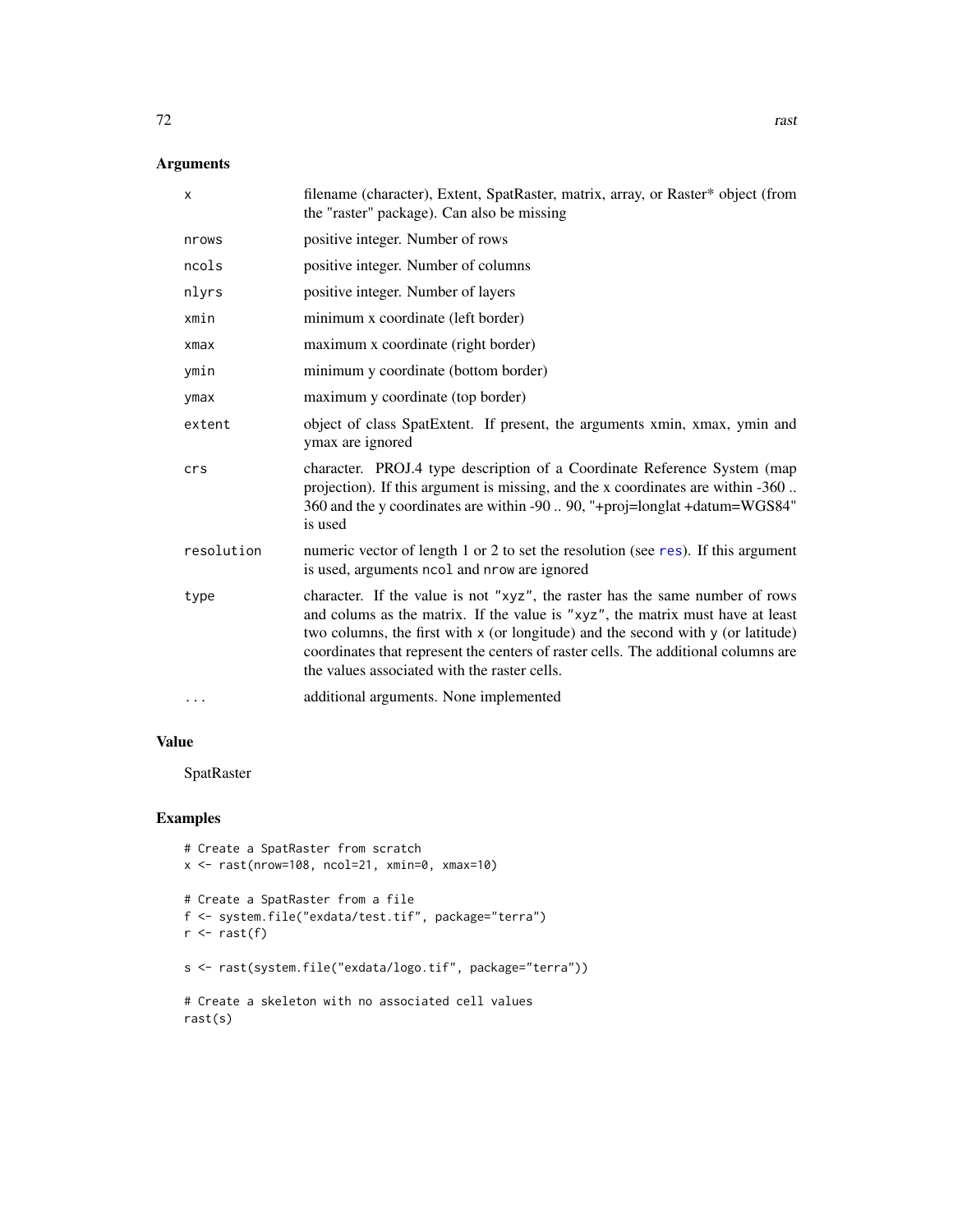<span id="page-72-0"></span>

Transfer vector data to a raster

#### Usage

```
## S4 method for signature 'SpatVector, SpatRaster'
rasterize(x, y, field=1:nrow(x), background=NA,
   update=FALSE, filename="", overwrite=FALSE, wopt=list(), ...)
```
# Arguments

| $\mathsf{x}$ | <b>SpatVector</b>                                                                                      |
|--------------|--------------------------------------------------------------------------------------------------------|
| y            | SpatRaster                                                                                             |
| field        | numeric. The values to be rasterized. Either a single number, or a vector with<br>the same length as x |
| background   | numeric. Value for cells that are not covered by a polygon                                             |
| update       | logical. If TRUE the value in x are used except for cells covered by y                                 |
| filename     | character. Output filename. Optional                                                                   |
| overwrite    | logical. If TRUE, filename is overwritten                                                              |
| wopt         | list. Options for writing files as in writeRaster                                                      |
| .            | additional arguments. None implemented                                                                 |

#### Value

SpatRaster

```
f <- system.file("exdata/lux.shp", package="terra")
v \leftarrow \text{vect}(f)r <- rast(v, ncol=75, nrow=100)
x <- rasterize(v, r)
plot(x)
lines(v)
```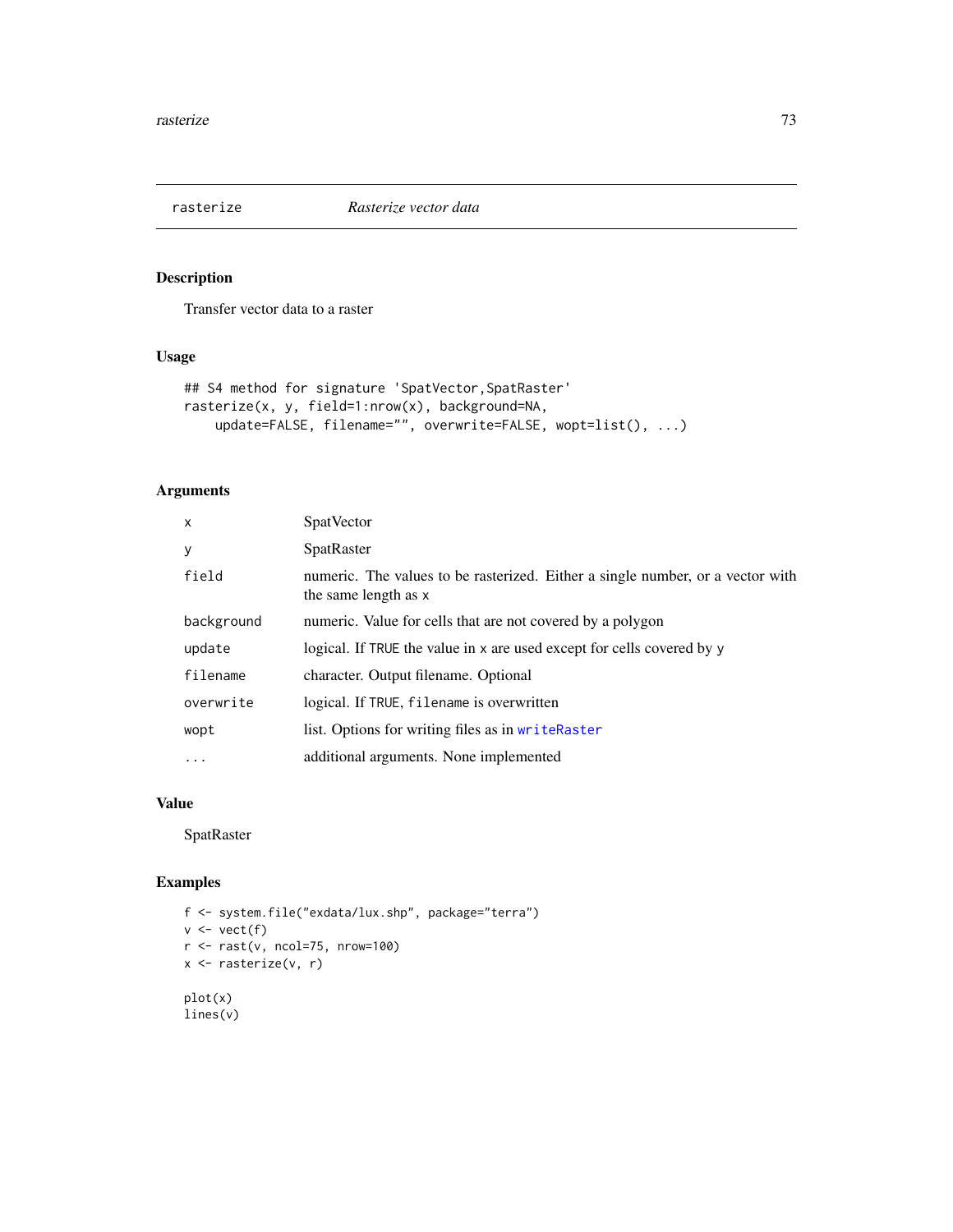<span id="page-73-0"></span>

Methods to read from or write chunks of values to or from a file. These are low level methods for programmers. Use writeRaster if you want to save an entire SpatRaster to file in one step. It is much easier to use.

To write chunks, begin by opening a file with writeStart, then write values to it in chunks. When writing is done close the file with writeStop.

#### Usage

```
## S4 method for signature 'SpatRaster'
readStart(x, ...)
## S4 method for signature 'SpatRaster'
readStop(x)
## S4 method for signature 'SpatRaster'
readValues(x, row=1, nrows=nrow(x), col=1, ncols=ncol(x), mat=FALSE, dataframe=FALSE, ...)
```

```
## S4 method for signature 'SpatRaster,character'
writeStart(x, filename="", overwrite=FALSE, wopt=list(), ...)
## S4 method for signature 'SpatRaster'
writeStop(x)
## S4 method for signature 'SpatRaster,vector'
writeValues(x, v, start)
```
#### Arguments

| $\mathsf{x}$ | SpatRaster                                                                                                 |
|--------------|------------------------------------------------------------------------------------------------------------|
| filename     | Character. Output filename. Optional                                                                       |
| $\vee$       | vector with cell values to be written                                                                      |
| start        | integer. Row number (counting starts at 1) from where to start writing v                                   |
| row          | positive integer. Row number to start from, should be between 1 and $now(x)$                               |
| nrows        | positive integer. How many rows? Default is 1                                                              |
| col          | positive integer. Column number to start from, should be between 1 and $ncol(x)$                           |
| ncols        | positive integer. How many columns? Default is the number of columns left<br>after the start column        |
| mat          | logical. If TRUE, values are returned as a matrix instead of as a vector, except<br>when dataframe is TRUE |
| dataframe    | logical. If TRUE, values are returned as a data frame instead of as a vector (also<br>if matrix is TRUE)   |
| overwrite    | logical. If TRUE, filename is overwritten                                                                  |
| wopt         | list. Options for writing files as in writeRaster                                                          |
| $\cdots$     | additional arguments. None implemented                                                                     |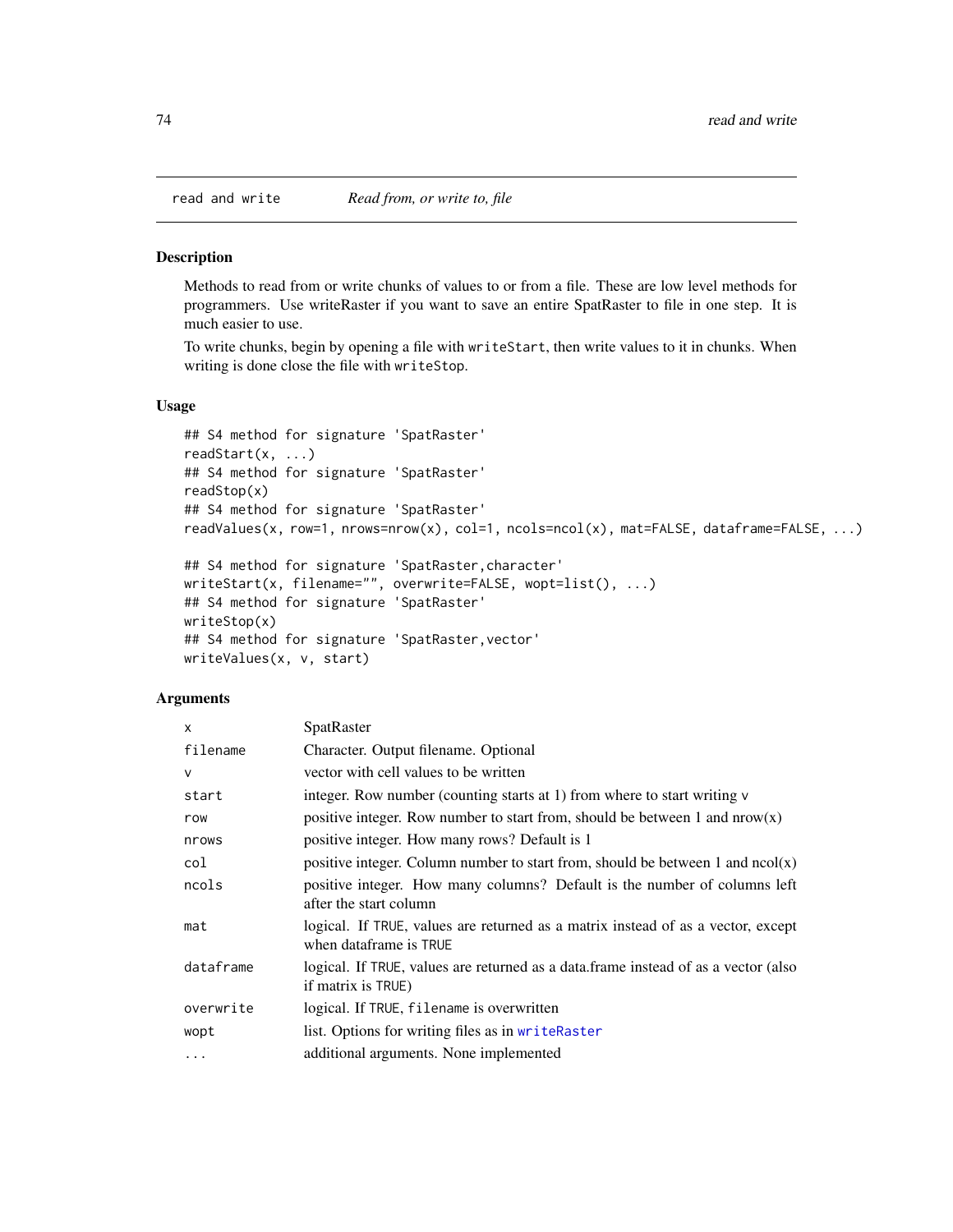#### <span id="page-74-1"></span>rotate 75

#### Value

readValues returns a vector, matrix, or data.frame

writeStart returns a list that can be used for processing the file in chunks.

The other methods invisibly return a logical value indicating whether they were succesful or not. Their purpose is the side-effect of opening or closing files.

<span id="page-74-0"></span>rotate *Rotate a SpatRaster along longitude*

#### Description

Rotate a SpatRaster that has x coordinates (longitude) from 0 to 360, to standard coordinates between -180 and 180 degrees (or vice-versa). Longitude between 0 and 360 is frequently used in global climate models.

# Usage

```
## S4 method for signature 'SpatRaster'
rotate(x, left=TRUE, filename="", overwrite=FALSE, wopt=list(), ...)
```
#### Arguments

| $\mathsf{x}$ | Raster* object                                          |
|--------------|---------------------------------------------------------|
| left         | logical. If TRUE, rotate to the left, else to the right |
| filename     | character. Output filename. Optional                    |
| overwrite    | logical. If TRUE, filename is overwritten               |
| wopt         | list. Options for writing files as in writeRaster       |
|              | additional arguments. None implemented                  |

# Value

SpatRaster

```
x \le - rast(nrow=9, ncol=18, nl=3, xmin=0, xmax=360)
v <- rep(as.vector(t(matrix(1:ncell(x), nrow=9, ncol=18))), 3)
values(x) < -yz \leftarrow \text{rotate}(x)
```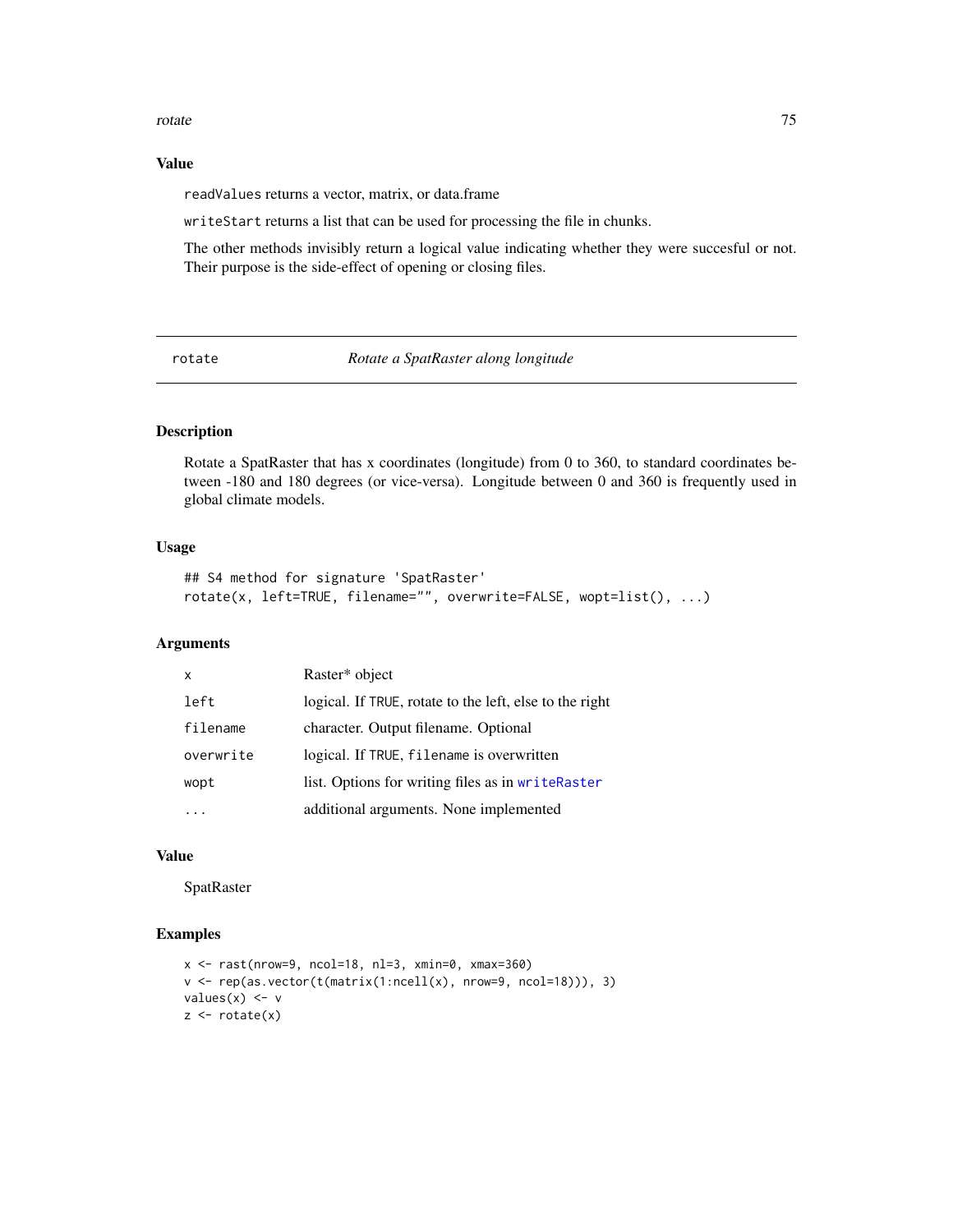<span id="page-75-0"></span>

Geometrically subset SpatRaster or SpatVector (to be done) by drawing on a plot (map).

#### Usage

```
## S4 method for signature 'SpatRaster'
select(x, ...)
```
# Arguments

| x        | SpatRaster or SpatVector               |
|----------|----------------------------------------|
| $\cdots$ | additional arguments passed on to draw |

#### Value

SpatRaster or SpatVector

# See Also

[click](#page-22-0)[,crop](#page-28-0)

```
# select a subset of a RasterLayer
r \leftarrow \text{rast(nrow=10, ncol=10)}values(r) \leftarrow 1:ncell(r)plot(r)
s <- select(r) # now click on the map twice
# plot the selection on a new canvas:
x11()
plot(s)
```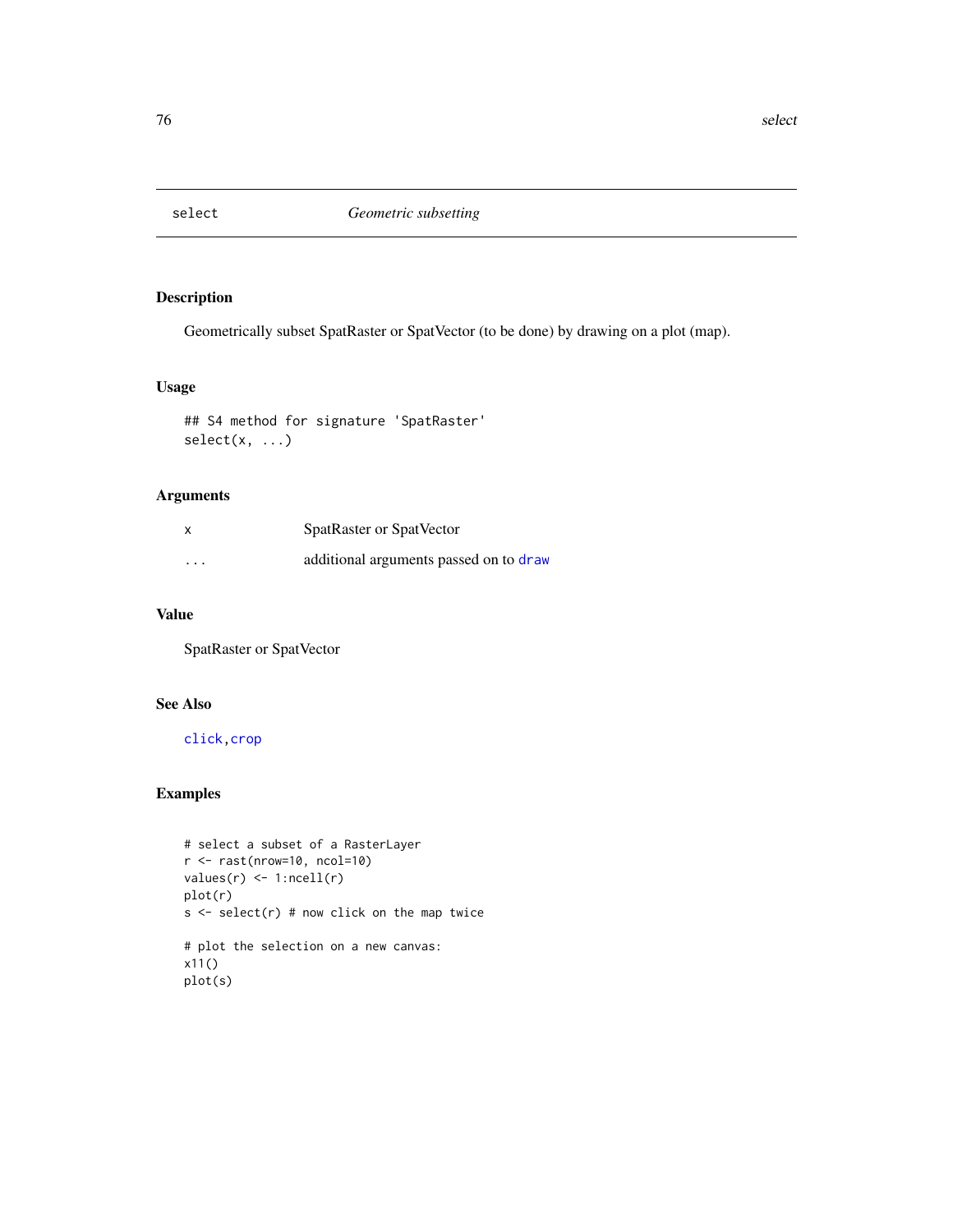<span id="page-76-0"></span>shift *Shift*

# Description

Shift the location of a SpatRaster or SpatVector object

# Usage

```
## S4 method for signature 'SpatRaster'
shift(x, dx=0, dy=0, filename="", overwrite=FALSE, wopt=list(), ...)
```
# Arguments

| $\mathsf{x}$ | SpatRaster or SpatVector                          |
|--------------|---------------------------------------------------|
| dx           | numeric. The shift in horizontal direction        |
| dy           | numeric. The shift in vertical direction          |
| filename     | character. Output filename. Optional              |
| overwrite    | logical. If TRUE, filename is overwritten         |
| wopt         | list. Options for writing files as in writeRaster |
|              | additional arguments. None implemented            |

# Value

Same object type as x

#### See Also

[flip](#page-40-0), [rotate](#page-74-0)

```
r <- rast(xmn=0, ymn=0, xmx=1, ymx=1)
r <- shift(r, dx=1, dy=-1)
```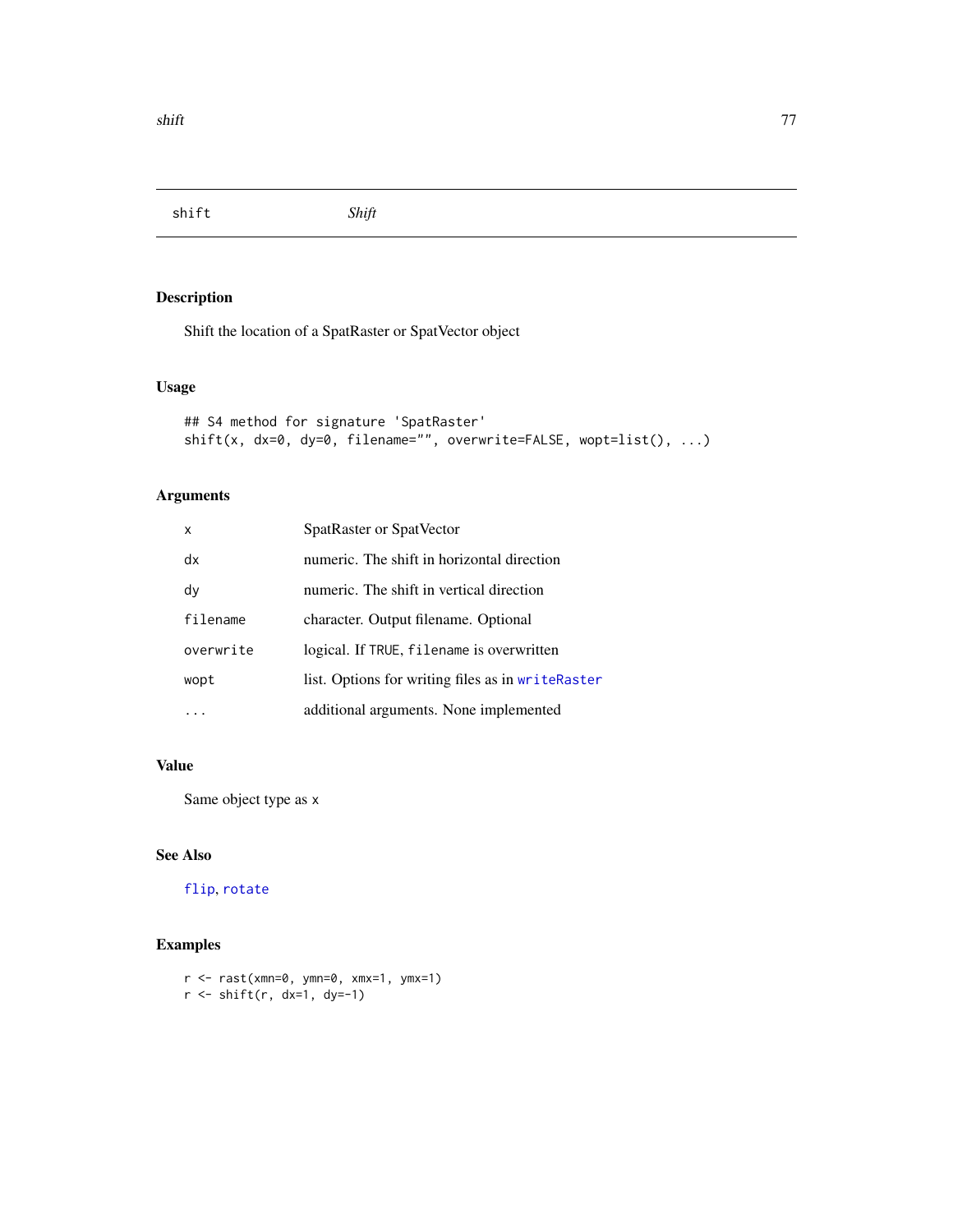<span id="page-77-0"></span>

Compute slopes from elevation data. The elevation values should be in map units (typically meter) for projected (planar) raster data. They should be in meters when the coordinate reference system (CRS) is longitude/latitude.

#### Usage

```
## S4 method for signature 'SpatRaster'
slope(x, neighbors=8, unit="degrees", filename="", overwrite=FALSE, wopt=list(), ...)
```
#### Arguments

| X         | Single layer SpatRaster with elevation values. Values should have the same unit<br>as the map units, or in meters when the crs is longitude/latitude |
|-----------|------------------------------------------------------------------------------------------------------------------------------------------------------|
| unit      | Character. 'degrees' or 'tangent'                                                                                                                    |
| neighbors | Integer. Indicating how many neighboring cells to use to compute slope for any<br>cell. Either 8 (queen case) or 4 (rook case)                       |
| filename  | character. Output filename. Optional                                                                                                                 |
| overwrite | logical. If TRUE, filename is overwritten                                                                                                            |
| wopt      | list. Options for writing files as in writeRaster                                                                                                    |
| $\cdot$   | additional arguments. None implemented                                                                                                               |

# Details

When neighbors=4 slope and aspect are computed according to Fleming and Hoffer (1979) and Ritter (1987). When neigbors=8, slope and aspect are computed according to Horn (1981). The Horn algorithm may be best for rough surfaces, and the Fleming and Hoffer algorithm may be better for smoother surfaces (Jones, 1997; Burrough and McDonnell, 1998).

If slope  $= 0$ , aspect is set to  $0.5 \times$  pi radians (or 90 degrees if unit="degrees"). When computing slope or aspect, the crs of SpatRaster x must be known (may not be NA), to be able to safely differentiate between planar and longitude/latitude data.

#### References

Burrough, P., and R.A. McDonnell, 1998. Principles of Geographical Information Systems. Oxford University Press.

Fleming, M.D. and Hoffer, R.M., 1979. Machine processing of landsat MSS data and DMA topographic data for forest cover type mapping. LARS Technical Report 062879. Laboratory for Applications of Remote Sensing, Purdue University, West Lafayette, Indiana.

Horn, B.K.P., 1981. Hill shading and the reflectance map. Proceedings of the IEEE 69:14-47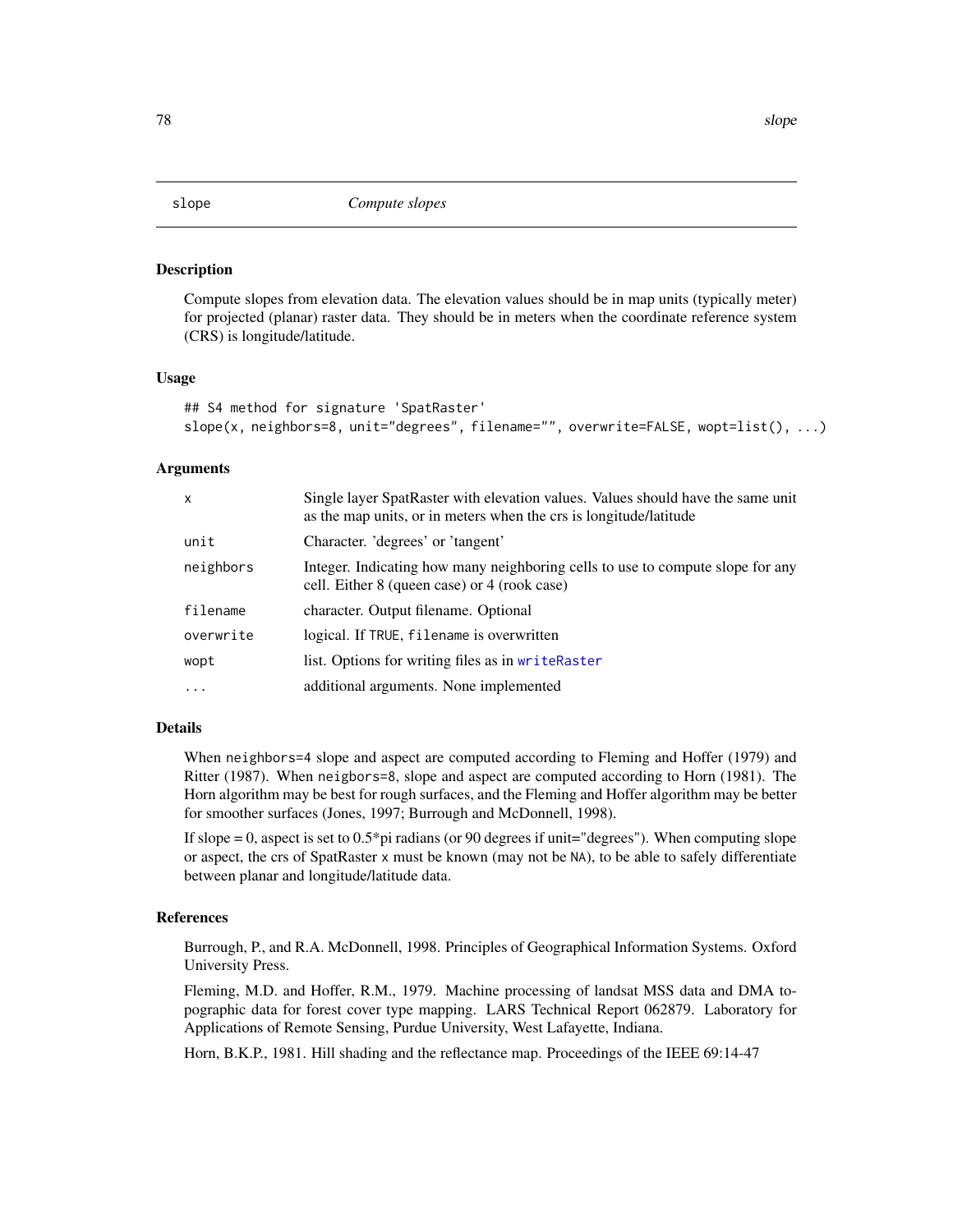#### <span id="page-78-0"></span>sources 79

Jones, K.H., 1998. A comparison of algorithms used to compute hill slope as a property of the DEM. Computers & Geosciences 24: 315-323

Ritter, P., 1987. A vector-based slope and aspect generation algorithm. Photogrammetric Engineering and Remote Sensing 53: 1109-1111

#### sources *Data sources of a SpatRaster*

#### Description

Get the data sources of a SpatRaster and the number of layers by source. Sources are either files (or similar resources) or "", meaning that they are in memory. You an use hasValues to check if a in-memory layer these actualy have values.

#### Usage

```
## S4 method for signature 'SpatRaster'
sources(x, \ldots)## S4 method for signature 'SpatRaster'
hasValues(x, ...)
```
#### Arguments

| X        | SpatRaster                             |
|----------|----------------------------------------|
| $\cdots$ | additional arguments. None implemented |

#### Value

data.frame with the source names and the number of layers by source

```
f <- system.file("exdata/test.tif", package="terra")
r \leftarrow \text{rast}(f)s \leftarrow \text{rast}(r)values(s) <= 1:ncell(s)
rs \leftarrow c(r,r,s,r)sources(rs)
hasValues(r)
x \leftarrow \text{rast}()hasValues(x)
```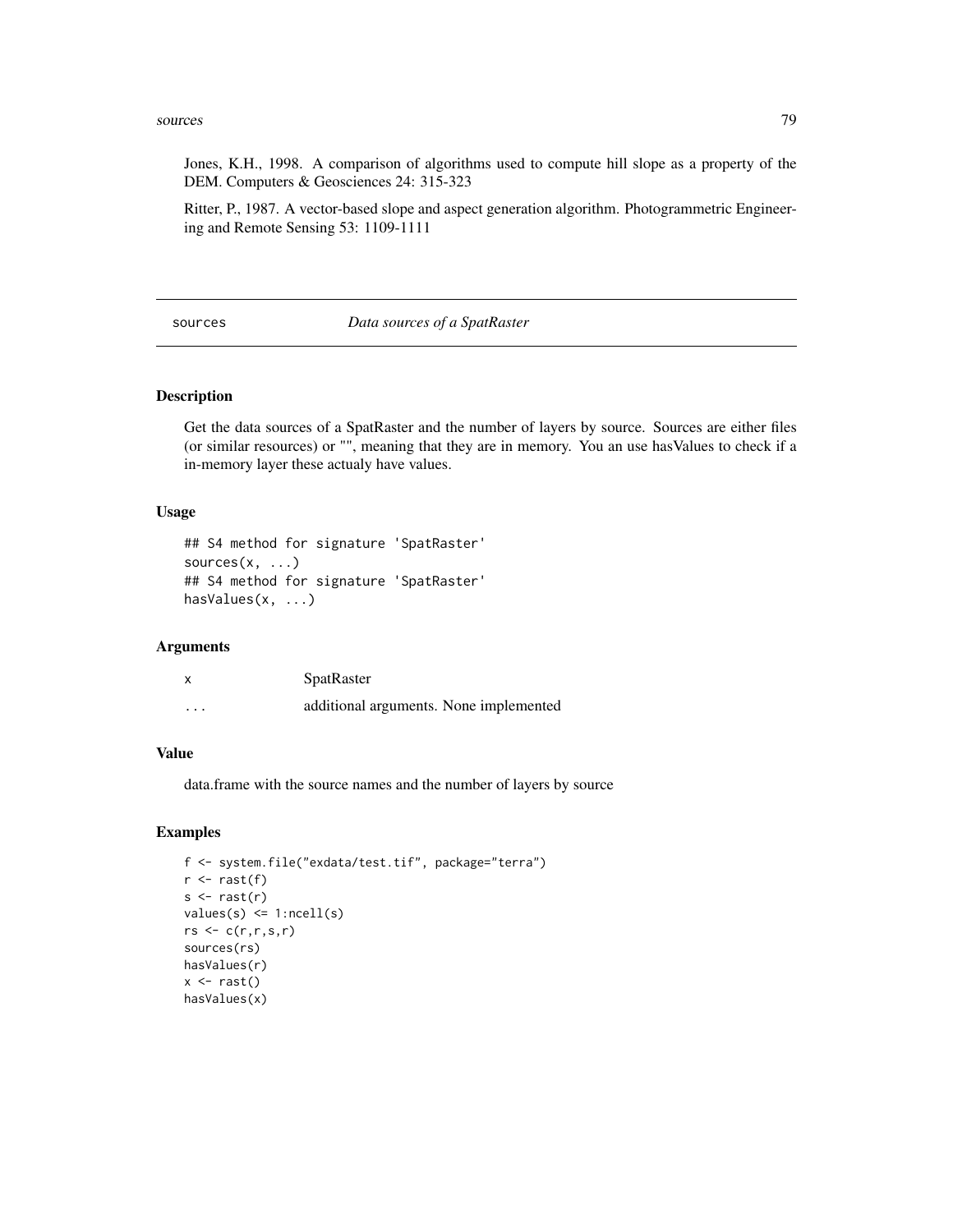<span id="page-79-0"></span>SpatDataFrame-class *C++ classes*

#### Description

C++ classes and methods. Not for end-users.

SpatExtent-class *Class "SpatExtent"*

# Description

Objects of class SpatExtent are used to define the spatial extent (extremes) of objects of the SpatRaster class.

# Objects from the Class

You can use the [ext](#page-37-0) function to create SpatExtent objects, or to extract them from SpatRaster objects.

# Slots

ptr: pointer to the C++ class

#### Methods

show display values of a SpatExtent object

```
e <- ext(-180, 180, -90, 90)
e
```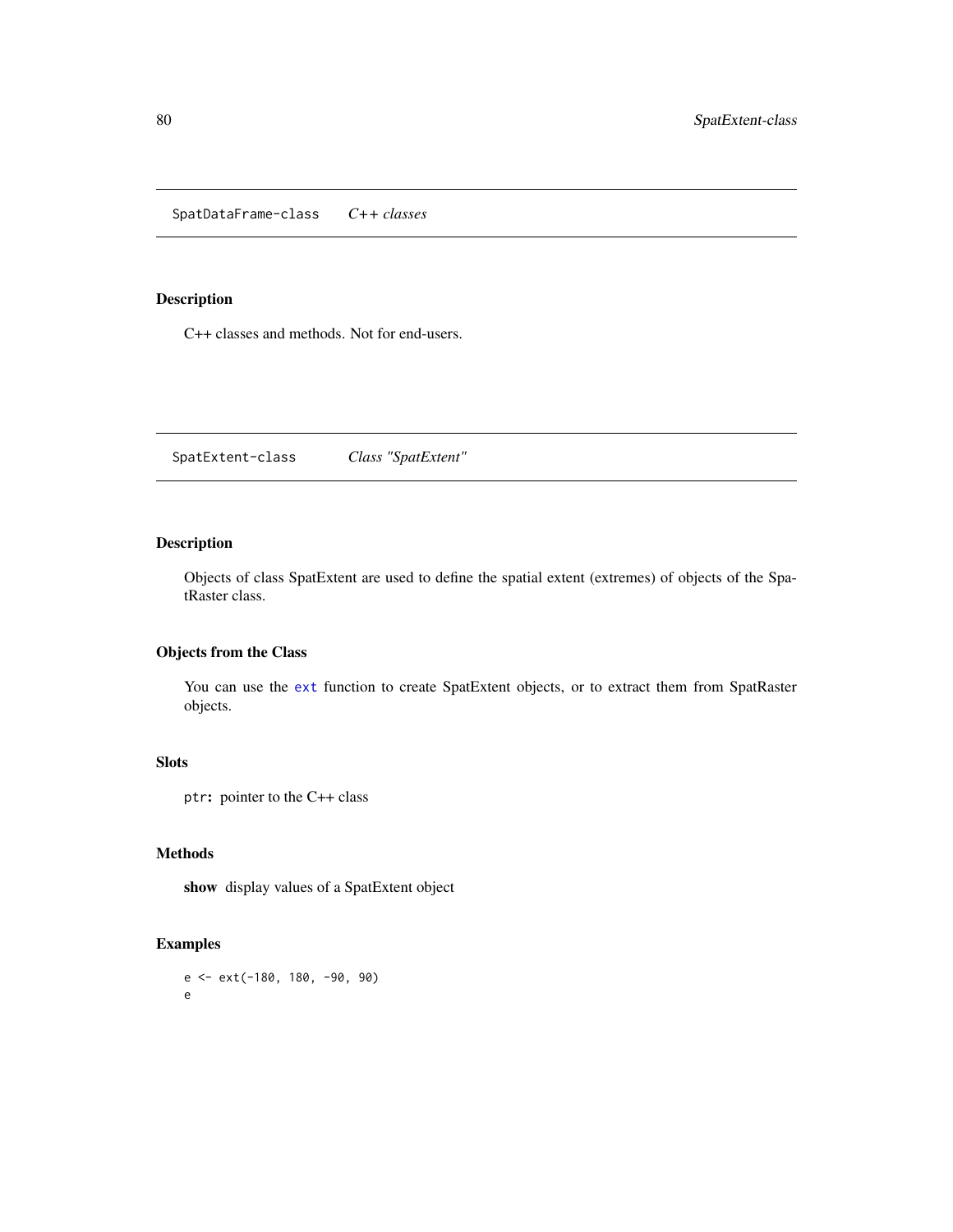<span id="page-80-0"></span>SpatOptions-class *Inspect of set general options for "terra"*

#### **Description**

Class and methods for showing and setting options.

#### Usage

```
terraOptions(...)
```
# Arguments

... additional arguments. Can be use to set options (see examples). When empty, the current options are shown

# Details

The following options are available.

memfrac - value between 0.1 and 0.8. The fraction of RAM that may be used by the program.

tempdir - directory where temporary files are written. The default what is returned by tempdir().

datatype - default data type. See [writeRaster](#page-93-0)

filetype - default file type. See [writeRaster](#page-93-0)

progress - non-negative integer. A progress bar is shown if the number of chunks in which the data is processed is larger than this number. No progress bar is shown if the value is zero

#### Examples

```
terraOptions()
terraOptions(memfrac=0.5, tempdir = "c:/temp")
terraOptions(progress=10)
terraOptions()
```
SpatRaster-class *SpatRaster class*

# Description

A raster is a database organized as a rectangular grid that is sub-divided into rectangular cells of equal area (in terms of the units of the coordinate reference system) and layers.

An object of the SpatRaster class can point to one or more files on disk that holds the values of the raster cells, or hold these values in memory. Or it can not have any associated values at all.

Objects can be created with the [rast](#page-70-0) function.

This package defines the SpatRaster "S4 class" to manipulate such data. The R object only contains a pointer to the C++ class "Rcpp\_SpatRaster".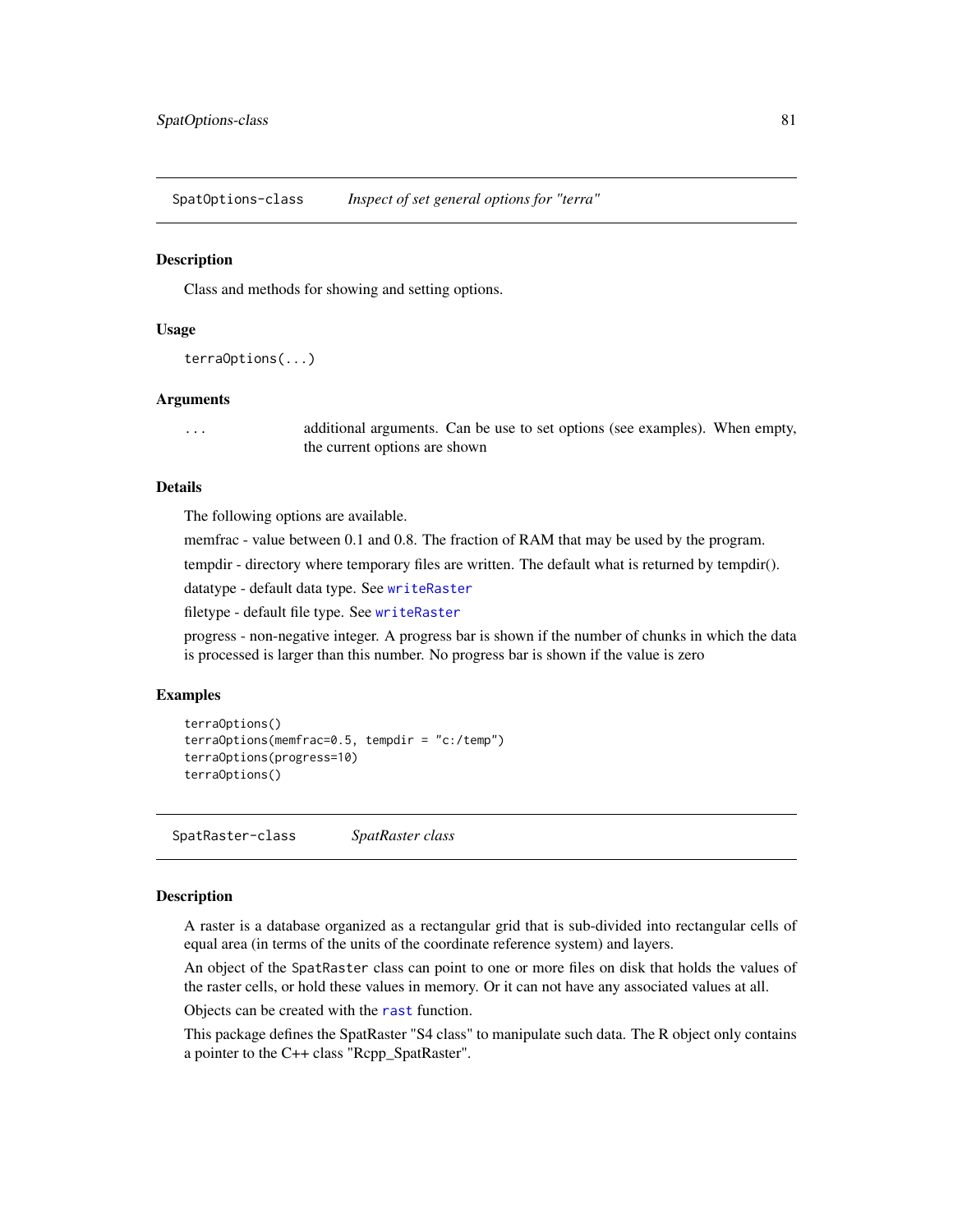### Objects from the Class

Objects can be created with the rast function.

#### Slots

Slots for SpatRaster objects

ptr: pointer to the C++ class

# Examples

rast()

spatSample *Take a regular sample*

# Description

Take a regular sample of a SpatRaster. Either get cell values, or a new SpatRaster with the same extent, but fewer cells.

#### Usage

```
## S4 method for signature 'SpatRaster'
spatSample(x, size, method="regular", replace=FALSE, as.raster=FALSE, ...)
```
#### Arguments

| X         | <b>SpatRaster</b>                                                  |
|-----------|--------------------------------------------------------------------|
| size      | numeric. The sample size                                           |
| method    | character. Should be "regular" or "random"                         |
| replace   | logical. If TRUE, sampling is with replacement (if method="random" |
| as.raster | logical. If TRUE and method="regular", a SpatRaster is returned    |
| $\ddotsc$ | additional arguments. None implemented                             |

# Value

numeric or SpatRaster

```
f <- system.file("exdata/test.tif", package="terra")
r \leftarrow \text{rast}(f)s <- spatSample(r, 10, as.raster=TRUE)
spatSample(r, 10)
spatSample(r, 10, "random")
```
<span id="page-81-0"></span>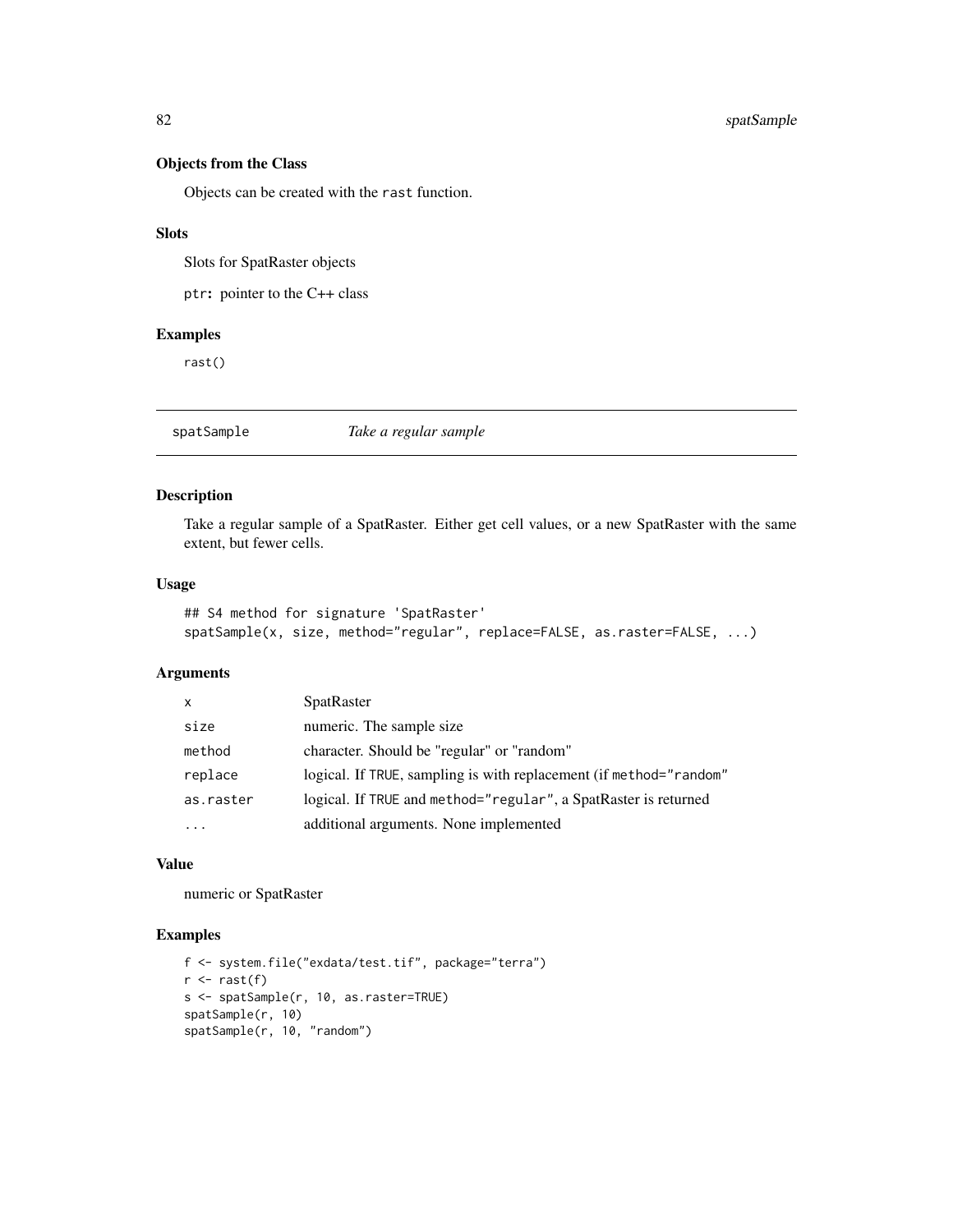<span id="page-82-0"></span>SpatVector-class *Class "SpatVector"*

# Description

Objects of class SpatVector.

# Objects from the Class

You can use the [vect](#page-90-0) method to create SpatVector objects.

# Slots

ptr: pointer to the C++ class

# Methods

show display values of a SpatVector

subset *Subset of a SpatRaster*

# Description

Select a subset of layers from a SpatRaster.

#### Usage

```
## S4 method for signature 'SpatRaster'
subset(x, subset, filename="", overwrite=FALSE, wopt=list(), ...)
```
# Arguments

| $\mathsf{x}$ | <b>SpatRaster</b>                                                                              |
|--------------|------------------------------------------------------------------------------------------------|
| subset       | integer or character. Should indicate the layers (represented as integer or by their<br>names) |
| filename     | character. Output filename. Optional                                                           |
| overwrite    | logical. If TRUE, filename is overwritten                                                      |
| wopt         | list. Options for writing files as in writeRaster                                              |
| .            | additional arguments. None implemented                                                         |

# Value

**SpatRaster**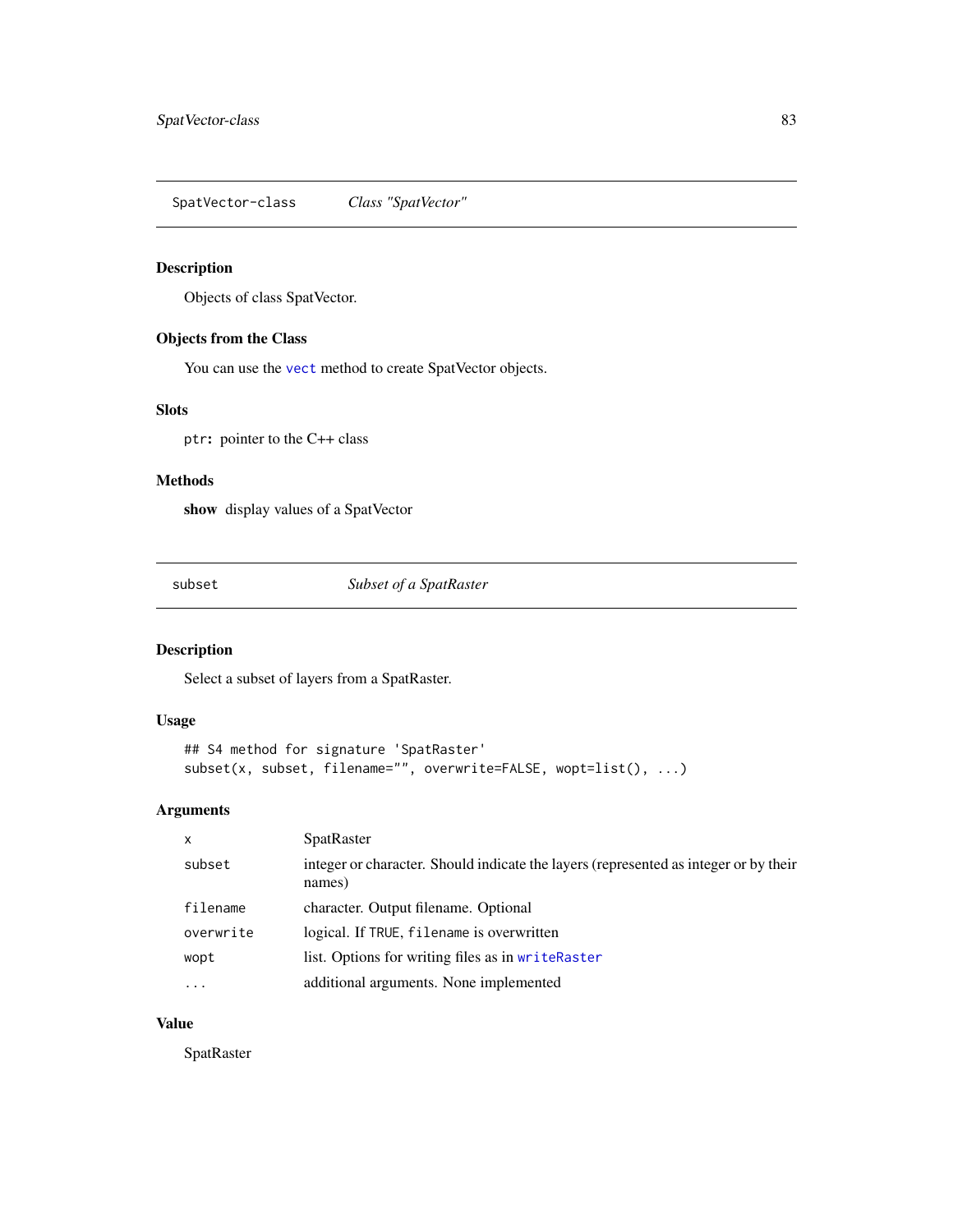# Examples

```
s <- rast(system.file("exdata/logo.tif", package="terra"))
subset(s, 2:3)
subset(s, c(3,2,3,1))
#equivalent to
s[[ c(3,2,3,1) ]]
```
subset-vector *Subset of a SpatVector*

# Description

Select a subset of variables or records from a SpatVector.

# Usage

```
## S4 method for signature 'SpatVector'
subset(x, subset, drop=FALSE, ...)
```
### Arguments

| $\mathsf{x}$ | <b>SpatVector</b>                                                                            |
|--------------|----------------------------------------------------------------------------------------------|
| subset       | logical expression indicating elements or rows to keep: missing values are taken<br>as false |
| drop         | logical. If TRUE, the geometries will be dropped, and a data frame is returned               |
| .            | additional arguments. None implemented                                                       |

# Value

SpatVector or, if drop=TRUE, a data.frame.

```
f <- system.file("exdata/lux.shp", package="terra")
v \leftarrow \text{vect}(f)v[2:3,]
v[,2:3]
subset(v, v$NAME_1 == "Diekirch")
```
<span id="page-83-0"></span>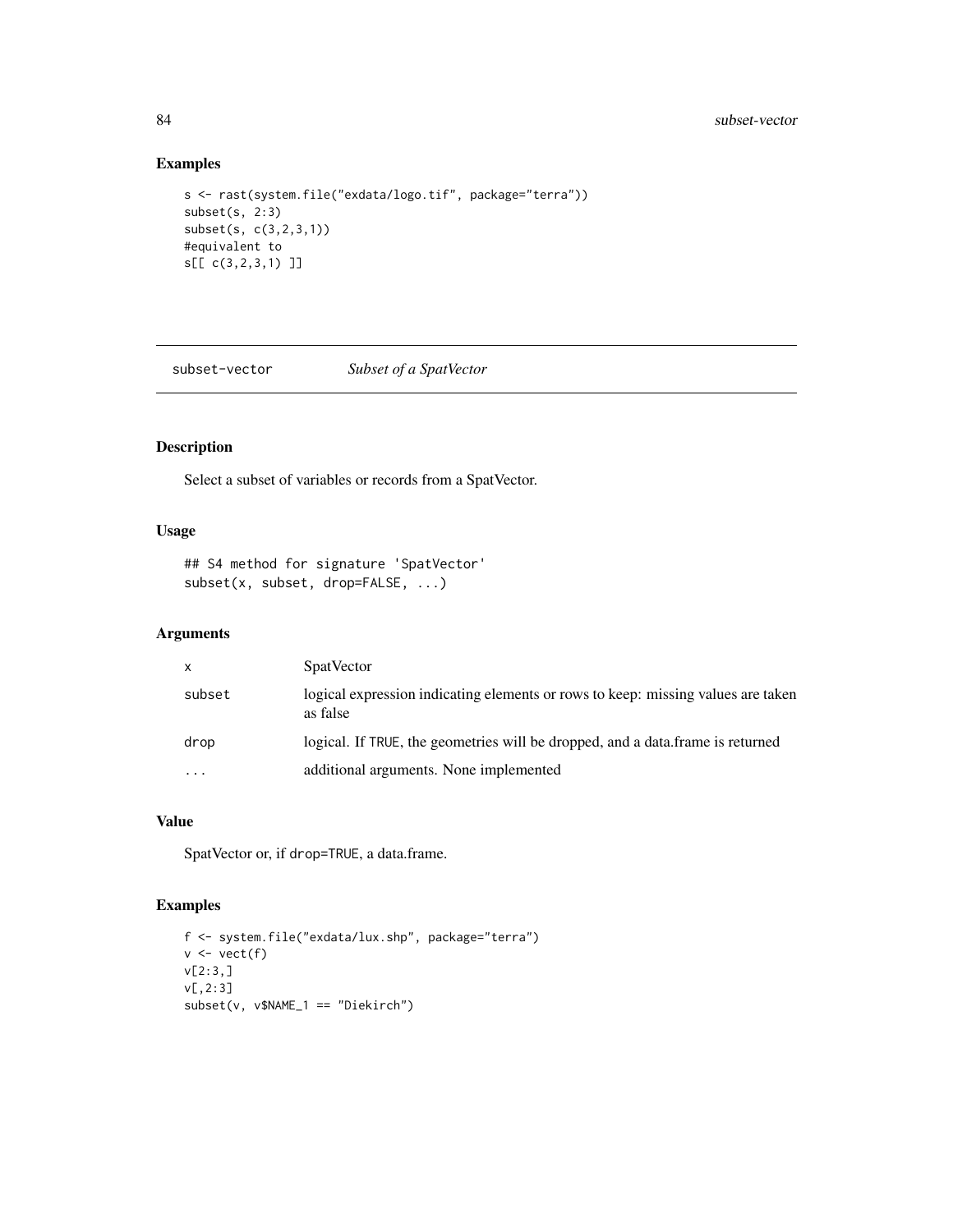<span id="page-84-0"></span>Apply a function to subsets of layers of a SpatRaster (similar to [tapply](#page-0-0) and link[stats]{aggregate}). The layers are combined are combind based on the index.

The function used should return a single value, and the number of layers in the output SpatRaster equals the number of unique values in index.

For example, if you have a SpatRaster with 6 layers, you can use index= $c(1,1,1,2,2,2)$  and fun=sum. This will return a SpatRaster with two layers. The first layer is the sum of the first three layers in the input SpatRaster, and the second layer is the sum of the last three layers in the input SpatRaster. index are recycled such that index= $c(1,2)$  would also return a SpatRaster with two layers (one based on the odd layers (1,3,5), the other based on the even layers (2,4,6)).

See [app](#page-13-0) or [Summary-methods](#page-52-0) if you want to use a more efficient function that returns multiple layers based on all layers in the SpatRaster object.

#### Usage

```
## S4 method for signature 'SpatRaster'
tapp(x, index, fun, ..., filename="", overwrite=FALSE, wopt=list())
```
# Arguments

| x         | <b>SpatRaster</b>                                                                                                          |
|-----------|----------------------------------------------------------------------------------------------------------------------------|
| index     | factor or numeric (integer). Vector of length $n$ layers $(x)$ (shorter vectors are<br>recycled) grouping the input layers |
| fun       | function to be applied                                                                                                     |
| $\cdots$  | additional arguments passed to fun                                                                                         |
| filename  | character. Output filename. Optional                                                                                       |
| overwrite | logical. If TRUE, filename is overwritten                                                                                  |
| wopt      | list. Options for writing files as in writeRaster                                                                          |

# Value

**SpatRaster** 

#### See Also

[app](#page-13-0), [Summary-methods](#page-52-0)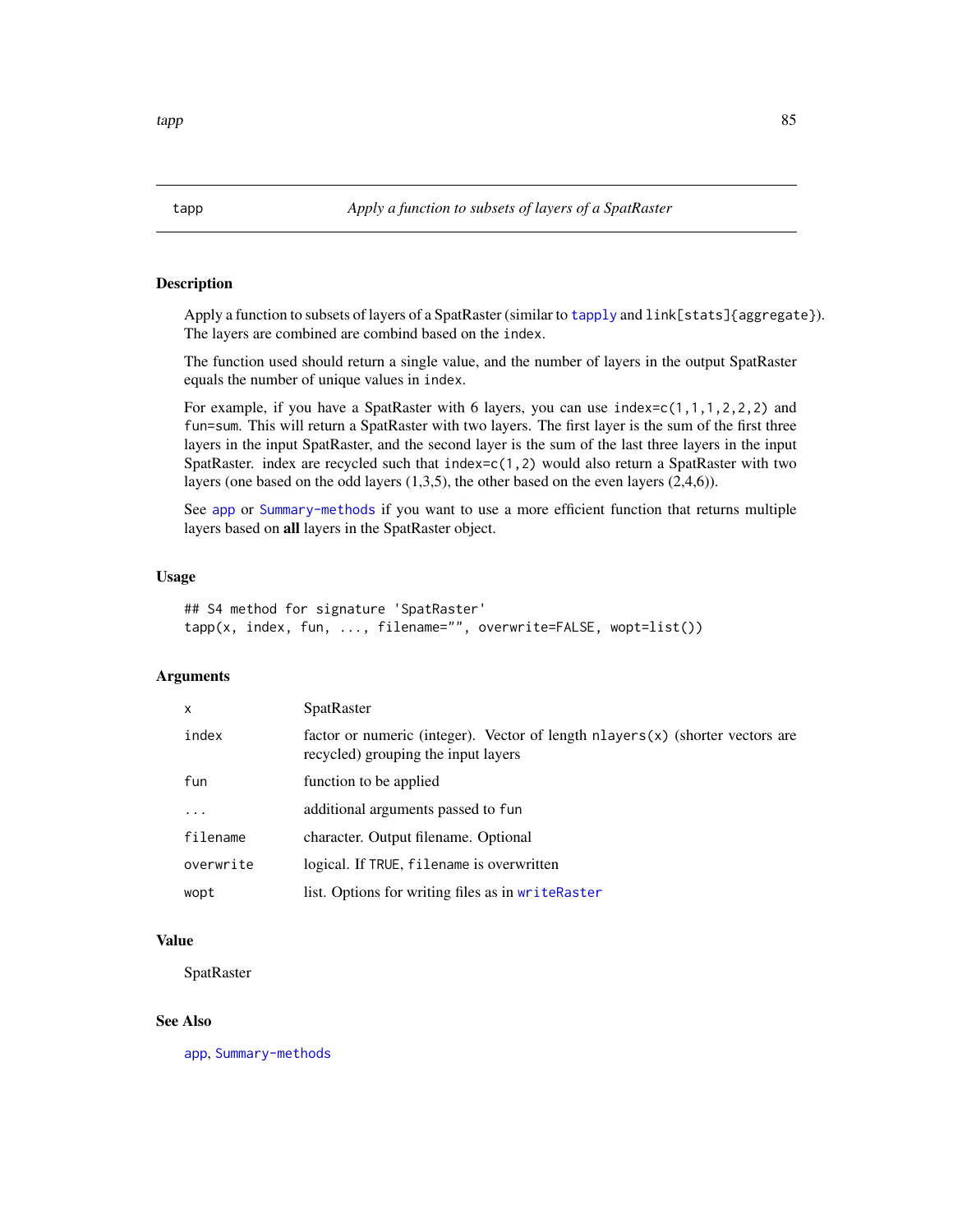# Examples

```
r <- rast(ncol=10, nrow=10)
values(r) \leq 1:ncell(r)s \leq c(r, r, r, r, r, r)s \leq s * 1:6b1 <- tapp(s, index=c(1,1,1,2,2,2), fun=sum)
b1
b2 <- tapp(s, c(1,2,3,1,2,3), fun=sum)
b2
```
<span id="page-85-0"></span>

text *Add labels to a map*

# Description

Plots labels, that is a textual (rather than color) representation of values, on top an existing plot (map).

#### Usage

## S4 method for signature 'SpatRaster' text(x, labels, digits=0, halo=FALSE, ...)

## S4 method for signature 'SpatVector' text(x, labels, halo=FALSE, ...)

#### Arguments

| x        | SpatRaster or SpatVector                                                                                                                                             |
|----------|----------------------------------------------------------------------------------------------------------------------------------------------------------------------|
| labels   | character. Optional. Vector of labels with $length(x)$ or a variable name from<br>names(x)                                                                           |
| digits   | integer, how many digits should be used?                                                                                                                             |
| halo     | logical. If TRUE a "halo" is printed around the text. If TRUE, additional arguments<br>hc="white" and hw=0.1 can be modified to set the colour and width of the halo |
| $\cdots$ | additional arguments to pass to graphics function text                                                                                                               |

#### See Also

[text](#page-85-0)[,plot](#page-61-0)

```
r <- rast(nrows=4, ncols=4)
values(r) \leq 1:ncell(r)plot(r)
text(r)
```
<span id="page-85-1"></span>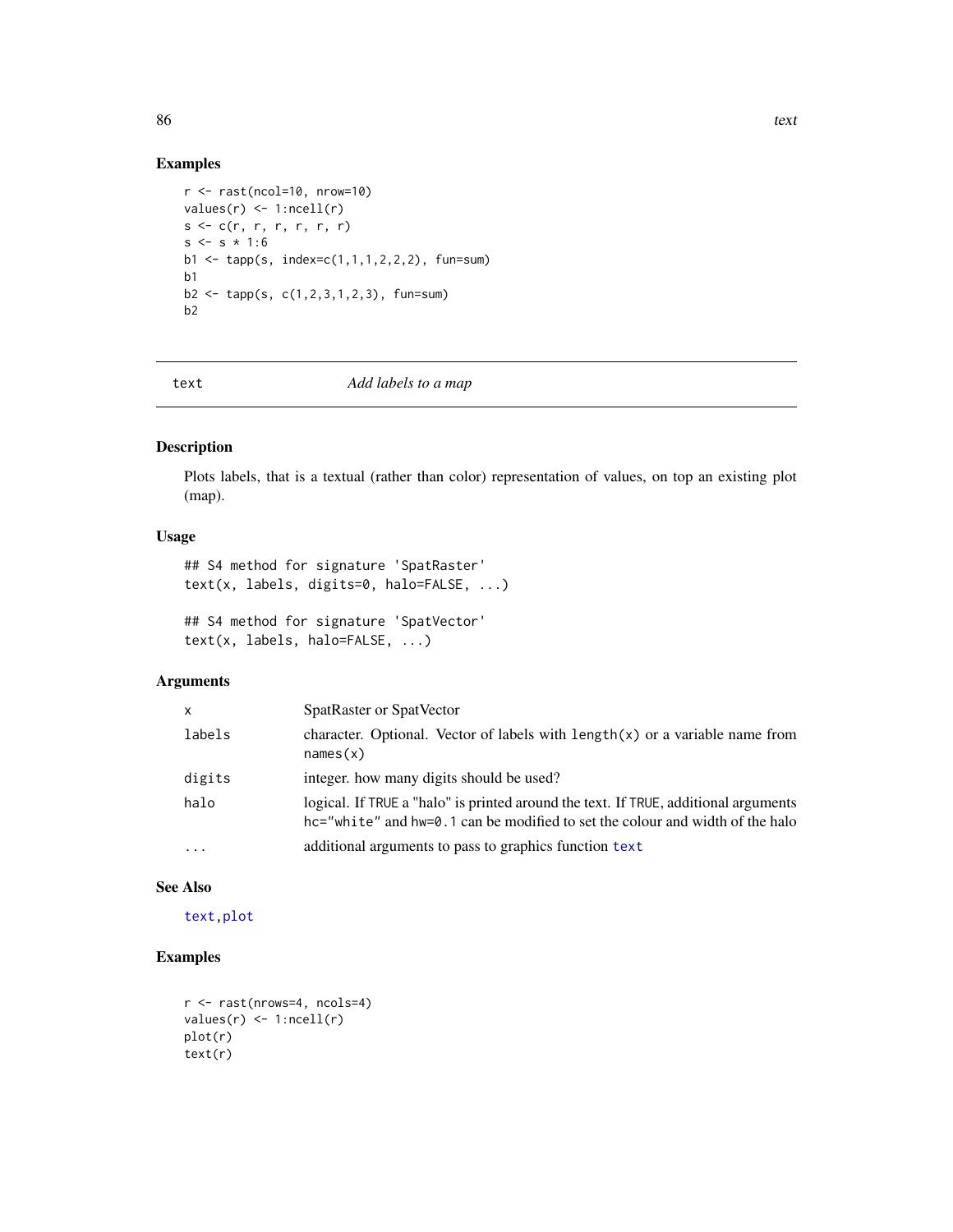```
plot(r)
text(r, halo=TRUE, hc="blue", col="white", hw=0.2)
plot(r, col=rainbow(16))
text(r, col=c("black", "white"), vfont=c("sans serif", "bold"), cex=2)
```
tmpFiles *Temporary files*

# Description

List and optionally remove temporary files created by the terra package. These files are created when an output SpatRaster may be too large to store in memory (RAM). This can happen when no filename is provided to a function and in functions where you cannot provide a filename.

Temporary files are automatically removed at the end of each session that ends normally. You can use tmpFiles to see the files in the current sessions, from other (perhaps old) sessions, and remove all the temporary files.

#### Usage

```
tmpFiles(old=FALSE, remove=FALSE)
orphanTmpFiles()
staleTmpFiles()
```
#### Arguments

| old    | logical. If TRUE, temporary files from other (possibly aborted) sessions are in-<br>cluded |
|--------|--------------------------------------------------------------------------------------------|
| remove | logical. If TRUE, temporary files are removed                                              |

#### Value

character

#### See Also

[rasterOptions](#page-0-0), [tempfile](#page-0-0)

# Examples

tmpFiles()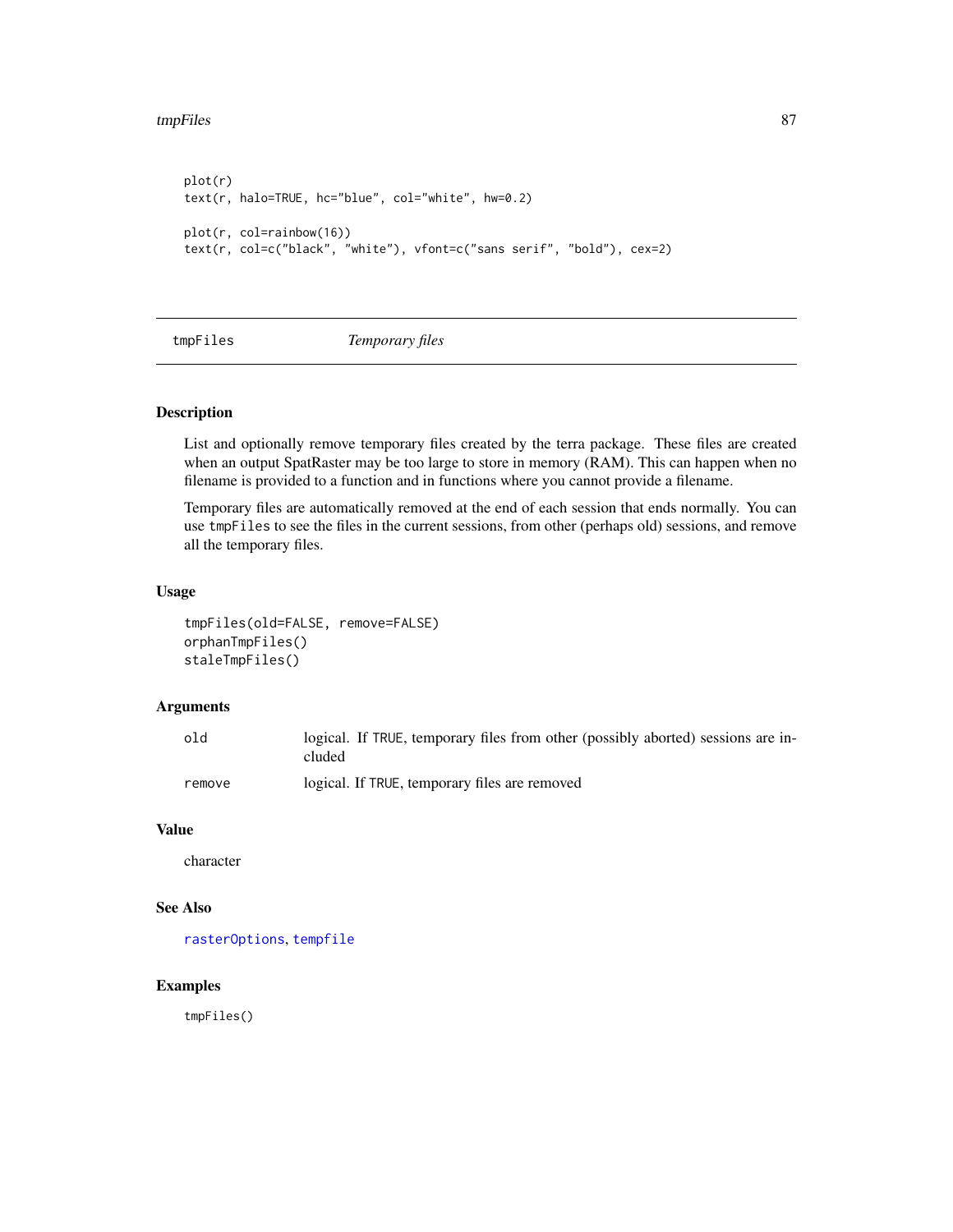<span id="page-87-0"></span>transpose *Transpose*

# Description

Transpose a SpatRaster

# Usage

```
## S4 method for signature 'SpatRaster'
t(x)## S4 method for signature 'SpatRaster'
transpose(x, filename="", overwrite=FALSE, wopt=list(), ...)
```
# Arguments

| x         | <b>SpatRaster</b>                                 |
|-----------|---------------------------------------------------|
| filename  | character. Output filename. Optional              |
| overwrite | logical. If TRUE, filename is overwritten         |
| wopt      | list. Options for writing files as in writeRaster |
|           | additional arguments. None implemented            |

# Value

SpatRaster

# See Also

[flip](#page-40-0)[,rotate](#page-74-0)

```
r \leftarrow \text{rast(nrow=18, ncol=36)}values(r) \leftarrow 1:neell(r)tr1 < -t(r)tr2 <- transpose(r)
ttr <- transpose(tr2)
```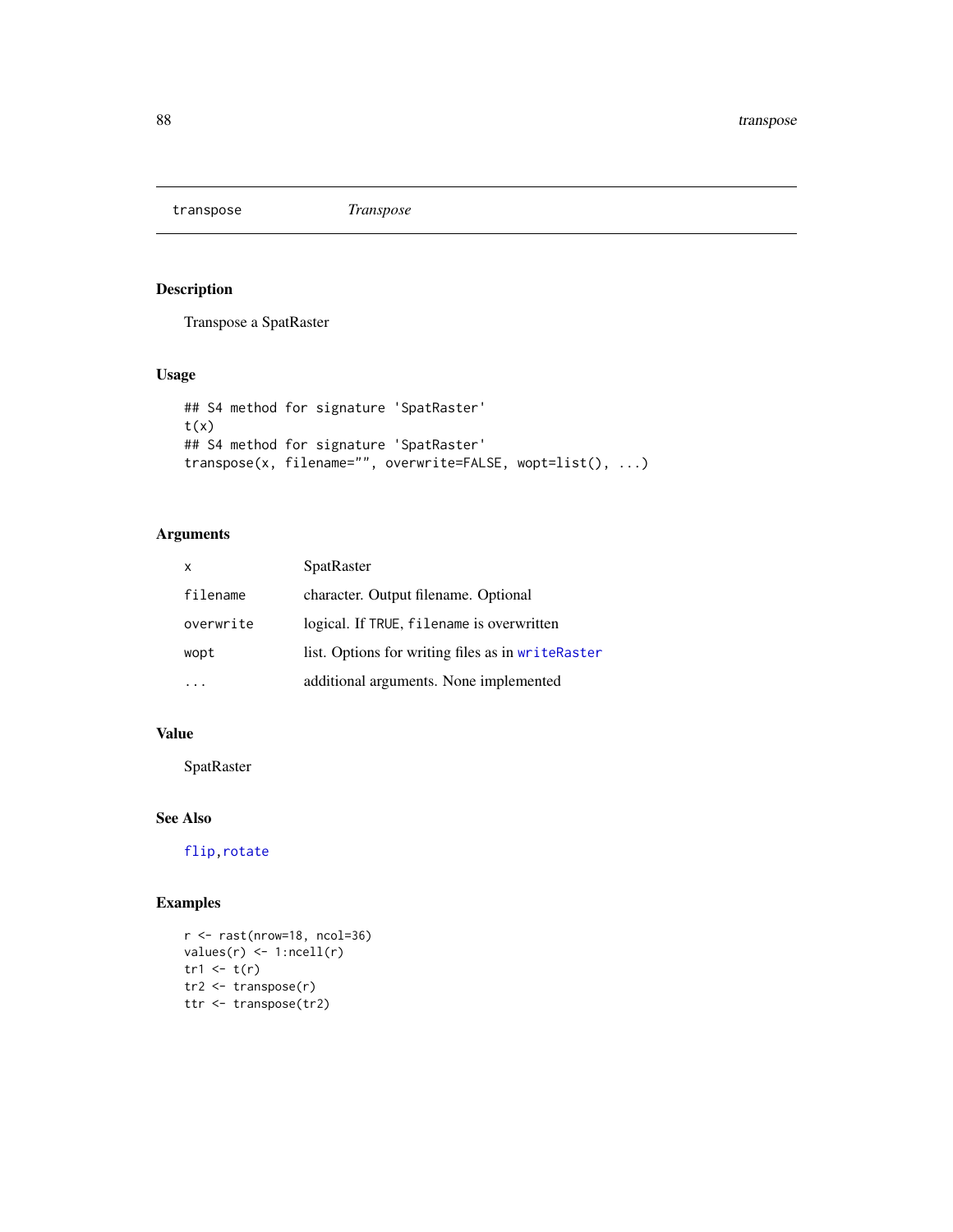<span id="page-88-0"></span>

Trim (shrink) a SpatRaster by removing outer rows and columns that are NA.

#### Usage

```
## S4 method for signature 'SpatRaster'
trim(x, padding=0, filename="", overwrite=FALSE, wopt=list(), ...)
```
#### Arguments

|           | SpatRaster                                        |
|-----------|---------------------------------------------------|
| padding   | integer. Number of outer rows/columns to keep     |
| filename  | character. Output filename. Optional              |
| overwrite | logical. If TRUE, filename is overwritten         |
| wopt      | list. Options for writing files as in writeRaster |
|           | additional arguments. None implemented            |

# Value

SpatRaster

#### Examples

```
r <- rast(ncol=10, nrow=10, xmin=0,xmax=10,ymin=0,ymax=10)
v \leftarrow \text{rep}(\text{NA}, \text{ncell}(r))v[c(12,34,69)] <- 1:3
values(r) <- v
s \leftarrow \text{trim}(r)
```
unique *Unique values*

# Description

This function returns the unique values in a SpatRaster.

#### Usage

```
## S4 method for signature 'SpatRaster'
unique(x, incomparables=FALSE, ...)
```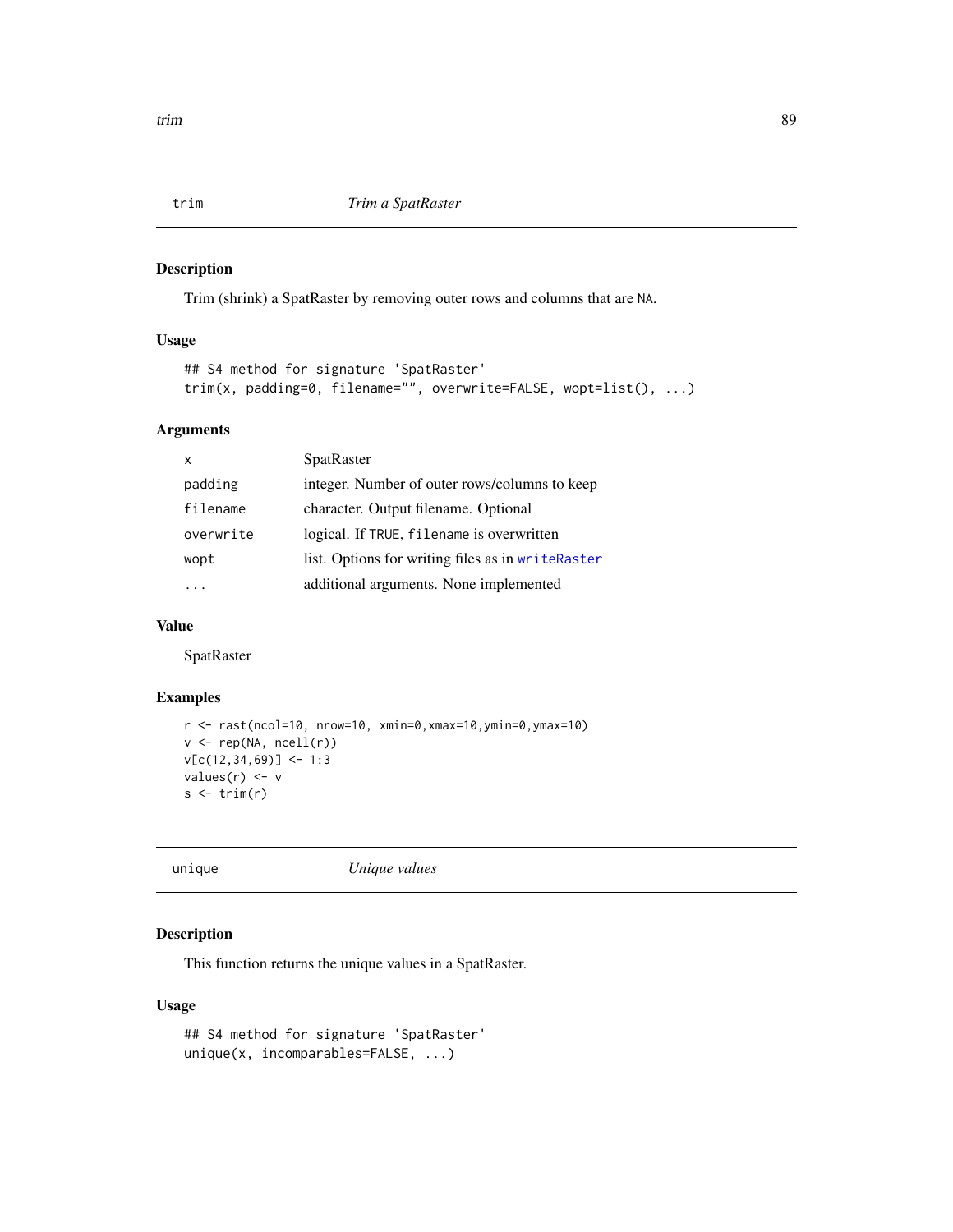90 values

#### Arguments

| $\mathsf{x}$            | <b>SpatRaster</b>                                                                                                                                                                   |
|-------------------------|-------------------------------------------------------------------------------------------------------------------------------------------------------------------------------------|
| incomparables           | logical. If TRUE, the unique values are determined for all layers together, and<br>the result is a matrix. If FALSE, each layer is evaluated separately, and a list is<br>returned. |
| $\cdot$ $\cdot$ $\cdot$ | additional arguments, none implemented                                                                                                                                              |

# Value

vector or matrix

# Examples

```
r <- rast(ncol=5, nrow=5)
values(r) \leq rep(1:5, each=5)unique(r)
s \leftarrow c(r, round(r/3))unique(s)
unique(s,TRUE)
```
<span id="page-89-0"></span>

values *Get cell values*

# Description

values returns all cell values of a SpatRaster (a matrix), or all the attributes of a SpatVector (a data.frame).

#### Usage

```
## S4 method for signature 'SpatRaster'
values(x, mat=TRUE, ...)
## S4 replacement method for signature 'SpatRaster,ANY'
values(x, ...)<-value
## S4 method for signature 'SpatVector'
values(x, ...)
## S4 replacement method for signature 'SpatVector,data.frame'
values(x, ...)<-value
```
#### Arguments

| X     | SpatRaster or SpatVector                                                                                                                                       |
|-------|----------------------------------------------------------------------------------------------------------------------------------------------------------------|
| mat   | logical. If TRUE, values are returned as a matrix instead of as a vector                                                                                       |
| value | For SpatRaster: matrix or numeric, the length must match the total number of<br>cells (ncell(x) $*$ nlyr(x)), or be a single value. For SpatVector: data.frame |
| .     | additional arguments, none implemented                                                                                                                         |

<span id="page-89-1"></span>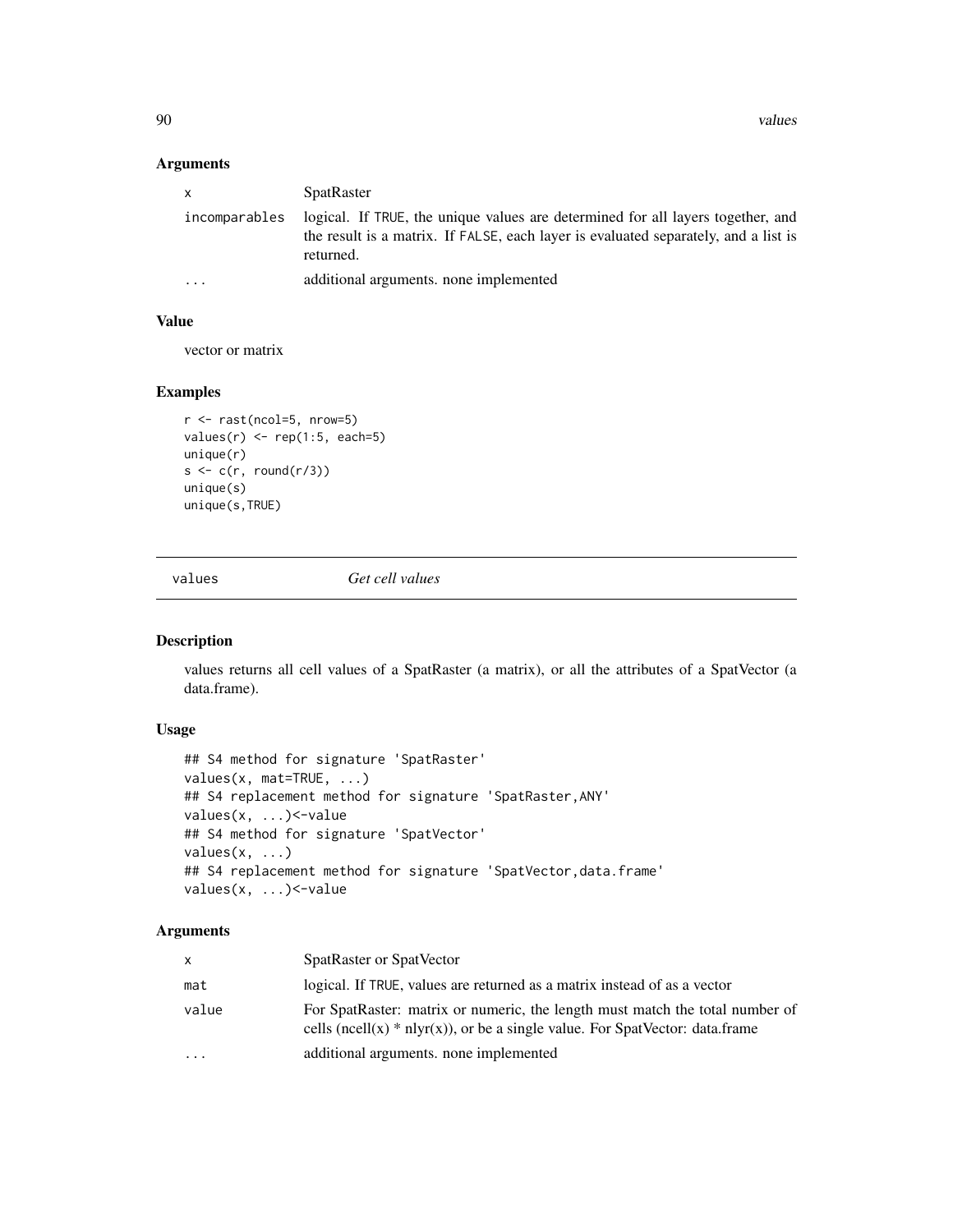<span id="page-90-1"></span>vect 91

# Details

If x is a SpatRaster:

If matrix=TRUE, a matrix is returned in which the values of each layer are represented by a column (with ncell(x) rows). The values per layer are in cell-order, that is, from top-left, to top-right and then down by row. Use [as.matrix](#page-23-0) for an alternative matrix representation where the number of rows and columns matches that of x, if x has a single layer. If matrix=FALSE, the values are returned as a vector. In cell-order by layer.

If x is a SpatVector: a data.frame

# Value

matrix or vector

# Examples

```
r <- rast(system.file("exdata/test.tif", package="terra"))
r
v <- values(r)
values(r) \leq v * 10r
f <- system.file("exdata/lux.shp", package="terra")
v \leftarrow \text{vect}(f)x \leftarrow values(v)
x
values(v) \leq x[,1:2]
v
```
<span id="page-90-0"></span>

#### vect *Create SpatVector objects*

# Description

Create a new SpatVector

#### Usage

```
## S4 method for signature 'data.frame'
vect(x, type="points", atts=NULL, crs=NA, ...)
```
#### Arguments

| $\mathsf{x}$ | character (filename), data.frame, matrix, or missing. If x is a filename, all other<br>arguments are ignored |
|--------------|--------------------------------------------------------------------------------------------------------------|
| type         | character. Geometry type. Must be "points", "lines", or "polygons"                                           |
| atts         | data. frame with the attributes. The number of rows must match the number of<br>geometrical elements         |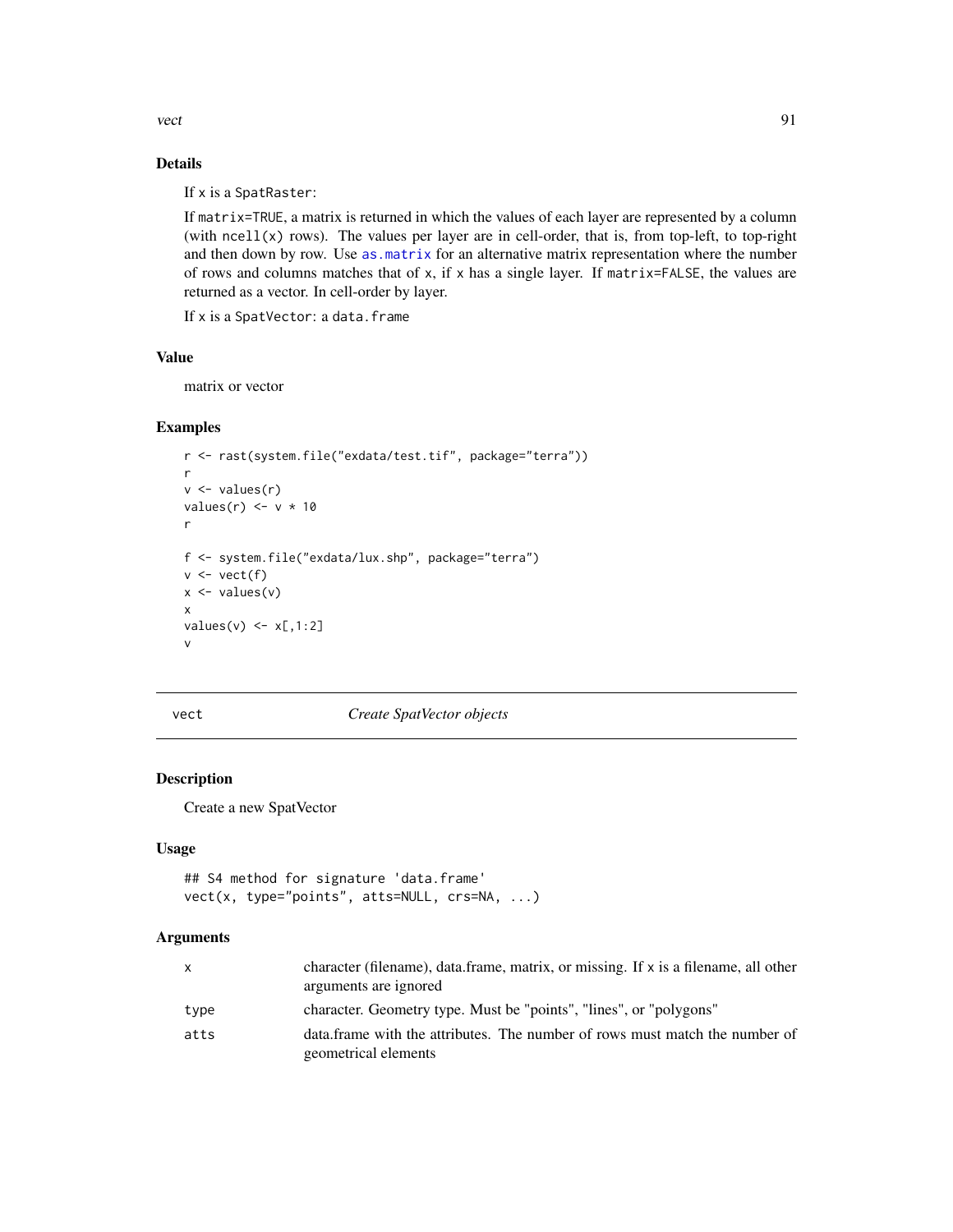<span id="page-91-0"></span>92 vector-attributes

| crs      | the coordinate reference system (PROJ4 notation) |
|----------|--------------------------------------------------|
| $\cdots$ | additional matrices and/or lists with matrices   |

# Value

SpatVector object

#### Examples

```
f <- system.file("exdata/lux.shp", package="terra")
f
v \leftarrow \text{vect}(f)v
x1 \leftarrow \text{rbind}(c(-180, -20), c(-140, 55), c(10, 0), c(-140, -60))x2 \le rbind(c(-10,0), c(140,60), c(160,0), c(140,-55))
x3 \le rbind(c(-125,0), c(0,60), c(40,5), c(15,-45))
hole <- rbind(c(80,0), c(105,13), c(120,2), c(105,-13))
z <- rbind(cbind(object=1, part=1, x1, hole=0), cbind(object=2, part=1, x3, hole=0),
cbind(object=3, part=1, x2, hole=0), cbind(object=3, part=1, hole, hole=1))
\text{colnames}(z)[3:4] \leftarrow \text{c('x', 'y')}z <- data.frame(z)
p <- vect(z, "polygons")
p
z[z$hole==1, "object"] <- 4
lns \leq vect(z[,1:4], "lines")
plot(p)
lines(lns, col='red')
```
vector-attributes *Get or replace attribute values of a SpatVector*

#### Description

Replace values of a SpatVector.

#### Usage

```
## S4 method for signature 'SpatVector'
x$name
## S4 replacement method for signature 'SpatVector'
x$name<-value
```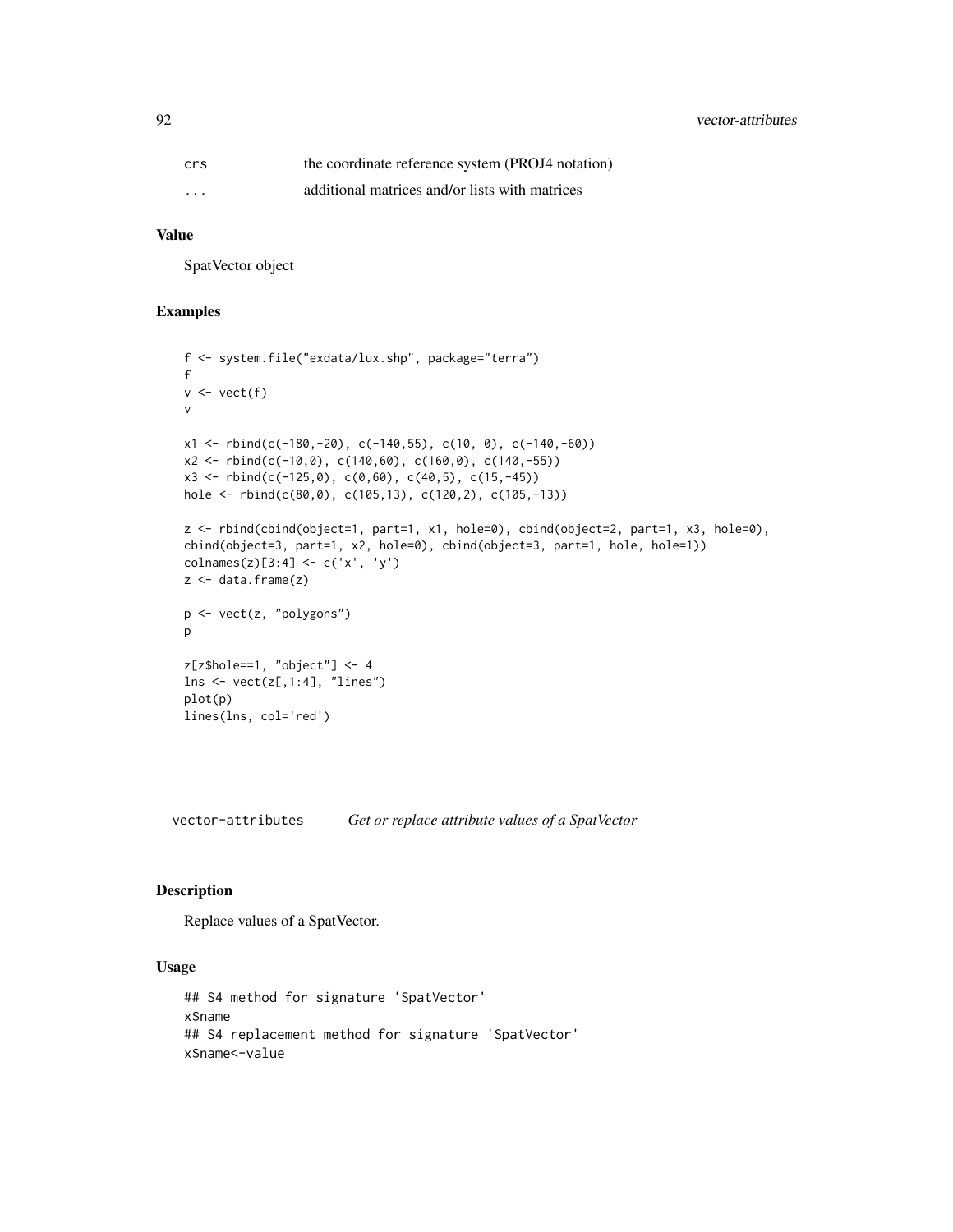<span id="page-92-0"></span>warp 93

#### Arguments

| x     | <b>SpatVector</b> |
|-------|-------------------|
| name  | character         |
| value | vector            |

# Value

vector

# See Also

[values](#page-89-0)

#### Examples

```
f <- system.file("exdata/lux.shp", package="terra")
v \leftarrow \text{vect}(f)v$NAME_1
v$ID_1 <- LETTERS[1:12]
v$new <- sample(12)
values(v)
```

| warp | Transfer values of a SpatRaster to another one with a different geom- |
|------|-----------------------------------------------------------------------|
|      | etry                                                                  |

# Description

Warp transfers values between SpatRaster objects that do not align (have a different origin and/or coordinate reference system (crs)). This is also known as "resample" and/or "reproject". If the origin and crs are the same, you should consider using these other functions instead: [aggregate](#page-10-0), [disaggregate](#page-32-0), [crop](#page-28-0).

#### Usage

```
## S4 method for signature 'SpatRaster, SpatRaster'
warp(x, y, method="bilinear",
       filename="", overwrite=FALSE, wopt=list(), ...)
```
#### Arguments

| $\mathsf{x}$ | SpatRaster to be warped                                                                                                |
|--------------|------------------------------------------------------------------------------------------------------------------------|
| <b>V</b>     | SpatRaster that x should be warped to                                                                                  |
| method       | character. Method used to compute values. "billinear" for bilinear interpola-<br>tion, or "ngb" for "nearest neighbor" |
| filename     | character. Output filename. Optional                                                                                   |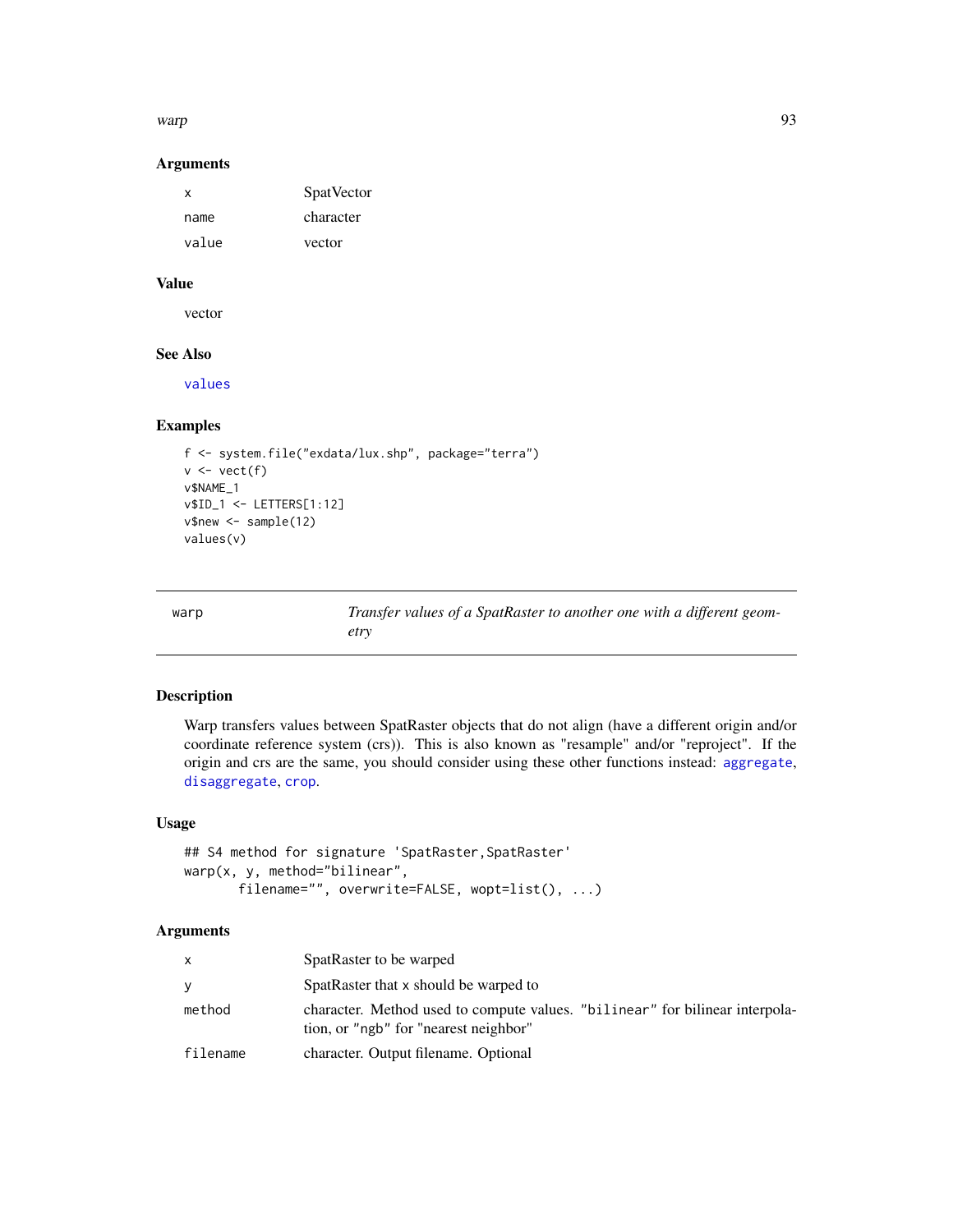<span id="page-93-1"></span>94 writeRaster

| overwrite | logical. If TRUE, filename is overwritten         |
|-----------|---------------------------------------------------|
| wopt      | list. Options for writing files as in writeRaster |
| .         | additional arguments. None implemented            |

#### Value

SpatRaster

# See Also

[aggregate](#page-10-0), [disaggregate](#page-32-0), [crop](#page-28-0), [project](#page-67-0),

# Examples

```
r <- rast(nrow=3, ncol=3, xmin=0, xmax=10, ymin=0, ymax=10)
values(r) \leftarrow 1:ncell(r)s <- rast(nrow=25, ncol=30, xmin=1, xmax=11, ymin=-1, ymax=11)
x <- warp(r, s, method='bilinear')
opar <- par(no.readonly =TRUE)
par(mfrow=c(1,2))
plot(r)
plot(x)
par(opar)
# warp to different CRS
a <- rast(ncol=40, nrow=40, xmin=-110, xmax=-90, ymin=40, ymax=60,
          crs="+proj=longlat +datum=WGS84")
values(a) = 1:ncell(a)b <- rast(ncol=94, nrow=124, xmin=-944881, xmax=935118, ymin=4664377, ymax=7144377,
     crs="+proj=lcc +lat_1=48 +lat_2=33 +lon_0=-100 +datum=WGS84")
w \leftarrow \text{warp}(a, b)
```
<span id="page-93-0"></span>writeRaster *Write raster data to a file*

#### Description

Write a SpatRaster object to a file.

#### Usage

```
## S4 method for signature 'SpatRaster,character'
writeRaster(x, filename,
   overwrite=FALSE, wopt=list(), ...)
```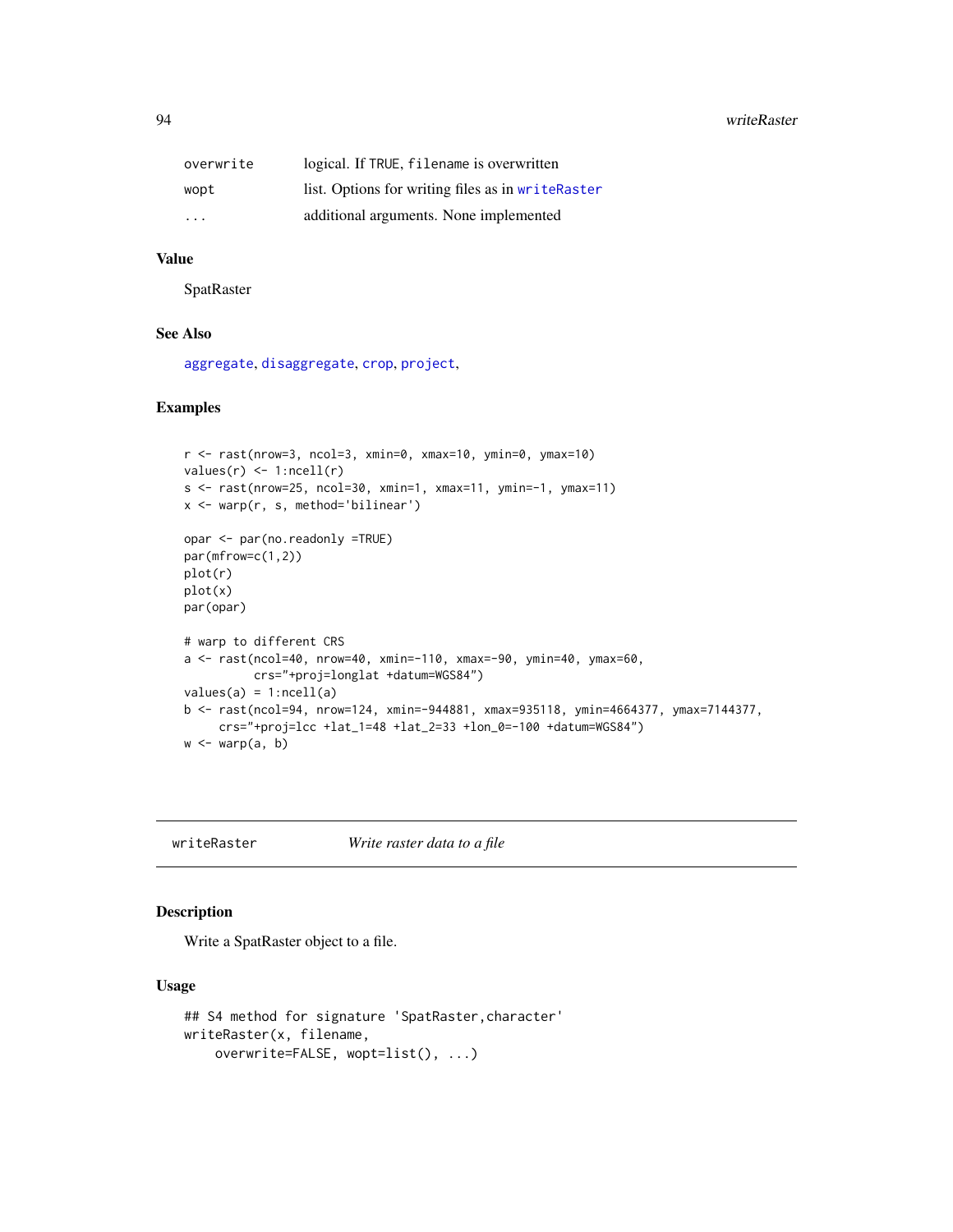#### <span id="page-94-0"></span>writeVector 95

#### **Arguments**

| x         | SpatRaster                                   |
|-----------|----------------------------------------------|
| filename  | character. Output filename                   |
| overwrite | logical. If TRUE, filename is overwritten    |
| wopt      | list. Options for writing files. See Details |
|           | additional arguments. None implemented       |

#### Details

In many methods, options for writing raster files to disk can be provided with the wopt argument. wopt should be a named list. The following names are valid: filetype, datatype, gdal, tempdir, progress, memfrac and names.

Values for filetype are GDAL driver names. If this argument is not supplied, the driver is derived from the filename.

Values for datatype are "INT2U", "INT2S", "INT4U", "INT4S", "FLT4S", "FLT8S". The first three letters indicate whether it is an integer (whole numbers) of float (decimal numbers), the fourth character indicates the number of bytes used (allowing for large numbers, and/or more precision), and the "S" or "U" indicate whether the values are signed (both negative and positive) or unsigned (postive values only).

Values for gdal are GDAL driver specific datasource creation options. See the GDAL documentation. For example: gdal=c("COMPRESS=LZW","TFW=YES")

#### Value

SpatRaster (invisibly). This function is used for the side-effect of writing values to a file.

writeVector *Write vector data to a file*

#### Description

Write a SpatVector object to a file.

#### Usage

```
## S4 method for signature 'SpatVector,character'
writeVector(x, filename, overwrite=FALSE, ...)
```
#### Arguments

| X         | <b>SpatVector</b>                         |
|-----------|-------------------------------------------|
| filename  | character. Output filename                |
| overwrite | logical. If TRUE, filename is overwritten |
|           | additional arguments. None implemented    |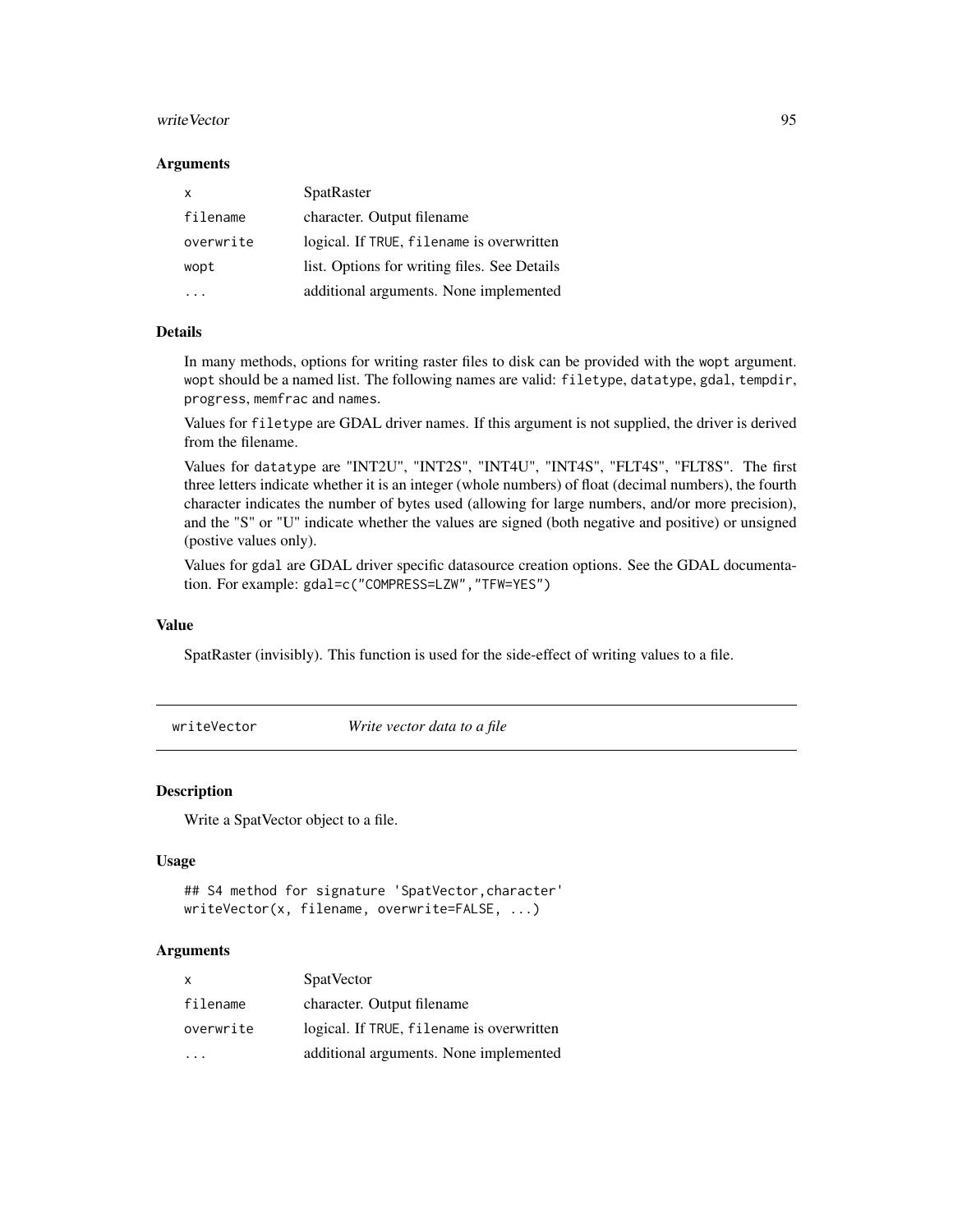# <span id="page-95-0"></span>Value

SpatVector (invisibly). This function is used for the side-effect of writing values to a file.

xmin *Get or set single values of an extent*

#### **Description**

Get or set single values of an extent. Values can be set for a SpatExtent or SpatRaster, but not for a SpatVector)

#### Usage

## S4 method for signature 'SpatExtent' xmin(x) ## S4 method for signature 'SpatExtent' xmax(x) ## S4 method for signature 'SpatExtent' ymin(x) ## S4 method for signature 'SpatExtent' ymax(x) ## S4 method for signature 'SpatRaster' xmin(x) ## S4 method for signature 'SpatRaster' xmax(x) ## S4 method for signature 'SpatRaster' ymin(x) ## S4 method for signature 'SpatRaster' ymax(x) ## S4 method for signature 'SpatVector' xmin(x) ## S4 method for signature 'SpatVector' xmax(x) ## S4 method for signature 'SpatVector' ymin(x) ## S4 method for signature 'SpatVector' ymax(x)

 $xmin(x, ...) \leftarrow value$  $xmax(x, ...) \le -$  value  $ymin(x, \ldots) \leq y$  value  $ymax(x, ...)$  <- value

#### Arguments

| X       | SpatRaster, SpatExtent, or SpatVector  |
|---------|----------------------------------------|
| value   | numeric                                |
| $\cdot$ | additional arguments. None implemented |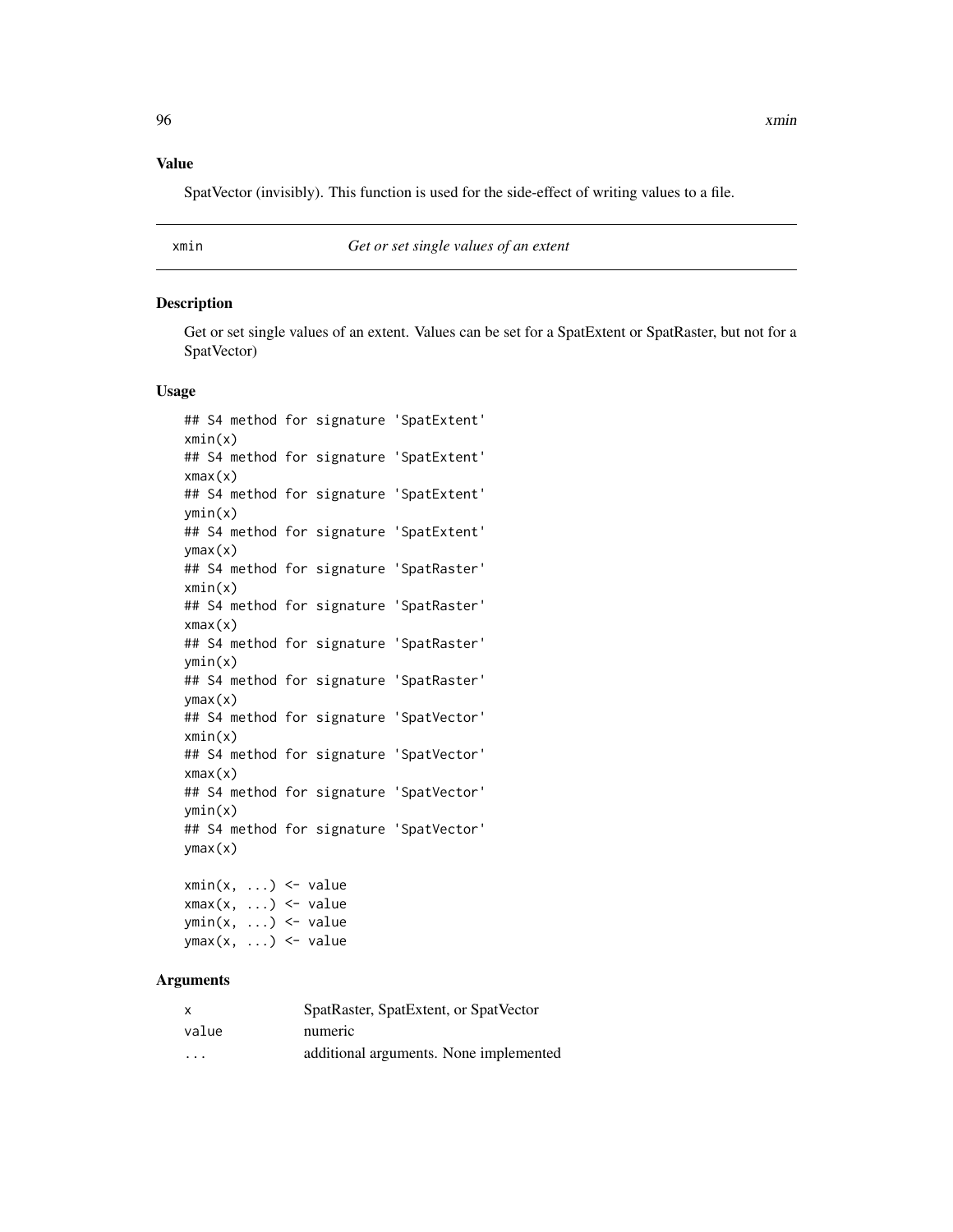### <span id="page-96-0"></span>xyRowColCell 97

# Value

SpatExtent or numeric coordinate

#### Examples

```
r \leftarrow \text{rast}()ext(r)
ext(c(0, 20, 0, 20))
xmin(r)
xmin(r) < -0xmin(r)
```
xyRowColCell *Coordinates from a row, column or cell number and vice versa*

#### Description

Get coordinates of the center of raster cells for a row, column, or cell number of a SpatRaster object. Or get row, column, or cell numbers from coordinates or from each other.

Cell numbers start at 1 in the upper left corner, and increase from left to right, and then from top to bottom. The last cell number equals the number of cells of the SpatRaster object. row numbers start at 1 at the top, column numbers start at 1 at the left.

#### Usage

```
## S4 method for signature 'SpatRaster,numeric'
xFromCol(object, col)
## S4 method for signature 'SpatRaster,numeric'
yFromRow(object, row)
## S4 method for signature 'SpatRaster,numeric'
xyFromCell(object, cell, ...)
## S4 method for signature 'SpatRaster,numeric'
xFromCell(object, cell)
## S4 method for signature 'SpatRaster,numeric'
yFromCell(object, cell)
## S4 method for signature 'SpatRaster,numeric'
colFromX(object, x)
## S4 method for signature 'SpatRaster,numeric'
rowFromY(object, y)
## S4 method for signature 'SpatRaster,numeric,numeric'
cellFromRowCol(object, row, col, ...)
## S4 method for signature 'SpatRaster,numeric,numeric'
cellFromRowColCombine(object, row, col, ...)
## S4 method for signature 'SpatRaster,numeric'
rowFromCell(object, cell)
## S4 method for signature 'SpatRaster,numeric'
```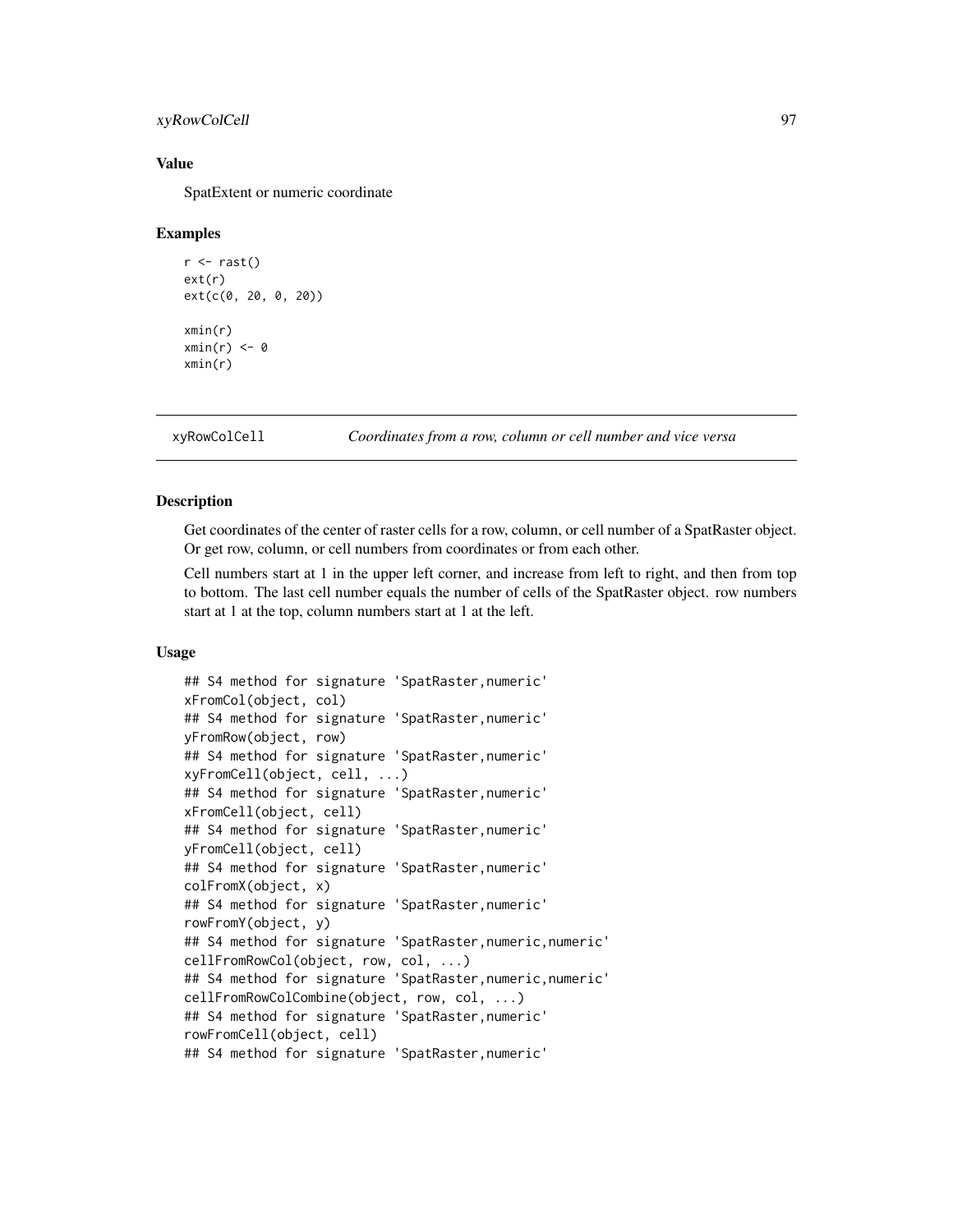```
colFromCell(object, cell)
## S4 method for signature 'SpatRaster,numeric'
rowColFromCell(object, cell)
## S4 method for signature 'SpatRaster,matrix'
cellFromXY(object, xy)
```
#### Arguments

| object | SpatRaster                             |
|--------|----------------------------------------|
| cell   | integer. cell number(s)                |
| col    | integer. column number(s)              |
| row    | integer row number(s)                  |
| X      | $x$ coordinate(s)                      |
| У      | $v$ coordinate(s)                      |
| XV     | matrix of x and y coordinates          |
|        | additional arguments. None implemented |

# Details

Cell numbers start at 1 in the upper left corner, and increase from left to right, and then from top to bottom. The last cell number equals the number of cells of the SpatRaster (see [ncell](#page-30-0)).

#### Value

xFromCol, yFromCol, xFromCell, yFromCell: vector of x or y coordinates

 $xyFromCell: matrix(x,y)$  with coordinate pairs

colFromX, rowFromY, cellFromXY, cellFromRowCol, rowFromCell, colFromCell: vector of row, column, or cell numbers

rowColFromCell: matrix of row and column numbers

```
r \leftarrow \text{rast}()xFromCol(r, c(1, 120, 180))
yFromRow(r, 90)
xyFromCell(r, 10000)
xyFromCell(r, c(0, 1, 32581, ncell(r), ncell(r)+1))
cellFromRowCol(r, 5, 5)
cellFromRowCol(r, 1:2, 1:2)
cellFromRowCol(r, 1, 1:3)
# all combinations
cellFromRowColCombine(r, 1:2, 1:2)
colFromX(r, 10)
rowFromY(r, 10)
cellFromXY(r, cbind(c(10,5), c(15, 88)))
```
<span id="page-97-0"></span>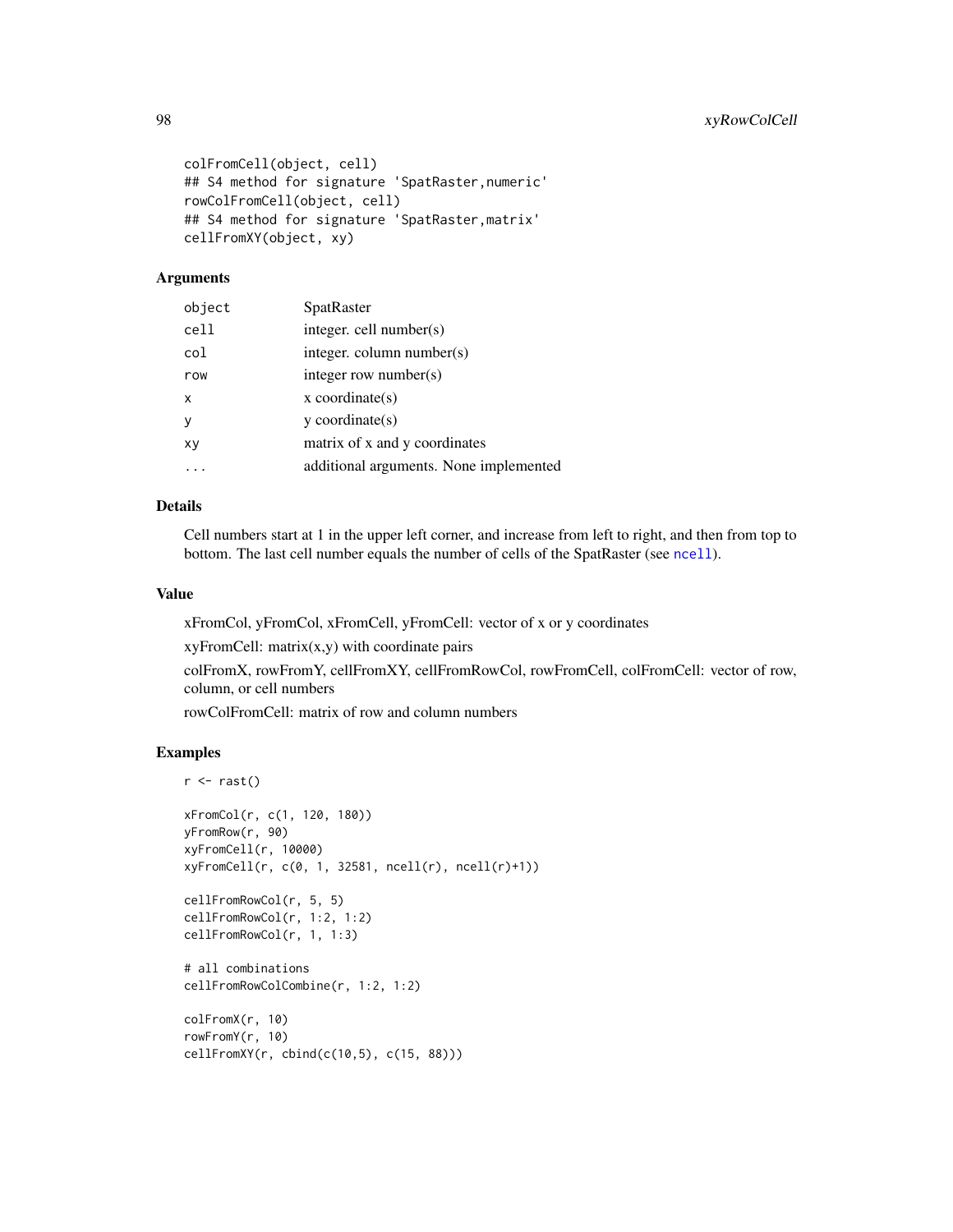<span id="page-98-0"></span>

Compute zonal statistics, that is summarized values of a SpatRaster for each "zone" defined by another SpatRaster.

If fun is a true function, zonal may fail for very large SpatRaster objects, except for the functions ("mean", "min", "max", or "sum").

# Usage

## S4 method for signature 'SpatRaster, SpatRaster'  $zonal(x, z, fun=mean, ...)$ 

#### Arguments

| $\mathsf{x}$ | <b>SpatRaster</b>                                                                                                                                                       |
|--------------|-------------------------------------------------------------------------------------------------------------------------------------------------------------------------|
| z            | SpatRaster with values representing zones                                                                                                                               |
| fun          | function to be applied to summarize the values by zone. Either as character:<br>"mean", "min", "max", "sum", or, for relatively small SpatRasters, a proper<br>function |
| $\cdots$     | additional arguments passed to fun                                                                                                                                      |

#### Value

A data.frame with a value for each zone (unique value in zones)

# See Also

See [global](#page-45-0) for "global" statistics (i.e., all of x is considered a single zone), [app](#page-13-0) for local statistics, and [extract](#page-38-0) for summarizing values for polygons

```
r <- rast(ncols=10, nrows=10)
values(r) <- 1:ncell(r)
z \leftarrow \text{rast}(r)values(z) \leq rep(1:4, each=25)zonal(r, z, "sum", na.rm=TRUE)
```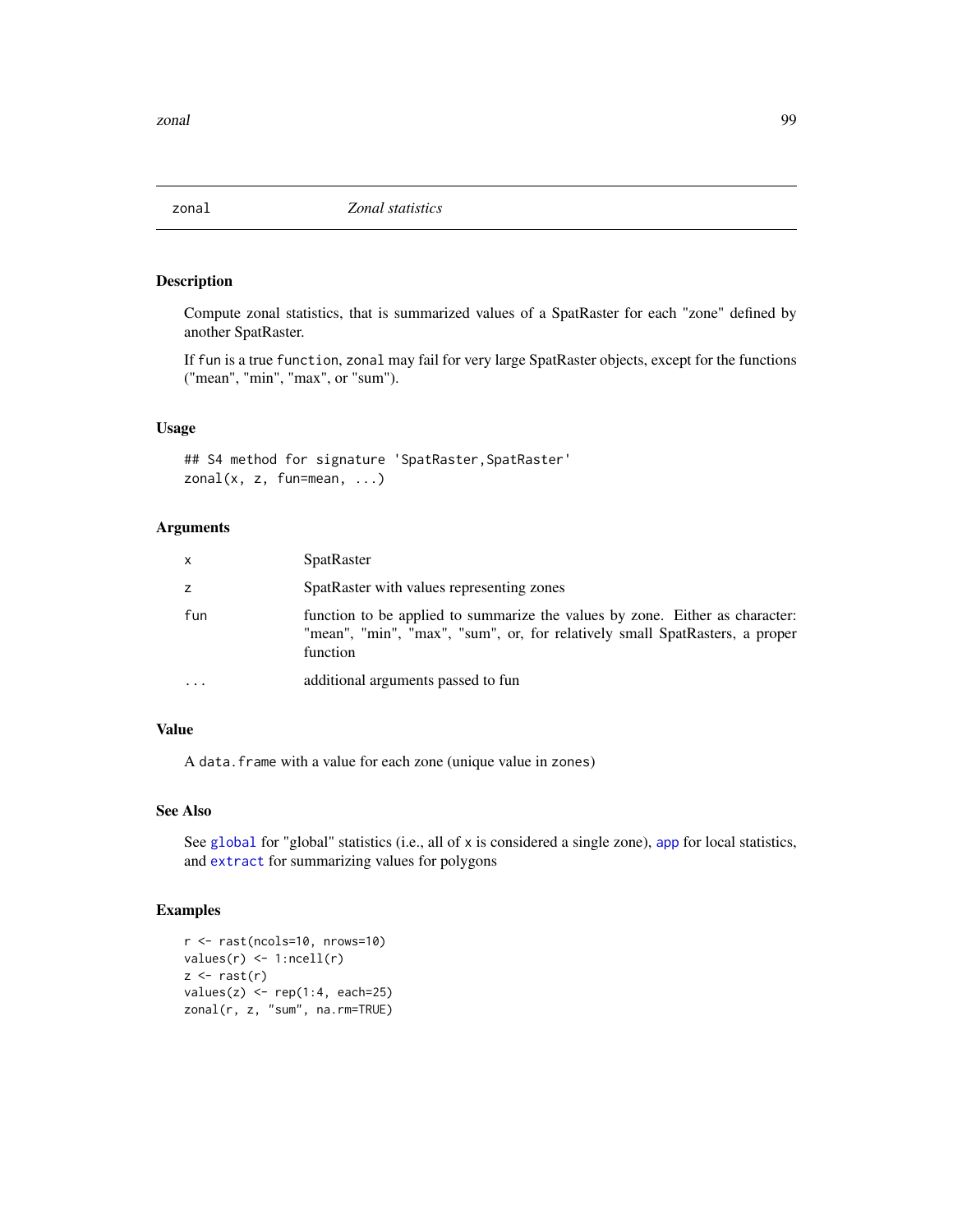<span id="page-99-0"></span>Zoom in on a map (plot) by providing a new extent, by default this is done by clicking twice on the map.

# Usage

```
## S4 method for signature 'SpatRaster'
zoom(x, ext=draw(), maxcell=10000, layer=1, new=TRUE, ...)
```
# Arguments

| $\mathsf{x}$ | <b>SpatRaster</b>                                                        |
|--------------|--------------------------------------------------------------------------|
| ext          | SpatExtent                                                               |
| maxcell      | Maximum number of cells used for the map                                 |
| laver        | Positive integer to select the layer to be used                          |
| new          | Logical. If TRUE, the zoomed in map will appear on a new device (window) |
| $\cdots$     | additional paramters for plot                                            |

# Value

SpatExtent (invisibly)

#### See Also

[draw](#page-35-0), [plot](#page-61-0)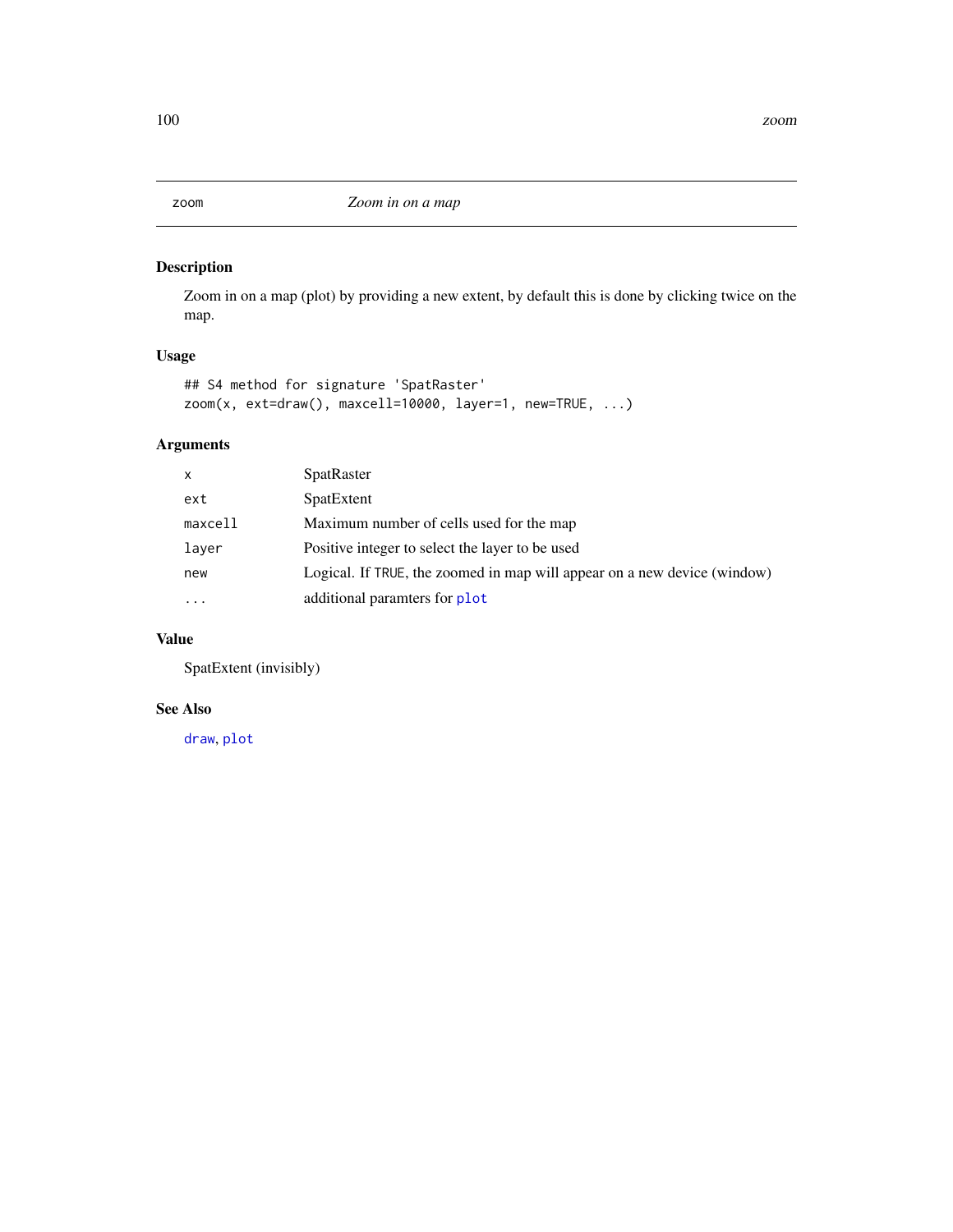# Index

∗Topic classes SpatDataFrame-class, [80](#page-79-0) SpatExtent-class, [80](#page-79-0) SpatOptions-class, [81](#page-80-0) SpatRaster-class, [81](#page-80-0) SpatVector-class, [83](#page-82-0) ∗Topic math atan2, [17](#page-16-0) math, [55](#page-54-0) modal, [57](#page-56-0) ∗Topic methods aggregate, [11](#page-10-1) app, [14](#page-13-1) area, [15](#page-14-0) as.data.frame, [16](#page-15-0) boundaries, [18](#page-17-0) collapse, [25](#page-24-0) contour, [27](#page-26-0) cover, [28](#page-27-0) disaggregate, [33](#page-32-1) extract, [39](#page-38-1) factors, [40](#page-39-0) geomtype, [45](#page-44-0) head and tail, [47](#page-46-0) hist, [47](#page-46-0) interpolate, [50](#page-49-0) local, [53](#page-52-1) mask, [54](#page-53-0) math, [55](#page-54-0) merge, [56](#page-55-0) overlay, [59](#page-58-0) pack, [60](#page-59-0) persp, [62](#page-61-1) plot, [62](#page-61-1) plotRGB, [65](#page-64-0) predict, [66](#page-65-0) quantile, [69](#page-68-0) range, [70](#page-69-0) rast, [71](#page-70-1)

read and write, [74](#page-73-0) sources, [79](#page-78-0) tapp, [85](#page-84-0) text, [86](#page-85-1) values, [90](#page-89-1) vect, [91](#page-90-1) writeRaster, [94](#page-93-1) writeVector, [95](#page-94-0) ∗Topic package terra-package, [4](#page-3-0) ∗Topic spatial adjacent, [10](#page-9-0) aggregate, [11](#page-10-1) align, [13](#page-12-0) app, [14](#page-13-1) area, [15](#page-14-0) as.character, [16](#page-15-0) as.data.frame, [16](#page-15-0) atan2, [17](#page-16-0) boundaries, [18](#page-17-0) buffer, [19](#page-18-0) c, [20](#page-19-0) clamp, [21](#page-20-0) classify, [22](#page-21-0) click, [23](#page-22-1) coerce, [24](#page-23-1) collapse, [25](#page-24-0) compareGeom, [26](#page-25-0) contour, [27](#page-26-0) cover, [28](#page-27-0) crop, [29](#page-28-1) crs, [30](#page-29-0) density, [31](#page-30-1) dimensions, [31](#page-30-1) disaggregate, [33](#page-32-1) distance, [34](#page-33-0) draw, [36](#page-35-1) extend, [37](#page-36-0) extent, [38](#page-37-1)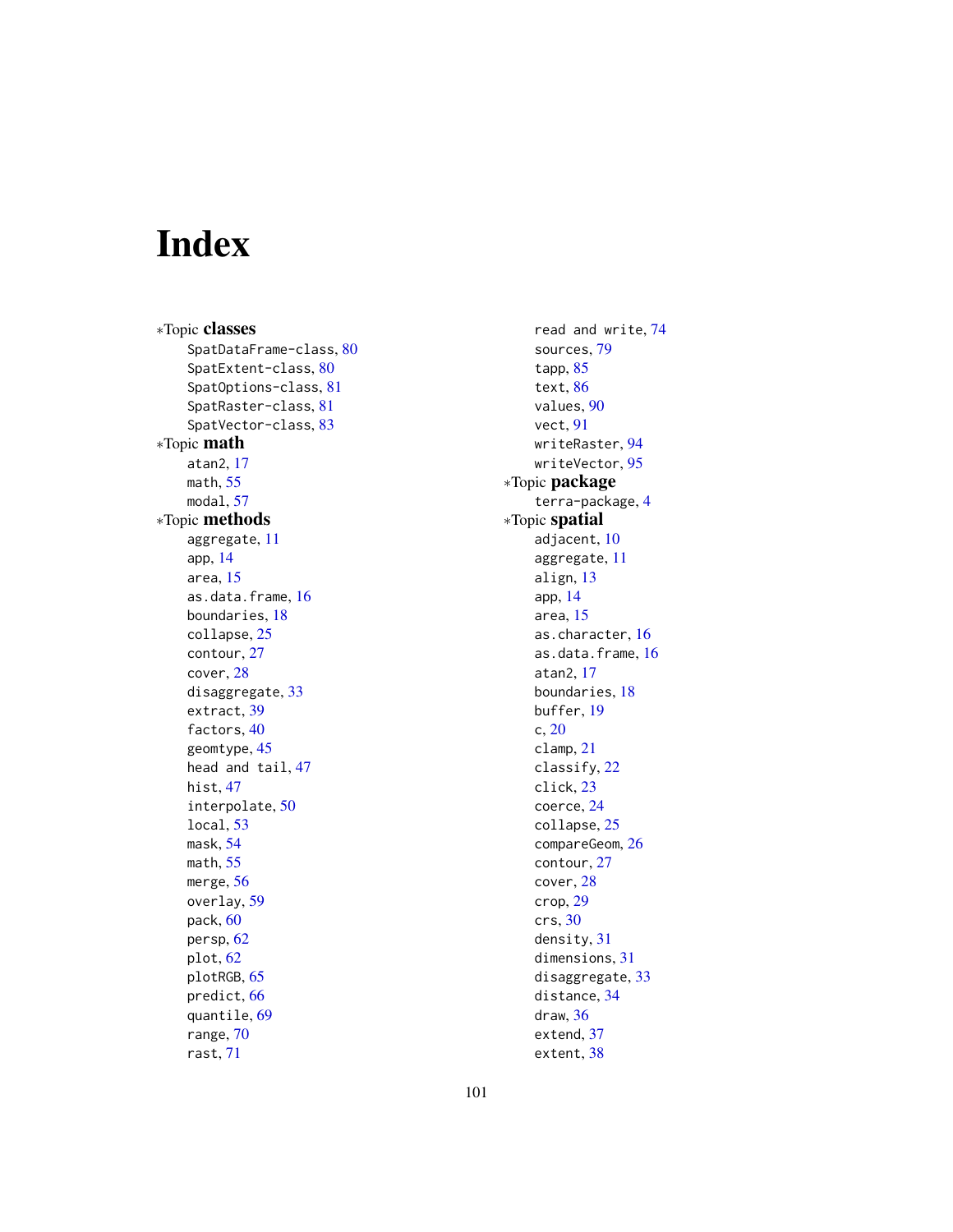extract, [39](#page-38-1) factors, [40](#page-39-0) flip, [41](#page-40-1) focal, [42](#page-41-0) freq, [43](#page-42-0) geom, [44](#page-43-0) geomtype, [45](#page-44-0) global, [46](#page-45-1) head and tail, [47](#page-46-0) hist, [47](#page-46-0) ifel, [48](#page-47-0) initialize, [49](#page-48-0) interpolate, [50](#page-49-0) isLonLat, [52](#page-51-0) local, [53](#page-52-1) mask, [54](#page-53-0) math, [55](#page-54-0) merge, [56](#page-55-0) names, [58](#page-57-0) overlay, [59](#page-58-0) pack, [60](#page-59-0) pairs, [61](#page-60-0) persp, [62](#page-61-1) plot, [62](#page-61-1) plotRGB, [65](#page-64-0) predict, [66](#page-65-0) project, [68](#page-67-1) quantile, [69](#page-68-0) range, [70](#page-69-0) rast, [71](#page-70-1) rasterize, [73](#page-72-0) read and write, [74](#page-73-0) rotate, [75](#page-74-1) select, [76](#page-75-0) shift, [77](#page-76-0) slope, [78](#page-77-0) sources, [79](#page-78-0) SpatDataFrame-class, [80](#page-79-0) SpatExtent-class, [80](#page-79-0) SpatOptions-class, [81](#page-80-0) SpatRaster-class, [81](#page-80-0) spatSample, [82](#page-81-0) SpatVector-class, [83](#page-82-0) subset, [83](#page-82-0) subset-vector, [84](#page-83-0) tapp, [85](#page-84-0) terra-package, [4](#page-3-0) text, [86](#page-85-1)

tmpFiles, [87](#page-86-0) transpose, [88](#page-87-0) trim, [89](#page-88-0) unique, [89](#page-88-0) values, [90](#page-89-1) vect, [91](#page-90-1) vector-attributes, [92](#page-91-0) warp, [93](#page-92-0) writeRaster, [94](#page-93-1) writeVector, [95](#page-94-0) xmin, [96](#page-95-0) xyRowColCell, [97](#page-96-0) zonal, [99](#page-98-0) zoom, [100](#page-99-0) ∗Topic univar freq, [43](#page-42-0) modal, [57](#page-56-0) [,SpatRaster,SpatVector,missing-method *(*extract*)*, [39](#page-38-1) [,SpatRaster,missing,missing-method *(*extract*)*, [39](#page-38-1) [,SpatRaster,missing,numeric-method *(*extract*)*, [39](#page-38-1) [,SpatRaster,numeric,missing-method *(*extract*)*, [39](#page-38-1) [,SpatRaster,numeric,numeric-method *(*extract*)*, [39](#page-38-1) [,SpatVector,logical,character-method *(*subset-vector*)*, [84](#page-83-0) [, SpatVector, logical, missing-method *(*subset-vector*)*, [84](#page-83-0) [,SpatVector,logical,numeric-method *(*subset-vector*)*, [84](#page-83-0) [,SpatVector,missing,character-method *(*subset-vector*)*, [84](#page-83-0) [,SpatVector,missing,missing-method *(*subset-vector*)*, [84](#page-83-0) [,SpatVector,missing,numeric-method *(*subset-vector*)*, [84](#page-83-0) [,SpatVector,numeric,character-method *(*subset-vector*)*, [84](#page-83-0) [,SpatVector,numeric,missing-method *(*subset-vector*)*, [84](#page-83-0) [,SpatVector,numeric,numeric-method *(*subset-vector*)*, [84](#page-83-0) [[,SpatRaster,character,missing-method *(*subset*)*, [83](#page-82-0) [[,SpatRaster,logical,missing-method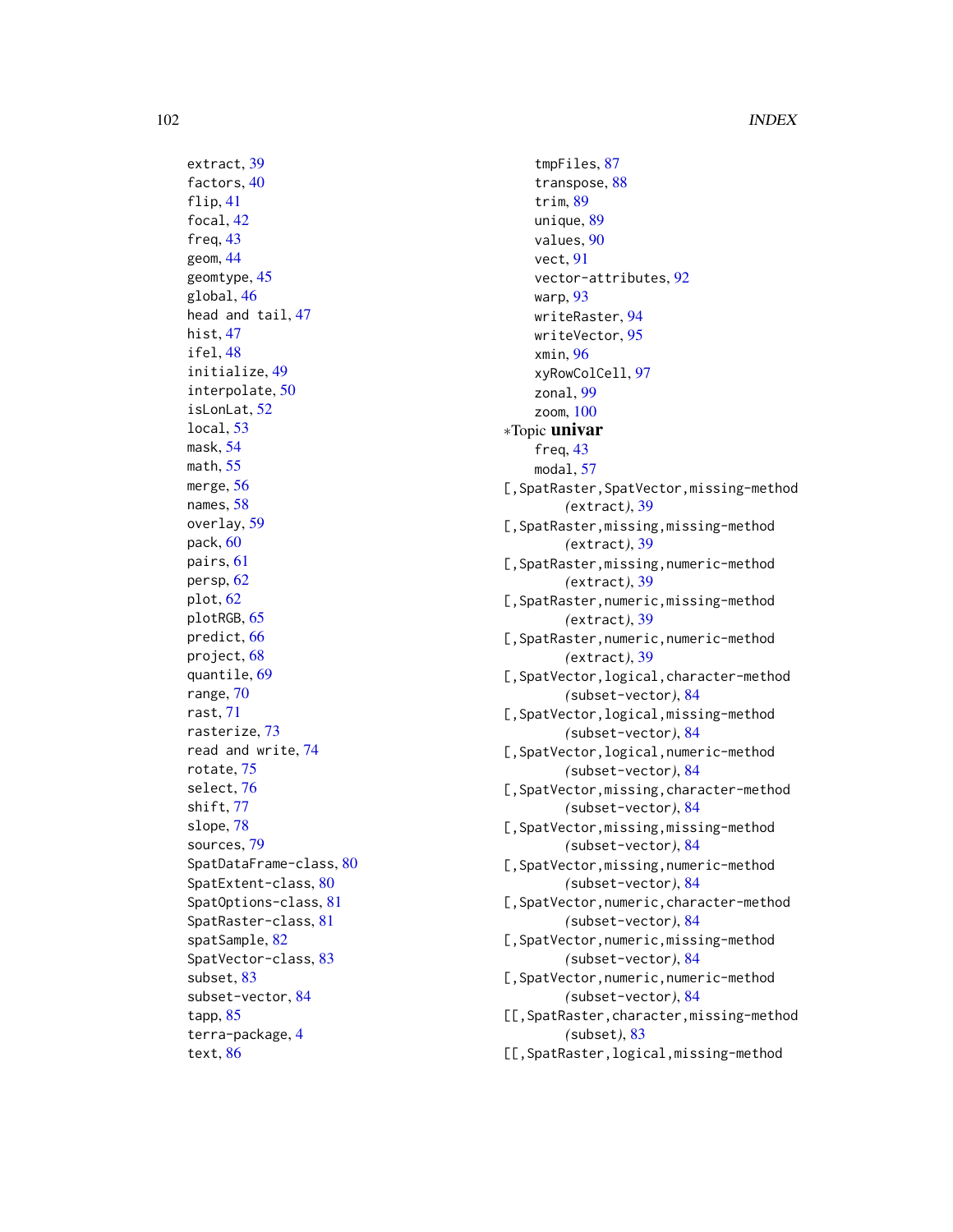#### INDEX  $103$

*(*subset*)*, [83](#page-82-0) [[,SpatRaster,numeric,missing-method *(*subset*)*, [83](#page-82-0) [[,SpatVector,character,missing-method *(*subset-vector*)*, [84](#page-83-0) [[,SpatVector,logical,missing-method *(*subset-vector*)*, [84](#page-83-0) [[,SpatVector,numeric,missing-method *(*subset-vector*)*, [84](#page-83-0) \$ *(*vector-attributes*)*, [92](#page-91-0) \$,SpatRaster-method *(*subset*)*, [83](#page-82-0) \$,SpatVector-method *(*vector-attributes*)*, [92](#page-91-0) \$<- *(*vector-attributes*)*, [92](#page-91-0) \$<-,SpatVector-method *(*vector-attributes*)*, [92](#page-91-0) adjacent, *[6](#page-5-0)*, [10](#page-9-0) adjacent,SpatRaster-method *(*adjacent*)*, [10](#page-9-0) aggregate, *[5](#page-4-0)*, [11,](#page-10-1) *[34](#page-33-0)*, *[93,](#page-92-0) [94](#page-93-1)* aggregate, SpatRaster-method *(*aggregate*)*, [11](#page-10-1) aggregate,SpatVector-method *(*aggregate*)*, [11](#page-10-1) align, *[10](#page-9-0)*, [13](#page-12-0) align,SpatExtent,SpatRaster-method *(*align*)*, [13](#page-12-0) app, *[4,](#page-3-0) [5](#page-4-0)*, [14,](#page-13-1) *[46](#page-45-1)*, *[48](#page-47-0)*, *[55](#page-54-0)*, *[59,](#page-58-0) [60](#page-59-0)*, *[70](#page-69-0)*, *[85](#page-84-0)*, *[99](#page-98-0)* app,SpatRaster-method *(*app*)*, [14](#page-13-1) apply, *[14](#page-13-1)* area, *[5](#page-4-0)*, [15](#page-14-0) area,SpatRaster-method *(*area*)*, [15](#page-14-0) area,SpatVector-method *(*area*)*, [15](#page-14-0) Arith,missing,SpatRaster-method *(*math*)*, [55](#page-54-0) Arith,numeric,SpatRaster-method *(*math*)*, [55](#page-54-0) Arith,SpatRaster,missing-method *(*math*)*, [55](#page-54-0) Arith,SpatRaster,numeric-method *(*math*)*, [55](#page-54-0) Arith,SpatRaster,SpatRaster-method *(*math*)*, [55](#page-54-0) Arith-methods, *[5](#page-4-0)* Arith-methods *(*math*)*, [55](#page-54-0) as.array, *[7](#page-6-0)* as.array *(*coerce*)*, [24](#page-23-1) as.array,SpatRaster-method *(*coerce*)*, [24](#page-23-1)

as.character, [16](#page-15-0) as.character,SpatExtent-method *(*as.character*)*, [16](#page-15-0) as.character,SpatRaster-method *(*as.character*)*, [16](#page-15-0) as.contour, *[7](#page-6-0)* as.contour *(*contour*)*, [27](#page-26-0) as.contour,SpatRaster-method *(*contour*)*, [27](#page-26-0) as.data.frame, [16](#page-15-0) as.data.frame,SpatRaster-method *(*coerce*)*, [24](#page-23-1) as.data.frame,SpatVector-method *(*as.data.frame*)*, [16](#page-15-0) as.factor *(*factors*)*, [40](#page-39-0) as.factor,SpatRaster-method *(*factors*)*, [40](#page-39-0) as.lines, *[7](#page-6-0)* as.lines *(*coerce*)*, [24](#page-23-1) as.lines,SpatVector-method *(*coerce*)*, [24](#page-23-1) as.matrix, *[7](#page-6-0)*, *[91](#page-90-1)* as.matrix *(*coerce*)*, [24](#page-23-1) as.matrix,SpatRaster-method *(*coerce*)*, [24](#page-23-1) as.points, *[7](#page-6-0)* as.points *(*coerce*)*, [24](#page-23-1) as.points,SpatRaster-method *(*coerce*)*, [24](#page-23-1) as.polygons, *[7](#page-6-0)* as.polygons *(*coerce*)*, [24](#page-23-1) as.polygons,SpatRaster-method *(*coerce*)*, [24](#page-23-1) as.vector *(*coerce*)*, [24](#page-23-1) as.vector,SpatRaster-method *(*coerce*)*, [24](#page-23-1) atan2, [17](#page-16-0) atan2,SpatRaster,SpatRaster-method *(*atan2*)*, [17](#page-16-0) barplot, *[7](#page-6-0)* bbox,SpatRaster-method *(*extent*)*, [38](#page-37-1) bbox,SpatVector-method *(*extent*)*, [38](#page-37-1) blockSize, *[9](#page-8-0)* boundaries, *[6](#page-5-0)*, [18](#page-17-0) boundaries,SpatRaster-method *(*boundaries*)*, [18](#page-17-0) boxplot, *[7](#page-6-0)*, *[48](#page-47-0)*, *[61](#page-60-0)* buffer, [19](#page-18-0) buffer,SpatRaster-method *(*buffer*)*, [19](#page-18-0)

buffer,SpatVector-method *(*buffer*)*, [19](#page-18-0)

c, *[4,](#page-3-0) [5](#page-4-0)*, [20](#page-19-0)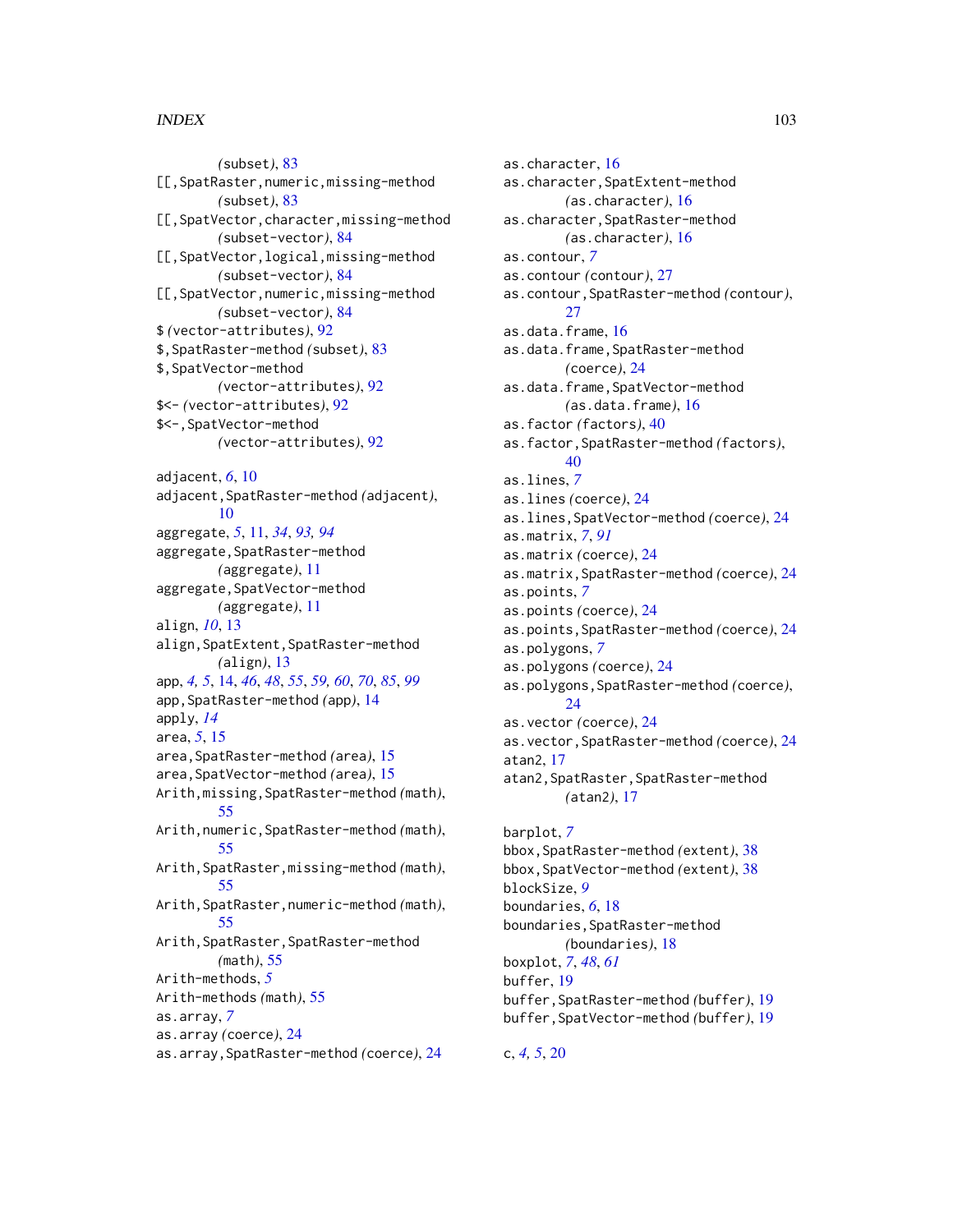c,SpatRaster-method *(*c*)*, [20](#page-19-0) canProcessInMemory, *[10](#page-9-0)* cellFromRowCol, *[9](#page-8-0)* cellFromRowCol *(*xyRowColCell*)*, [97](#page-96-0) cellFromRowCol,SpatRaster,numeric,numeric-method couldBeLonLat *(*isLonLat*)*, [52](#page-51-0) *(*xyRowColCell*)*, [97](#page-96-0) cellFromRowColCombine, *[9](#page-8-0)* cellFromRowColCombine *(*xyRowColCell*)*, [97](#page-96-0) cellFromRowColCombine,SpatRaster,numeric,numeric-method *(*isLonLat*)*, [52](#page-51-0) *(*xyRowColCell*)*, [97](#page-96-0) cellFromXY, *[9](#page-8-0)* cellFromXY *(*xyRowColCell*)*, [97](#page-96-0) cellFromXY, SpatRaster, matrix-method *(*xyRowColCell*)*, [97](#page-96-0) clamp, [21](#page-20-0) clamp,SpatRaster-method *(*clamp*)*, [21](#page-20-0) classify, *[4,](#page-3-0) [5](#page-4-0)*, *[21](#page-20-0)*, [22,](#page-21-0) *[56](#page-55-0)* classify,SpatRaster-method *(*classify*)*, [22](#page-21-0) click, *[7](#page-6-0)*, [23,](#page-22-1) *[76](#page-75-0)* click,missing-method *(*click*)*, [23](#page-22-1) click,SpatRaster-method *(*click*)*, [23](#page-22-1) clump, *[18](#page-17-0)* coerce, [24](#page-23-1) colFromCell *(*xyRowColCell*)*, [97](#page-96-0) colFromCell,SpatRaster,numeric-method *(*xyRowColCell*)*, [97](#page-96-0) colFromX, *[8](#page-7-0)* colFromX *(*xyRowColCell*)*, [97](#page-96-0) colFromX,SpatRaster,numeric-method *(*xyRowColCell*)*, [97](#page-96-0) collapse, *[4,](#page-3-0) [5](#page-4-0)*, [25](#page-24-0) collapse,SpatRaster-method *(*collapse*)*, [25](#page-24-0) Compare, numeric, SpatRaster-method *(*math*)*, [55](#page-54-0) Compare,SpatExtent,SpatExtent-method *(*math*)*, [55](#page-54-0) Compare,SpatRaster,math-method *(*math*)*, [55](#page-54-0) Compare,SpatRaster,numeric-method *(*math*)*, [55](#page-54-0) Compare,SpatRaster,SpatRaster-method *(*math*)*, [55](#page-54-0) Compare-methods, *[5](#page-4-0)* Compare-methods *(*math*)*, [55](#page-54-0) compareGeom, *[4](#page-3-0)*, *[8](#page-7-0)*, [26](#page-25-0) compareGeom,SpatRaster,SpatRaster-method

*(*compareGeom*)*, [26](#page-25-0) contour, *[7](#page-6-0)*, *[27](#page-26-0)*, [27,](#page-26-0) *[28](#page-27-0)* contour,SpatRaster-method *(*contour*)*, [27](#page-26-0) cor, *[61](#page-60-0)* couldBeLonLat,SpatRaster-method *(*isLonLat*)*, [52](#page-51-0) couldBeLonLat,SpatVector-method cover, *[5](#page-4-0)*, [28,](#page-27-0) *[48](#page-47-0)* cover,SpatRaster,SpatRaster-method *(*cover*)*, [28](#page-27-0) crop, *[5](#page-4-0)*, [29,](#page-28-1) *[37](#page-36-0)*, *[55](#page-54-0)*, *[76](#page-75-0)*, *[93,](#page-92-0) [94](#page-93-1)* crop,SpatRaster,ANY-method *(*crop*)*, [29](#page-28-1) crop,SpatVector,SpatVector-method *(*crop*)*, [29](#page-28-1) crs, *[8](#page-7-0)*, [30](#page-29-0) crs,SpatRaster-method *(*crs*)*, [30](#page-29-0) crs,SpatVector-method *(*crs*)*, [30](#page-29-0) crs<- *(*crs*)*, [30](#page-29-0) crs<-,SpatRaster,character-method *(*crs*)*, [30](#page-29-0) crs<-,SpatRaster-method *(*crs*)*, [30](#page-29-0) crs<-,SpatVector,character-method *(*crs*)*, [30](#page-29-0) crs<-,SpatVector-method *(*crs*)*, [30](#page-29-0) density, *[7](#page-6-0)*, [31](#page-30-1) density,SpatRaster-method *(*density*)*, [31](#page-30-1) dim *(*dimensions*)*, [31](#page-30-1) dim,SpatRaster-method *(*dimensions*)*, [31](#page-30-1) dim,SpatVector-method *(*dimensions*)*, [31](#page-30-1) dim<-,SpatRaster-method *(*dimensions*)*, [31](#page-30-1) dimensions, [31](#page-30-1) disaggregate, *[5](#page-4-0)*, *[12](#page-11-0)*, [33,](#page-32-1) *[93,](#page-92-0) [94](#page-93-1)* disaggregate, SpatRaster-method *(*disaggregate*)*, [33](#page-32-1) distance, *[4](#page-3-0)*, *[6](#page-5-0)*, *[19](#page-18-0)*, [34](#page-33-0) distance,SpatRaster,missing-method *(*distance*)*, [34](#page-33-0) distance,SpatRaster,SpatVector-method *(*distance*)*, [34](#page-33-0) distance,SpatVector,missing-method *(*distance*)*, [34](#page-33-0) distance,SpatVector,SpatVector-method *(*distance*)*, [34](#page-33-0) draw, *[4](#page-3-0)*, *[7](#page-6-0)*, *[10](#page-9-0)*, *[13](#page-12-0)*, *[24](#page-23-1)*, [36,](#page-35-1) *[76](#page-75-0)*, *[100](#page-99-0)* draw,character-method *(*draw*)*, [36](#page-35-1) draw,missing-method *(*draw*)*, [36](#page-35-1)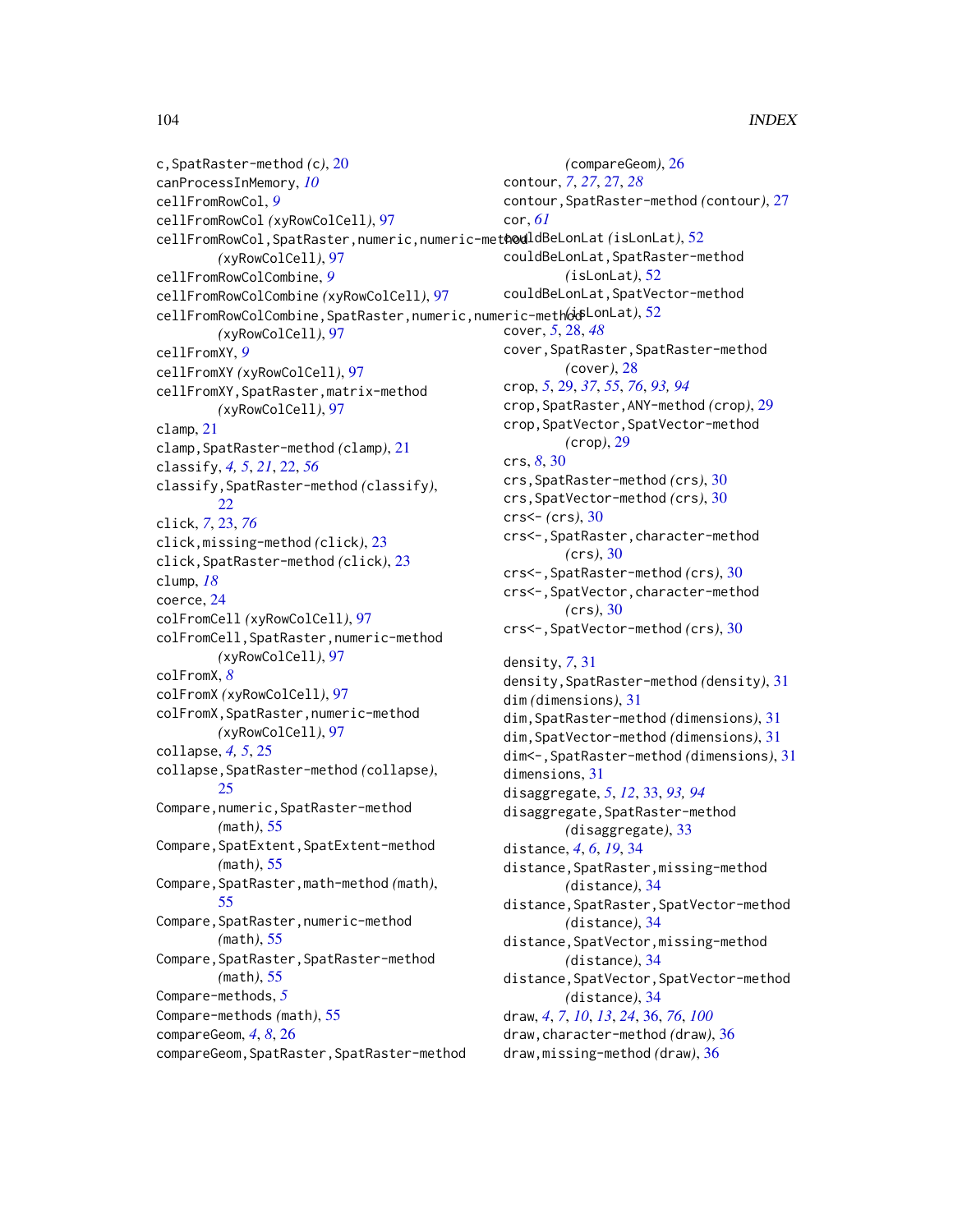#### INDEX 105

drawExtent, *[65](#page-64-0)*

ext, *[4](#page-3-0)*, *[8](#page-7-0)*, *[13](#page-12-0)*, *[33](#page-32-1)*, *[80](#page-79-0)* ext *(*extent*)*, [38](#page-37-1) ext,missing-method *(*extent*)*, [38](#page-37-1) ext,numeric-method *(*extent*)*, [38](#page-37-1) ext,SpatExtent-method *(*extent*)*, [38](#page-37-1) ext,SpatRaster-method *(*extent*)*, [38](#page-37-1) ext,SpatVector-method *(*extent*)*, [38](#page-37-1) ext<- *(*extent*)*, [38](#page-37-1) ext<-,SpatRaster,SpatExtent-method *(*extent*)*, [38](#page-37-1) extend, *[5](#page-4-0)*, [37](#page-36-0) extend,SpatExtent-method *(*extend*)*, [37](#page-36-0) extend,SpatRaster-method *(*extend*)*, [37](#page-36-0) Extent, *[65](#page-64-0)* extent, *[9](#page-8-0)*, [38](#page-37-1) extract, *[7](#page-6-0)*, *[25,](#page-24-0) [26](#page-25-0)*, [39,](#page-38-1) *[46](#page-45-1)*, *[99](#page-98-0)* extract,SpatRaster,matrix-method *(*extract*)*, [39](#page-38-1) extract,SpatRaster,SpatVector-method *(*extract*)*, [39](#page-38-1)

factors, [40](#page-39-0) filename, *[8](#page-7-0)* filled.contour, *[27,](#page-26-0) [28](#page-27-0)* flip, *[5](#page-4-0)*, [41,](#page-40-1) *[77](#page-76-0)*, *[88](#page-87-0)* flip,SpatRaster-method *(*flip*)*, [41](#page-40-1) focal, *[6](#page-5-0)*, *[18](#page-17-0)*, [42,](#page-41-0) *[46](#page-45-1)* focal,SpatRaster-method *(*focal*)*, [42](#page-41-0) freq, *[6](#page-5-0)*, [43,](#page-42-0) *[44](#page-43-0)* freq,SpatRaster-method *(*freq*)*, [43](#page-42-0) fromDisk, *[10](#page-9-0)*

geom, [44,](#page-43-0) *[47](#page-46-0)* geom,SpatVector-method *(*geom*)*, [44](#page-43-0) geomtype, [45](#page-44-0) geomtype,Spatial-method *(*geomtype*)*, [45](#page-44-0) geomtype,SpatVector-method *(*geomtype*)*, [45](#page-44-0) global, *[4](#page-3-0)*, *[6](#page-5-0)*, [46,](#page-45-1) *[99](#page-98-0)* global,SpatRaster-method *(*global*)*, [46](#page-45-1) hasValues *(*sources*)*, [79](#page-78-0) hasValues,SpatRaster-method *(*sources*)*, [79](#page-78-0) head *(*head and tail*)*, [47](#page-46-0) head and tail, [47](#page-46-0) head,SpatRaster-method *(*head and tail*)*, [47](#page-46-0)

head,SpatVector-method *(*head and tail*)*, [47](#page-46-0) hist, *[7](#page-6-0)*, [47,](#page-46-0) *[48](#page-47-0)*, *[61](#page-60-0)* hist,SpatRaster-method *(*hist*)*, [47](#page-46-0) ifel, [48](#page-47-0) ifel,SpatRaster-method *(*ifel*)*, [48](#page-47-0) ifelse, *[48](#page-47-0)* image, *[7](#page-6-0)*, *[64](#page-63-0)* image *(*plot*)*, [62](#page-61-1) image,SpatRaster-method *(*plot*)*, [62](#page-61-1) init, *[5](#page-4-0)* init *(*initialize*)*, [49](#page-48-0) init,SpatRaster-method *(*initialize*)*, [49](#page-48-0) initialize, [49](#page-48-0) inMemory, *[10](#page-9-0)* interpolate, *[6](#page-5-0)*, [50](#page-49-0) interpolate,SpatRaster-method *(*interpolate*)*, [50](#page-49-0) intersect, *[10](#page-9-0)* is.factor *(*factors*)*, [40](#page-39-0) is.factor,SpatRaster-method *(*factors*)*, [40](#page-39-0) isGlobalLonLat *(*isLonLat*)*, [52](#page-51-0) isGlobalLonLat,SpatRaster-method *(*isLonLat*)*, [52](#page-51-0) isLonLat, *[8](#page-7-0)*, [52](#page-51-0) isLonLat,SpatRaster-method *(*isLonLat*)*, [52](#page-51-0) isLonLat,SpatVector-method *(*isLonLat*)*, [52](#page-51-0)

```
length,SpatVector-method (dimensions),
        31
levels (factors), 40
levels,SpatRaster-method (factors), 40
levels<- (factors), 40
levels<-,SpatRaster-method (factors), 40
lines,SpatExtent-method (plot), 62
lines,SpatRaster-method (plot), 62
lines,SpatVector-method (plot), 62
local, 53, 70
locator, 36
Logic-methods, 5
```
mask, *[5](#page-4-0)*, *[29](#page-28-1)*, *[48](#page-47-0)*, [54](#page-53-0) mask,SpatRaster,SpatRaster-method *(*mask*)*, [54](#page-53-0)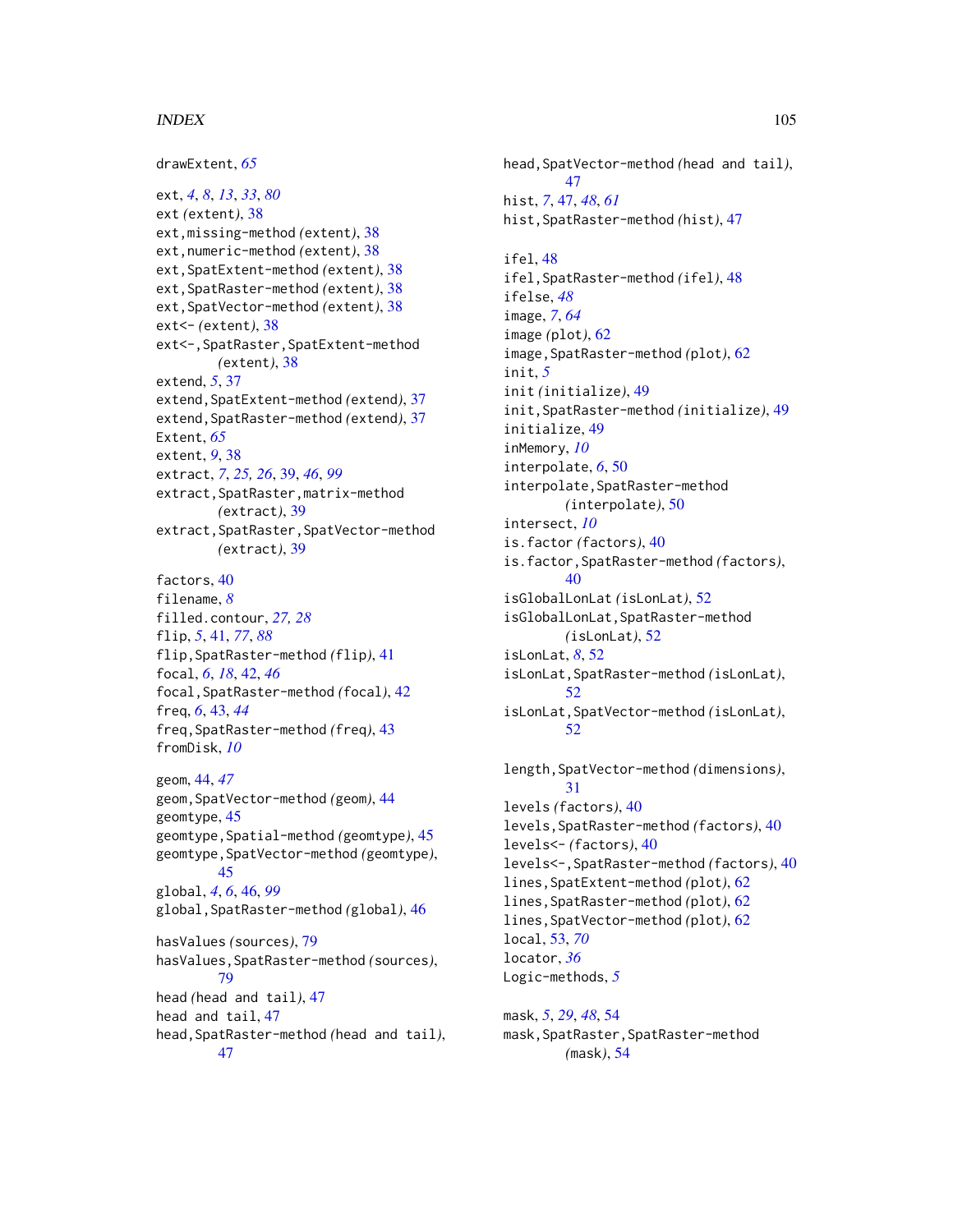mask,SpatRaster,SpatVector-method *(*mask*)*, [54](#page-53-0) math, *[14](#page-13-1)*, [55,](#page-54-0) *[60](#page-59-0)* Math,SpatExtent-method *(*math*)*, [55](#page-54-0) Math,SpatRaster-method *(*math*)*, [55](#page-54-0) Math-methods, *[5](#page-4-0)*, *[10](#page-9-0)* Math-methods *(*math*)*, [55](#page-54-0) Math2,SpatExtent-method *(*math*)*, [55](#page-54-0) Math2,SpatRaster-method *(*math*)*, [55](#page-54-0) Math2-methods *(*math*)*, [55](#page-54-0) max,SpatRaster-method *(*local*)*, [53](#page-52-1) mean,SpatRaster-method *(*local*)*, [53](#page-52-1) merge, *[5](#page-4-0)*, *[37](#page-36-0)*, *[56](#page-55-0)*, [56](#page-55-0) merge,SpatExtent,SpatExtent-method *(*merge*)*, [56](#page-55-0) merge,SpatRaster,SpatRaster-method *(*merge*)*, [56](#page-55-0) merge,SpatVector,data.frame-method *(*merge*)*, [56](#page-55-0) min,SpatRaster-method *(*local*)*, [53](#page-52-1) minmax, *[7](#page-6-0)* minmax *(*range*)*, [70](#page-69-0) minmax,SpatRaster-method *(*range*)*, [70](#page-69-0) modal, *[53,](#page-52-1) [54](#page-53-0)*, [57](#page-56-0) modal,SpatRaster-method *(*modal*)*, [57](#page-56-0) names, *[8](#page-7-0)*, *[48](#page-47-0)*, [58,](#page-57-0) *[66](#page-65-0)* names,SpatRaster-method *(*names*)*, [58](#page-57-0) names,SpatVector-method *(*names*)*, [58](#page-57-0) names<- *(*names*)*, [58](#page-57-0) names<-,SpatRaster-method *(*names*)*, [58](#page-57-0) names<-,SpatVector-method *(*names*)*, [58](#page-57-0) ncell, *[8](#page-7-0)*, *[98](#page-97-0)* ncell *(*dimensions*)*, [31](#page-30-1) ncell,ANY-method *(*dimensions*)*, [31](#page-30-1) ncell,SpatRaster-method *(*dimensions*)*, [31](#page-30-1) ncol, *[8](#page-7-0)* ncol *(*dimensions*)*, [31](#page-30-1) ncol,SpatRaster-method *(*dimensions*)*, [31](#page-30-1) ncol,SpatVector-method *(*dimensions*)*, [31](#page-30-1) ncol<- *(*dimensions*)*, [31](#page-30-1) ncol<-,SpatRaster,numeric-method *(*dimensions*)*, [31](#page-30-1) nlyr, *[4](#page-3-0)*, *[8](#page-7-0)* nlyr *(*dimensions*)*, [31](#page-30-1) nlyr,SpatRaster-method *(*dimensions*)*, [31](#page-30-1) nlyr<- *(*dimensions*)*, [31](#page-30-1) nlyr<-,SpatRaster,numeric-method *(*dimensions*)*, [31](#page-30-1)

nrow, *[8](#page-7-0)* nrow *(*dimensions*)*, [31](#page-30-1) nrow,SpatRaster-method *(*dimensions*)*, [31](#page-30-1) nrow,SpatVector-method *(*dimensions*)*, [31](#page-30-1) nrow<- *(*dimensions*)*, [31](#page-30-1) nrow<-,SpatRaster,numeric-method *(*dimensions*)*, [31](#page-30-1) nsrc *(*dimensions*)*, [31](#page-30-1) nsrc,SpatRaster-method *(*dimensions*)*, [31](#page-30-1) origin, *[8](#page-7-0)* orphanTmpFiles *(*tmpFiles*)*, [87](#page-86-0) overlay, *[5](#page-4-0)*, *[14](#page-13-1)*, [59](#page-58-0) overlay,SpatRaster,SpatRaster-method *(*overlay*)*, [59](#page-58-0) pack, [60](#page-59-0) pack,Spatial-method *(*pack*)*, [60](#page-59-0) pack,SpatRaster-method *(*pack*)*, [60](#page-59-0) pack,SpatVector-method *(*pack*)*, [60](#page-59-0) PackedSpatRaster-class *(*SpatRaster-class*)*, [81](#page-80-0) PackedSpatVector-class *(*SpatVector-class*)*, [83](#page-82-0) pairs, *[7](#page-6-0)*, *[48](#page-47-0)*, *[61](#page-60-0)*, [61](#page-60-0) pairs,SpatRaster-method *(*pairs*)*, [61](#page-60-0) perimeter *(*area*)*, [15](#page-14-0) perimeter,SpatVector-method *(*area*)*, [15](#page-14-0) persp, *[7](#page-6-0)*, *[62](#page-61-1)*, [62](#page-61-1) persp,SpatRaster-method *(*persp*)*, [62](#page-61-1) plot, *[7](#page-6-0)*, *[28](#page-27-0)*, *[31](#page-30-1)*, [62,](#page-61-1) *[65,](#page-64-0) [66](#page-65-0)*, *[86](#page-85-1)*, *[100](#page-99-0)* plot,SpatExtent,missing-method *(*plot*)*, [62](#page-61-1) plot,SpatRaster,missing-method *(*plot*)*, [62](#page-61-1) plot,SpatRaster,numeric-method *(*plot*)*, [62](#page-61-1) plot,SpatRaster,SpatRaster-method *(*plot*)*, [62](#page-61-1) plot,SpatVector,character-method *(*plot*)*, [62](#page-61-1) plot,SpatVector,missing-method *(*plot*)*, [62](#page-61-1) plotRGB, *[7](#page-6-0)*, [65](#page-64-0) plotRGB,SpatRaster-method *(*plotRGB*)*, [65](#page-64-0) points,SpatExtent-method *(*plot*)*, [62](#page-61-1) points,SpatVector-method *(*plot*)*, [62](#page-61-1) predict, *[6](#page-5-0)*, *[23](#page-22-1)*, *[50,](#page-49-0) [51](#page-50-0)*, [66](#page-65-0) predict,SpatRaster-method *(*predict*)*, [66](#page-65-0)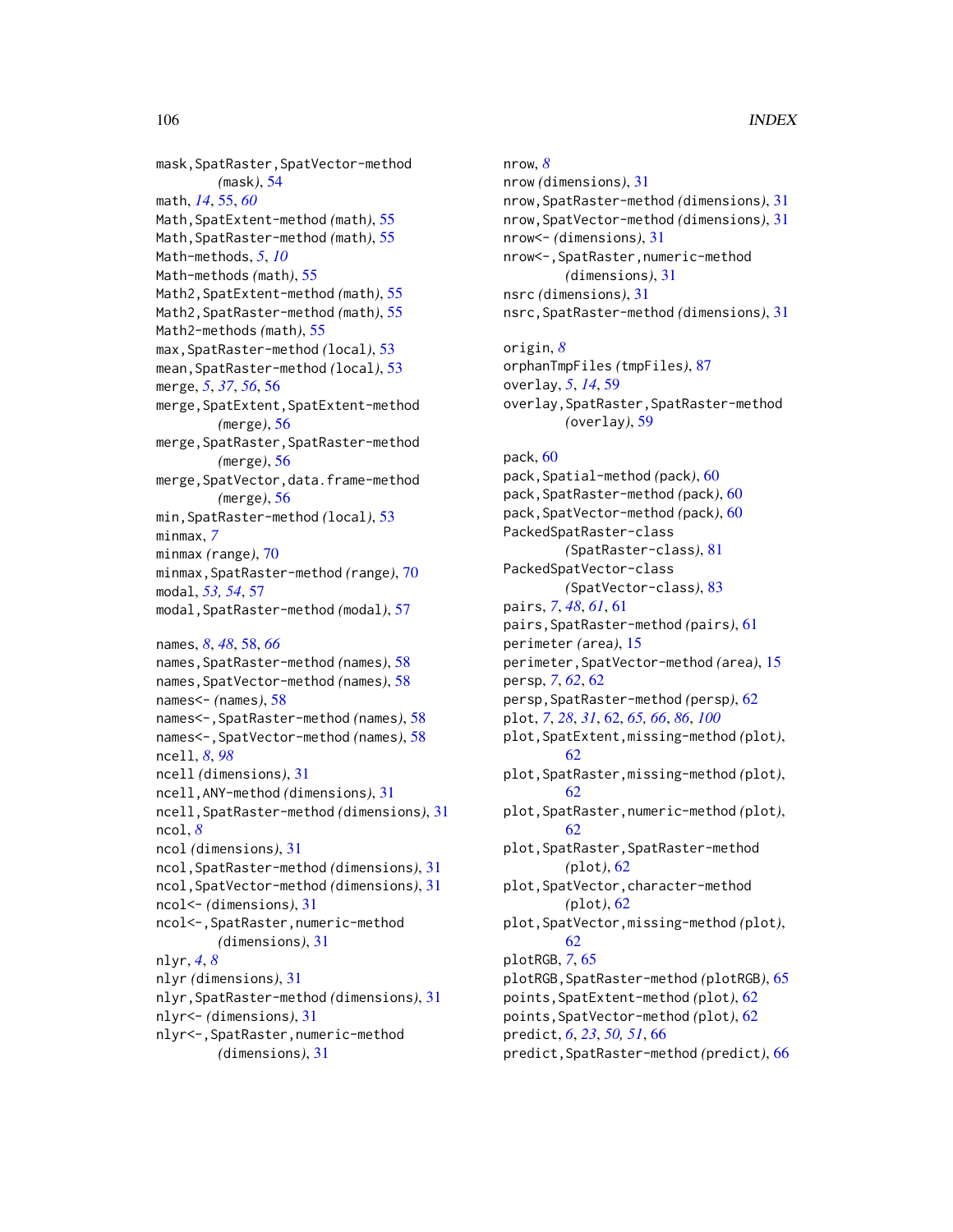#### INDEX  $107$

project, *[4](#page-3-0)*, [68,](#page-67-1) *[94](#page-93-1)* project,SpatRaster-method *(*project*)*, [68](#page-67-1) project,SpatVector-method *(*project*)*, [68](#page-67-1) quantile, [69](#page-68-0) quantile,SpatRaster-method *(*quantile*)*, [69](#page-68-0) range, [70](#page-69-0) range,SpatRaster-method *(*local*)*, [53](#page-52-1) rast, *[4](#page-3-0)[–6](#page-5-0)*, [71,](#page-70-1) *[81](#page-80-0)* rast,array-method *(*rast*)*, [71](#page-70-1) rast,character-method *(*rast*)*, [71](#page-70-1) rast,matrix-method *(*rast*)*, [71](#page-70-1) rast,missing-method *(*rast*)*, [71](#page-70-1) rast,PackedSpatRaster-method *(*rast*)*, [71](#page-70-1) rast,Raster-method *(*rast*)*, [71](#page-70-1) rast,SpatExtent-method *(*rast*)*, [71](#page-70-1) rast,SpatRaster-method *(*rast*)*, [71](#page-70-1) rast,SpatVector-method *(*rast*)*, [71](#page-70-1) rasterImage, *[66](#page-65-0)* rasterize, *[7](#page-6-0)*, [73](#page-72-0) rasterize,SpatVector,SpatRaster-method *(*rasterize*)*, [73](#page-72-0) rasterOptions, *[87](#page-86-0)* RasterSource *(*SpatRaster-class*)*, [81](#page-80-0) RasterSource-class *(*SpatRaster-class*)*, [81](#page-80-0) rats *(*factors*)*, [40](#page-39-0) rats,SpatRaster-method *(*factors*)*, [40](#page-39-0) Rcpp\_RasterSource-class *(*SpatRaster-class*)*, [81](#page-80-0) Rcpp\_SpatCategories-class *(*SpatRaster-class*)*, [81](#page-80-0) Rcpp\_SpatDataFrame-class *(*SpatDataFrame-class*)*, [80](#page-79-0) Rcpp\_SpatExtent-class *(*SpatExtent-class*)*, [80](#page-79-0) Rcpp\_SpatMessages-class *(*SpatDataFrame-class*)*, [80](#page-79-0) Rcpp\_SpatOptions-class *(*SpatDataFrame-class*)*, [80](#page-79-0) Rcpp\_SpatRaster-class *(*SpatRaster-class*)*, [81](#page-80-0) Rcpp\_SpatRasterCollection-class *(*SpatDataFrame-class*)*, [80](#page-79-0) Rcpp\_SpatVector-class *(*SpatVector-class*)*, [83](#page-82-0) read and write, [74](#page-73-0)

readStart, *[10](#page-9-0)* readStart *(*read and write*)*, [74](#page-73-0) readStart,SpatRaster-method *(*read and write*)*, [74](#page-73-0) readStop, *[10](#page-9-0)* readStop *(*read and write*)*, [74](#page-73-0) readStop,SpatRaster-method *(*read and write*)*, [74](#page-73-0) readValues *(*read and write*)*, [74](#page-73-0) readValues,SpatRaster-method *(*read and write*)*, [74](#page-73-0) reclassify, *[48](#page-47-0)* res, *[8](#page-7-0)*, *[72](#page-71-0)* res *(*dimensions*)*, [31](#page-30-1) res,SpatRaster-method *(*dimensions*)*, [31](#page-30-1) res<- *(*dimensions*)*, [31](#page-30-1) res<-,SpatRaster-method *(*dimensions*)*, [31](#page-30-1) resample, *[13](#page-12-0)* rotate, *[5](#page-4-0)*, *[42](#page-41-0)*, [75,](#page-74-1) *[77](#page-76-0)*, *[88](#page-87-0)* rotate,SpatRaster-method *(*rotate*)*, [75](#page-74-1) rowColFromCell, *[8](#page-7-0)* rowColFromCell *(*xyRowColCell*)*, [97](#page-96-0) rowColFromCell,SpatRaster,numeric-method *(*xyRowColCell*)*, [97](#page-96-0) rowFromCell *(*xyRowColCell*)*, [97](#page-96-0) rowFromCell,SpatRaster,numeric-method *(*xyRowColCell*)*, [97](#page-96-0) rowFromY, *[8](#page-7-0)* rowFromY *(*xyRowColCell*)*, [97](#page-96-0) rowFromY,SpatRaster,numeric-method *(*xyRowColCell*)*, [97](#page-96-0) runif, *[49](#page-48-0)*

select, *[7](#page-6-0)*, [76](#page-75-0) select,SpatRaster-method *(*select*)*, [76](#page-75-0) setMinMax, *[7](#page-6-0)* setMinMax *(*range*)*, [70](#page-69-0) setMinMax,SpatRaster-method *(*range*)*, [70](#page-69-0) setRat *(*factors*)*, [40](#page-39-0) shift, *[5](#page-4-0)*, [77](#page-76-0) shift,SpatRaster-method *(*shift*)*, [77](#page-76-0) show, *[47](#page-46-0)* show,SpatDataFrame-method *(*SpatDataFrame-class*)*, [80](#page-79-0) show,SpatExtent-method *(*SpatExtent-class*)*, [80](#page-79-0) show,SpatRaster-method *(*SpatRaster-class*)*, [81](#page-80-0)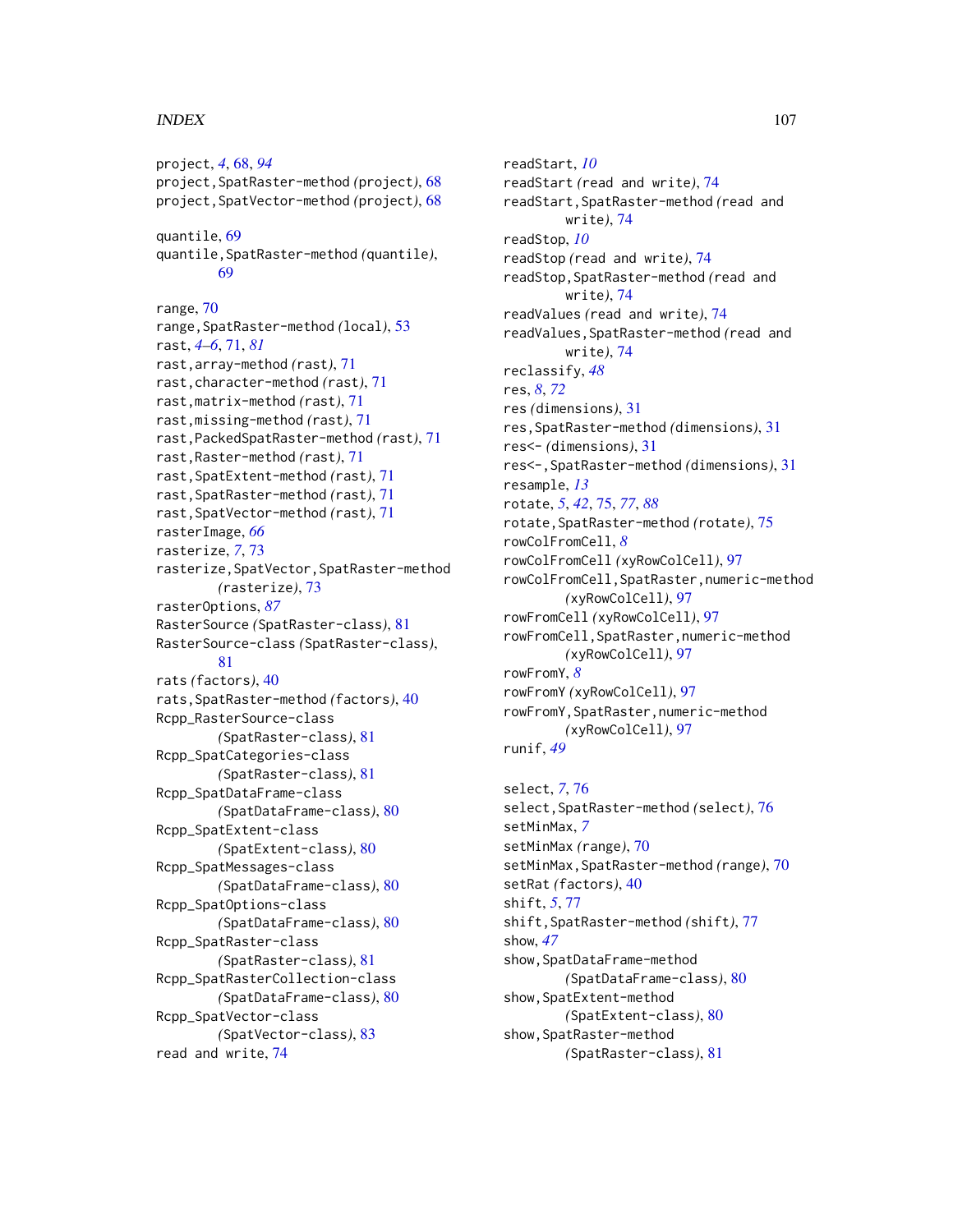show, SpatVector-method *(*SpatVector-class*)*, [83](#page-82-0) show\_messages *(*SpatDataFrame-class*)*, [80](#page-79-0) size *(*dimensions*)*, [31](#page-30-1) size,SpatRaster-method *(*dimensions*)*, [31](#page-30-1) size,SpatVector-method *(*dimensions*)*, [31](#page-30-1) slope, [78](#page-77-0) slope,SpatRaster-method *(*slope*)*, [78](#page-77-0) sources, [79](#page-78-0) sources,SpatRaster-method *(*sources*)*, [79](#page-78-0) SpatCategories *(*SpatRaster-class*)*, [81](#page-80-0) SpatCategories-class *(*SpatRaster-class*)*, [81](#page-80-0) SpatDataFrame *(*SpatDataFrame-class*)*, [80](#page-79-0) SpatDataFrame-class, [80](#page-79-0) SpatExtent *(*SpatExtent-class*)*, [80](#page-79-0) SpatExtent-class, [80](#page-79-0) SpatMessages *(*SpatDataFrame-class*)*, [80](#page-79-0) SpatMessages-class *(*SpatDataFrame-class*)*, [80](#page-79-0) SpatOptions *(*SpatDataFrame-class*)*, [80](#page-79-0) SpatOptions-class, [81](#page-80-0) SpatOptions-class *(*SpatDataFrame-class*)*, [80](#page-79-0) SpatRaster *(*SpatRaster-class*)*, [81](#page-80-0) SpatRaster-class, *[4](#page-3-0)*, [81](#page-80-0) SpatRasterCollection *(*SpatDataFrame-class*)*, [80](#page-79-0) SpatRasterCollection-class *(*SpatDataFrame-class*)*, [80](#page-79-0) spatSample, *[4](#page-3-0)*, *[7](#page-6-0)*, [82](#page-81-0) spatSample, SpatRaster-method *(*spatSample*)*, [82](#page-81-0) SpatVector *(*SpatVector-class*)*, [83](#page-82-0) SpatVector-class, [83](#page-82-0) stack, *[20](#page-19-0)* staleTmpFiles *(*tmpFiles*)*, [87](#page-86-0) stdev *(*local*)*, [53](#page-52-1) stdev,SpatRaster-method *(*local*)*, [53](#page-52-1) subset, *[5](#page-4-0)*, [83](#page-82-0) subset,SpatRaster-method *(*subset*)*, [83](#page-82-0) subset, SpatVector-method *(*subset-vector*)*, [84](#page-83-0) subset-vector, [84](#page-83-0) Summary, *[55](#page-54-0)* Summary,SpatRaster-method *(*local*)*, [53](#page-52-1) Summary-methods, *[5](#page-4-0)* Summary-methods *(*local*)*, [53](#page-52-1)

t, *[5](#page-4-0)* t *(*transpose*)*, [88](#page-87-0) t,SpatRaster-method *(*transpose*)*, [88](#page-87-0) tail *(*head and tail*)*, [47](#page-46-0) tail,SpatRaster-method *(*head and tail*)*, [47](#page-46-0) tail,SpatVector-method *(*head and tail*)*, [47](#page-46-0) tapp, *[4,](#page-3-0) [5](#page-4-0)*, *[26](#page-25-0)*, [85](#page-84-0) tapp,SpatRaster-method *(*tapp*)*, [85](#page-84-0) tapply, *[85](#page-84-0)* tempfile, *[87](#page-86-0)* terra *(*terra-package*)*, [4](#page-3-0) terra-package, [4](#page-3-0) terraOptions, *[10](#page-9-0)* terraOptions *(*SpatOptions-class*)*, [81](#page-80-0) text, *[7](#page-6-0)*, *[86](#page-85-1)*, [86](#page-85-1) text,SpatRaster-method *(*text*)*, [86](#page-85-1) text,SpatVector-method *(*text*)*, [86](#page-85-1) tmpFiles, *[10](#page-9-0)*, [87](#page-86-0) transpose, *[42](#page-41-0)*, [88](#page-87-0) transpose,SpatRaster-method *(*transpose*)*, [88](#page-87-0) Trig, *[17](#page-16-0)* trim, *[5](#page-4-0)*, [89](#page-88-0) trim,SpatRaster-method *(*trim*)*, [89](#page-88-0) union, *[10](#page-9-0)* unique, *[6](#page-5-0)*, [89](#page-88-0) unique,SpatRaster,ANY-method *(*unique*)*, [89](#page-88-0) unique,SpatRaster-method *(*unique*)*, [89](#page-88-0) values, *[7](#page-6-0)*, *[9](#page-8-0)*, *[39](#page-38-1)*, *[71](#page-70-1)*, [90,](#page-89-1) *[93](#page-92-0)* values,SpatRaster-method *(*values*)*, [90](#page-89-1) values,SpatVector-method *(*values*)*, [90](#page-89-1) values<- *(*values*)*, [90](#page-89-1) values<-,SpatRaster,ANY-method *(*values*)*, [90](#page-89-1) values<-,SpatVector,data.frame-method *(*values*)*, [90](#page-89-1) vect, *[4](#page-3-0)*, *[83](#page-82-0)*, [91](#page-90-1) vect,character-method *(*vect*)*, [91](#page-90-1) vect,data.frame-method *(*vect*)*, [91](#page-90-1) vect,matrix-method *(*vect*)*, [91](#page-90-1) vect,missing-method *(*vect*)*, [91](#page-90-1)

vect,PackedSpatVector-method *(*vect*)*, [91](#page-90-1)

vect,Spatial-method *(*vect*)*, [91](#page-90-1)

vector-attributes, [92](#page-91-0)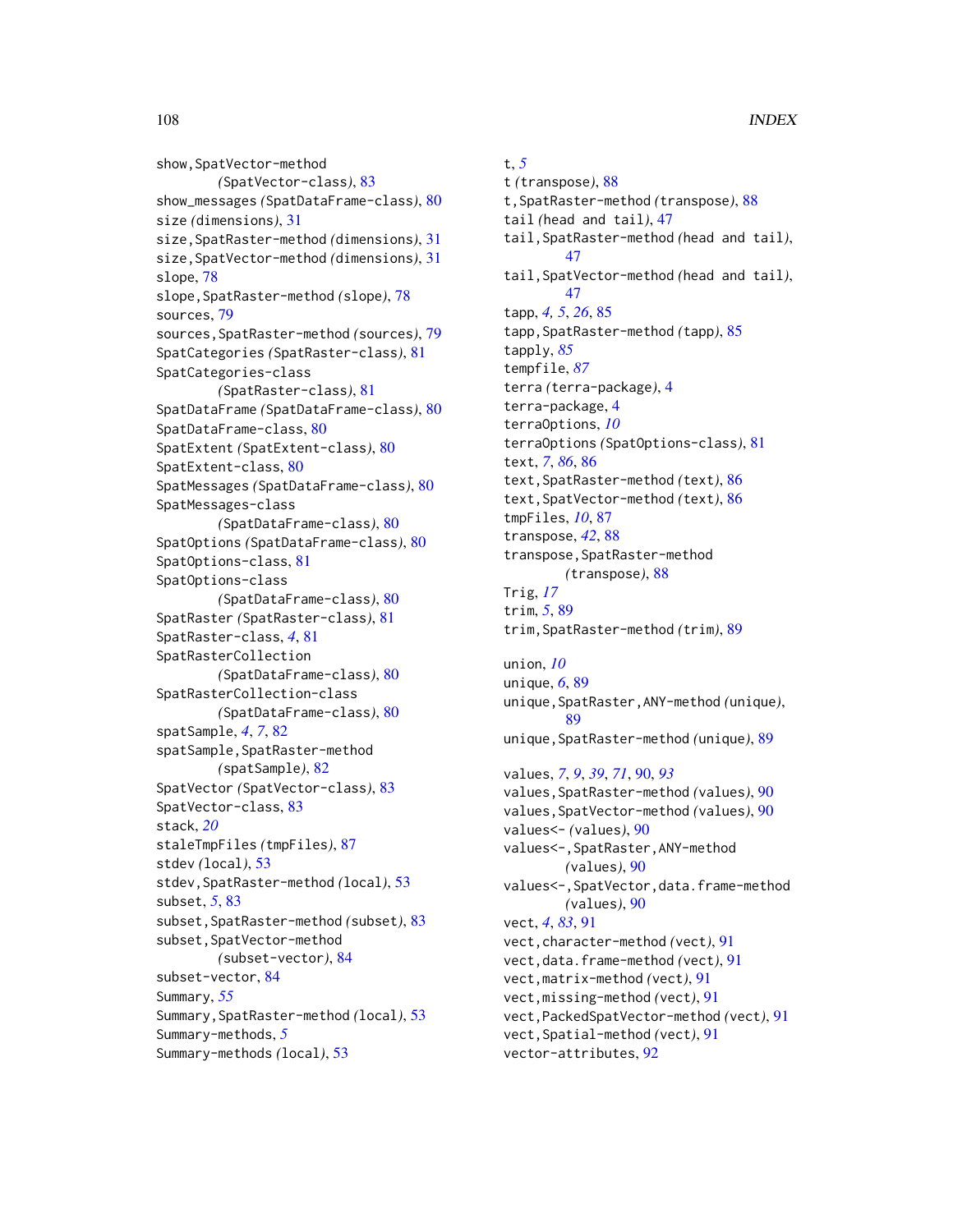## INDEX 109

warp, *[4,](#page-3-0) [5](#page-4-0)*, *[8](#page-7-0)*, *[68,](#page-67-0) [69](#page-68-0)*, [93](#page-92-0) warp,SpatRaster,SpatRaster-method *(*warp*)*, [93](#page-92-0) writeRaster, *[9](#page-8-0)*, *[12](#page-11-0)*, *[14,](#page-13-0) [15](#page-14-0)*, *[18,](#page-17-0) [19](#page-18-0)*, *[21,](#page-20-0) [22](#page-21-0)*, *[26](#page-25-0)*, *[28,](#page-27-0) [29](#page-28-0)*, *[34,](#page-33-0) [35](#page-34-0)*, *[37](#page-36-0)*, *[42,](#page-41-0) [43](#page-42-0)*, *[49–](#page-48-0)[51](#page-50-0)*, *[55,](#page-54-0) [56](#page-55-0)*, *[58](#page-57-0)*, *[60](#page-59-0)*, *[67](#page-66-0)*, *[69,](#page-68-0) [70](#page-69-0)*, *[73–](#page-72-0)[75](#page-74-0)*, *[77,](#page-76-0) [78](#page-77-0)*, *[81](#page-80-0)*, *[83](#page-82-0)*, *[85](#page-84-0)*, *[88,](#page-87-0) [89](#page-88-0)*, *[94](#page-93-0)*, [94](#page-93-0) writeRaster,SpatRaster,character-method *(*writeRaster*)*, [94](#page-93-0) writeStart, *[9](#page-8-0)* writeStart *(*read and write*)*, [74](#page-73-0) writeStart,SpatRaster,character-method *(*read and write*)*, [74](#page-73-0) writeStop, *[9](#page-8-0)* writeStop *(*read and write*)*, [74](#page-73-0) writeStop,SpatRaster-method *(*read and write*)*, [74](#page-73-0) writeValues, *[9](#page-8-0)* writeValues *(*read and write*)*, [74](#page-73-0) writeValues,SpatRaster,vector-method *(*read and write*)*, [74](#page-73-0) writeVector, [95](#page-94-0) writeVector,SpatVector,character-method *(*writeVector*)*, [95](#page-94-0) xFromCell, *[8](#page-7-0)* xFromCell *(*xyRowColCell*)*, [97](#page-96-0) xFromCell,SpatRaster,numeric-method *(*xyRowColCell*)*, [97](#page-96-0) xFromCol, *[8](#page-7-0)* xFromCol *(*xyRowColCell*)*, [97](#page-96-0) xFromCol,SpatRaster,numeric-method *(*xyRowColCell*)*, [97](#page-96-0) xmax, *[8](#page-7-0)* xmax *(*xmin*)*, [96](#page-95-0) xmax,SpatExtent-method *(*xmin*)*, [96](#page-95-0) xmax,SpatRaster-method *(*xmin*)*, [96](#page-95-0) xmax,SpatVector-method *(*xmin*)*, [96](#page-95-0) xmax<- *(*xmin*)*, [96](#page-95-0) xmax<-,SpatExtent,numeric-method *(*xmin*)*, [96](#page-95-0) xmax<-,SpatRaster,numeric-method *(*xmin*)*, [96](#page-95-0) xmin, *[8](#page-7-0)*, [96](#page-95-0) xmin,SpatExtent-method *(*xmin*)*, [96](#page-95-0) xmin,SpatRaster-method *(*xmin*)*, [96](#page-95-0) xmin,SpatVector-method *(*xmin*)*, [96](#page-95-0) xmin<- *(*xmin*)*, [96](#page-95-0)

xmin<-,SpatExtent,numeric-method *(*xmin*)*, [96](#page-95-0) xmin<-,SpatRaster,numeric-method *(*xmin*)*, [96](#page-95-0) xres, *[8](#page-7-0)* xres *(*dimensions*)*, [31](#page-30-0) xres,SpatRaster-method *(*dimensions*)*, [31](#page-30-0) xyFromCell, *[8](#page-7-0)*, *[45](#page-44-0)* xyFromCell *(*xyRowColCell*)*, [97](#page-96-0) xyFromCell,SpatRaster,numeric-method *(*xyRowColCell*)*, [97](#page-96-0) xyRowColCell, [97](#page-96-0) yFromCell, *[8](#page-7-0)* yFromCell *(*xyRowColCell*)*, [97](#page-96-0) yFromCell,SpatRaster,numeric-method *(*xyRowColCell*)*, [97](#page-96-0) yFromRow, *[8](#page-7-0)* yFromRow *(*xyRowColCell*)*, [97](#page-96-0) yFromRow,SpatRaster,numeric-method *(*xyRowColCell*)*, [97](#page-96-0) ymax, *[8](#page-7-0)* ymax *(*xmin*)*, [96](#page-95-0) ymax,SpatExtent-method *(*xmin*)*, [96](#page-95-0) ymax,SpatRaster-method *(*xmin*)*, [96](#page-95-0) ymax,SpatVector-method *(*xmin*)*, [96](#page-95-0) ymax<- *(*xmin*)*, [96](#page-95-0) ymax<-,SpatExtent,numeric-method *(*xmin*)*, [96](#page-95-0) ymax<-,SpatRaster,numeric-method *(*xmin*)*, [96](#page-95-0) ymin, *[8](#page-7-0)* ymin *(*xmin*)*, [96](#page-95-0) ymin,SpatExtent-method *(*xmin*)*, [96](#page-95-0) ymin,SpatRaster-method *(*xmin*)*, [96](#page-95-0) ymin,SpatVector-method *(*xmin*)*, [96](#page-95-0) ymin<- *(*xmin*)*, [96](#page-95-0) ymin<-,SpatExtent,numeric-method *(*xmin*)*, [96](#page-95-0) ymin<-,SpatRaster,numeric-method *(*xmin*)*, [96](#page-95-0) yres, *[8](#page-7-0)* yres *(*dimensions*)*, [31](#page-30-0) yres,SpatRaster-method *(*dimensions*)*, [31](#page-30-0) zonal, *[6](#page-5-0)*, *[46](#page-45-0)*, [99](#page-98-0) zonal, SpatRaster, SpatRaster-method *(*zonal*)*, [99](#page-98-0) zoom, *[7](#page-6-0)*, [100](#page-99-0)